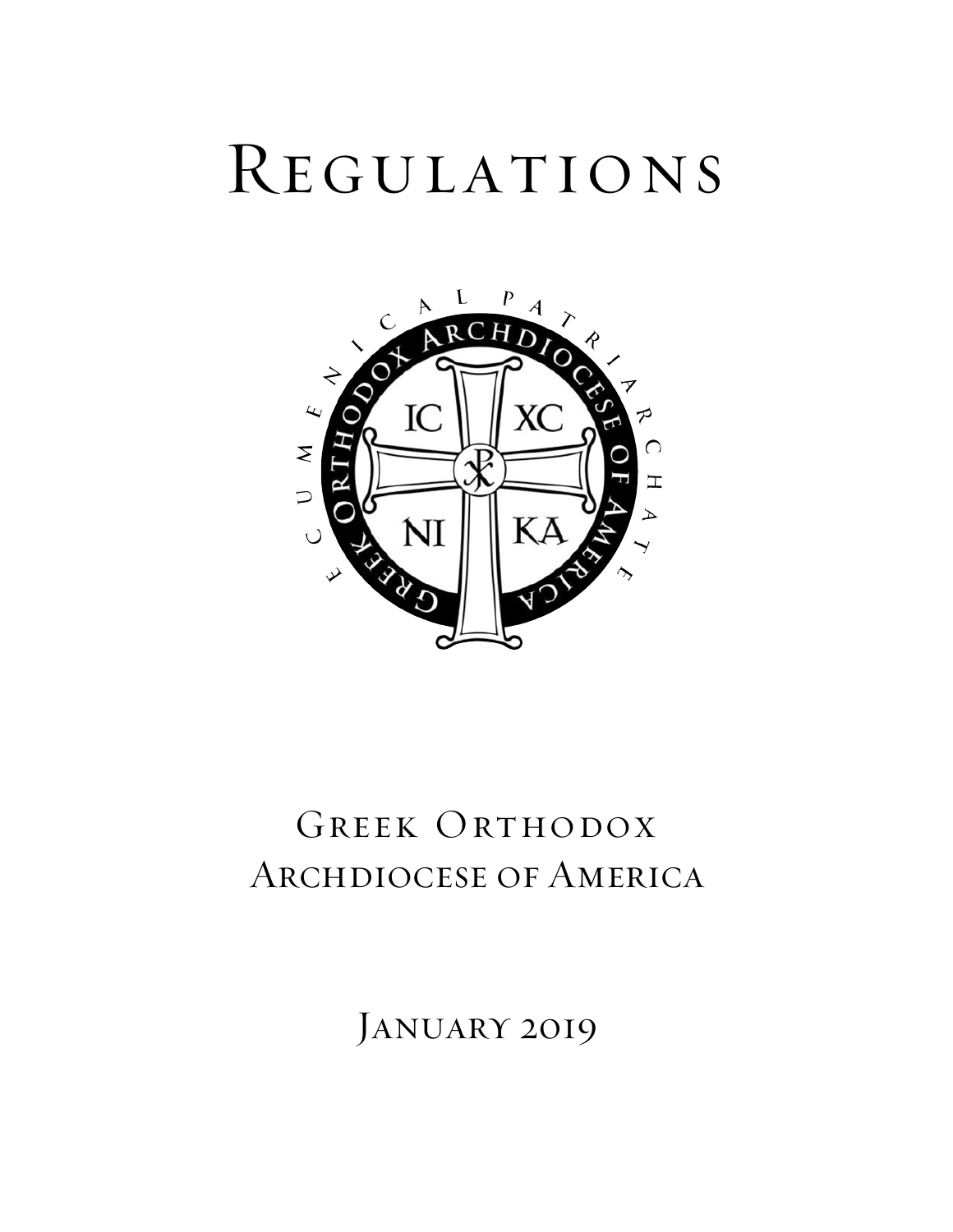# REGULATIONS

# Archdiocesan Regulations

# Uniform Metropolis Regulations

# Uniform Parish Regulations

# JANUARY 2019



# Greek Orthodox Archdiocese of America

New York, New York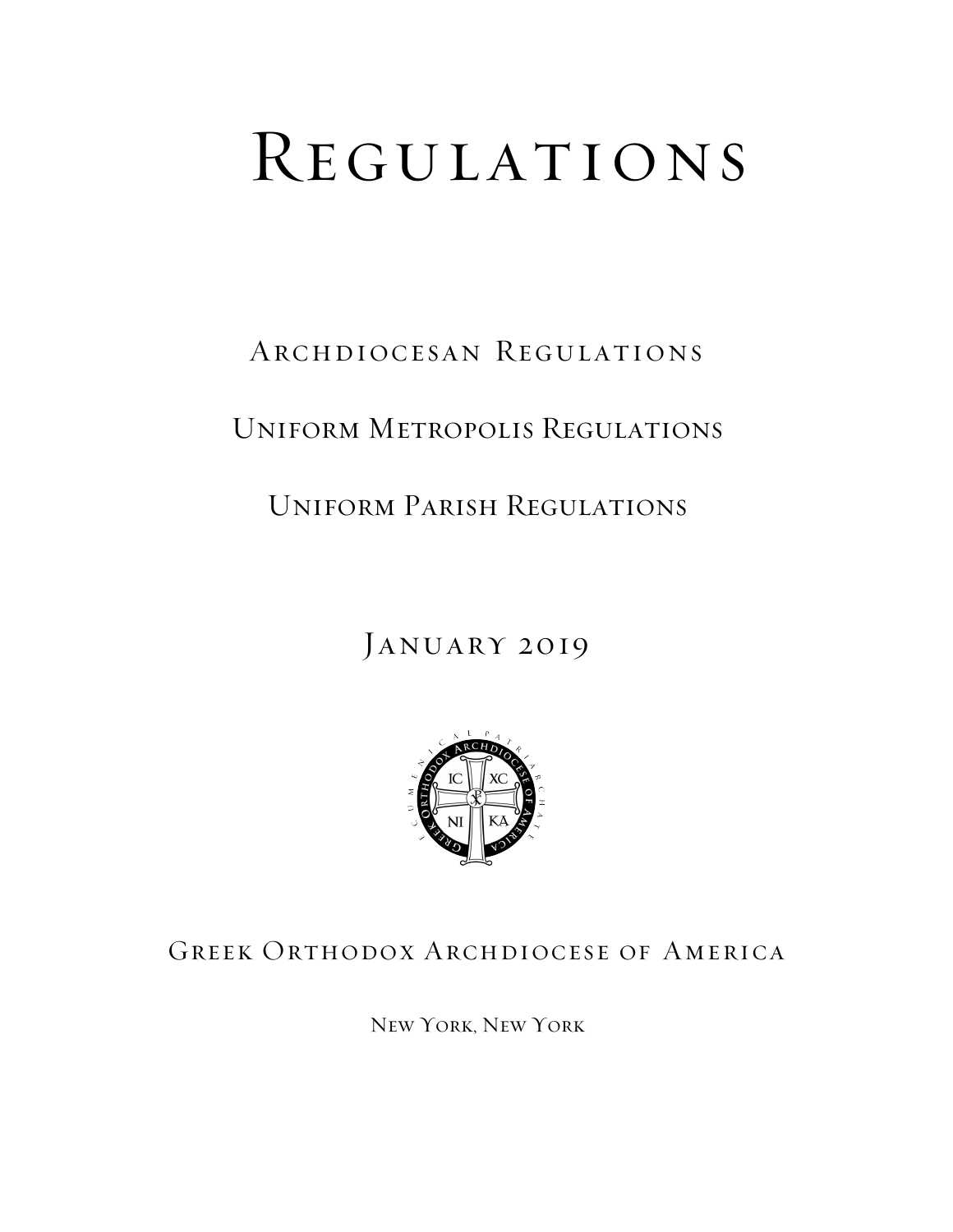# **TABLE OF CONTENTS**

#### **PART ONE ARCHDIOCESAN REGULATIONS**

| Article |                                                | Page |
|---------|------------------------------------------------|------|
| 1       |                                                |      |
| 2       |                                                |      |
| 3       | Responsibilities and Rights of the Archbishop2 |      |
| 4       |                                                |      |
| 5       |                                                |      |
| 6       |                                                |      |
|         |                                                |      |

#### **PART TWO UNIFORM METROPOLIS REGULATIONS**

### Article

| - 8 |                                                   |
|-----|---------------------------------------------------|
| - 9 |                                                   |
| 10  | Responsibilities and Rights of the Metropolitan17 |
| 11  | Local (Metropolis) Clergy-Laity Assemblies 18     |
| 12  |                                                   |
| 13  |                                                   |
| 14  |                                                   |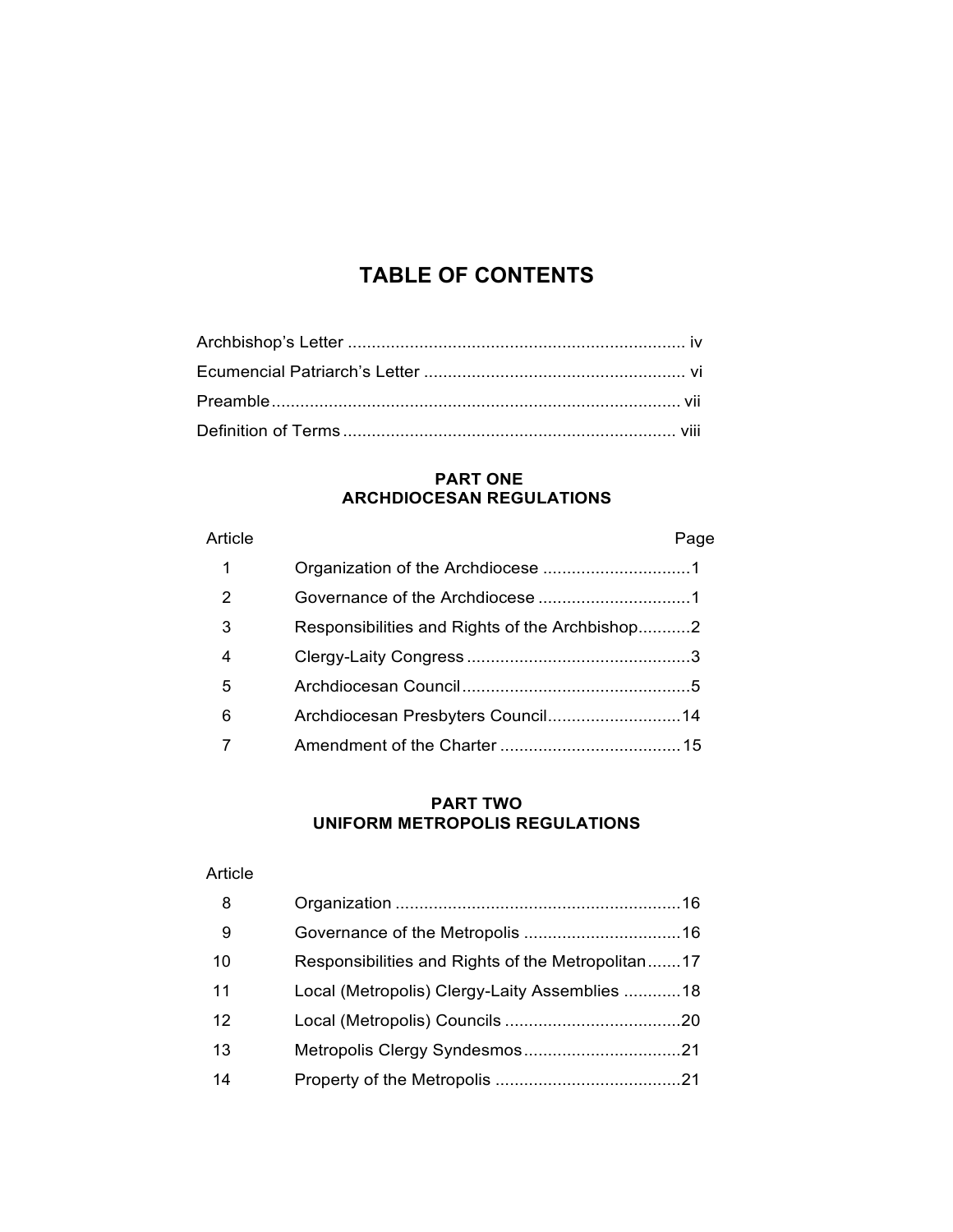#### **PART THREE UNIFORM PARISH REGULATIONS**

# **Chapter One: Parish and Parish Organization**

#### Article

| 15 |                                  |  |
|----|----------------------------------|--|
| 16 |                                  |  |
| 17 |                                  |  |
| 18 |                                  |  |
| 19 |                                  |  |
| 20 |                                  |  |
| 21 | Organization and Parish Bylaws30 |  |
| 22 |                                  |  |
| 23 |                                  |  |

## **Chapter Two: Parish Council**

#### Article

| -24 |                                            |  |
|-----|--------------------------------------------|--|
| -25 |                                            |  |
| -26 | Ratification of Election of Parish Council |  |
| -27 | Election of Parish Council Officers 37     |  |
| -28 |                                            |  |
| -29 |                                            |  |

### **Chapter Three: Parish Administration and Finance**

#### Article

| 30 |                                        |  |
|----|----------------------------------------|--|
| 31 |                                        |  |
| 32 |                                        |  |
| 33 |                                        |  |
| 34 | Parish Finances and Archdiocesan Total |  |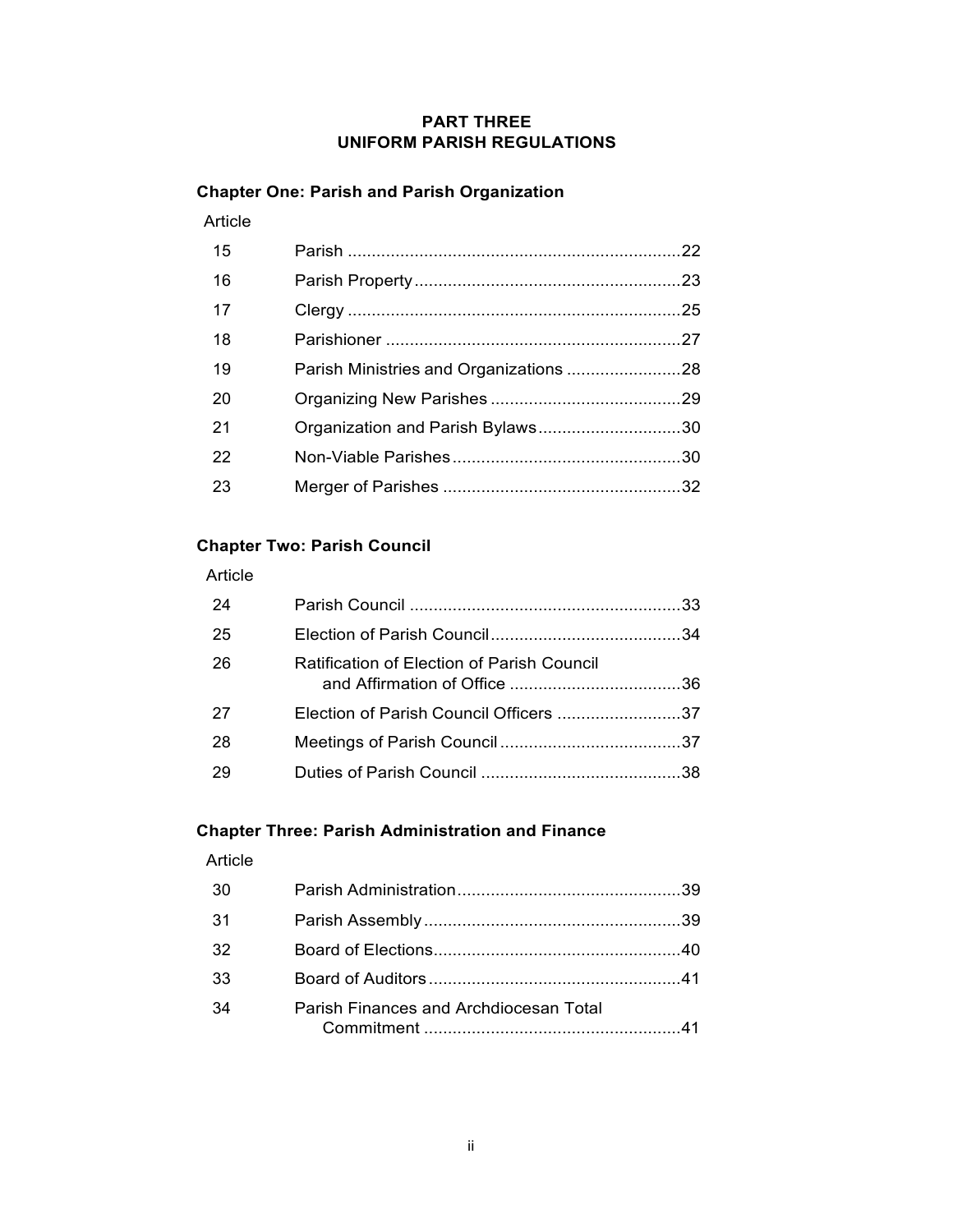#### **PART FOUR DISPUTE RESOLUTION PROCEDURES**

Article

| 35 |  |  |
|----|--|--|
|----|--|--|

#### **PART FOUR (A) YOUTH PROTECTION POLICIES**

Youth Protection Policies......................................... 44

#### **PART FIVE REVISION OF REGULATIONS**

Article

| 36 | Amendment of Regulations and Official Text 44 |  |  |
|----|-----------------------------------------------|--|--|
|    |                                               |  |  |
|    |                                               |  |  |
|    |                                               |  |  |
|    |                                               |  |  |
|    |                                               |  |  |
|    |                                               |  |  |

#### **INDEX**

Index........................................................................62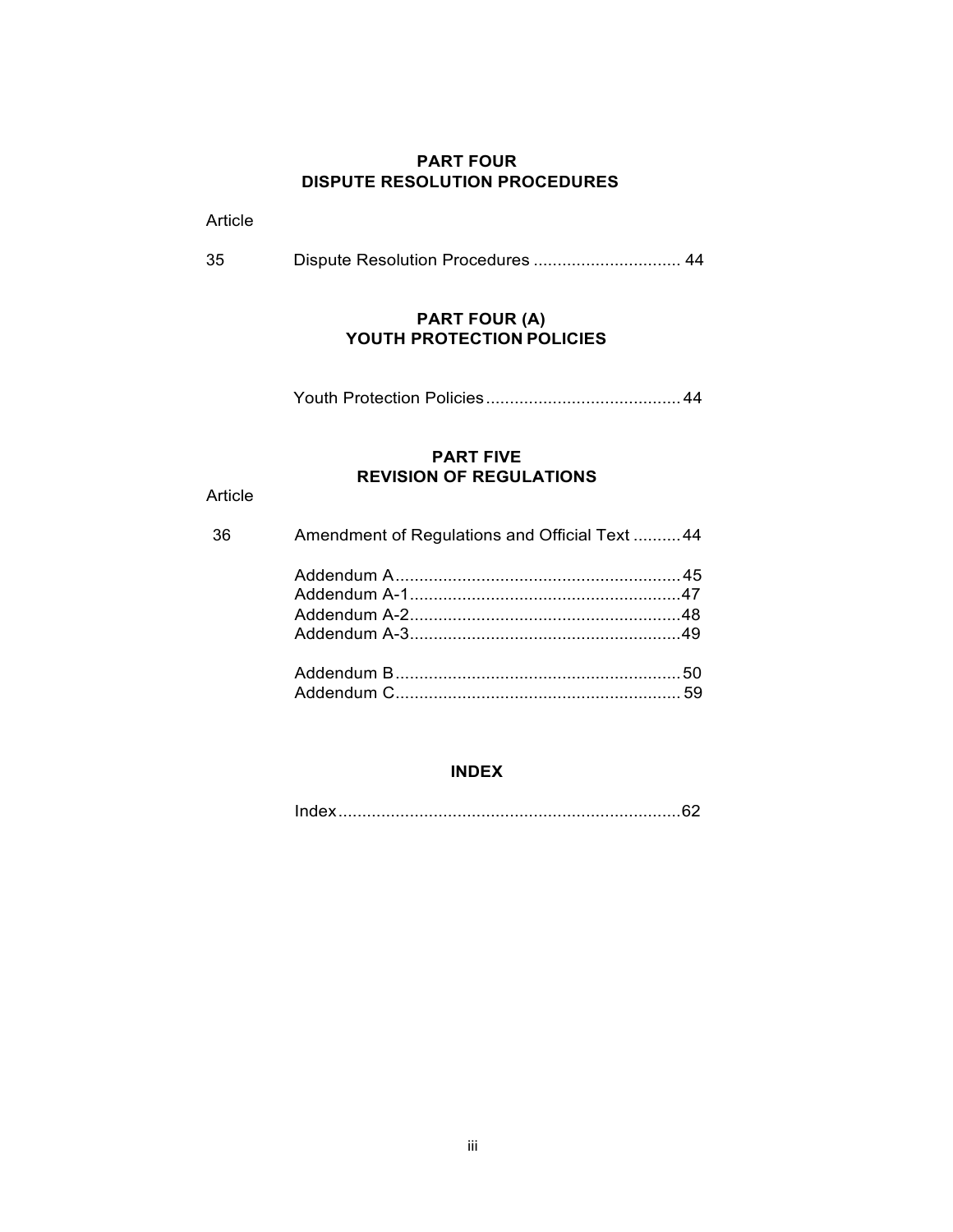

# **GREEK ORTHODOX ARCHDIOCESE OF AMERICA**

Prot. No. 33/05

February 16, 2005

To the devout Clergy, the Presidents and Members of the Parish Councils and the entire Greek Orthodox Family in America.

Beloved brothers and sisters in the Lord,

On behalf of our Holy Eparchial Synod, and filled with particular honor and joy in Christ, we deliver today to the Holy Metropolises and Parishes of the Greek Orthodox Archdiocese of America the revised Uniform Regulations for immediate application and use.

The process of drafting these Regulations constituted a laborious task and required great amounts of time and methodical work. A large committee comprised of clergy and lay members of the Archdiocesan Council proceeded with a very careful revision of the old Uniform Regulations on the basis of the provisions of the new Charter of the Holy Archdiocese, which went into effect in February 2003. The draft of the revised Regulations, prepared by the above-mentioned Committee, was the subject of extensive discussions and amendments by the 37th Clergy-Laity Congress, which convened in New York in July 2004.

The final draft of the Regulations, which thereby resulted from the 37th Clergy-Laity Congress, was submitted via the Eparchial Synod to our Ecumenical Patriarchate for ratification. After diligent study, the Holy and Sacred Synod of the Ecumenical Patriarchate ratified the Regulations. The following pages contain the text of the Uniform Regulations as ratified by the Great Holy Mother Church of Christ.

His all Holiness Ecumenical Patriarch Bartholomew accompanied the Synodal ratification of these Regulations with an inspiring letter that immediately follows and heads the articles of the Uniform Regulations of the Holy Archdiocese of America. In this letter, among other remarks, His all Holiness expresses his patriarchal gratification and blessing.

St. Paul, the Apostle to the nations, addressing the Church of Corinth in c.55 A.D. writes: *God is not a God of disorder but of peace* (1 Corinthians 14 :33). He also adds: *all things should be done decently and in order* (1 Corinthians 14 :40). What the great Apostle Paul emphasized to the Corinthians was the need for order, dignity and peace within the Church. He also emphasized to the Corinthians the need to avoid any disorder,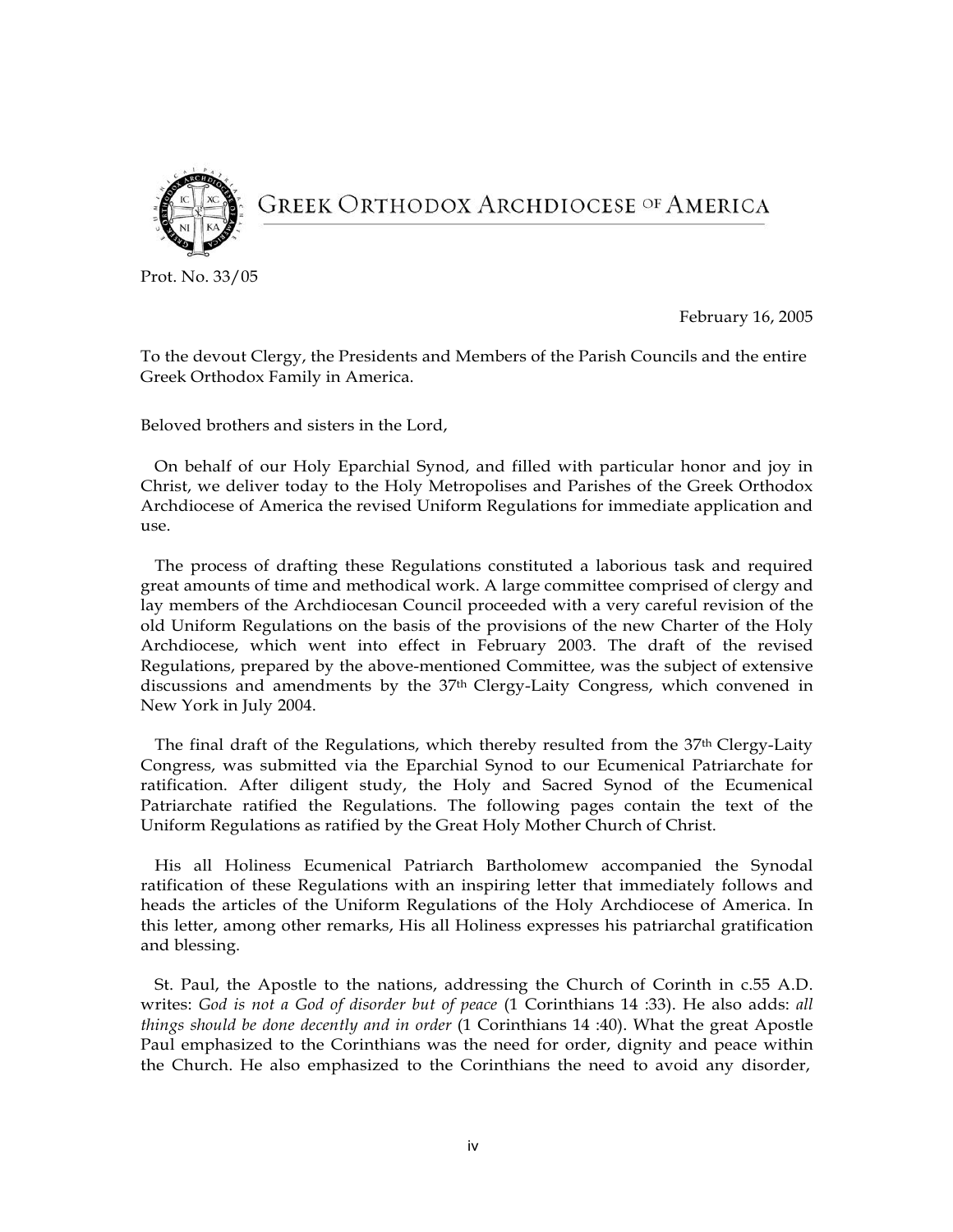confusion, disorganization, and turmoil; for the God of Christians is a God of order and peace, and not a God of disorder, confusion and turmoil.

It is exactly for the advancement of order, decency and peace within the parishes of the Holy Archdiocese of America that we publish these Uniform Regulations. We arecertain that they will be adhered to with care and precision. We are also certain that they will contribute not only to the advancement of order and proper functioning of our parishes, but also to the edification of these communities in Christ for the spreading of Orthodoxy and for the glory of God.

*Finally, brethren, rejoice, be edified, be comforted, be of one mind, live in peace; and the God of love and peace will be with you* (2 Corinthians 13 : 11).

With paternal love in Christ,

f Archbishop Sumetrios

+ DEMETRIOS Archbishop of America and Exarch of the Ecumenical Patriarchate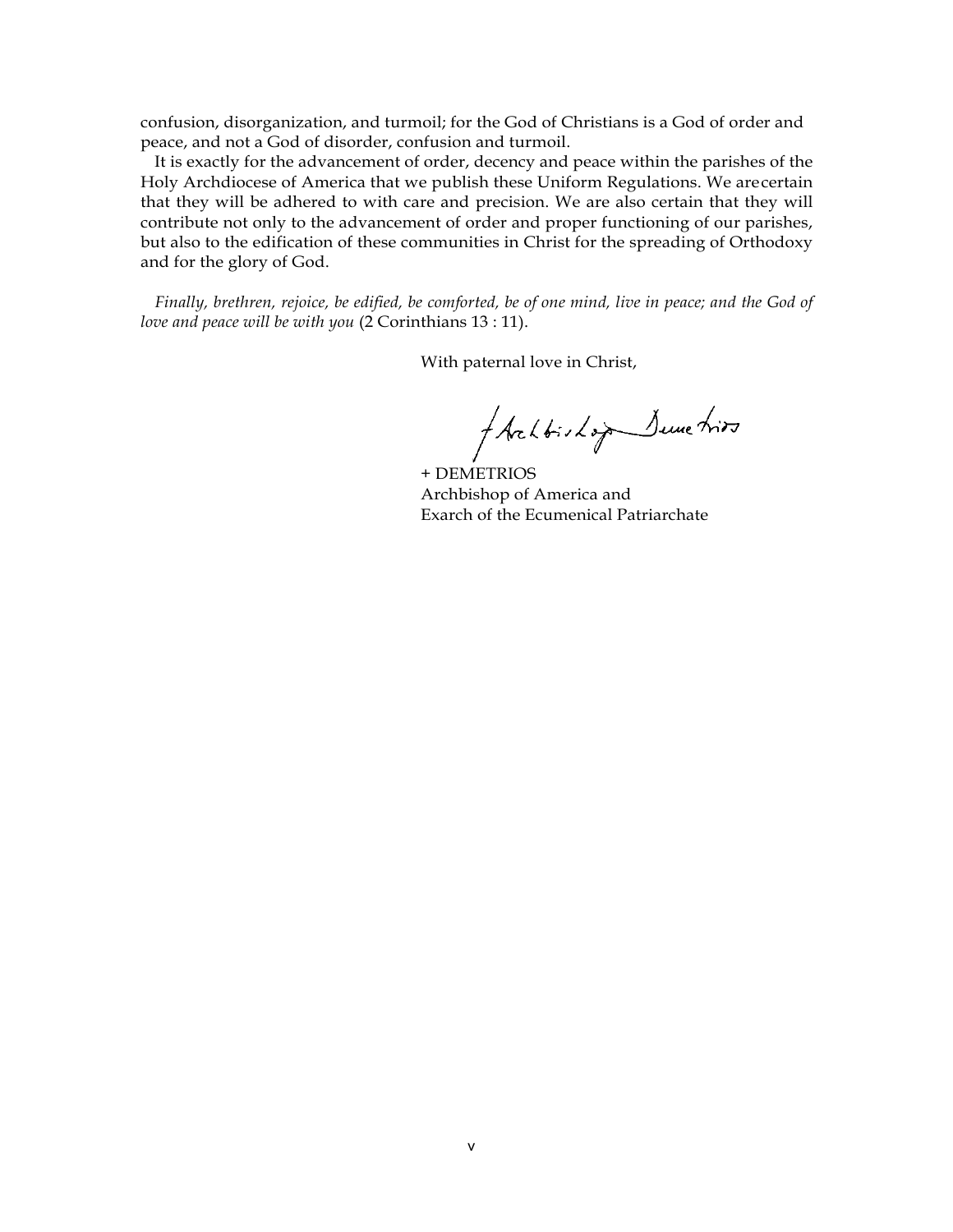

Prot. No. 97

Your Eminence, Archbishop Demetrios of America, most honorable Exarch ofthe Atlantic and Pacific Oceans, beloved brother in the Holy Spirit and co-celebrant of our Modesty: Grace and peace from God be with you.

With an abundance of spiritual joy we send herewith to your most beloved Eminence the duly ratified uniform, derived from the current Charter of your Holy Archdiocese, Regulations that you had submitted for approval to the Great Holy Mother Church of Christ.

Certainly, it does not escape our attention that the Church, the Bride of Christ, is basically a spiritual institution. Since, however, She has revealed herself in the world and continues her course in it, She incorporates in herself the necessity of a canon law, a fact that our Holy Fathers and Shepherds before us took care of securing by way of Holy Synods. Besides, the exhortation of Saint Paul is eternally repeated to all members of the Church that "all things should be done decently and in order" (1 Cor. 14:40), so that the mystery of the salvation of each one of us is worked in peace and with the presuppositions of the basic principles of the rights and duties that derive from the fact that we are members of Christ.

We congratulate you and bestow our Patriarchal blessing and praise, to all who offered hard and long labor for the drawing of the drafts of the now approved Regulations. We hand them over to you so that they henceforth be exactly adhered to and applied by all brother Hierarchs of the Holy Archdiocese of America, the pious Clergy, the God-loving Monks and Nuns and the Christ-loving faithful. Thus, all of you walking in concord, will be able to offer to your fellow citizens a clear evidence of our Orthodox faith, as this is expressed and experienced in the life of Church, the arc of our common salvation, causing joy and praise to our martyr Great Holy Mother Church of Christ and edification in Christ of the Orthodox flock in America. To Christ Jesus the Lord belongs the glory, the honor and the power together with His beginningless Father and the All Holy and Life-Giving Spirit to the ages of ages. Amen.

February 16, 2005

+ B A R T H O L O M E W Patriarch of Constantinople beloved brother in Christ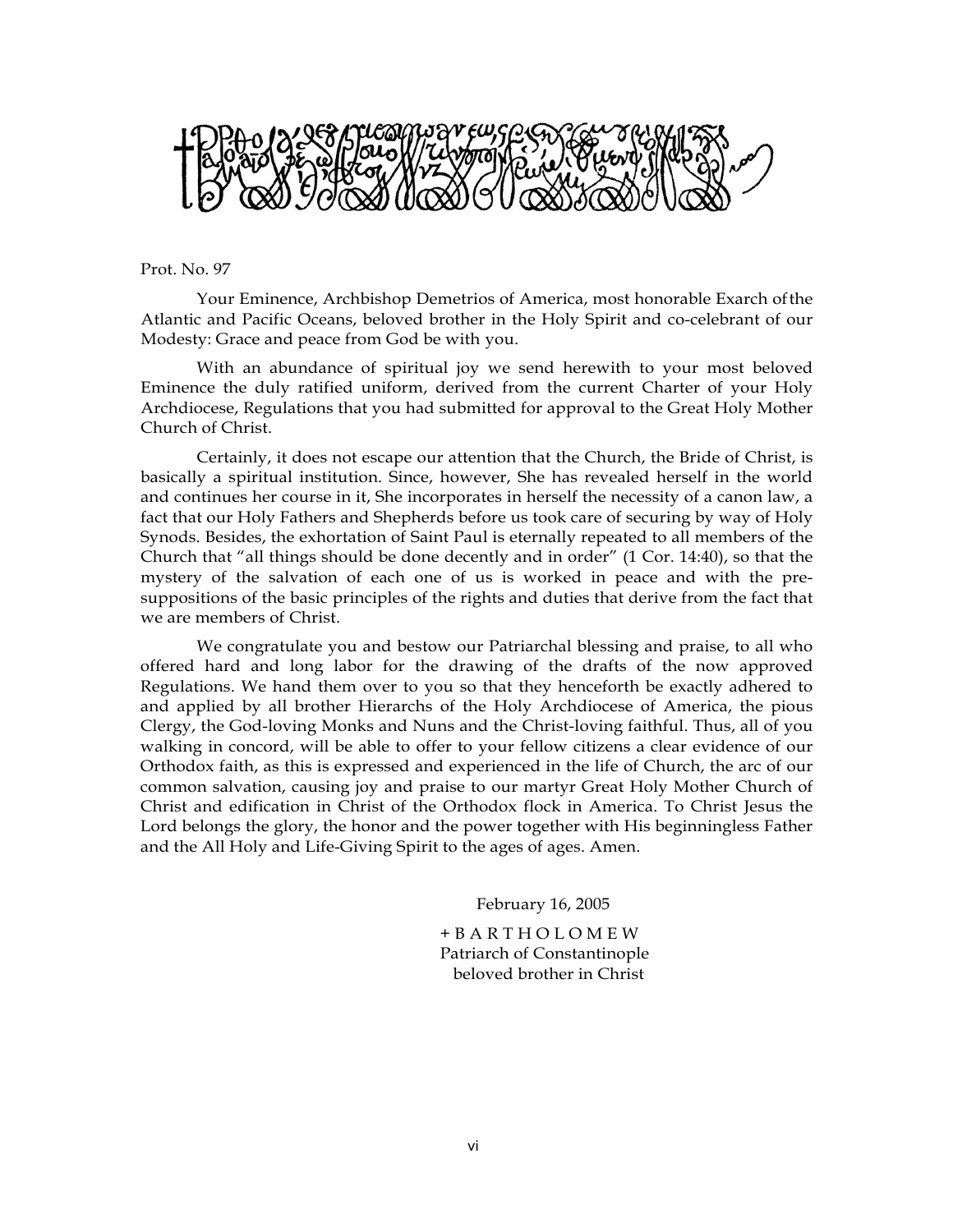# **PREAMBLE**

In January 2003, the Holy and Sacred Synod of the Ecumenical Patriarchate granted to the Greek Orthodox Archdiocese of America a new Charter which affirms the unity and oneness of the Greek Orthodox Archdiocese of America and elevated the Dioceses to Metropolises of the Archdiocese. The Charter provides the foundation for the revision of the Regulations of the Archdiocese so they address contemporary issues and needs, reflect the true spirit of the Gospel and our mission as Orthodox Christians in America, and provide for the promulgation of the Regulations to implement the governance of the Archdiocese

In April 2003, Archbishop Demetrios of America directed the Administration Committee of the Archdiocesan Council to lead the work to revise the Regulations of the Greek Orthodox Archdiocese of America. The intense labors of the Administration Committee consisting of Hierarchs, Priests and lay people were enhanced by significant contributions from Archbishop Demetrios, our Metropolitans, the Holy Eparchial Synod, Archdiocesan Council, Metropolis Local Councils, Metropolis Chancellors, Archdiocesan Presbyters Council, Archdiocesan Benefits Committee, Retired Clergy Association and the Archdiocese Administration staff. The Regulations contained herein are the result of that work, a work of high quality, a spirit of unity and responsibility, representing input from over one hundred individuals and well over one thousand hours of cumulative effort.

The Regulations of the Greek Orthodox Archdiocese of America contain the policies, rules, operation procedures and controls to promote effective governance of Church activities at all levels; plus, communications procedures to assure those in positions of responsibility understand these policies, rules and regulations and the obligations oftheir position.

The proposed Regulations of the Greek Orthodox Archdiocese of America include Part One, Archdiocesan Regulations; Part Two, Uniform Metropolis Regulations; Part Three, Uniform Parish Regulations; and, Part Four, Revision of Regulations.

In July 2004, the proposed Regulations of the Greek Orthodox Archdiocese of America, contained herein, were adopted by the 37<sup>th</sup> Biennial Clergy–Laity Congress in New York City and ratified by the Ecumenical Patriarchate on January 3, 2005.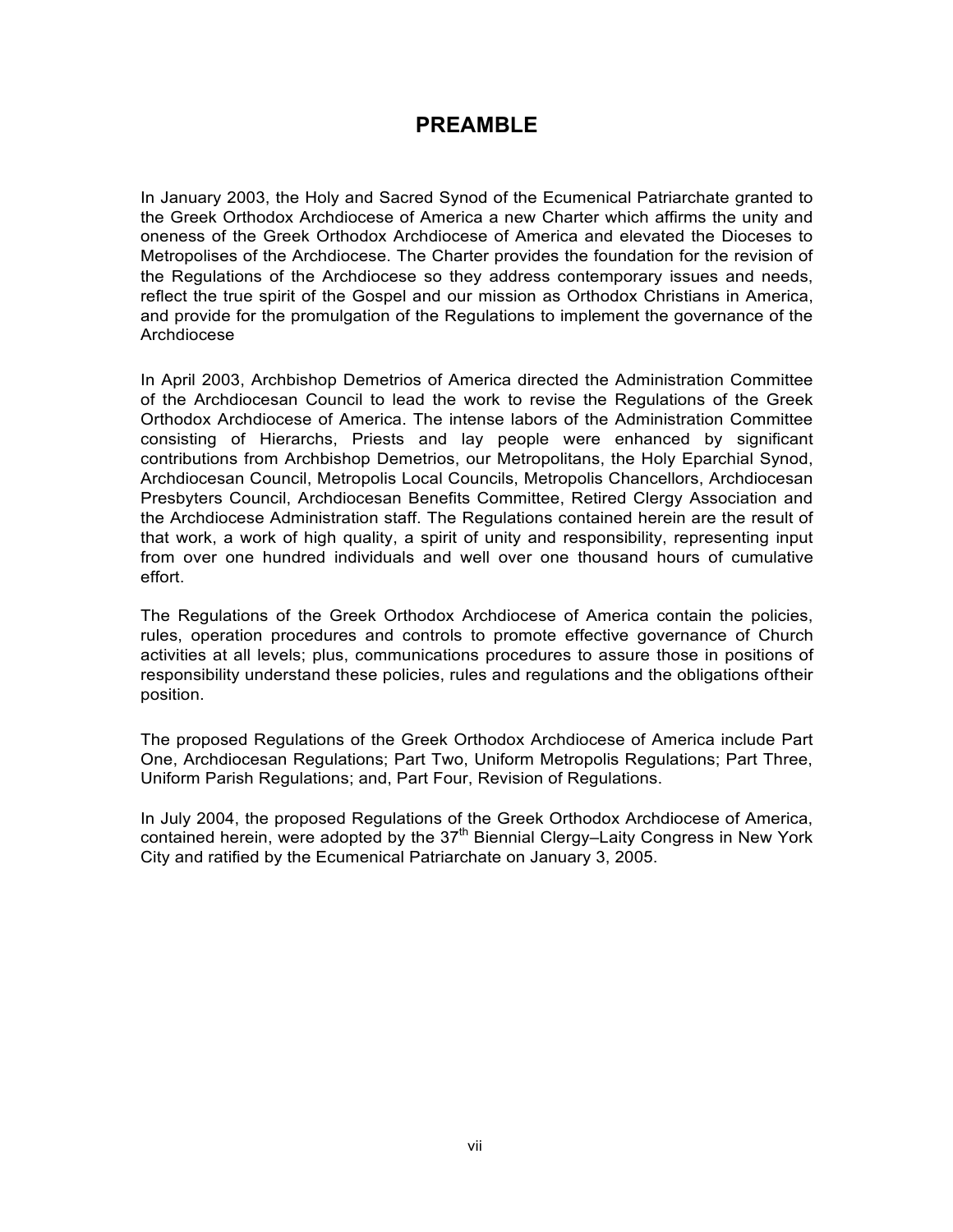# **DEFINITION OF TERMS**

- **ARCHBISHOP** The Primate of the Greek Orthodox Archdiocese of America, Exarch of the Ecumenical Patriarch and President of the Synod.
- **ARCHDIOCESAN CHARTER or CHARTER** The canonical and jurisdictional grant of authority from the Ecumenical Patriarchate to the Archdiocese on January 18, 2003, together with any modifications or amendments thereto.
- **ARCHDIOCESAN CLERGY-LAITY CONGRESS or CONGRESS** The highest legislative body of the Archdiocese in matters other than dogmatic and canonical.
- **ARCHDIOCESAN COUNCIL or COUNCIL** The advisory and consultative body to the Archbishop and the Synod as well as the interim decision making body between Congresses. In the alternative, the members thereof.
- **ARCHDIOCESAN PRESBYTERS COUNCIL or APC** The representative body of the Clergy of the Archdiocese.
- **AUXILIARY BISHOP** A Hierarch who serves under the authority of the Archbishop or a Metropolitan.
- **DIRECT ARCHDIOCESAN DISTRICT or ARCHDIOCESAN DISTRICT** The local ecclesiastical see of the Archbishop.
- **ECUMENICAL PATRIARCHATE or PATRIARCHATE** The Holy, Apostolic, Patriarchal and Ecumenical Throne of Constantinople.
- **EPARCHIAL SYNOD or SYNOD** The Holy Eparchial Synod of the Archdiocese and the ecclesiastical instrument (body) of governance of the Archdiocese comprised of the Archbishop and Metropolitans as members.
- **GREEK ORTHODOX ARCHDIOCESE OF AMERICA or ARCHDIOCESE** The eparchy of the Patriarchate in the United States of America, which serves and pastors to the Orthodox Christians who live in the United States of America and the Bahamas.
- **HIERARCH** The Archbishop for the Direct Archdiocesan District, Metropolitan for a local Metropolis or Auxilliary Bishop who serves under the authority of either.
- **HOLY SYNOD** The Holy Synod of the Ecumenical Patriarchate.
- **LOCAL CLERGY-LAITY ASSEMBLY or LOCAL ASSEMBLY** The meeting of the parishes within the Archdiocesan District and each Metropolis.
- **LOCAL (METROPOLIS) COUNCIL or LOCAL COUNCIL** The advisory and consultative body to the Archbishop for the Archdiocesan District and to the local Metropolitan for each Metropolis.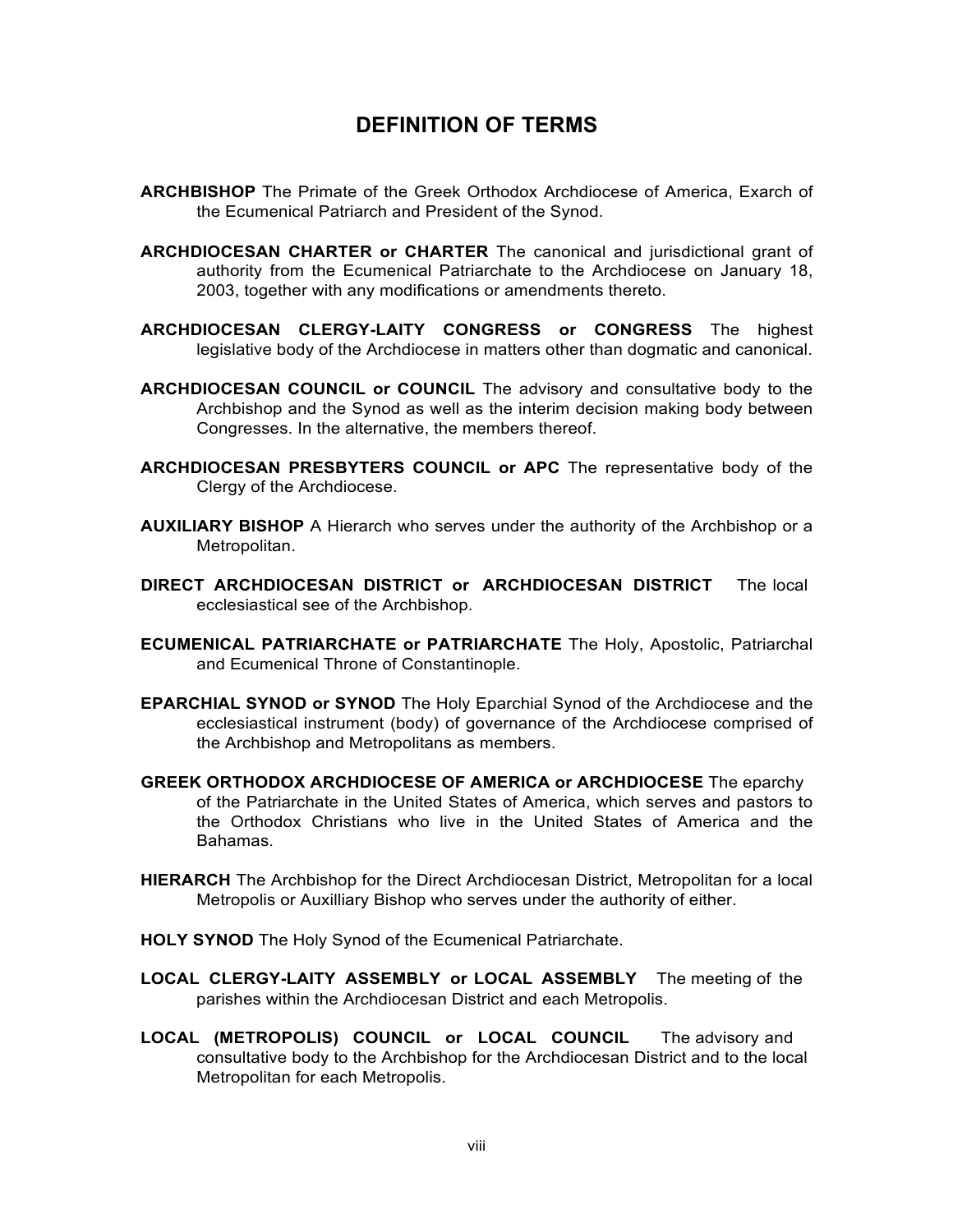**METROPOLIS** An ecclesiastical see of the Archdiocese headed by a Metropolitan.

- **METROPOLIS CLERGY SYNDESMOS** The representative body of the Clergy of a Metropolis.
- **METROPOLITAN** The head Hierarch of a Metropolis.
- **MONASTERIES** Communities of monastics of the Archdiocese organized and functioning in accordance with the canons of the Church and the Special Regulations pertaining to Monastic Communities.
- **PARISH** The local organized eucharistic Orthodox Christian body of communicants within the Archdiocese headed by a Priest.
- **PARISH ASSEMBLY** The general meeting of the members of the Parish.
- **PARISH COUNCIL** The administrative body of the Parish.
- **PRIEST** A canonically ordained clergyman who is a Presbyter.
- **PRESIDING PRIEST** The head Priest of a Parish where more than one Priest is assigned.
- **REGULATIONS OF THE GREEK ORTHODOX ARCHDIOCESE or REGULATIONS** Including the Archdiocesan Regulations, the Uniform Metropolis Regulations and the Uniform Parish Regulations.
- **SPIRITUAL COURTS** The judicial bodies of the Archdiocese having jurisdiction over spiritual and canonical matters.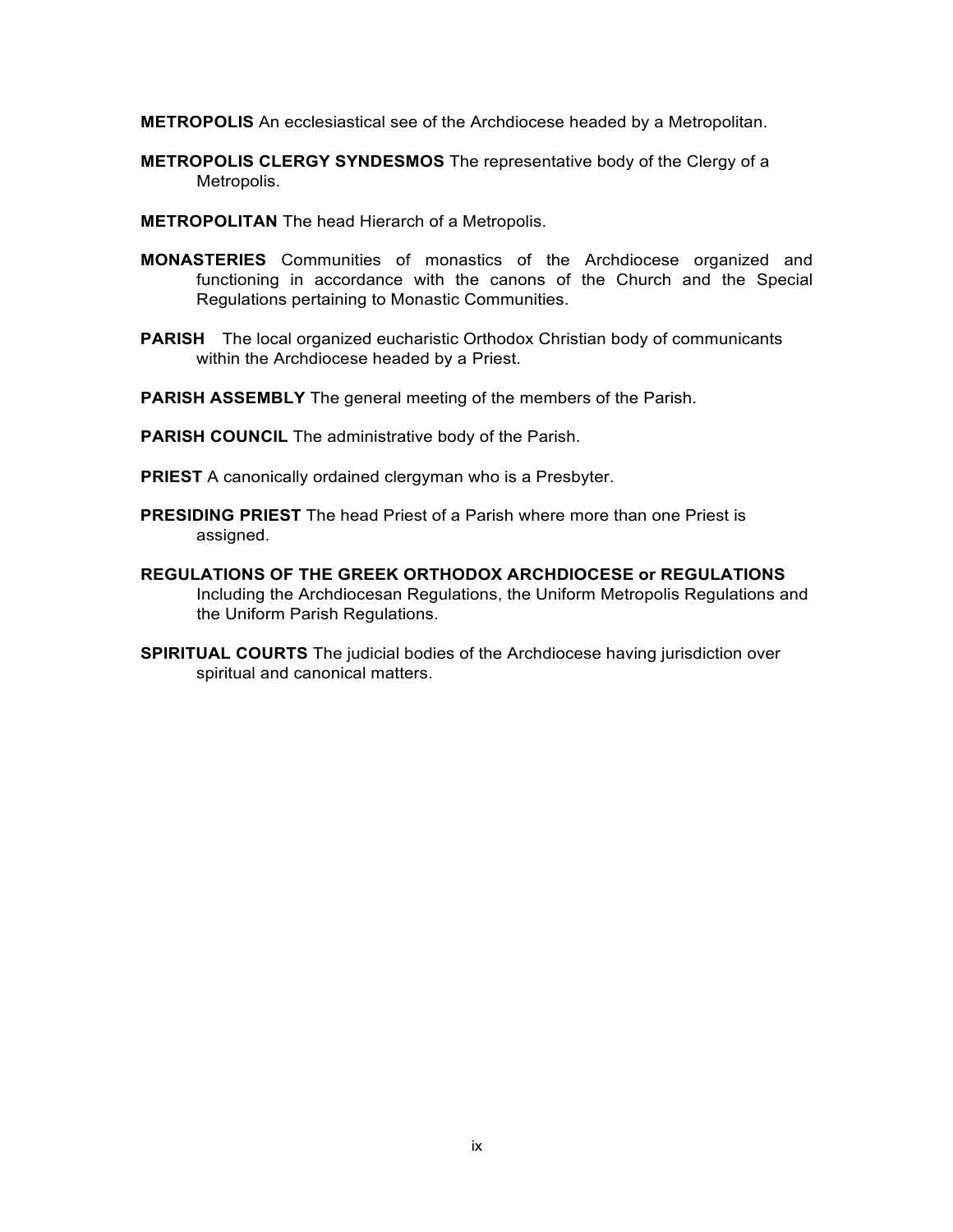# **REGULATIONS OF THE GREEK ORTHODOX ARCHDIOCESE OF AMERICA**

#### *IN THE NAME OF THE FATHER AND OF THE SON AND OF THE HOLY SPIRIT*

# **PART ONE**

## **ARCHDIOCESAN REGULATIONS**

#### **ARTICLE 1 ORGANIZATION OF THE ARCHDIOCESE**

**Section 1:** The Archdiocese, the Eparchy of the Ecumenical Throne in the United States of America is one indivisible entity in its entirety. It is comprised of the Direct Archdiocesan District, headed by the Archbishop, and the Metropolises of the Archdiocese, each of which is headed by a Metropolitan.

**Section 2:** The number, seat and boundaries of each Metropolis are designated by the Synod in consultation with the Archdiocesan Council and are submitted to the Patriarchate for evaluation and decision.

**Section 3:** The Archdiocese has its seat in New York City and is legally incorporated in the State of New York. It is presently comprised of the Direct Archdiocesan District and eight (8) Metropolises, which are incorporated in the State in which their seat is located as follows: Atlanta, Boston, Chicago, Denver, Detroit, New Jersey, Pittsburgh and San Francisco. Such incorporation shall be in conformity with Article 9, Section 2.

**Section 4:** Neither the Archdiocese, or the Archdiocesan District, nor the Metropolises are membership organizations.

#### **ARTICLE 2 GOVERNANCE OF THE ARCHDIOCESE**

**Section 1:** The Archdiocese is governed and administered in accordance with the Faith, Tradition and Holy Canons of the Church together with the provisions of the Charter, these Regulations and the decisions of the Synod and of the Congress.

**Section 2:** Comprised of the Archbishop as President and the Metropolitans as members, the Synod is the ecclesiastical instrument of governance of the Archdiocese.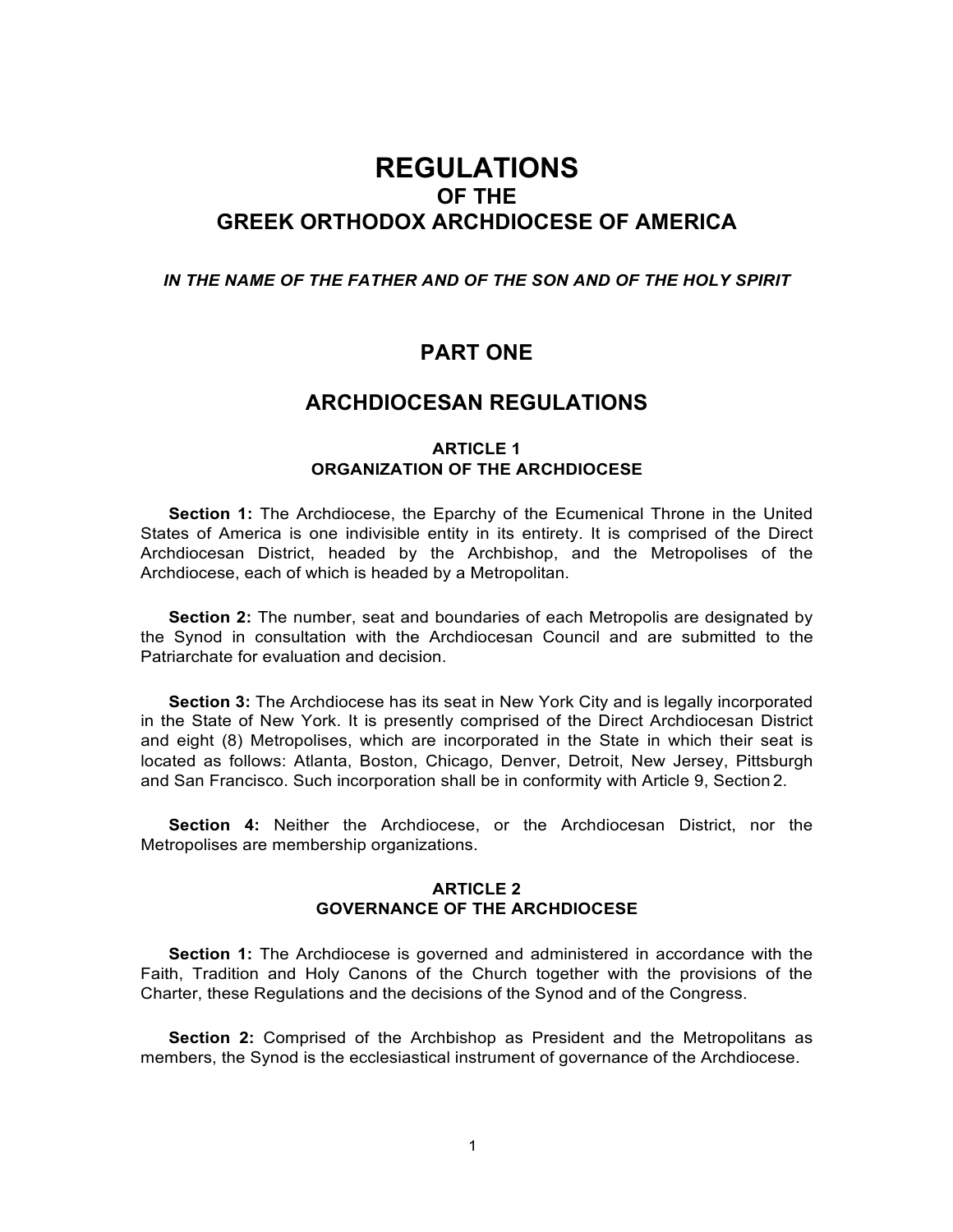**Section 3:** Except for dogmatic and canonical matters, the Clergy-Laity Congress is concerned with matters which affect the life, mission, growth and unity of the Archdiocese. It is the legislative instrument of governance of the Archdiocese.

**Section 4:** Except for dogmatic and canonical matters, the Council is concerned with matters which affect the life, mission, growth and unity of the Archdiocese. The Council is an advisory and consultative body to the Archbishop and the Synod as well as the interim decision making body between Congresses.

**Section 5:** In the event that action becomes necessary between Congresses, the Council shall exercise the authority of the Congress when so convened by the Archbishop and advised as to the purpose and necessity therefor.

#### **ARTICLE 3 RESPONSIBILITIES AND RIGHTS OF THE ARCHBISHOP**

**Section 1:** The Archbishop of America presides over the Holy Eparchial Synod and is the Exarch of the Ecumenical Patriarchate in the United States of America and the Bahamas. In his capacity as Archbishop, as President of the Eparchial Synod and as Exarch of the Ecumenical Patriarchate, among his other rights and responsibilities, the Archbishop:

- A. Exercises and performs all of the rights and duties designated for his officeby the Holy Canons and the Charter.
- B. Is responsible, together with the Eparchial Synod over which he presides, tothe Ecumenical Patriarchate concerning the canonical and orderly functioning, life, governance and activities of the one and indivisible Archdiocese.
- C. Reports to the Ecumenical Patriarchate, to which he forwards an annualreport on the status of the entire Archdiocese.
- D. Administers the Archdiocese as a whole and is directly responsible forpastoring and governing his own Archdiocesan District.
- E. Oversees and coordinates, together with the Eparchial Synod and the Archdiocesan Council, the work which is planned and carried out in each Metropolis, through which the unity of the indivisible Archdiocese is secured and enhanced.
- F. Ordains and installs the Metropolitans in their eparchies.
- G. Supports his fellow Hierarchs in a brotherly manner as they implement the unified programs of the Archdiocese.
- H. Presides over the Synod, the Archdiocesan Clergy-Laity Congresses, the meetings of the Council and the boards of trustees of the major institutions and organizations of the Archdiocese.
- I. Represents the Archdiocese and the Ecumenical Patriarchate in anydealings with all ecclesiastical and civil authorities.
- J. Presides as Exarch of the Ecumenical Patriarchate over Pan-Orthodoxcouncils, meetings and assemblies and promotes and fosters harmony and cooperation among all Orthodox Christians.
- K. Is responsible for intra-Christian and inter-religious activities.
- L. Cultivates and strengthens the bond of unity between the Archdiocese andthe Ecumenical Patriarchate.
- M. Presides at the Spiritual Court of the Second Instance.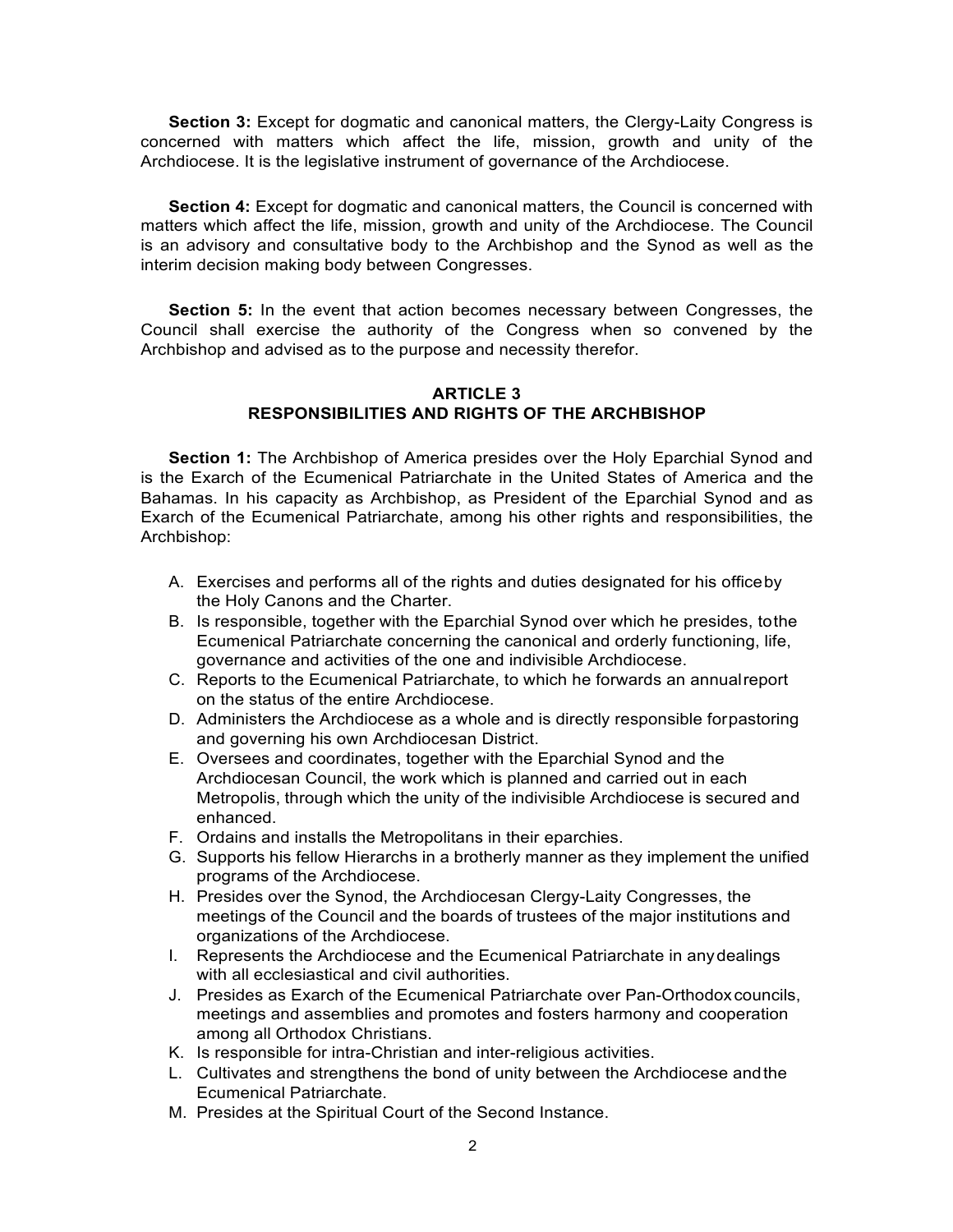- N. Distributes the Holy *Myron,* received from the Ecumenical Patriarchate, tothe Metropolitans.
- O. Submits the decisions of the Congress on behalf of the Eparchial Synod tothe Ecumenical Patriarchate for approval.
- P. Submits the Regulations on behalf of the Eparchial Synod to theEcumenical Patriarchate for final review and approval.
- Q. Makes the initial placement of a clergyman in consultation with the Metropolitan in whose Metropolis the clergyman will be placed.
- R. Carries out and implements the provisions of the Charter.

#### **ARTICLE 4 CLERGY-LAITY CONGRESS**

**Section 1:** The Archdiocese shall hold a Congress biennially convened by the Archbishop or in special session as he may determine. The location and dates of the Congress shall be determined by the Archbishop in consultation with the Council.

**Section 2:** Except for dogmatic and canonical matters, the Congress is concerned with all other matters which affect the life, mission, growth and unity of the Archdiocese and especially the uniform administration of the Archdiocesan District, the Metropolises and the Parishes. It is also concerned with the educational programs, financial programs and philanthropic concerns of the Archdiocese as well as the participation and role of the Archdiocese in the life of America. The Congress makes such decisions as it deems appropriate.

**Section 3.** The Congress is the legislative instrument of governance of the Archdiocese.

**Section 4:** The presiding officer of the Congress shall be the Archbishop or his designee. The Secretariat shall be appointed by the Chair.

**Section 5:** The Congress is comprised of the Archbishop, the members of the Synod, Auxiliary Bishops, the voting members of the Archdiocesan Council, the Chancellors of the Metropolises, the Vice Presidents of the Metropolis Councils, each of whom are voting Delegates (collectively referred to herein as the "Ex Officio Delegates") and clergy and lay representatives of each Parish in the Archdiocese.

**Section 6:** Each Parish, which is current in its financial obligations to the Archdiocese for the year preceding the Congress, shall be represented by the Parish Priest, the Parish Council President and in his or her absence the Vice President or in his or her absence any member of the Parish Council designated by it, and two (2) persons elected by the Parish Assembly. In the event of need and upon request, a Parish which is not current in its financial obligations to the Archdiocese may be authorized to participate in the Congress by its respective Hierarch.

**Section 7:** Each delegate to the Congress shall be in good standing in a Parish as described in the Article 18, Sections 1 through 3.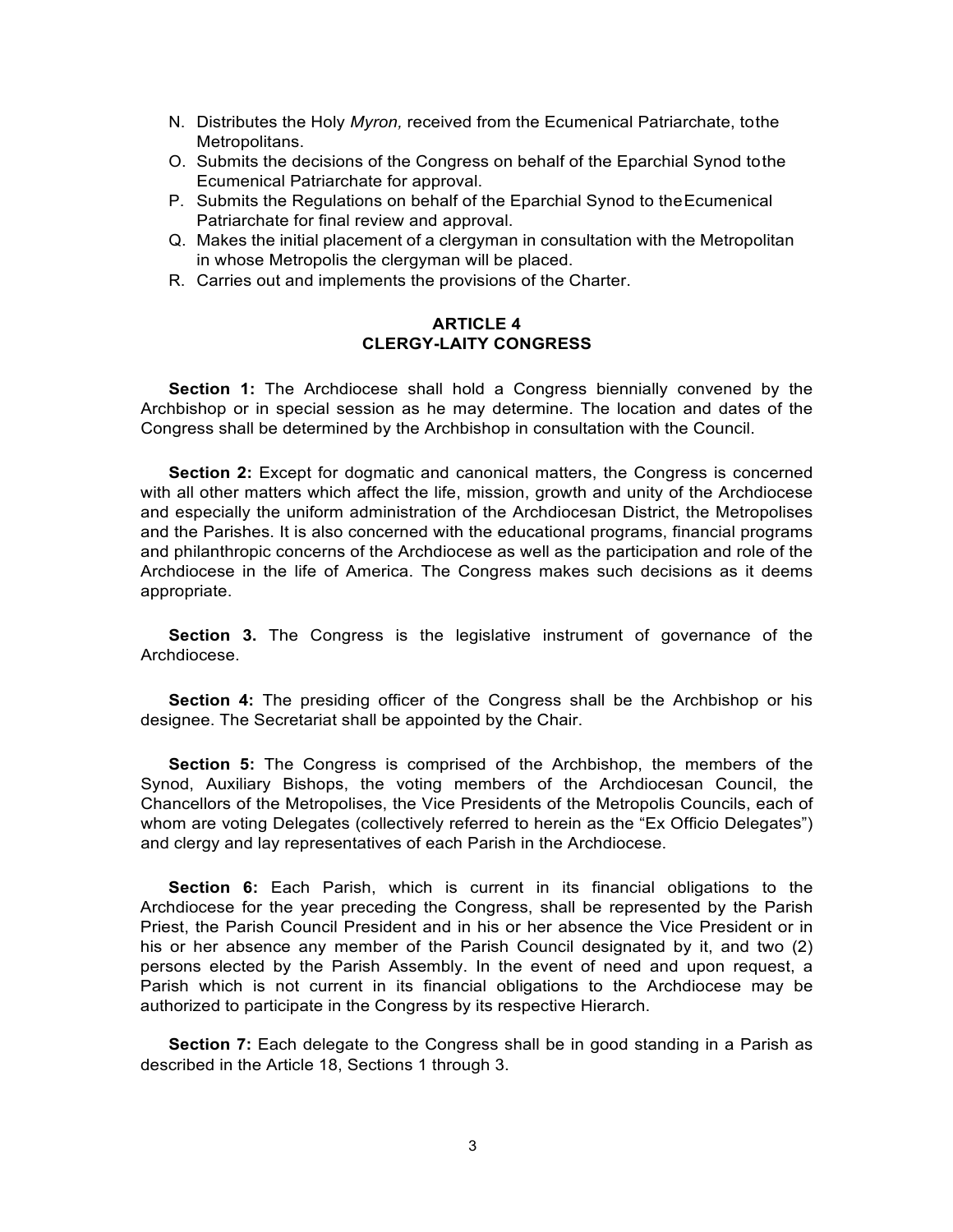**Section 8:** Each delegate to the Congress shall:

- A. Be entitled to one (1) vote on any issue put to a vote. No proxies shall be permitted.
- B. Provide a written report of the proceedings of the Congress together with copies of any written reports that were distributed, to his or her Parishes, at the Parish Assembly immediately following each Congress.

**Section 9:** The Ex Officio Delegates and the Parishes shall be notified in writing of the dates and location of the convening of the Congress no later than one hundred and eighty (180) days in advance of the Congress. This written notice shall be sufficient if published in the official publication of the Archdiocese ("Orthodox Observer").

**Section 10:** Any Parish having issues it wishes considered at the Congress shall:

- A. First obtain the approval of its Parish Assembly;
- B. Present them to the Local Assembly for consideration; and,
- C. If approved, the Metropolis shall transmit them to the Archdiocese for inclusion in the Agenda of the appropriate Congress Committee.

**Section 11:** If the Local Assembly does not meet within one (1) year prior to the forthcoming Congress or within sufficient time for the submission of issues as specified herein, the Parishes in that Metropolis may submit their proposals and recommendations to the Local Council for consideration provided that such proposals and recommendations have been approved by the Parish Assembly of any such Parish and that proof of such approval accompanies the submission. Upon approval by the Local Council and within the time provided for in Section 12 of this Article, the issues shall be submitted to the Archdiocese.

In addition, the Local Council may submit, within the time provided for in Section 12 of this Article, to the Archdiocese for inclusion on the Congress agenda, any item approved by a two thirds (2/3) vote of the Local Council.

**Section 12:** In order to assist the Archdiocese in the preparation of the agenda, each Local Assembly or Local Council where applicable shall submit the items which have been approved for inclusion in the agenda of the appropriate Committee of the Congress within thirty (30) days after they have been approved and not later than ninety (90) days before the convening of the Congress, together with the reasons for each item.

**Section 13:** The Archdiocese shall prepare the Agenda for the Congress and shall submit it to the Ex Officio Delegates and the Parishes no later than sixty (60) days prior to the convening of the Congress. It is the responsibility of each Parish to disseminate the Agenda and any other materials pertaining to the Congress to its delegates.

**Section 14:** The decisions of the Congress are submitted by the Synod through its President, the Archbishop, to the Patriarchate for approval. In the event that noresponse is received from the Patriarchate within ninety (90) days following receipt of the decisions by it, the decisions shall be deemed approved.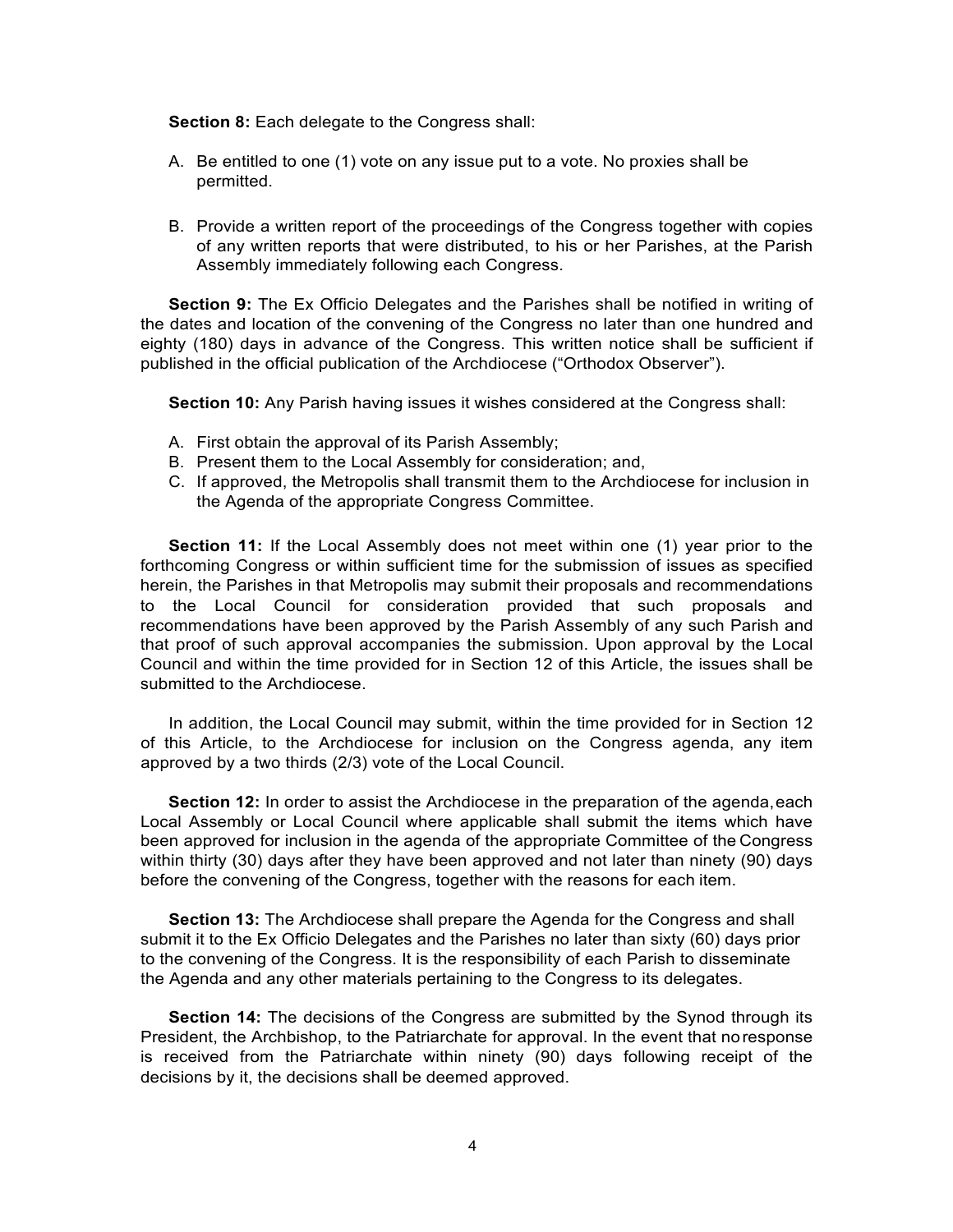**Section 15:** Following approval, the decisions must be faithfully and firmly adhered to by the Archdiocesan District/Metropolises as well as all Parishes, whether or not they were represented at the Congress and regardless of whether they voted with the minority or abstained.

**Section 16:** The Congress or any of its Committees may adopt Rules of Procedure for the conduct of their business.

**Section 17:** Except for canonical and dogmatic matters and insofar as is consistent with this Article and custom and practice of prior Congresses, *Robert's Rules of Order, Newly Revised*, latest edition, shall be the official parliamentary authority for the Plenary Sessions of the Congress.

**Section 18:** A majority of the Parishes of the Archdiocese who are present and represented by one or more delegates shall constitute a quorum.

**Section 19:** A majority vote of the delegates present and voting shall be required in order to adopt any proposals before the Congress except as may be otherwise specified in these Regulations or in *Robert's Rules of Order*, whichever may be applicable.

#### **ARTICLE 5 ARCHDIOCESAN COUNCIL**

#### **REGULATIONS AND RULES OF PROCEDURE**

**Section 1: Purpose and Duties:** 

- A. Except for doctrinal and canonical matters, the Council is concerned withmatters and issues that affect the life, growth and unity of the Archdiocese and takes such decisions thereon as are required.
- B. The Council is the advisory and consultative body to the Archbishop and tothe Synod.
- C. The Council is concerned with the ministries, institutions and financial affairs of the Archdiocese.
- D. Together with the Synod, the Council interprets and implements the decisionsof the Congress.
- E. Together with the Synod, the Council interprets and implements theRegulations adopted by the Congress pursuant to the Charter on matters within its jurisdiction.
- F. The Council exercises interim authority in lieu of the Congress when:
	- 1. So convened by the Archbishop; and,
	- 2. Advised as to the purpose and necessity therefor.
- G. The Council has a role with respect to Hierarchical Elections as follows:
	- 1. An advisory opinion regarding the person of the Archbishop to be elected.
	- 2. A consultative role regarding the qualifications and nomination ofcandidates for Metropolitan and Auxiliary Bishop.
- H. The Council proposes Regulations for promulgation by the Congressand proposals for Amendment of the Charter.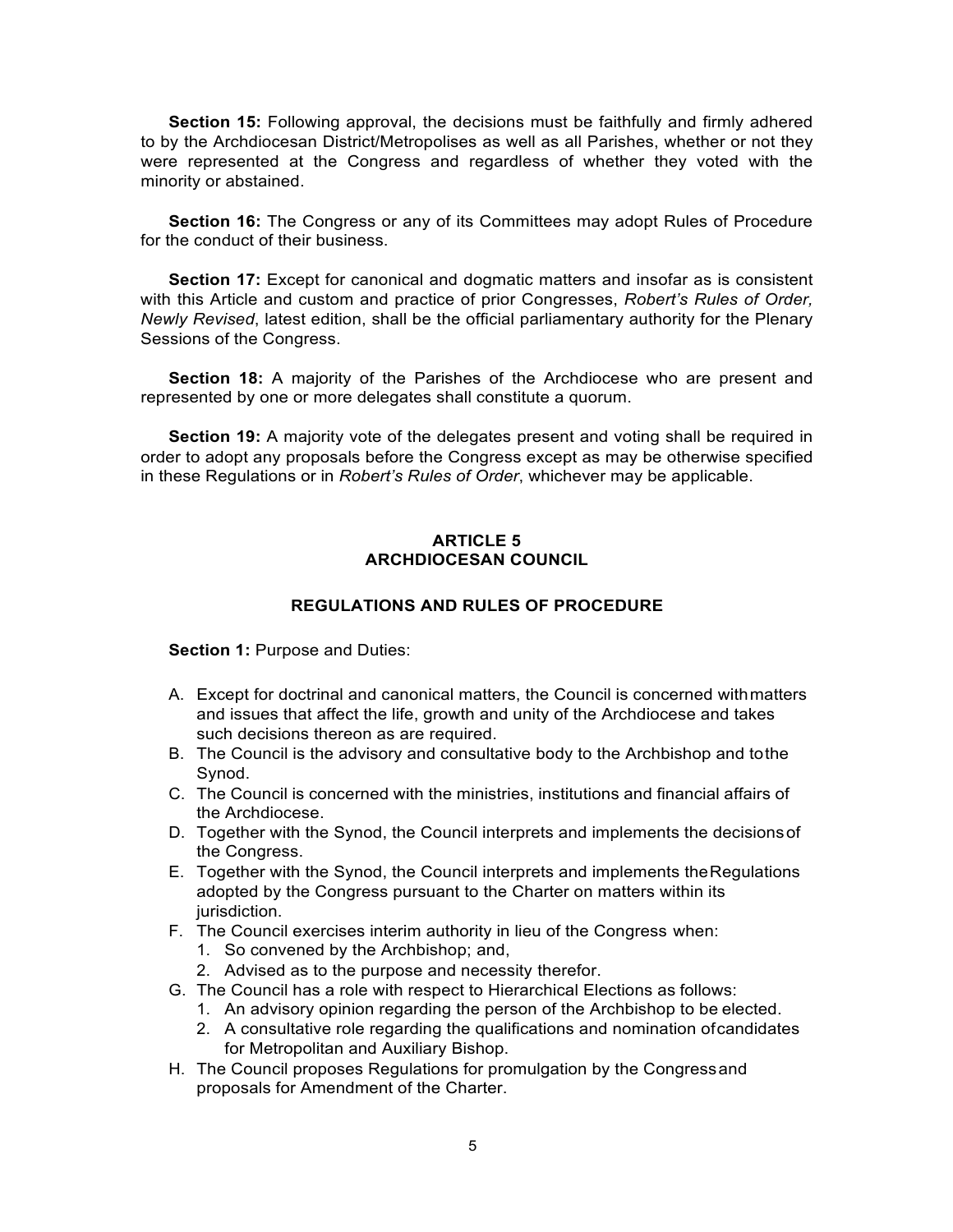#### **Section 2:** Membership and Term

- A. Composition of the Council: The Council shall be comprised of the following voting members:
	- 1. The Archbishop as President
	- 2. The Members of the Synod
	- 3. The Auxiliary Bishops
	- 4. The Chancellor of the Archdiocese
	- 5. Fifty-one (51) members appointed by the Archbishop who shall serve athis discretion
	- 6. Each Past President of the Council (or other lay principal officer, howsoever titled)
	- 7. The Chancellor of the Archdiocesan District, the Chancellors of each Metropolis, the Vice President of the Archdiocesan District Council, the Vice Presidents of the Local Councils, as well as one Clergy and two (2) lay persons from the Archdiocesan District and each Metropolis elected by the Local Assembly held prior to the Congress.
- B. Ex Officio Voting Members (by virtue of their office) as follows: The Presidents or Executive Directors in the event there is no office of "President" of:
	- 1. Archons of the Ecumenical Patriarchate
	- 2. Archdiocesan Cathedral of the Holy Trinity
	- 3. Archdiocesan Presbyters Council
	- 4. Archdiocesan Benefits Committee
	- 5. Hellenic College/Holy Cross School of Theology
	- 6. National Forum of Church Musicians
	- 7. National Ladies Philoptochos Society, or its President's Designee
	- 8. National Sisterhood of Presvyteres
	- 9. Retired Clergy Association
	- 10. St. Basil's Academy
	- 11. St. Michael's Home
	- 12. St. Photios National Shrine
	- 13. Young Adult League
- C. Honorary Members: The President of Leadership 100, President of the Faith Endowment, AHEPA President, as well as others who shall be non-voting members, may be appointed to the Council by the Archbishop. The number of Honorary Members shall not exceed ten (10) and they will serve for a period concurrent with the Council during whose term they are appointed.
- D. All lay members of the Council shall be in good standing in a Parish as described in Article 18, Sections 1 through 3.
- E. Term: The members of the Council, excepting Past Presidents, shall serve for a term beginning at the conclusion of each Congress until the conclusion of the next succeeding Congress or until their successors shall be elected or appointed, whichever is later. The terms of the Ex Officio voting members shall coincide with their term of office in their organization.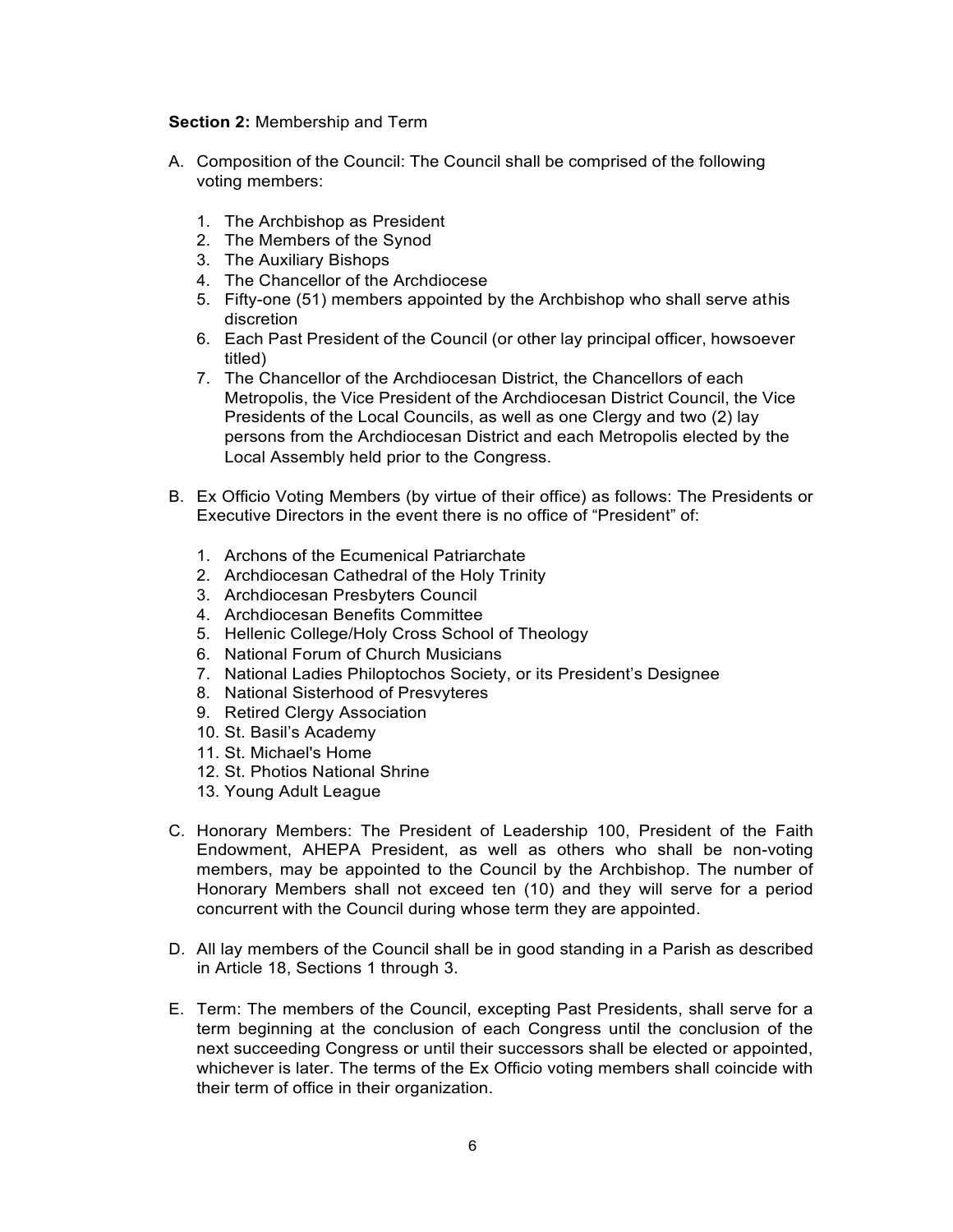- F. Service as a member of the Council is an ecclesiastical ministry and as such constitutes a high honor. For this reason, all voting members of the Council shall execute the Disclosure Statement (attached hereto as **Addendum A-1**) pursuant to the Disclosure Policy (attached hereto as **Addendum A**) prior to assuming their office.
- G. Compensation/Reimbursement: No Council member shall be compensated for his or her services nor shall any member receive reimbursement from the Archdiocese for any expenses incurred in connection with their service as a Council member.
- H. Proxies: No proxies shall be permitted.
- I. Cessation of Membership: Any member of the Council may be suspended or dismissed by the Archbishop or cease to be a member for the following reasons:
	- 1. Unexcused absence from two (2) consecutive meetings of the Council.
	- 2. Conduct unbecoming a member of the Council or inconsistent with the directives and objectives of the Council or not in good standing in his orher Parish as specified in Section D. above.
	- 3. At the discretion of the Archbishop if the member is his appointee.
	- 4. In the event a member is suspended or dismissed for reasons stated under number 2 and that member is on the Council by virtue of his or her office ina Metropolis or by virtue of election by his or her Local Assembly, the Metropolitan in question must concur in the action taken.
	- 5. The submission of a letter of resignation to the Archbishop by aCouncil member.
	- 6. Failure or refusal to execute a Disclosure Statement as providedin Subsection F. above.
- J. Vacancy: In the event of the resignation, or inability of any member of the Council to serve for any reason, the Archbishop, with respect to his appointees or with respect to the Archdiocesan District or the Metropolitan from whose jurisdiction the member serves, may appoint a successor to serve for the unexpired term.

#### **Section 3:** Officers and Duties

- A. Officers: The Council shall have the following Officers:
	- 1. President: The Archbishop is the President and Chairman and presiding officer of the Council. He convenes meetings of the Council, of the Executive Committee or of any Standing or Special Committee as he may deem necessary or appropriate. He may also designate another person as the presiding officer of the meetings.
	- 2. Vice President: a lay person who, upon designation by the Archbishop, shall preside at the meetings of the Council and the Executive Committee. The Vice President shall serve as the Corporate Vice President of the Archdiocese with such authority and powers as are provided for under applicable law. The Vice President shall also undertake such other responsibilities as may be assigned by the President.
	- 3. Secretary: who shall be responsible for the maintenance and distribution to the proper parties of the minutes of all meetings of the Council, the Executive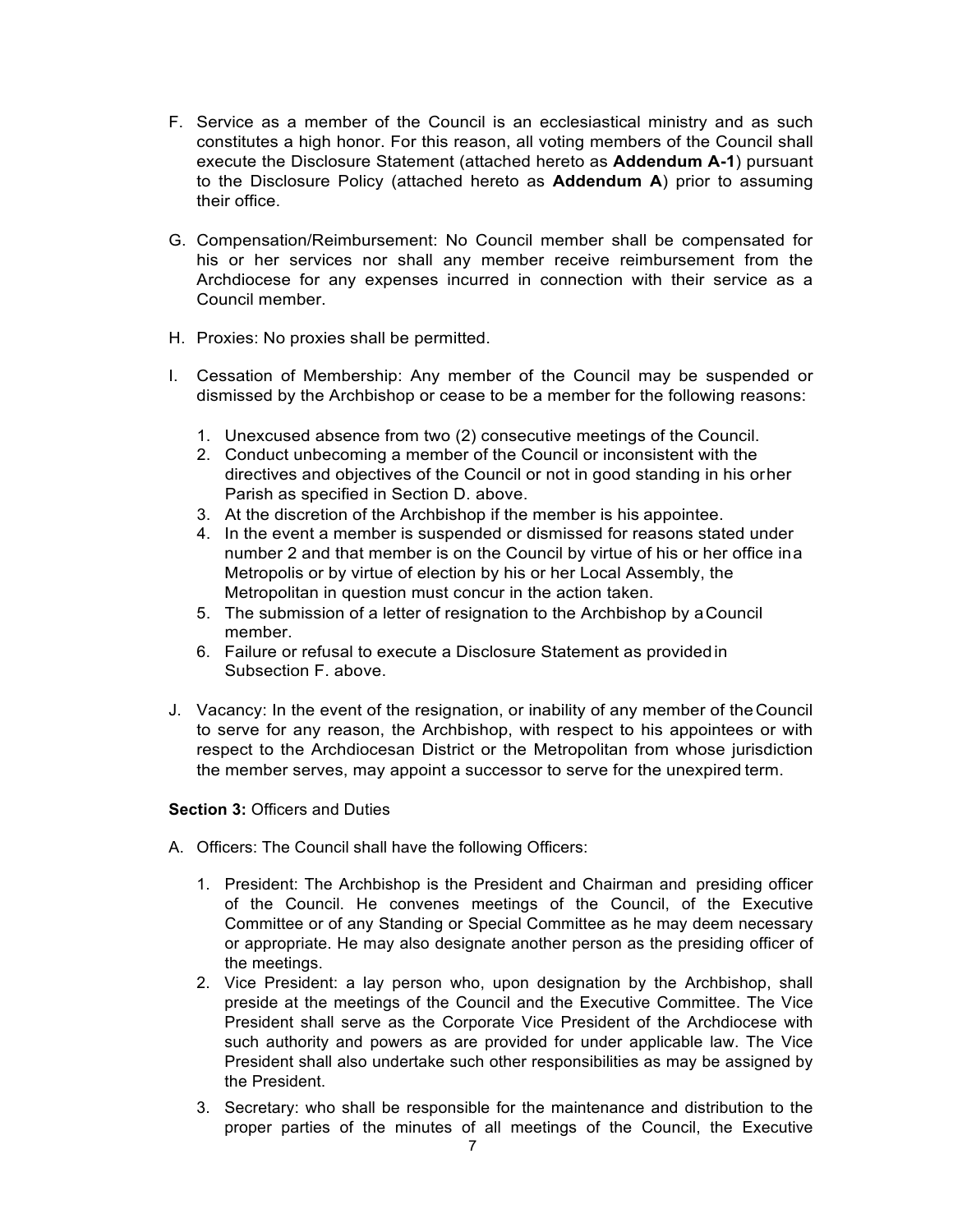Committee and of the Congress and shall serve as Corporate Secretary of the Archdiocese with such authority and powers as are provided for under applicable law.

- 4. Treasurer: who shall serve as an ex-officio member of the Finance and Audit Committees and shall also serve as the Corporate Treasurer of the Archdiocese with such authority and powers as are provided for under applicable law.
- B. Election: Except for the Archbishop, the Officers of the Council shall be elected from among the members of the Council as nominated by the Archbishop. The Officers shall be elected at the first meeting of the Council following the Congress and shall serve until the next such election.
- C. Vacancy: In the event of a vacancy in any of the foregoing offices, the Archbishop shall appoint the successor.
- D. Term Limits: Neither the Vice President nor the Treasurer shall serve in his or her respective office for more than six (6) consecutive years unless the Archbishop waives this restriction.
- E. Exclusive Positions: Neither the Vice President, the Secretary, nor the Treasurer shall serve as Chairs of any Standing Committee.

#### **Section 4:** Executive Committee

- A. Membership: In addition to the Archbishop the following are members of the Executive Committee:
	- 1. The Members of the Synod
	- 2. The Vice President, Secretary and Treasurer of the Council
	- 3. Up to six (6) additional members of the Council to serve on the Executive Committee whom the Archbishop may designate, three of which will be the Chairs of the Administration, Audit, and Finance Committees.
	- 4. Ex-Officio Members without a vote:
		- a. The Chancellor of the Archdiocese
		- b. The Executive Director of Administration of the Archdiocese and the Chief Financial Officer of the Archdiocese, except for those portions of any meeting that are held in executive session.
- B. Duties: The Executive Committee shall:
	- 1. Have in the interim, between meetings of the Council, all of its authority, excluding legislative and investment powers; provided, however, that it shall have investment powers with respect to the day to day management of the operating funds of the Archdiocese.
	- 2. Review all matters of a temporal and financial nature of concern to the Archdiocese and analyze, study, and propose plans and procedures which will respond to the matters as presented as well as recommend the manner of resolving or effectuating same.
	- 3. Concern itself with such issues as may be presented from time to time by the Archbishop, the Vice President or by designation of the Council or of the Congress.
	- 4. Retain such outside professionals and experts as it may deem necessary to assist it in its duties.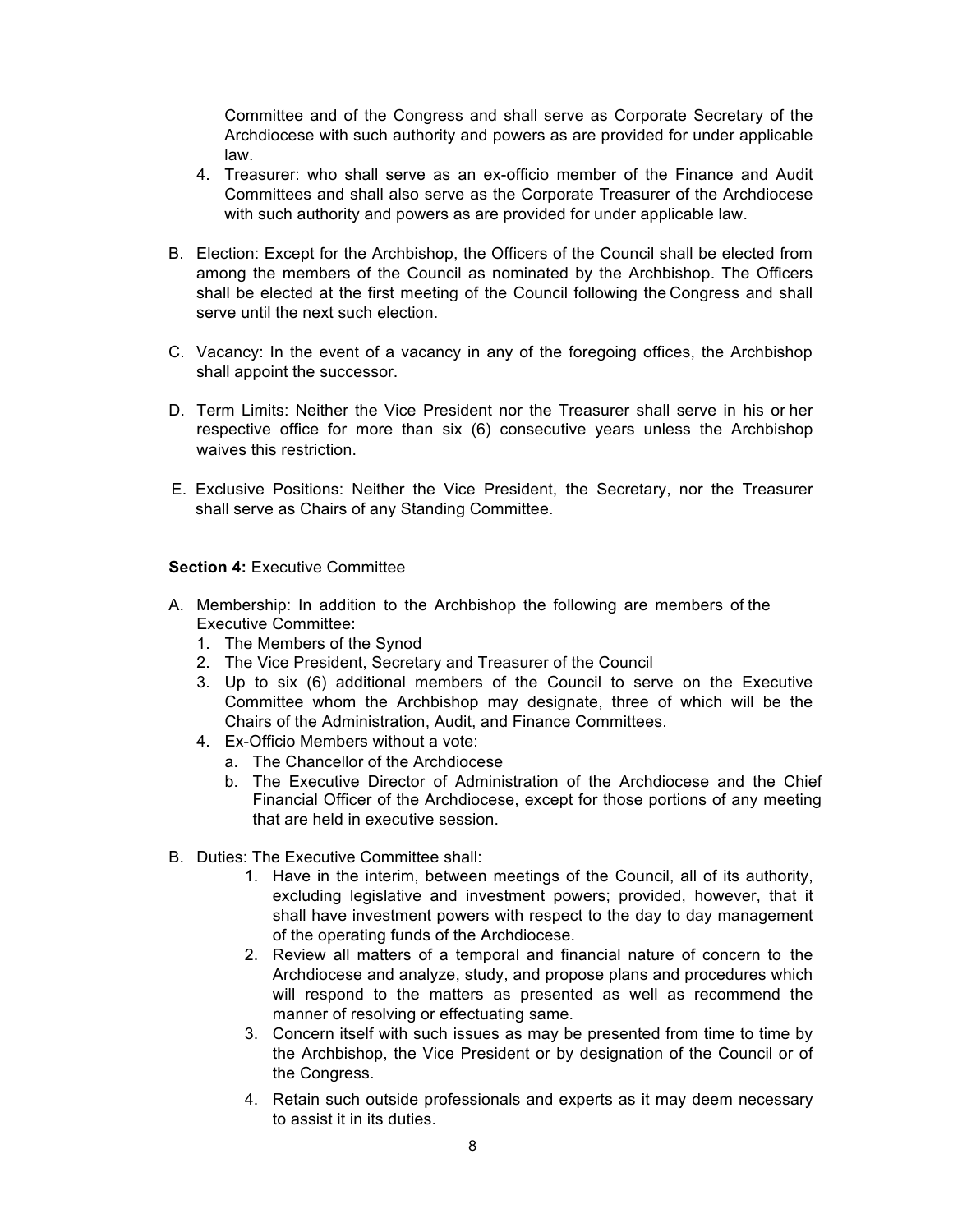- 5. Approve the proposed budget prepared by the Archbishop, the Chief Financial Officer of the Archdiocese, and the Treasurer, for presentation to the Archdiocesan Council, for recommendation to the Congress.
- 6. Interim adjustments (exclusive of increases to the total parish commitment) to the budget (expenses and revenue) between a Congress shall be proposed by the Archbishop and the Chief Financial Officer of the Archdiocese and analyzed and reviewed by the Finance Committee, including the Treasurer, for approval by the Executive Committee and the Council.
- 7. Formulate, together with the Archbishop, the agenda for the meetings of the Council and of the Congress.
- 8. Present a report, at each Archdiocesan Council meeting, updating the Council on the Executive Committee's activities between Council meetings.
- 9. Require copies of and review all reports relative to the finances of the Archdiocese, including, but not limited to, an Annual Financial Report and accompanying management letter, audited by an independent certified public accountant. If such Annual Financial Report is not submitted within six months after the end of a calendar year, the Executive Committee shall request a copy of such report from an independent certified public accountant.
- 10. Require a review of the Archdiocese use of restricted funds, in order to promote the proper accounting and expenditure of such funds.
- 11. Require and review quarterly the submission of budget-to-actual reports for the Archdiocese.
- 12. Require the Archdiocese to publish, in as much detail as is required by the Executive Committee, its annual Budget, as amended, the Quarterly Financial Statements, and such other related reports, including reports from an independent certified public accountant.
- C. Directors: The members of the Executive Committee shall be the Directors of the Corporate entity of the Archdiocese as may be required by applicable law.
- D. Meetings: Regular meetings of the Executive Committee shall be held at least quarterly as designated and scheduled by the Archbishop. Additional meetings may be called by the Archbishop or a majority of the voting members of the Executive Committee.
- E. Minutes: Minutes of the meetings of the Executive Committee shall be distributed to the members of the Council within thirty (30) days after their acceptance by the Executive Committee. Matters pertaining to personnel or to litigation may be redacted from the minutes.

**Section 5:** The Standing Committees and Duties

- A. Each Standing Committee is a joint committee of the Synod and of the Council. The Hierarch who is the Chairman of each corresponding Synodal Committee is the presiding Hierarch of the Standing Committee of the Council.
- B. The Chairpersons and membership of the Standing Committees of the Council shall be as follows: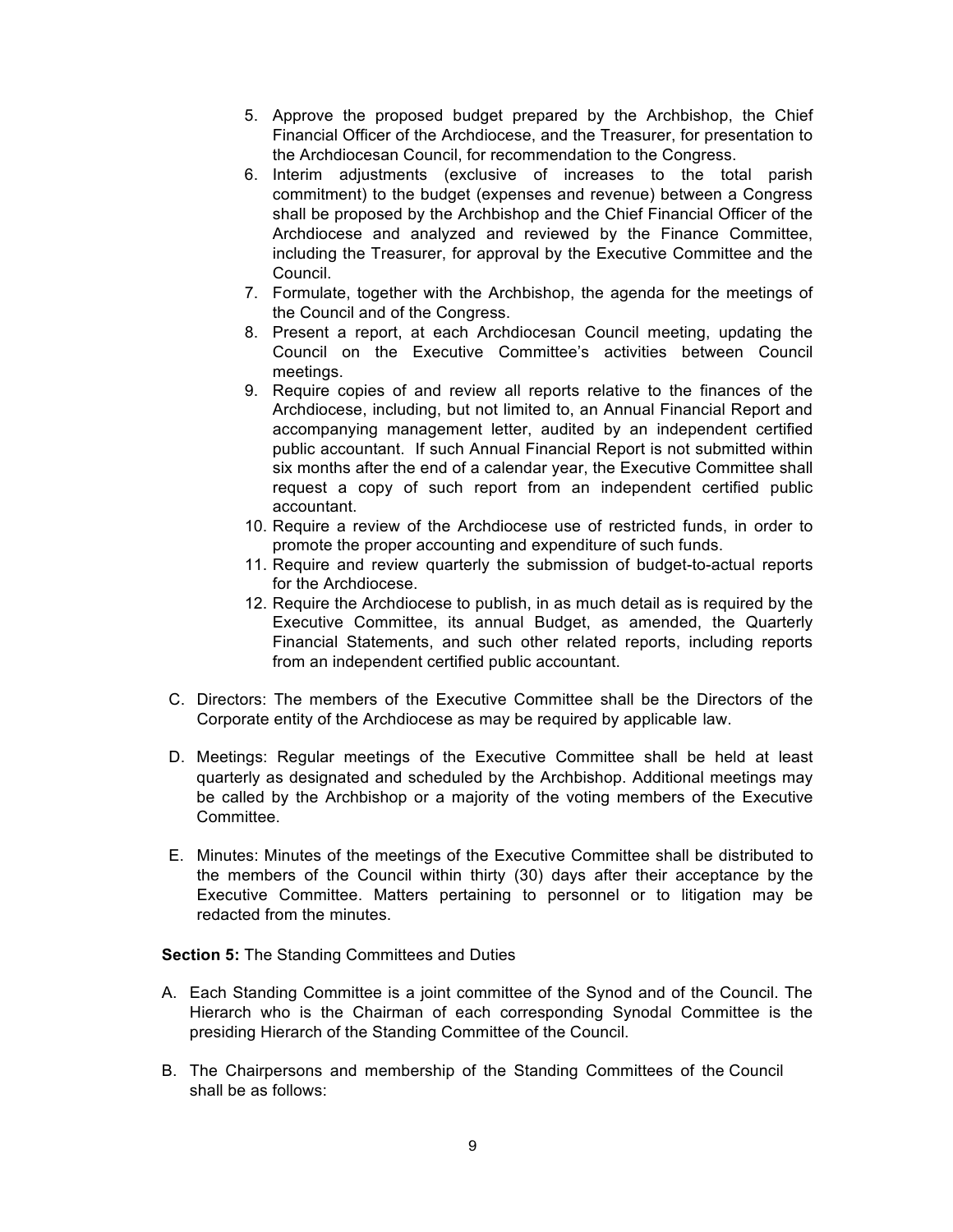- 1. In addition to the presiding Hierarch, any Hierarch may serve on a Standing Committee as he or the Committee may deem appropriate.
- 2. The Chairpersons shall be appointed by the Archbishop in consultationwith the Executive Committee.
- 3. The Chair of the Finance Committee shall have substantial financial or accounting experience and shall be a member of the Executive Committee.
- 4. Each Committee shall have no less than five (5) members who are members of the Council and may have other persons serve on the Committees without vote who are not members of the Council. The presence of such persons shall not count for purposes of determining a quorum.
- 5. The Archdiocese staff persons who are responsible for each of the areas of interest of a Standing Committee shall serve as ex-officio members without a vote.
- 6. Each Standing Committee shall strive to have a Chairman and a majority of the committee members with expertise in the area of the committee's responsibilities.
- C. Standing and Other Committees:

The charges of the Standing Committees and such other committees as may be established by the Council shall be approved by the Council. The Standing Committees shall be the Finance Committee, the Administration Committee and the Audit Committee. A five-person nominating committee, formed from the membership of the Council and appointed by the Archbishop, shall recommend the Chairs and members of the Standing Committees to the Archbishop. The Chair and members of each Standing Committee must have the requisite education and experience to serve effectively.

D. Ex-Officio Members:

Each Standing Committee shall include as ex-officio members without a vote, those Archdiocesan staff persons who are responsible for each of the areas of interest of the Standing Committee in question. In addition, persons who are not members of the Council may be non-voting members of Committees if approved by the Chairperson.

E. Standing Committee Rules:

Each standing Committee may adopt Rules of Procedure for the conduct of its business insofar as such rules do not conflict with the Charter or these Regulations.

F. Mission Statement

Each Standing Committee shall adopt a mission statement that is approved by the Archdiocesan Council. The mission statements shall be reviewed and approved biennially following the conclusion of each Congress.

**Section 6:** Advisory and Consultative Role in Hierarchical Elections

- A. Procedure for Obtaining and Reporting Results of Consultative Process:
	- 1. Each member of the Council shall be requested to provide his or her advice, in writing, regarding his or her recommendation of the person(s) for election to Hierarchical Office.
	- 2. The Secretary of the Synod and the Chancellor of the Archdiocese (or, in the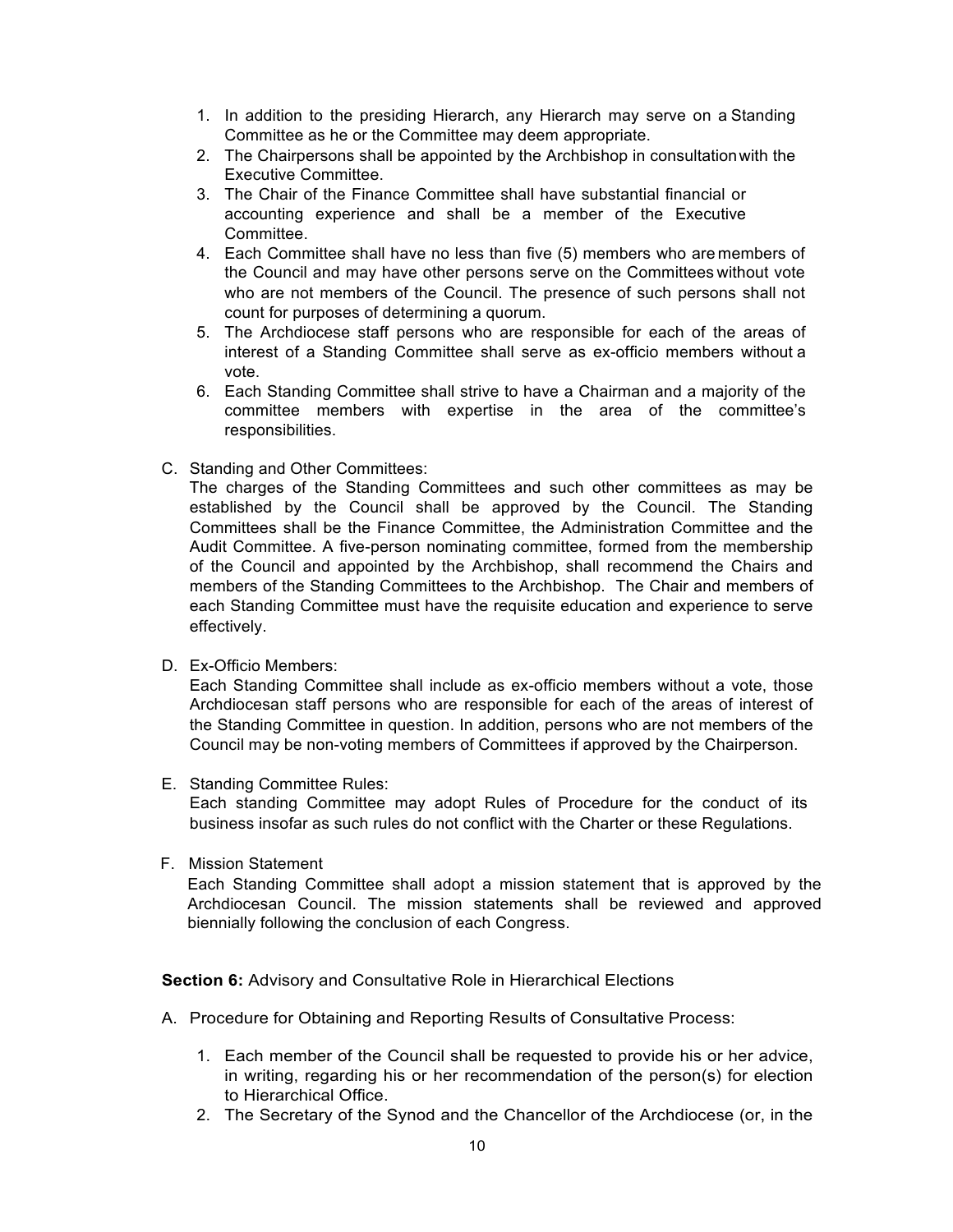event one or both are eligible candidates, their substitutes, as designated by the Archbishop) and the Consultation Secretary, who shall be appointed by the Archbishop and who is a licensed attorney (collectively the "Consultation Committee"), shall administer the Advisory Process. The Advisory Process shall include, but not be limited to:

- a. Notifying the members of the Council that their advice is being sought;
- b. Providing appropriate privilege and security for the consultation process;
- c. Designating the time limit within which the responses must be received;
- d. Requiring that each response shall be supported by the reasons for the statements made and signed by the person making the response;
- e. Requesting that the Archdiocese and every Metropolis in which a candidate for hierarchical office has served make available to it all files pertaining to the candidate;
- f. Requesting information from any other jurisdiction or communion in which the candidate may have served;
- g. Reviewing the files provided to it in order to compile a complete biography of the candidate's qualifications. In a case where the candidate's record identifies any material issues that pose a reasonable impediment to the candidate's serving in a hierarchical capacity, further administrative review will be required. In conducting this administrative review, the Consultation Committee shall have the right to interview any persons and to request any additional information from the Archdiocese, the Metropolises and/or any other persons or entities as it may deem necessary.
- 3. Following the foregoing, the Consultation Committee shall:
	- a. Compile and analyze the responses in a summary report in order to reflect the number received, the sources, and disposition of any unfavorable comments received with respect to any candidate, including copies of all of the comments.
	- b. Submit the summary report of the Advisory Process to the Synod.
- 4. Except as provided otherwise herein, the Consultation Committee shall treat personnel files as confidential and shall disclose the information contained in such files only to the Synod and the Legal Counsel of the Archdiocese if it deems it necessary.
- B. Election of the Archbishop:
	- 1. The provisions of Section 6.A. above shall be followed and, theConsultation Committee shall:
		- a. Assist the Synod and the Executive Committee of the Council in evaluating the responses and determining the candidate(s) for inclusionin the Advisory Opinion for submission to the Holy Synod of the Ecumenical Patriarchate.
		- b. Prepare the Advisory Opinion which consists of the names recommended by the Synod and the Archdiocesan Council in a form and format for submission to the Holy Synod ("Summary Report"). The list of candidates should include no fewer than five (5) names, listed in alphabetical order.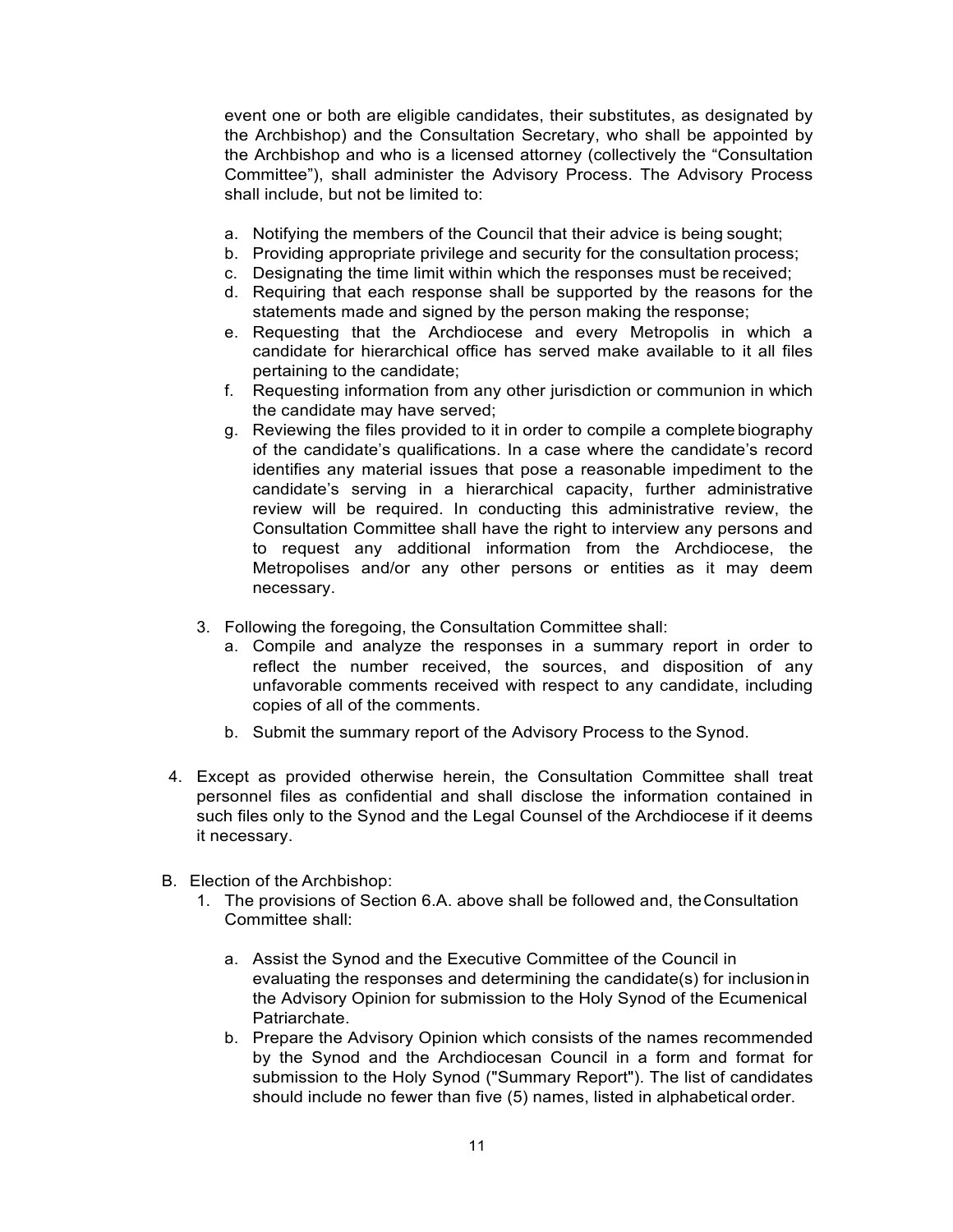- 2. A special delegation shall be designated to submit the Advisory Opinion to the Holy Synod of the Ecumenical Patriarchate in person. The delegation shall be comprised of the following:
	- a. Three (3) members of the Synod designated by it but not a member of the Synod or other person who may himself be designated as a candidate in the Advisory Opinion;
	- b. The Vice President of the Council and two (2) additional members of the Council designated by the Executive Committee; and
	- c. The Secretary of the Consultation Committee.
- 3. The delegation shall report to the Council in writing on the substance of its discussions with the Ecumenical Patriarchate within ten (10) days of their conclusion.
- C. Election of Metropolitans:
	- 1. Qualifications:
		- a. The provisions of Section 6.A. above shall be followed.
		- b. In every regular meeting of the Synod and in consultation with the Council, the Synod shall review and modify through additions and deletions the list of those eligible for the offices of Metropolitan and Auxiliary Bishop. Those individuals serving as Auxiliary Bishops are automatically included on the list for the office of Metropolitan by virtue of their office.
		- **c.** The qualifications described in Article 14 of the Charter shall be the basis for consideration of a candidate and the "period of sufficient service in the Archdiocese" shall be determined by the Synod**.**
		- d. The members of the Council shall be requested to provide consultative advice with respect to each eligible person, including those whose name has not previously appeared on the list of eligible candidates, no less than thirty (30) days prior to each regular meeting of the Synod. The request for such advice shall be sent to each member of the Council by the Secretary of the Synod.
		- e. The responses shall be distributed to the members of the Synod in such form and manner as may be deemed appropriate by the Synod and the Consultation Committee.
		- f. The list of eligible persons shall be transmitted to the Ecumenical Patriarchate by the Synod for ratification.
		- g. Following ratification by the Ecumenical Patriarchate, the list and/or any updates thereto is published in the *Orthodox Observer* together with a request for comments concerning any of the individuals to be sent in writing to the Consultation Committee.
	- 2. Nominations:
		- a. Within forty (40) days following a vacancy in the see of a Metropolis, the Archbishop shall convene the Synod, for the purpose of nominating, after soliciting the opinion of the members of the Council, three (3) persons.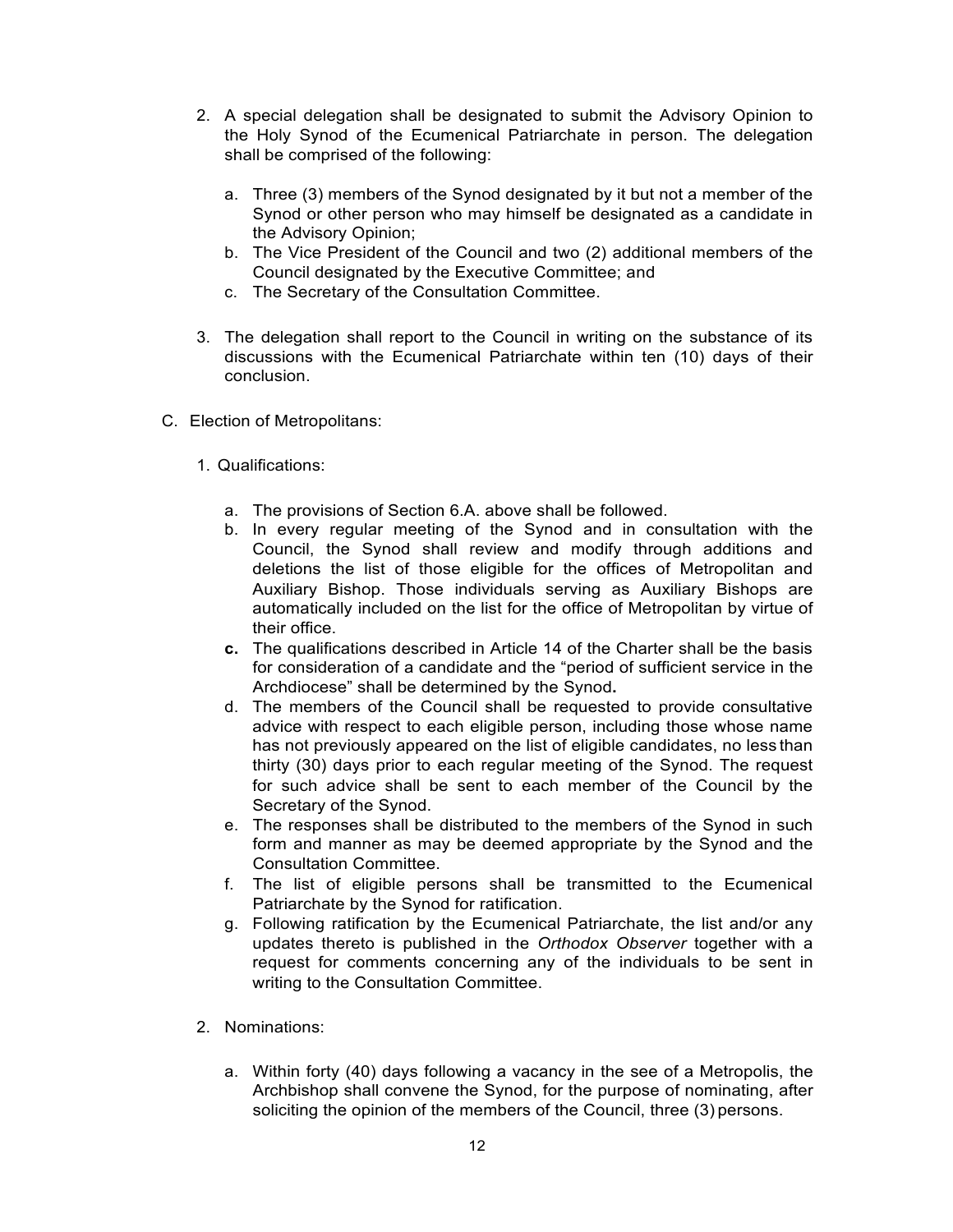- b. The provisions of Section 6.A. above shall be followed except that the Hierarchical Office for which the nominations are to be made will be stated.
- c. The names of the three (3) persons nominated by the Synod together with the summary report of the Council described in Section 6.A.3. pertaining to those persons shall be transmitted to the Ecumenical Patriarchate.
- d. One of the three (3) nominees shall be elected by the Patriarchate to fill the vacancy in the designated Metropolis.
- D. Election of Auxiliary Bishops:
	- 1. The Synod, with the consent of the Archbishop, shall determine the necessity for the election of an Auxiliary Bishop for service in the Archdiocese.
	- 2. The procedure for consultation by the Council in the nomination of candidates for Auxiliary Bishops shall be the same as for the nomination of candidates for the office of Metropolitan except that in case of approval for the election of an Auxiliary Bishop for a specific Metropolis, the local Hierarch has the right to propose up to three (3) candidates for the position. His recommendation(s) shall be noted on the list of eligible candidates prior to the commencement of the Advisory Process.

**Section 7:** Advisory and Consultative Role Regarding Metropolises

The Archdiocesan Council shall have a consultative role relative to the number, seat and boundaries of each Metropolis as recommended by the Synod.

#### **Section 8:** Meetings, Quorum and Voting

#### A. Meetings:

- 1. The first meeting of each Archdiocesan Council shall be held following the conclusion of the Congress for the purpose of electing its Officers, establishing its Committees and otherwise organizing its structure for the forthcoming term.
- 2. Dates: The Council shall hold Regular Meetings at least twice in each year in the fall and in the spring. A schedule of meetings for the forthcoming two (2) year term shall be provided to the members at the first meeting.
- 3. Place: The location(s) of the meeting(s) shall be set by the Archbishop in consultation with the Executive Committee.
- 4. Additional or Special Meetings of the Council may be called by the Archbishop for any specific purpose, which purpose shall be stated in the notice of Meeting.
- 5. Executive Session: Meetings of the Council shall be closed whenever matters involving human resources or litigation are the subject of discussion or action or upon request of the Archbishop or whenever the Council votes by a majority of two-thirds (2/3) to move into Executive Session.
- 6. Notice: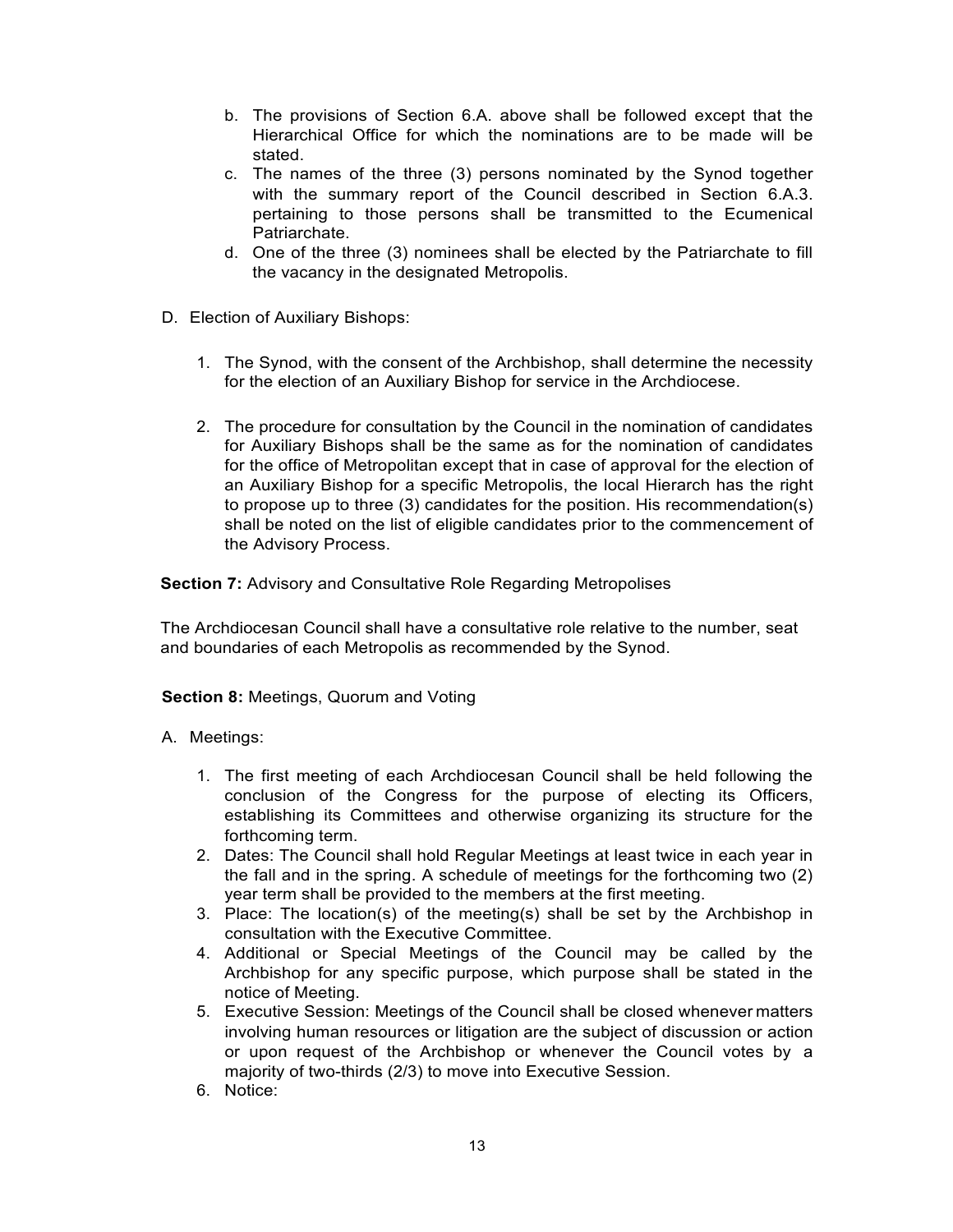- a. No less than thirty (30) days written notice of Regular Meetings, including the agenda and such materials as are pertinent to the items on the agenda, shall be given to the members of the Council.
- b. Such notice as may be appropriate under the circumstances shall be given to the members of the Council for any Special Meeting.
- B. Communications: Regular communications from the Archdiocese to each Council Member via e-mail, or other medium where necessary, shall be provided which shall include information concerning matters which are within the responsibilityof the Council.
- C. Quorum: Forty percent (40%) of the voting members of the Council shallconstitute a quorum for the conduct of business.
- D. Voting: Each voting member of the Council shall be entitled to cast one (1) vote on any matter put to a vote. No proxies shall be permitted. A majority of the number of voting members present and voting at any meeting shall be requiredto act upon any matter put to a vote unless the matter being voted upon requires a greater majority under any applicable laws or rules of procedure.

**Section 9**: Amendments and Procedure to Amend Archdiocesan Regulations

- A. Procedure: These Regulations may be amended by a vote of two-thirds (2/3) of the members present and voting at any Regular or Special Meeting of the Council, provided that notice of any such proposed amendment(s) shall be given to the voting members in writing no less than thirty (30) days prior to the meeting at which the proposed amendment(s) will be presented for consideration.
- B. Effective Date: Excepting for the provisions of Article 5, Section 2, these Regulations shall be effective immediately upon their adoption on an interim basis and submitted for their approval by the Ecumenical Patriarchate. Any amendments hereto, again excepting Article 5, Section 2, subsequently adopted will become effective on an interim basis upon their adoption by the Council unless otherwise provided.

#### **ARTICLE 6 ARCHDIOCESAN PRESBYTERS COUNCIL**

**Section 1:** The purpose of the Archdiocesan Presbyters Council is to serve the needs of the Archdiocese and to enhance and promote the mission of the Priests, their diakonia (ministry), spiritual growth and development.

**Section 2:** The Archdiocesan Presbyters Council shall be comprised of two Priests from each Metropolis elected by their respective Metropolis Clergy Syndesmos at each Congress for a term of two years expiring at the end of the following Congress.

**Section 3:** A meeting of the Archdiocesan Presbyters Council shall be convened at least twice each year by the Archbishop and/or the president of the Archdiocesan Presbyters Council with the approval of the Archbishop.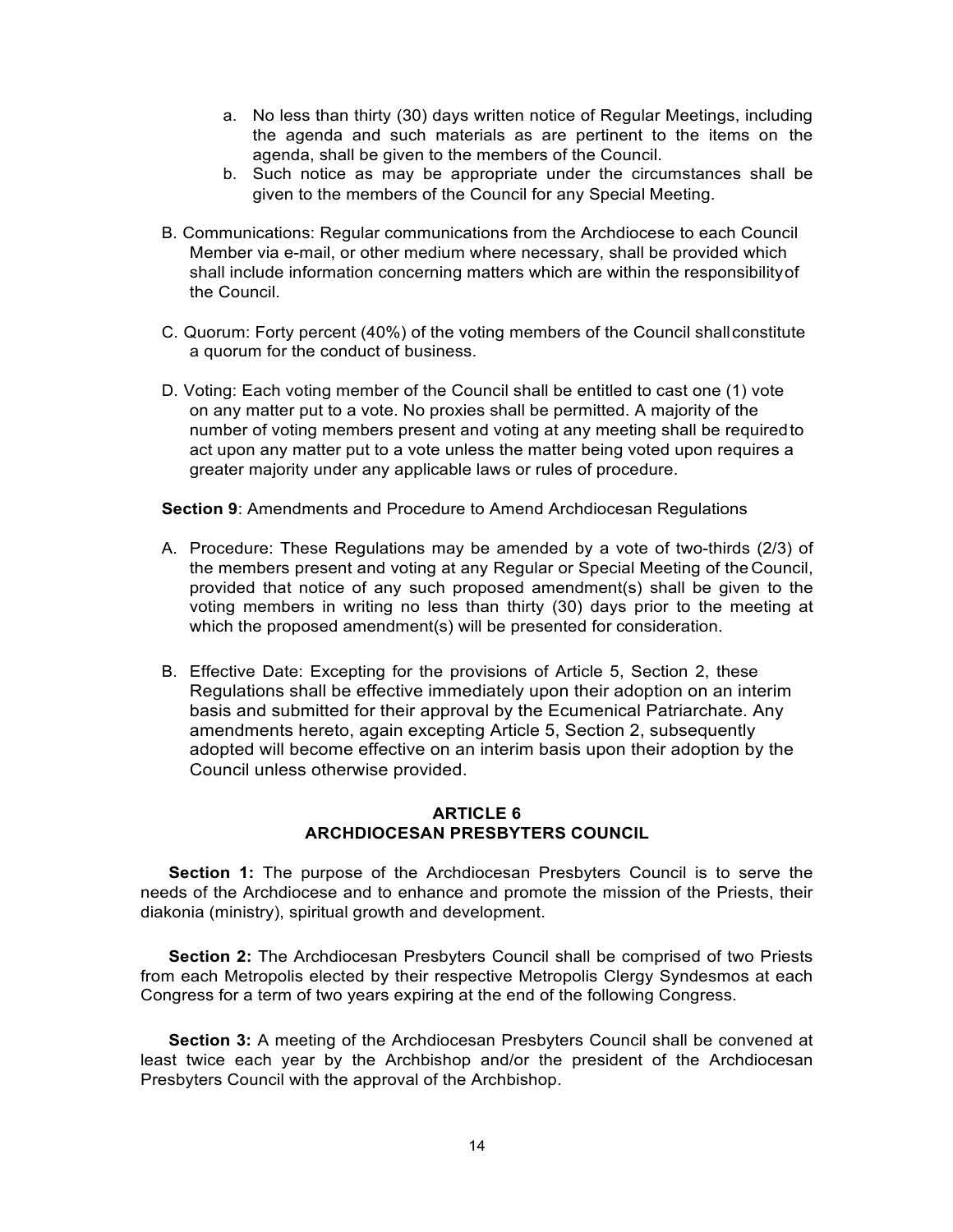#### **ARTICLE 7 AMENDMENT OF THE CHARTER**

**Section 1:** The Charter, granted by the Ecumenical Patriarchate, regulating the affairs of the Archdiocese as an ecclesiastical institution may be amended in its entirety or in part.

**Section 2:** Recognizing the Patriarchate's canonical authority relative to Charters and recognizing that the Patriarchate also has granted to the Archdiocese the right to request amendments to the Charter, a proposal for amendment may be submitted bythe Eparchial Synod or the Council, for inclusion on the agenda of the Congress. Following such submission, an *ad hoc* Committee shall be appointed by the Archbishop to review any proposed amendments and make any recommendations thereon to the Council. Following a review of the proposed amendment(s) as well as the recommendation(s) of the *ad hoc* Committee and upon the approval of the Council by three-fourths (3/4) of the voting members of the Council present and voting, any such proposed amendments shall be placed on the agenda of the Congress for action.

**Section 3:** Approval of any proposed amendment(s) must be by a vote of two-thirds (2/3) of the present and voting delegates to the Congress.

**Section 4:** Following approval by the Congress of any proposed amendment to the Charter, it shall be submitted by the Synod, within ninety (90) days, through its President the Archbishop, to the Patriarchate for approval in its entirety or in part.

**Section 5:** An amendment to the Charter shall become effective upon the date of its approval by the Patriarchate. No further action by the Congress shall be required.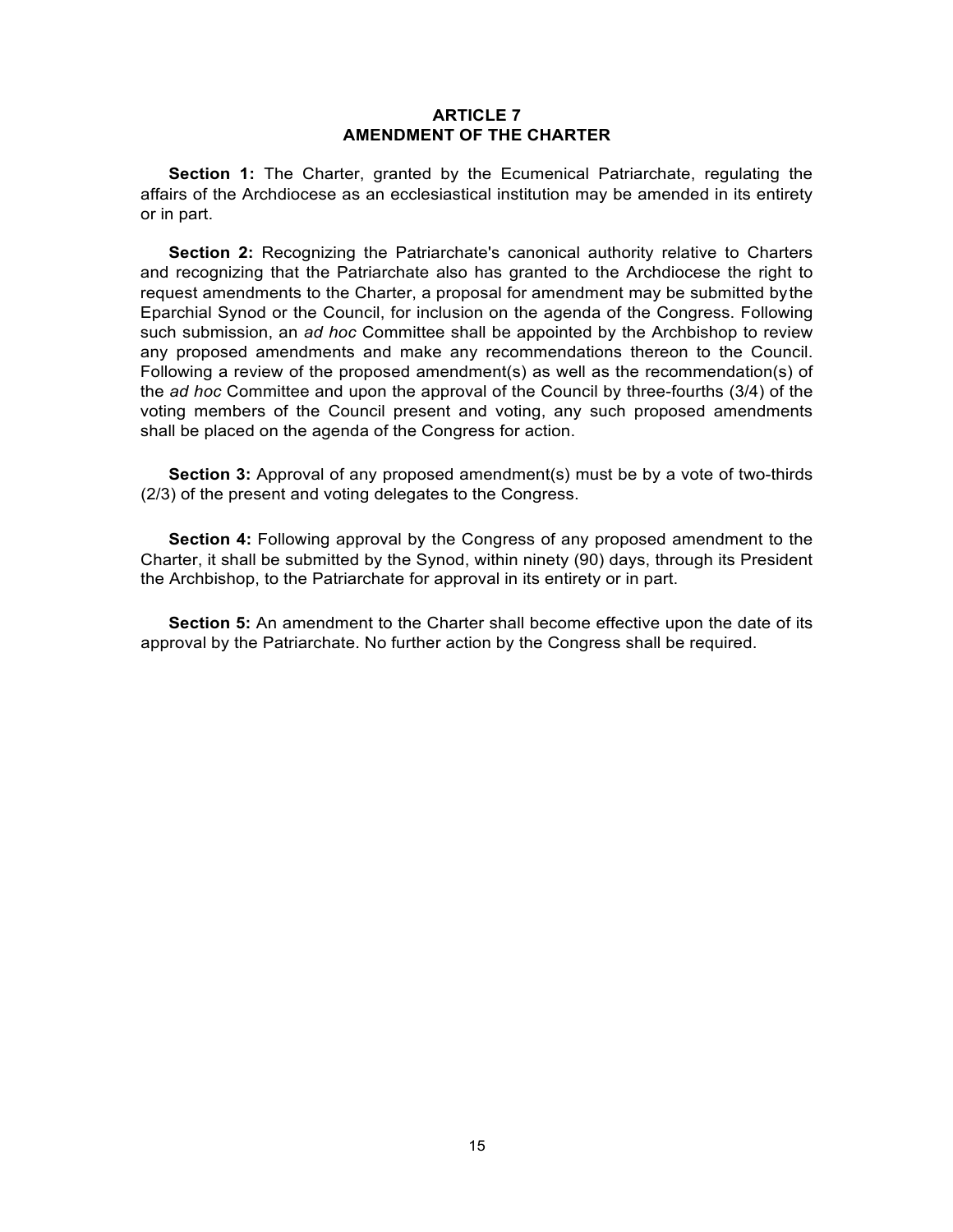## **PART TWO**

## **UNIFORM METROPOLIS REGULATIONS**

#### **ARTICLE 8 ORGANIZATION**

**Section 1:** In addition to his offices as Archbishop of America and as president of the Synod, the Direct Archdiocesan District is headed by the Archbishop, and each Metropolis of the Archdiocese is headed by a Metropolitan who is a member of the Holy Eparchial Synod of the Archdiocese.

**Section 2:** Each Metropolis shall hold annually, or on such other schedule as approved by the Local Assembly, but in no event later than twelve (12) months prior to the forthcoming Congress, a Regular Assembly of all Parishes within the Metropolis or in special session as may be determined by the Metropolitan.

**Section 3:** Each Metropolis shall have a Local Council and a Local Philoptochos Board, as well as such organizations as may be determined by the Metropolitan.

**Section 4:** Each Metropolis shall have local ministries and institutions governed by the applicable Regulations of the Archdiocese.

**Section 5**: Each Metropolis shall prepare financial statements that are audited by an independent certified public accountant annually, or, in the alternative, shall prepare financial statements reviewed by an independent certified public accountant, that shall be submitted to the Metropolis Audit Committee for its review and approval.

 **Section 6:** Each Metropolis shall adopt a Whistle Blower Policy consistent with the policy attached as Addendum C.

#### **ARTICLE 9 GOVERNANCE OF THE METROPOLIS**

**Section 1:** Each Metropolis of the Archdiocese is governed and administered in accordance with the Faith, Tradition and Holy Canons of the Church together with the provisions of the Charter, these Regulations and the decisions of the Synod and of the Congress.

**Section 2:** Each Metropolis is incorporated under applicable civil law pursuant to uniform Articles of Incorporation and Bylaws provided by the Archdiocese.

**Section 3:** Until such time as "Uniform Bylaws" are provided by the Archdiocese to the Metropolises, the Uniform Metropolis Regulations, as may be amended from time to time, shall be deemed the Metropolis Bylaws.

 $<sup>1</sup>$  Because the Archbishop is also the presiding Hierarch of the Direct Archdiocesan District, the term</sup> Metropolitan when used throughout this Uniform Metropolis Regulations shall also apply to the Direct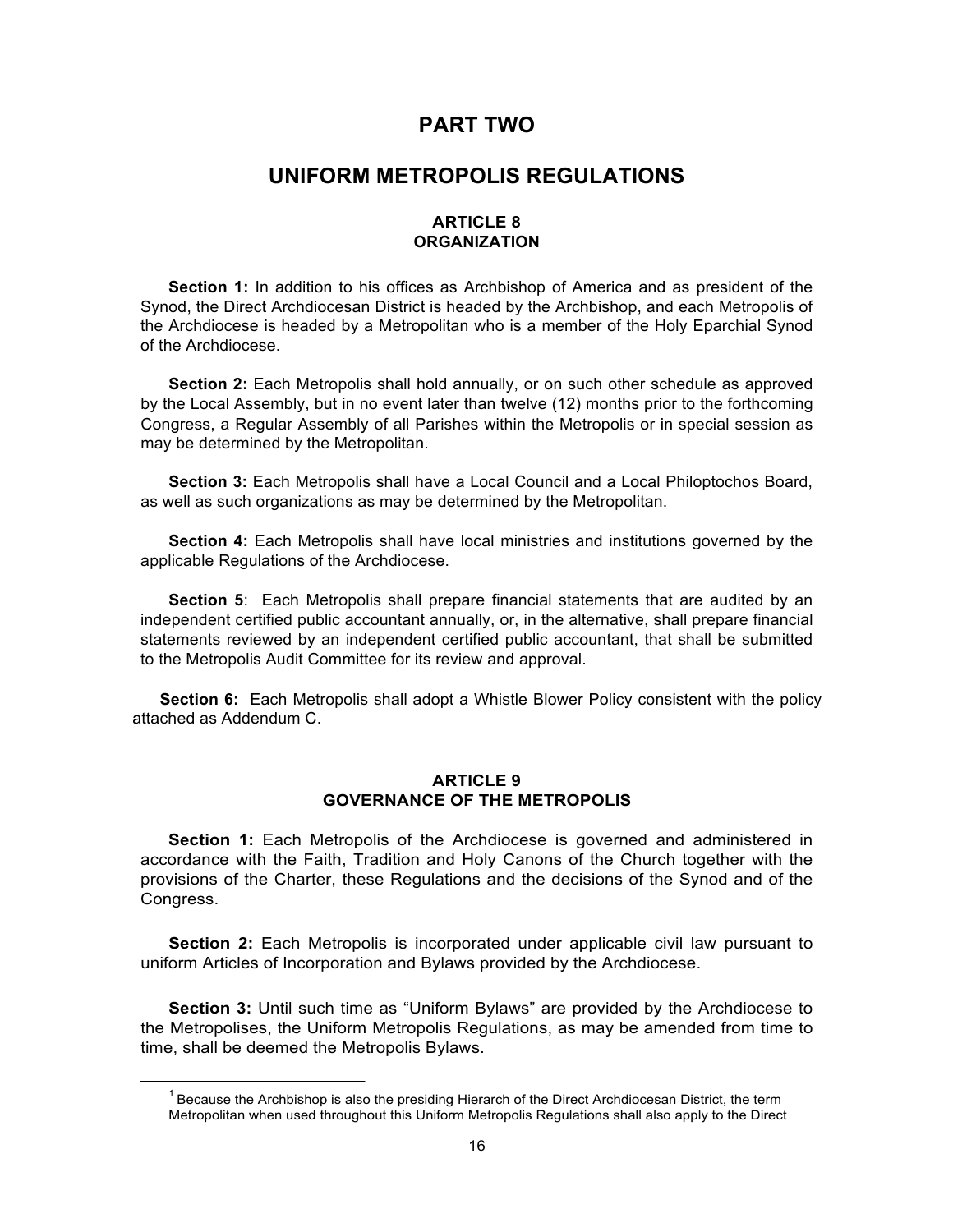Archdiocesan District, unless stated otherwise.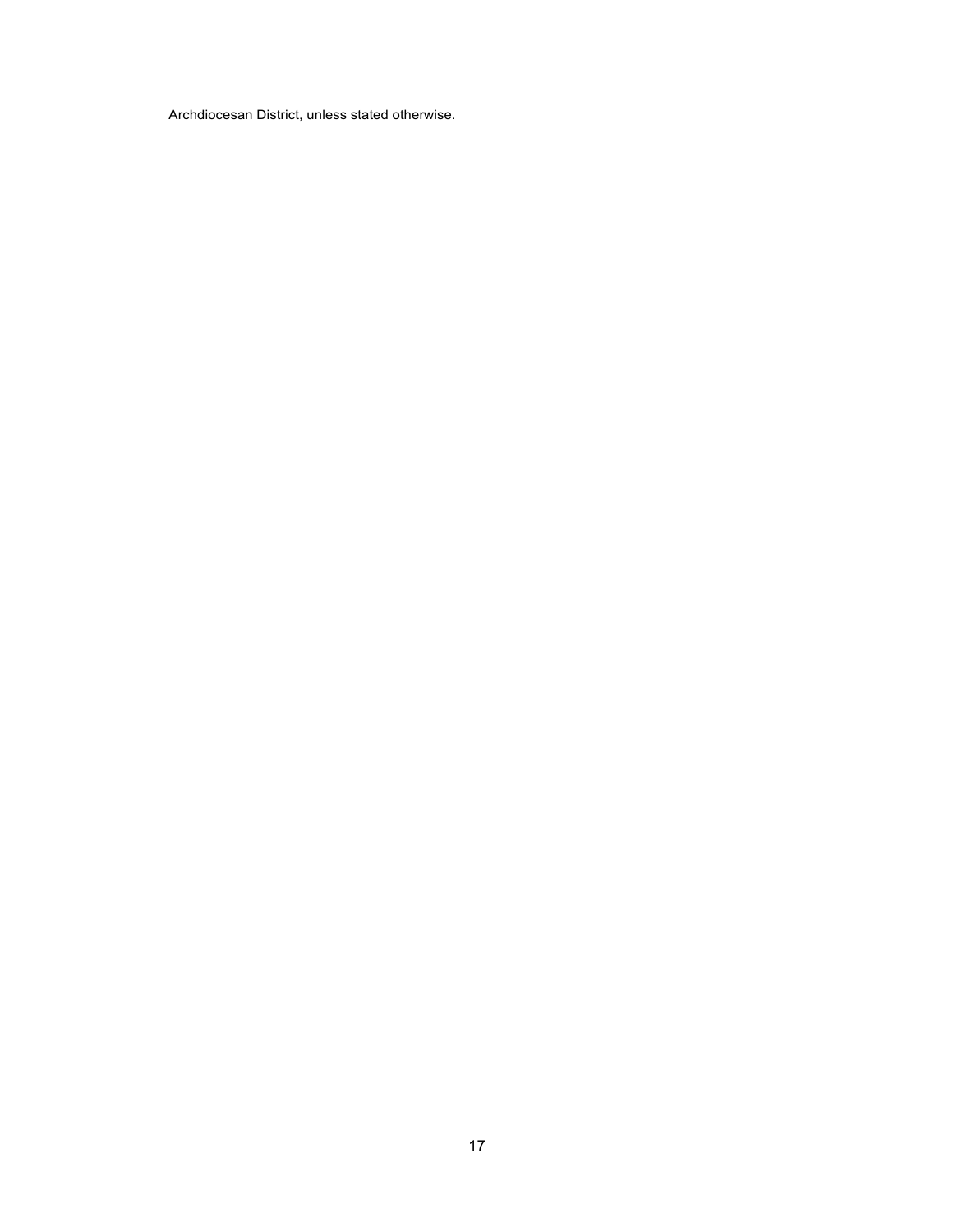#### **ARTICLE 10 RESPONSIBILITIES AND RIGHTS OF THE METROPOLITAN**

**Section 1:** Each Metropolitan within his ecclesiastical district and the Archbishop in his Direct Archdiocesan District have the rights and responsibilities of a Bishop in accordance with the Holy Canons and the long established life, praxis and order of the Church as well as the provisions of this Charter, including the exclusive right to occupy the throne behind the altar (*Synthronon*).

**Section 2:** Among other rights and responsibilities, each Metropolitan:

- A. Attends meetings and participates in the work of the Synodal Committees, as a member of the Eparchial Synod.
- B. Reports to the Archbishop to whom he forwards an annual report on the diakonia and spiritual well being of his Parishes, and informs the Priests, the Local Council, and his Parishes of these matters.
- C. Ordains, assigns and transfers Clergy within his Metropolis, by virtue of the authority of his office and in accordance with the Canons, Charter and ecclesistical procedures.
- D. Distributes to the Parish Priests the Holy *Myron* (Chrismation Oil), received from the Ecumenical Patriarchate, through the Archbishop and issues the ecclesiastical licenses and certificates for all sacraments within the Metropolis.
- E. Has his *pheme* (Bishop's Anthem) canonically chanted during the Divine Liturgy.
- F. Presides at the Spiritual Court of the First Instance.
- G. Receives from each Priest in his Metropolis a yearly report of his ministry.
- H. Issues the final decision on any problem which may arise between a Parish Priest and the Parish Council.
- I. Ratifies elections of the Parish Councils and may grant special permission to the President or Treasurer of a Parish Council to serve in such office for more than six consecutive years.
- J. In the event he declines to ratify the election of one or more of the persons elected to the Parish Council, he shall state his reason for such action and shall direct the Parish to conduct a special election to fill the vacancy(ies) thus created. He may appoint persons to serve as interim members of the Parish Council until such election is held. In the event he declines to ratify the election of a majority or more of the members of a Parish Council, he shall first consult with the Archbishop, except in a situation in which a Parish does not meet its Total Commitment financial obligation and/or reporting requirements as set out inArticle 34, Section 8.
- K. May dismiss any member of the Parish Council from office whenever in his judgment there is sufficient cause for such action, as specified in Article 24, Section 5.A. In the event he needs to remove a majority or more of the members of a Parish Council, he shall first consult with and obtain the consent of theSynod. In the event of any such removal, the Metropolitan shall appoint an interim Parish Council or interim members thereof, designate the time when elections may be scheduled to fill the vacancy(ies) thus created and determine whether any person(s) removed from office may be a candidate(s) for office.
- L. Receives annually from each Parish Council a financial statement for the ensuing year as well as a budget and balance sheet for the prior year certified by the Parish Audit Committee.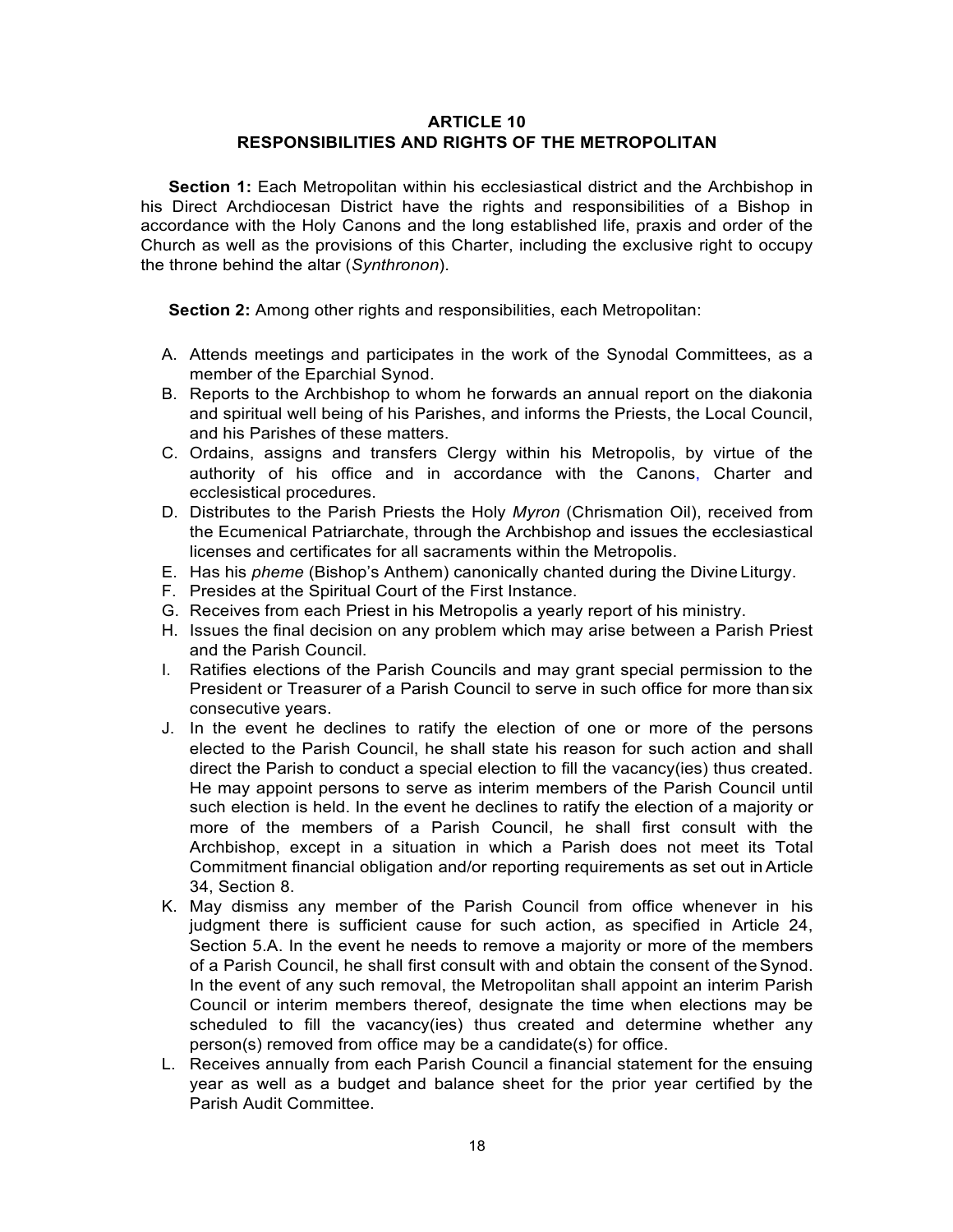- M. Approves the purchase, sale, lease, mortgaging or other encumbrance of the real property of a Parish. (See Article 16, Section 3 for procedure.)
- N. Receives and reviews all applications for permission to organize a new Parish and may grant such permission after reviewing the information provided, consulting with existing neighboring Parishes and otherwise obtaining and reviewing such information as he deems appropriate. Upon the issuance of an Ecclesiastical Charter by the Archdiocese, he shall assign a Priest to the Parish. (See Article 20)
- O. Has the responsibility and authority to recommend to the Archbishop revocation of the Ecclesiastical Charter of a Parish in the event that he deems it necessary.
- P. Will oversee each Parish in his Metropolis, evaluating its life and progress, advising it and ensuring its conformity with the faith, tradition, and holy canons of the Church, together with the provisions of the Charter and these Regulations.

#### **ARTICLE 11 LOCAL (METROPOLIS) CLERGY-LAITY ASSEMBLIES**

Section 1: Except for dogmatic or canonical issues, the Local Assembly concerns itself with matters affecting the life and growth of the Parishes and communities within the Metropolis. It deals with matters of common concern including the uniform governance of the Parishes, educational programs, financial programs, and philanthropic concerns as well as with the better organization and effectiveness of the Parishes. The Local Assembly also submits proposals and recommendations to the Archdiocese for submission to the next Congress.

**Section 2:** It meets annually, or on such other schedule as approved by the Local Assembly, but in no event later than twelve (12) months prior to the forthcoming Congress, or in special session as may be determined by the Metropolitan.

**Section 3:** The convenor and presiding officer (President) of the Local Assembly shall be the Metropolitan or his designee. The Secretariat shall be appointed by the Chair.

**Section 4:** The Local Assembly is comprised of the Metropolitan, the Chancellor of the Metropolis, the members of the Local Council, the Vice President of the Metropolis Philoptochos Board, members of the Archdiocesan Council within the Metropolis and Clergy and lay Representatives of the Parishes.

**Section 5:** Each Parish shall be represented by four (4) representatives, each having one vote and shall include:

- A The Parish Priest:
- B. The President of the Parish Council, and in his or her absence the Vice President, or in his or her absence any member of the Parish Council designated by it;and
- C. Two members of the Parish elected by the Parish Assembly.

**Section 6:** Each representative to the Assembly shall be in good standing in a Parish as described in Article 18, Section 1.

**Section 7:** Each representative to the Assembly shall:

A. Be entitled to one (1) vote on any issue put to a vote. No proxies shall be permitted.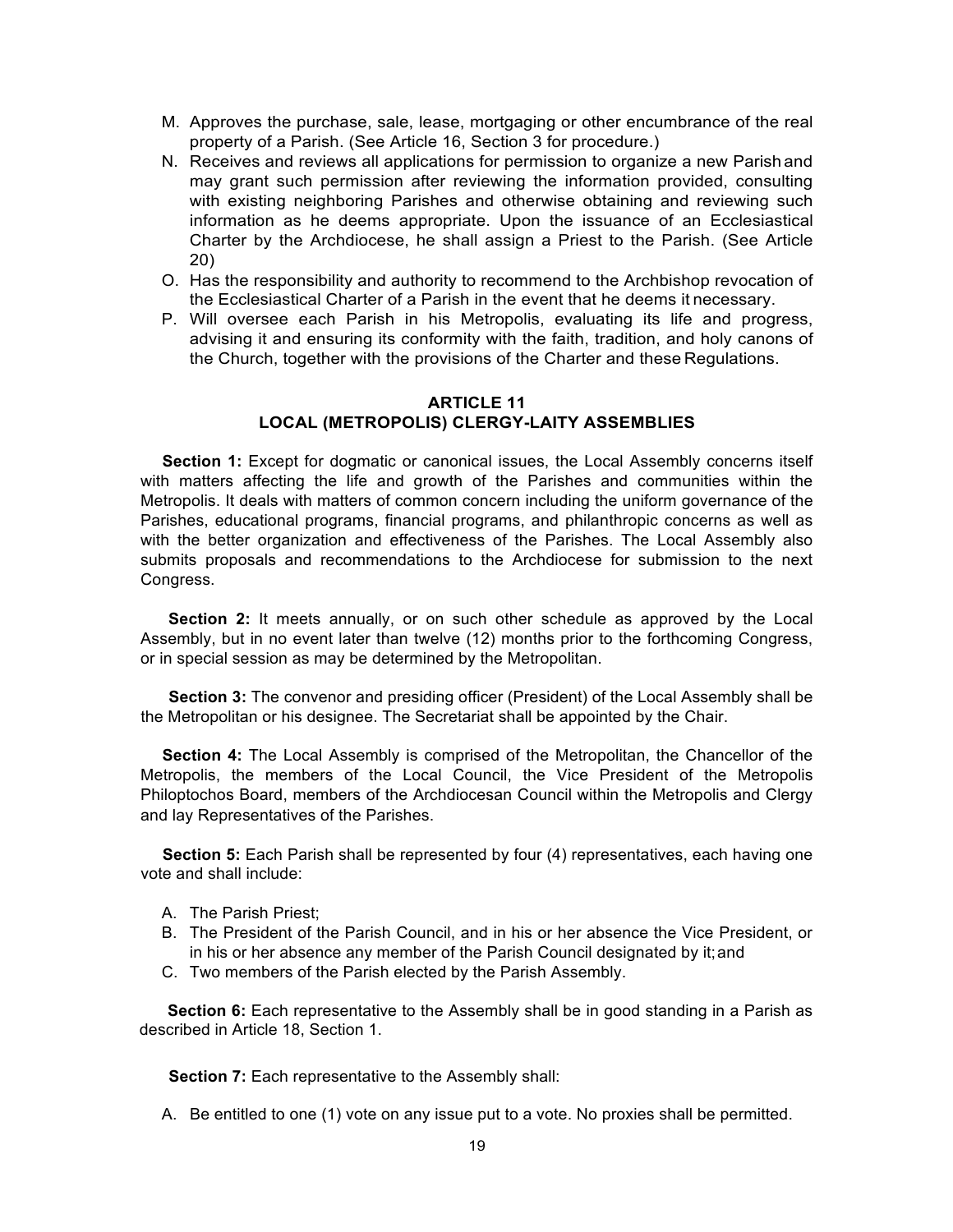B. Provide a written report of the proceedings of the Assembly together with copies of any written reports that were distributed, to their Parishes, at the Parish Assembly immediately following each Local Assembly.

**Section 8**: Parishes shall be notified in writing no later than ninety (90) days in advance and be provided with an agenda no later than sixty (60) days in advance of the convening of the Local Assembly.

- A. In addition to other matters, the agenda of each Assembly shall include a review of the financial statements of all Metropolis accounts, including, but not limited to, operating, building, endowment, and special purposes accounts, together with a budget until the next Assembly.
- B. Copies of the financial statements prepared in accordance with Article 8, Section 5 shall be made available to all parishes within the Metropolis.

**Section 9:** Any Parish having items it wishes considered at the Congress or Local Assembly shall:

- A. First submit them to the Parish Assembly for approval, and if approved
- B. Send a copy of the approved items together with the necessary documentation to the Metropolis, following which it
- C. May present them on the floor of the Local Assembly for consideration and, if approved by the Local Assembly, they shall be included in the items submitted to the Archdiocese.

**Section 10:** If the Local Assembly does not meet within one (1) year prior to the forthcoming Congress or within sufficient time for the submission of issues as specified herein, the Parishes in that Metropolis may submit their proposals and recommendations to the Local Council for consideration providing that such proposals and recommendations have been approved by the Parish Assembly of any such Parish and that proof of such approval accompanies the submission. Upon approval by the Local Council and within the time provided for in Section 12 of this Article, the issues shall be submitted to the Archdiocese.

**Section 11:** In order to assist the Archdiocese in preparing the agenda of the Congress, each Local Assembly shall submit items for inclusion in the agenda together with the reasons therefor to the Archdiocese within thirty (30) days after they have been approved by the Local Assembly, and not later than ninety (90) days before the convening of the Congress.

**Section 12:** At the Local Assembly held within the designated period prior to the Congress, except for the Vice President of the Local Council and the Chancellor of the Metropolis who are *ex officio* members, the members from the Metropolis to the Archdiocesan Council for the term commencing at the conclusion of the forthcoming Congress shall be elected. In the event of a vacancy pertaining to the *ex officio* or elected members of the Council from the Metropolis, the Metropolitan shall designate a successor to serve the balance of the term involved and advise the Archdiocese, accordingly.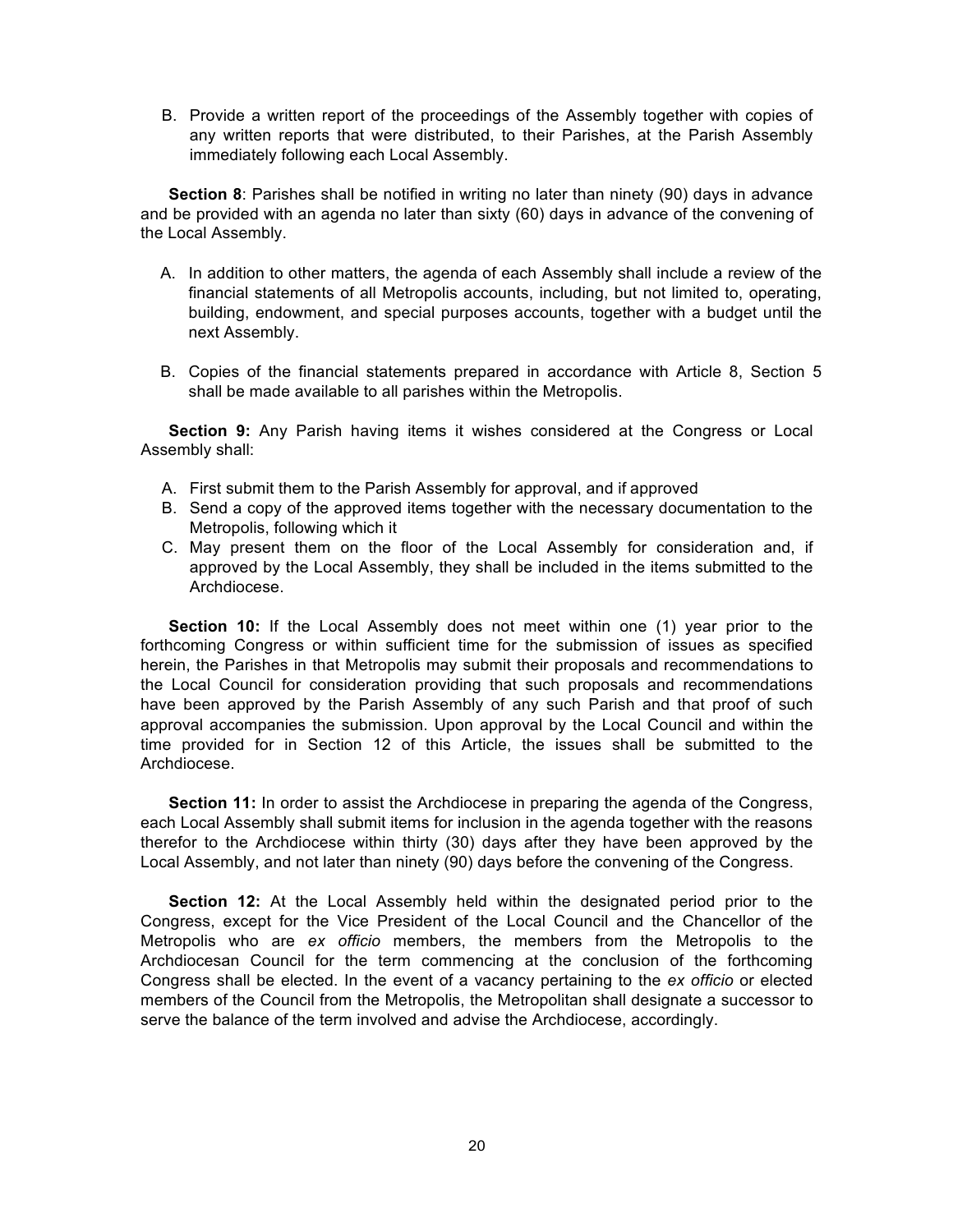#### **ARTICLE 12 LOCAL (METROPOLIS) COUNCILS**

**Section 1:** The Local Council is the advisory and consultative body to the Metropolitan and is concerned with the life and growth of the Metropolis, its ministries, institutions and financial condition.

**Section 2:** The Local Council shall be comprised of the Metropolitan, the Chancellor, eight (8) Clergy of the Metropolis and eight (8) Laity elected by the Local Assembly as a whole, as well as appointees by the Metropolitan from the Clergy and Laity totaling no more that eight (8) persons. Legal Counsel for the Metropolis may attend meetings of the Local Council, at the request of the respective Hierarch. Its members shall serve for a two-year term commencing at the conclusion of each Congress.

**Section 3:** The appointed members of the Local Council serve at the pleasure of the Metropolitan and may be removed by him at any time with a proper explanation. The elected members of the Local Council may be removed for any of the reasons specified in the Regulations pertaining to the members of the Archdiocesan Council. (See Article 18, Sections 1 through 3). All voting members of the Local Council shall execute the Disclosure Statement (attached hereto as **Addendum A-2**) pursuant to the Disclosure Policy (attached hereto as **Addendum A**) prior to assuming their office.

**Section 4:** Meetings and Interim Authority:

- A. The Local Council shall be convened at least twice annually by the Metropolitan as well as in special session as he may determine, together with the reason(s) therefor.
- B. The Local Council exercises interim authority in lieu of the Local Assembly when:
	- 1. So convened by the Metropolitan; and
	- 2. Advised as to the purpose and necessity therefor.

**Section 5:** In addition to the Metropolitan as President, the Local Council shall have a Vice President, who shall be a lay person, a Secretary, a Treasurer and such additional officers as nominated by the Metropolitan and elected at the first meeting of the Local Council following the Congress. Neither the Vice President nor the Treasurer shall serve in their respective offices for more than six (6) consecutive years, unless the Metropolitan waives this restriction.

**Section 6**: Standing and Other Committees: The charges of the Local Council standing committees and such other committees as may be established by the Local Council shall be approved by the Local Council. The standing committees shall be the Executive Committee and the Audit Committee. The standing committees shall be the Audit Committee, the Executive Committee, and the Finance Committee.

**Section 7:** The Audit Committee, consisting of a member of the Metropolis Council as Chair and at least two delegates who shall be elected at the Local Assembly, shall have responsibility to ensure that the financial records of the prior year are audited or reviewed in accordance with Article 8, Section 5. The Audit Committee also shall prepare a report of its activities for presentation to the Local Counsel and the subsequent Local Assembly, The Audit Committee shall be responsible for the completion of its audits in accordance with standards prescribed by the Archdiocesan Audit Committee and shall report its findings to the Local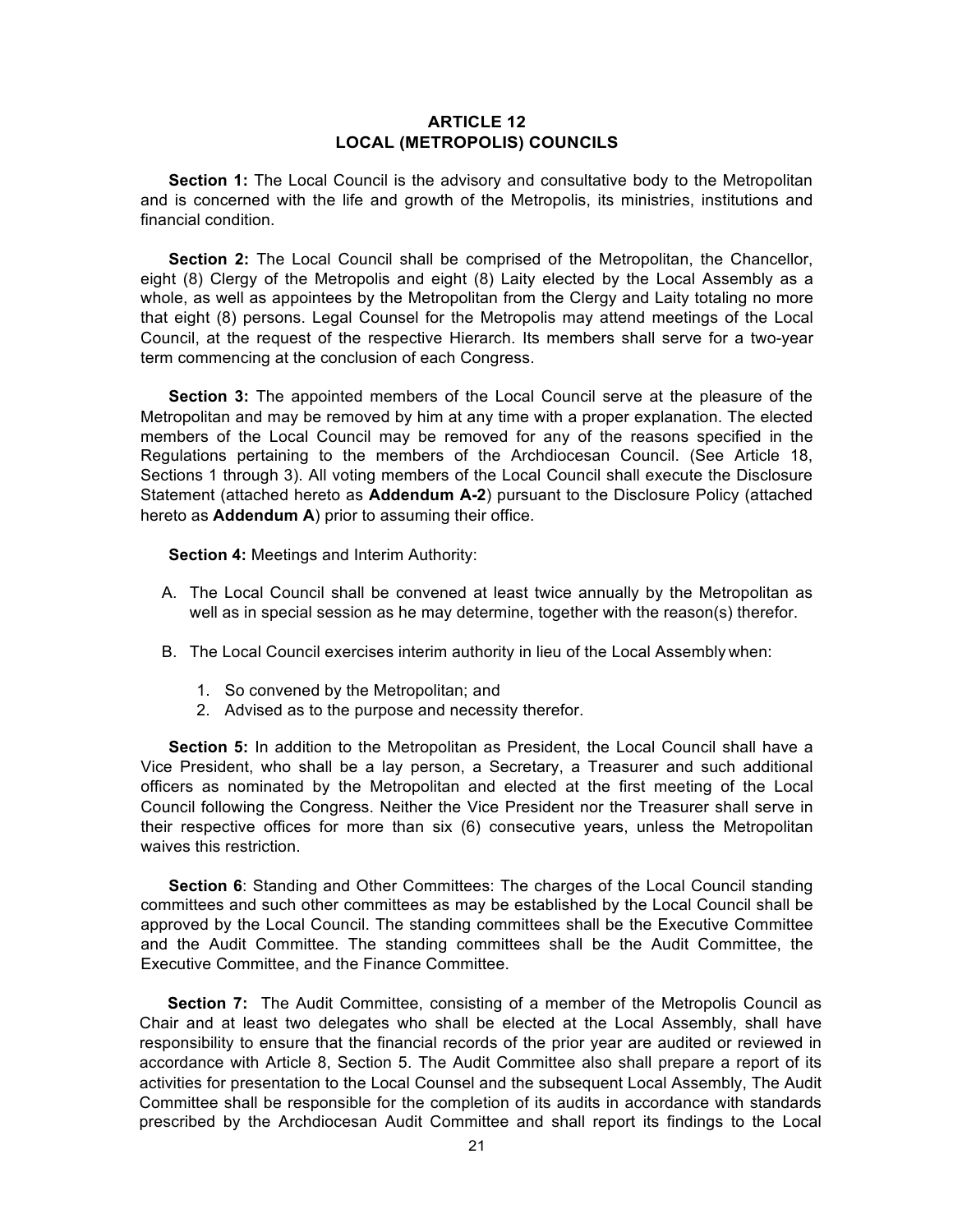Council.

**Section 8:** The Audit Committee members shall have the financial competency to execute properly the responsibilities of the Committee. A vacancy in the Audit Committee shall be filled by the Local Council.

**Section 9:** The Vice President, Secretary, or Treasurer may not serve as chair of any Standing Committee. Each committee will strive to have a chair and a majority of committee members with expertise in the area of the committee's responsibilities.

**Section 10:** The Local Council shall approve the budget of the Metropolis, as well as all transactions which it defines as significant financial transactions.

**Section 11:** All Metropolis checking accounts shall require the signature of two people, one of who must be a lay officer of the Local Council.

#### **ARTICLE 13 METROPOLIS CLERGY SYNDESMOS**

**Section 1:** The purpose of the Metropolis Clergy Syndesmos is to serve the needsof the Metropolis and to enhance and promote the mission of the Priests, their diakonia (ministry), spiritual growth and development.

**Section 2:** The Metropolis Clergy Syndesmos shall be comprised of all the clergy of the Metropolis.

**Section 3:** A meeting of the Metropolis Clergy Syndesmos shall be convened at least twice a year by the Metropolitan and/or the president of the Metropolis Clergy Syndesmos in consultation with the Metropolitan.

#### **ARTICLE 14 PROPERTY OF THE METROPOLIS**

**Section 1:** In the event of any purchase, sale, lease, mortgaging or other encumbrance of any real property of a Metropolis and pursuant to the prior approval of the Local Assembly and the Local Council, the Metropolis, through the Metropolitan, shall submit a written request including all documentation as may be appropriate and required to the Archdiocese for approval. In the case of the acquisition of realty, the acquisition of realty with an existing structure or the construction of a church edifice or other buildings, a request for the approval of the Archdiocese shall be submitted to the Archdiocesan Council, which shall review the request and render its decision in writing within thirty (30) days of the receipt of the request or the receipt of the last information which may be required, whichever is later. In the event that no decision is rendered within such time, the consent shall be deemed to have been granted.

**Section 2:** All transfers of money or other property to a Metropolis shall be deemed to be gifts unless, prior to the transfer, the Metropolis acknowledges in writing that said transfer is a loan.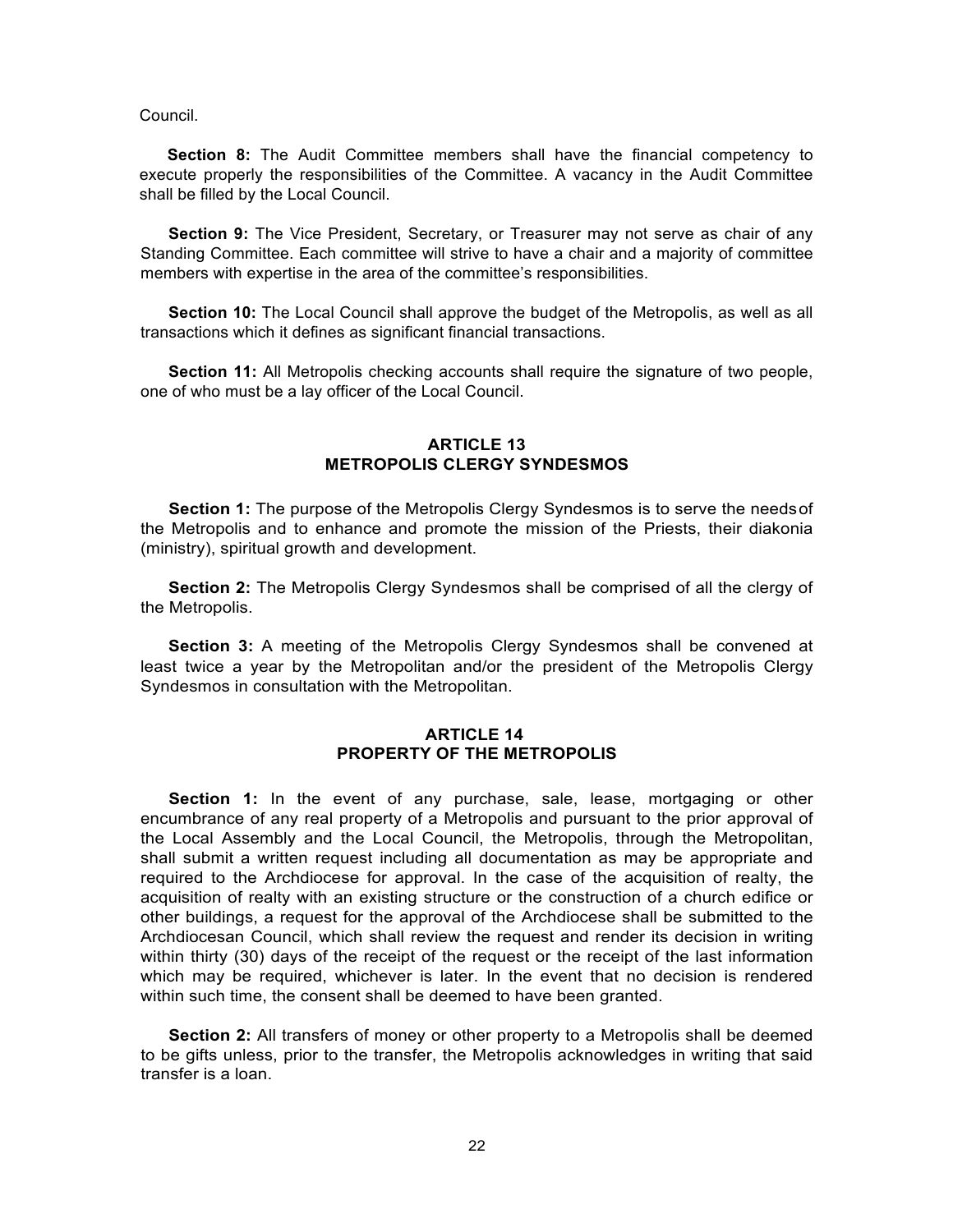## **PART THREE**

## **UNIFORM PARISH REGULATION**

# **CHAPTER ONE PARISH AND PARISH ORGANIZATION**

#### **ARTICLE 15 PARISH**

**Section 1:** The Parish is the local eucharistic community of the Church in a given locality; organized under the jurisdiction of the Archdiocese whose ecclesiastical authority is its canonically consecrated Hierarch. Locally, the Parish is headed by a canonically ordained and duly appointed Priest. The assignment of such appointed Priest shall bind the Parish to the Archdiocesan Regulations, Uniform Metropolis Regulations and Uniform Parish Regulations with the same force and effect as if the same were formally approved and adopted by the Parish.

**Section 2:** The aims and purposes of the Parish are to keep, practice and proclaim the Orthodox Christian Faith pure and undefiled.

**Section 3:** Parishes shall be governed in accordance with the holy canons, the Archdiocesan Charter and Regulations promulgated thereunder, and, as to canonical and ecclesiastical matters, by the decisions of the Holy Synod of the Ecumenical Patriarchate and the Eparchial Synod of the Archdiocese. In accordance with the Charter, the Parish shall express the life of the Church in the local community according to the Orthodox Christian Faith and Tradition, sanctifying the faithful through the Divine Liturgy and the Holy Sacraments. It shall edify the religious and ethical life of the faithful in accordance with the Holy Scriptures and the decrees and canons of the Holy Apostles and the Seven Ecumenical Councils of the Church, as interpreted by the practice of the Ecumenical Patriarchate.

**Section 4:** The diakonia (ministry) of the Parish will include proclaiming and teaching the Gospel in accordance with the Orthodox Faith; sanctifying the faithful through God's grace in worship, the Divine Liturgy and the other sacraments; enhancing its parishioners' spiritual life; and adding to the numbers of the faithful by receiving persons into the Church through instruction, baptism and/or chrismation. In addition, the Parish shall establish educational and philanthropic activities to foster the aims and mission of the Parish and to edify its parishioners in the Faith and ethos of the Church. The Parish shall also engage in such inter-Orthodox, ecumenical and interfaith activities as are consistent with the policies of the Archdiocese.

**Section 5:** The Parish shall conform faithfully to the worship, sacramental life, doctrines, canons and discipline of the Church. It shall also adhere to the Archdiocesan Charter, the Regulations and all Hierarchical encyclicals.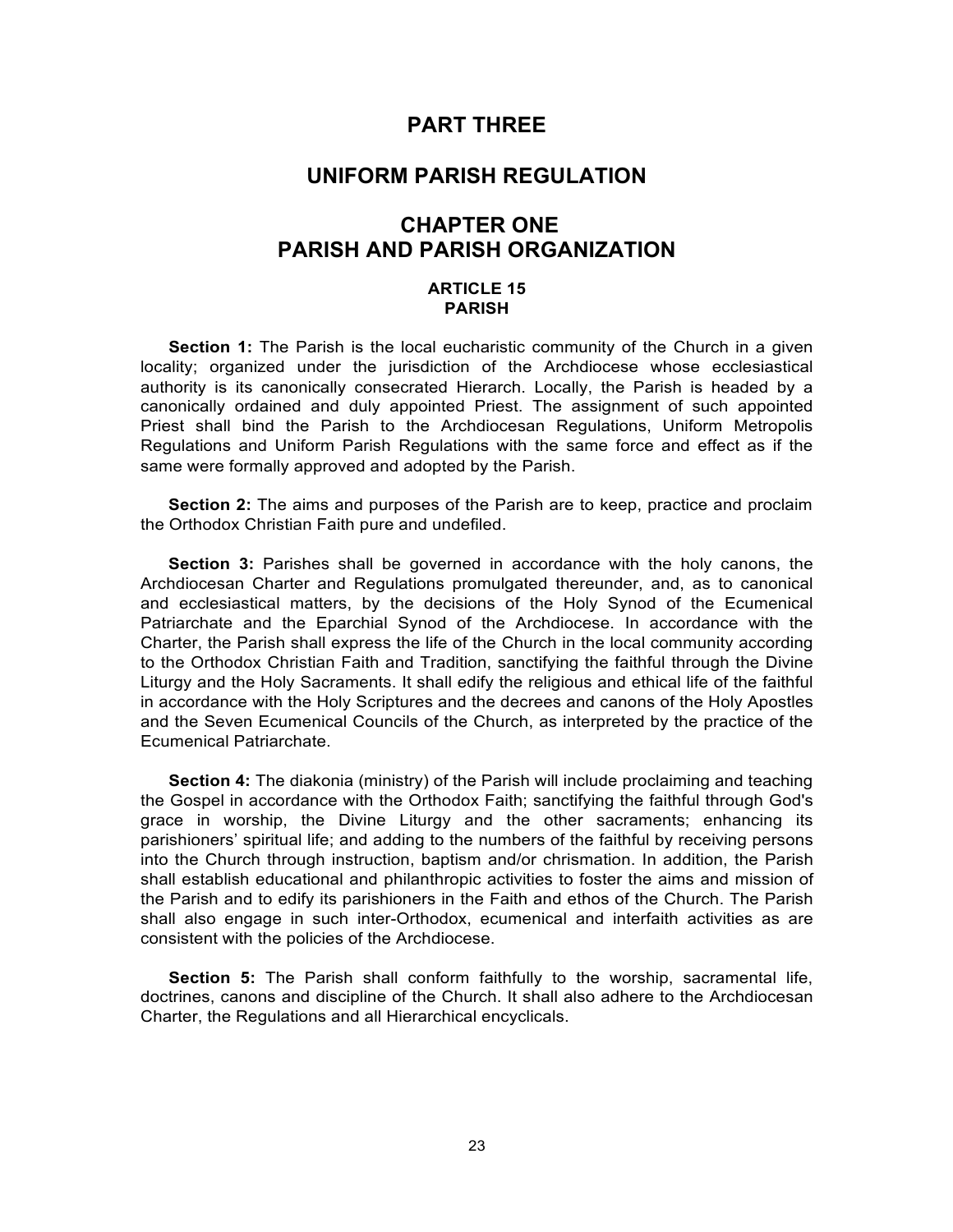**Section 6:** Any non-conformance with the foregoing shall be dealt with in accordance with the provisions of the canons. The Archbishop, upon the recommendation of the local Metropolitan, shall have the authority to revoke the ecclesiastical charter of a Parish, if, in his judgment, there is sufficient cause for such action. In each such case, notice of the revocation, stating the cause for such action, shall be forwarded to the Parish Council in writing.

**Section 7:** The Parish shall furthermore abide by the decisions of the Clergy-Laity Congresses irrespective of whether it was represented thereat, the administrative determinations of the Archdiocesan Council, and such interim legislation as may be adopted between Congresses by the Archdiocesan Council.

**Section 8:** Each Parish shall be known as the (name) Greek Orthodox Church of (locality). Each Parish shall use the authorized logo of the Archdiocese and the name of the respective Archdiocesan District/Metropolis on its stationery and publications, in accordance with the Archdiocesan Graphics Standards Manual.

#### **ARTICLE 16 PARISH PROPERTY**

**Section 1:** The Church edifice and other buildings constituting Parish property shall be used in accordance with the Charter to serve the religious, educational, cultural and philanthropic ministries of the Parish. Parish property shall be held and used by the Parish to carry out the purposes of the Orthodox Christian Faith as defined in Article 15.

**Section 2:** The Parish shall hold title to all of its real estate and personal property in its corporate name and no other, except as otherwise required by any applicable civil law. [The personal property shall only include property which is deemed to be real estate or which may create a lien upon real estate under the provisions of local law or any provisions of the Internal Revenue Code.] The Parish Council, in consultation with the Priest, shall administer such property for the benefit of the Parish.

**Section 3:** The Parish may purchase real and personal property, or sell, mortgage or otherwise encumber its real property, or construct a church edifice or other buildings upon approval of two-thirds (2/3) of the parishioners in good standing present at a Parish Assembly duly called (with at least ten (10) days prior written notice) for that purpose, provided that approval from the respective Hierarch is received, as follows:

- A. The Parish's request for approval to the respective Hierarch shall be in writing and shall include the following documents:
	- 1. A copy of the notice of the Parish Assembly certifying the date of mailing;
	- 2. A copy of the minutes of the Parish Assembly signed by the Priest, Chairman and Secretary of the Assembly;
	- 3. A survey of the realty and improvements, if any;
	- 4. A description of the surrounding area, including its relationship to other Parishes, if any;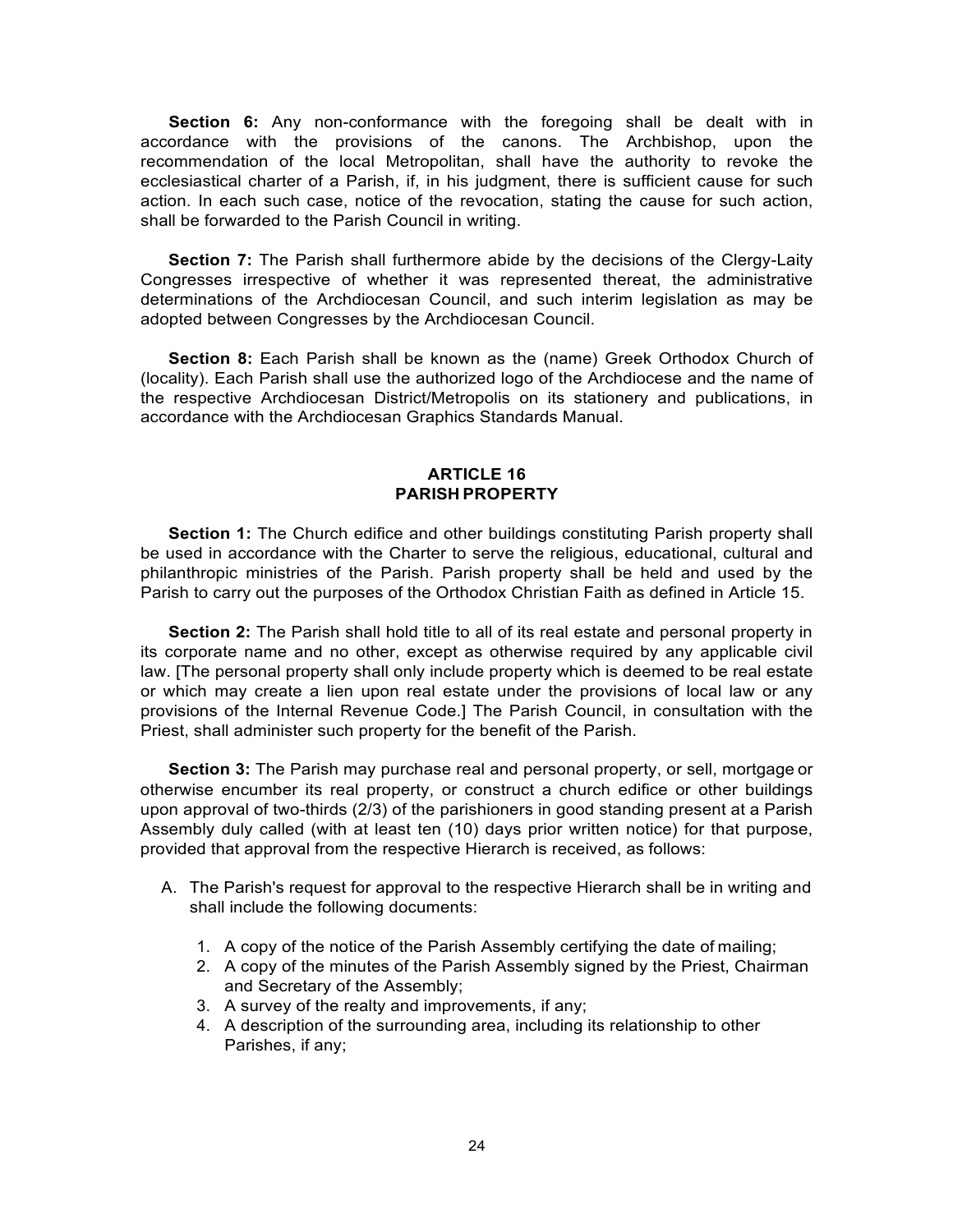- 5. Financial statements as to the financing of the property/project including, but not limited to, the cost, the manner and terms of purchase, and the contemplated sources of income for payment and maintenance thereof; and
- 6. Such other information as shall be pertinent or as may be requested by the respective Hierarch.
- B. The respective Hierarch shall consult with the Archdiocesan District/Metropolis Council in reviewing the Parish's request and may also appoint an *ad hoc*  committee comprised of persons with expert knowledge and experience in finance, real estate, building construction and such other matters to advise him and the Local Council executive committee in their review. In the event that the respective Hierarch determines that additional information is needed from the Parish in order to appropriately review its request, he shall request any such information from the Parish within fifteen (15) days of receipt of the Parish's submission.

**Section 4**: Parishes shall maintain the architectural, iconographic and artistic integrity of all Church edifices in accordance with Orthodox tradition. For that reason, Parishes shall submit to the respective Hierarch, for his prior approval related to aesthetic and dogmatic concerns, all preliminary plans for:

- A. The erection of a church structure or other Parish building;
- B. Any major structural alteration to an existing church structure or other Parish building; or
- C. The iconography or any appointments of a Church structure.

All final plans shall also be submitted to the respective Hierarch for his prior approval.

A Hierarch's review and approval under this Section shall be limited solely to aesthetic and dogmatic issues and no review by the Hierarch shall be deemed to extend to or constitute a review or approval of engineering, architectural or mechanical plans, state or local safety or building code compliance or any other structural matter.

**Section 5:** All special contributions, bequests, gifts, and devises beyond Stewardship shall be used by the Parish only for the purposes for which they were made.

**Sections 6:** Based on the recommendation of the local Metropolitan, that a Parish is in heresy, schism, or defection from the Archdiocese, the Archbishop may declare the Parish in canonical disorder and may assume the administration of the Parish and control of its properties until the Archbishop, in consultation with the Metropolitan, declares the Parish to be in canonical order. In the event that the Archbishop, in consultation with the Metropolitan, determines that the Parish cannot be restored to canonical order, the title to properties shall vest in the Archdiocese. If under applicable law, title may not vest automatically in the Archdiocese, title shall vest in an ecclesiastical corporation controlled by the group of parishioners that the Archdiocese determines remains loyal to it.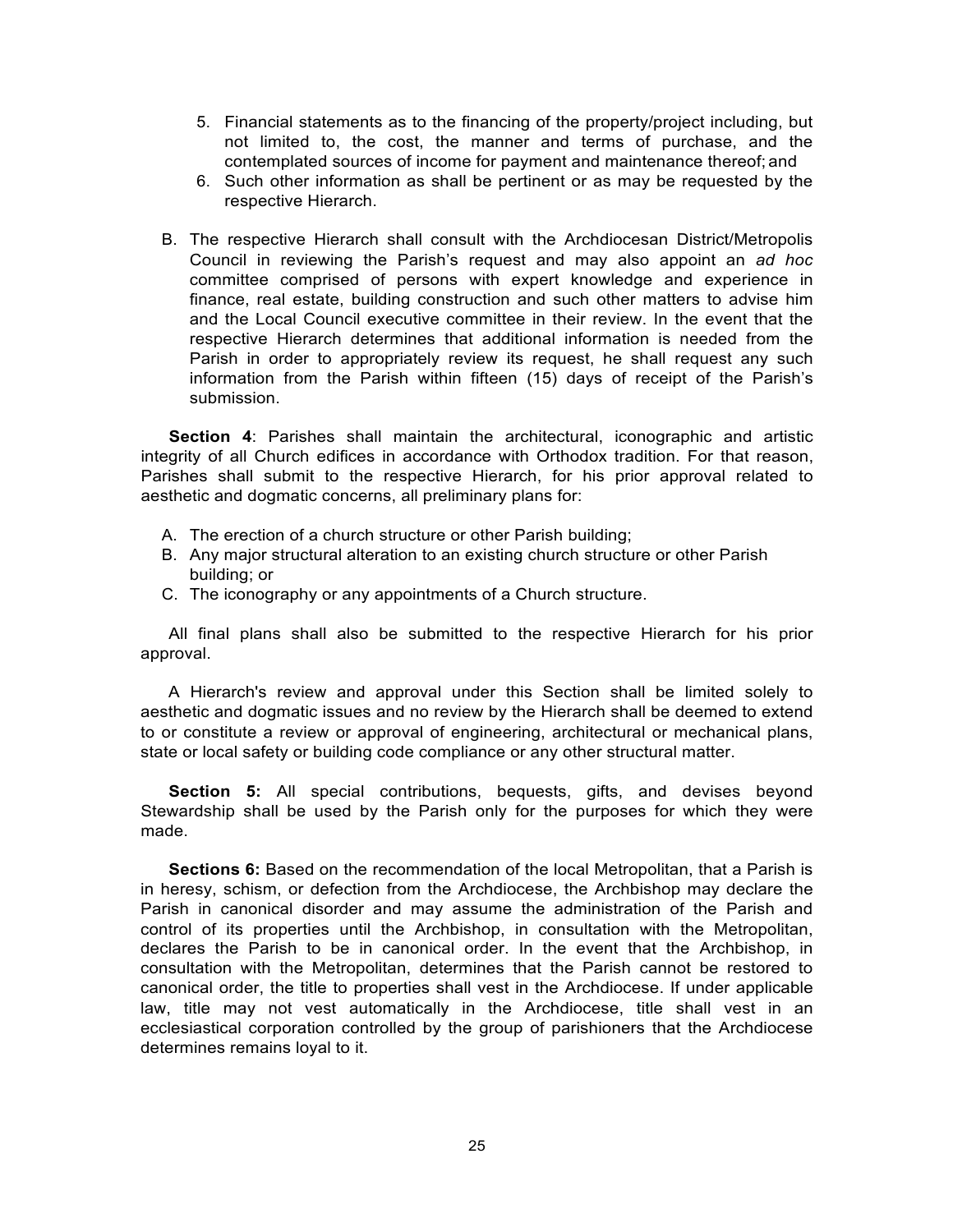**Section 7:** In the event that a Parish is deemed to be in canonical disorder and title to the Parish properties is vested in the Archdiocese, the Archbishop and the respective Hierarch are authorized to sign any deed or other document as may be necessary.

#### **ARTICLE 17 CLERGY**

**Section 1:** The Priest by virtue of his canonical ordination and assignment heads and administers the Parish and exercises on its behalf the priestly duties, which consist in shepherding the Parish entrusted to his care, directing its orderly life, preserving its unity and keeping it faithful to its divine purpose. He shall sanctify his parishioners through the administration of the sacraments and the performance of all other prescribed services of worship. He shall also proclaim the Gospel and impart knowledge of the doctrines, traditions, canons and disciplines of the Church. Further, he shall guide the growth and progress of the Parish in the Christian life through the performance of his pastoral duties. Priests are accountable to their respective Hierarch and will submit a report of their ministry to him at least annually. The Eparchial Synod shall determine the format for these reports.

**Section 2:** Clergy entering the Archdiocese from the Holy Cross School of Theology, or otherwise, shall be initially placed by the Archbishop in consultation with the respective Hierarch. Clergy are assigned or transferred by the respective Hierarch within his Archdiocesan District/Metropolis by virtue of the authority of his office and in accordance with the canons, ecclesiastical procedure and the needs of the Archdiocesan District/Metropolis. Clergy may be transferred between Metropolises in accordance with the provisions of the Archdiocesan Charter, Article 16, "Assignment and Transfer of Clergy." Prior to the assignment or transfer of a Priest, the respective Hierarch(s) shall inform all affected Parish Councils of the assignment/transfer upon consultation with the respective Priest and the respective Parish Council.

- A. In accordance with the canons and ecclesiastical procedure, neither the Parish Council nor the Parish Assembly is authorized to dismiss a Priest.
- B. All transfers and assignments and changes in a Priest's status shall be reported to the Archdiocese in a timely manner.

**Section 3:** The Priest shall have charge of all matters pertaining to the spiritual life and growth of the Parish, including, but not limited to, divine worship and related personnel. He shall determine the usage of all sacred vessels and appointments. He shall personally maintain the register books for all marriages, baptisms, chrismations, and funerals that take place at the Parish. In addition, the Priest must submit registry records and completed ecclesiastical marriage licenses to his respective Hierarch in a timely manner. He shall also promptly submit all required civil marriage licenses and documents to the appropriate governmental authorities in a timely manner.

**Sections 4:** When transferred, reassigned or removed, the Priest shall deliver to his respective Hierarch or his successor as may be appropriate: all sacred vessels and other liturgical items belonging to the Parish; and all registry books and other pertinent records of the Parish. In addition, the Priest shall also provide a written inventory of all such items to the respective Hierarch, his successor and the Parish Council.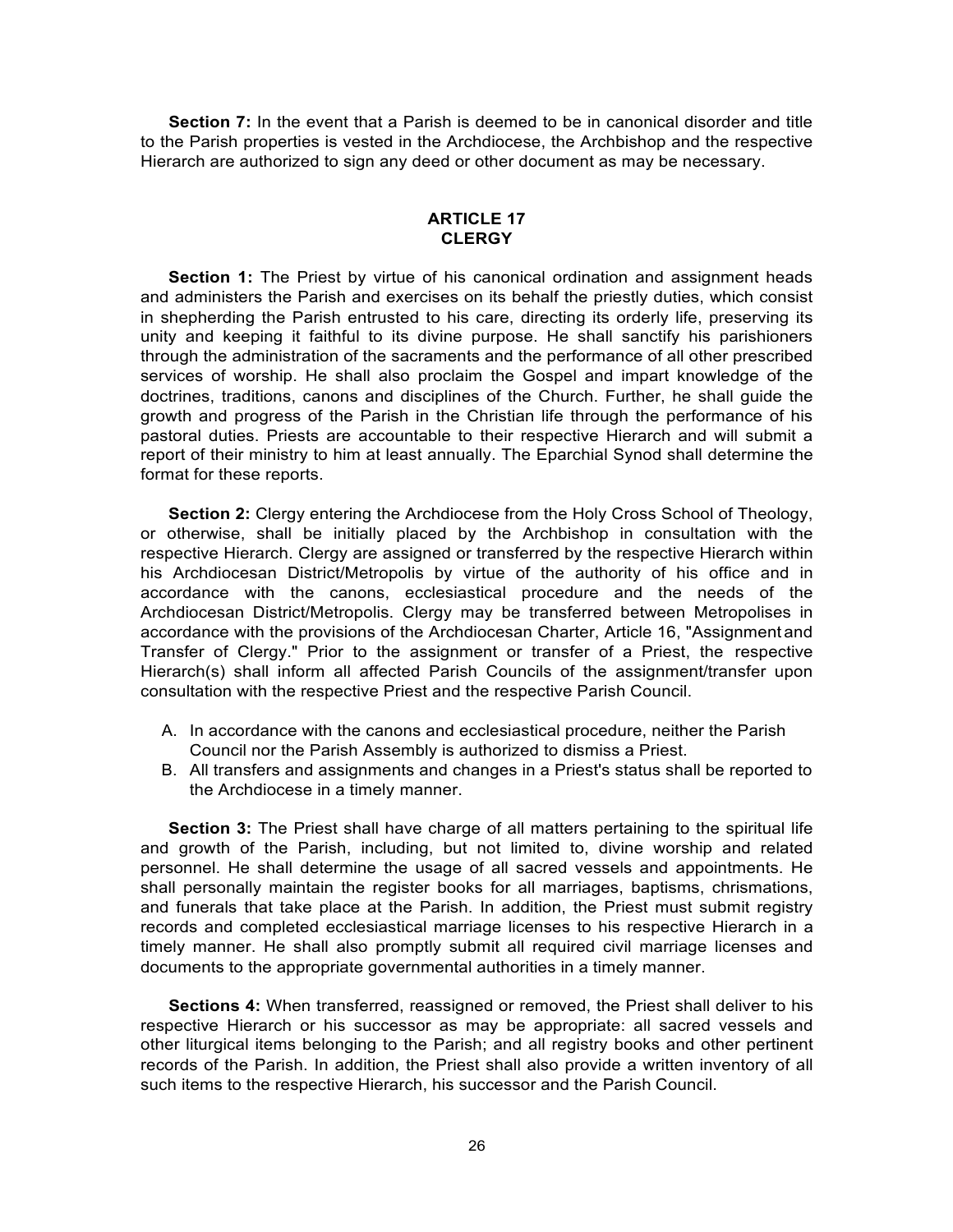**Section 5:** Where more than one Priest is assigned to a Parish, the head of the Parish Clergy is the Presiding Priest. Any other Clergy shall be directly responsible to him. The assignment of additional Clergy to a Parish shall be made by the respective Hierarch in consultation with the Presiding Priest.

**Section 6:** When a Priest must be reassigned for any reason, the respective Hierarch will make every effort to give him another assignment. In the event that a Priest is removed without cause, or cannot perform his priestly duties, and has not arbitrarily refused reassignment, the Archdiocese will provide for maintenance of his current remuneration and benefits, until he is reassigned, provided he does not refuse reassignment.

Section 7: Subject to canonical tradition, in the event that the service of a Priest in a Parish is interrupted for any reason and he cannot be reassigned by the respective Hierarch, the Priest shall have the right to request to appear before the Synodical Committee on Clergy Affairs for resolution of his case. In the event of the dismissal of a Priest for canonical reasons the rule of Spiritual Court shall apply.

**Section 8:** The Archdiocesan Council and the Archdiocesan Benefits Committee will establish remunerative standards for the Clergy. These standards, for the following year, shall be sent to each Parish annually, by September 30.

- A. After the review and approval of the respective Hierarch, each Parish shall be obliged:
	- 1. To assume the moving and travel expenses when a Priest is assigned to a Parish.
	- 2. To compensate the Priest appropriately according to the established remunerative standards for the Clergy as found in the Clergy Compensation Plan.
	- 3. To provide a housing allowance or a parish house including the payment of all utilities for such parish house. This designation is to be in the form of a Parish Council resolution and should be designated in advance of payment.
	- 4. To provide the family Orthodox Health Plan Coverage (or single coverage as applicable).
	- 5. To pay the full cost of existing Social Security (FICA/SECA) coverage at the full self-employment rate.
	- 6. To either purchase or lease an automobile for use by the Priest and cover all related expenses.
	- 7. To defray all expenses incurred in attending Clergy-Laity Congresses or Local Assemblies.
	- 8. To provide for an annual vacation period of fifteen (15) calendar days, plus an additional week for each five (5) years of ordained service (up to a maximum of five (5) weeks), regardless of the amount of time served in his current Parish. Prior to absenting himself from his Parish, a Priest shall obtain written permission from the respective Hierarch.
	- 9. To provide for a paid sabbatical of three (3) months after six (6) years of continuous service in the same Parish.
- B. No Parish shall reduce, withhold or adversely alter a Priest's remuneration without the consent of the respective Hierarch.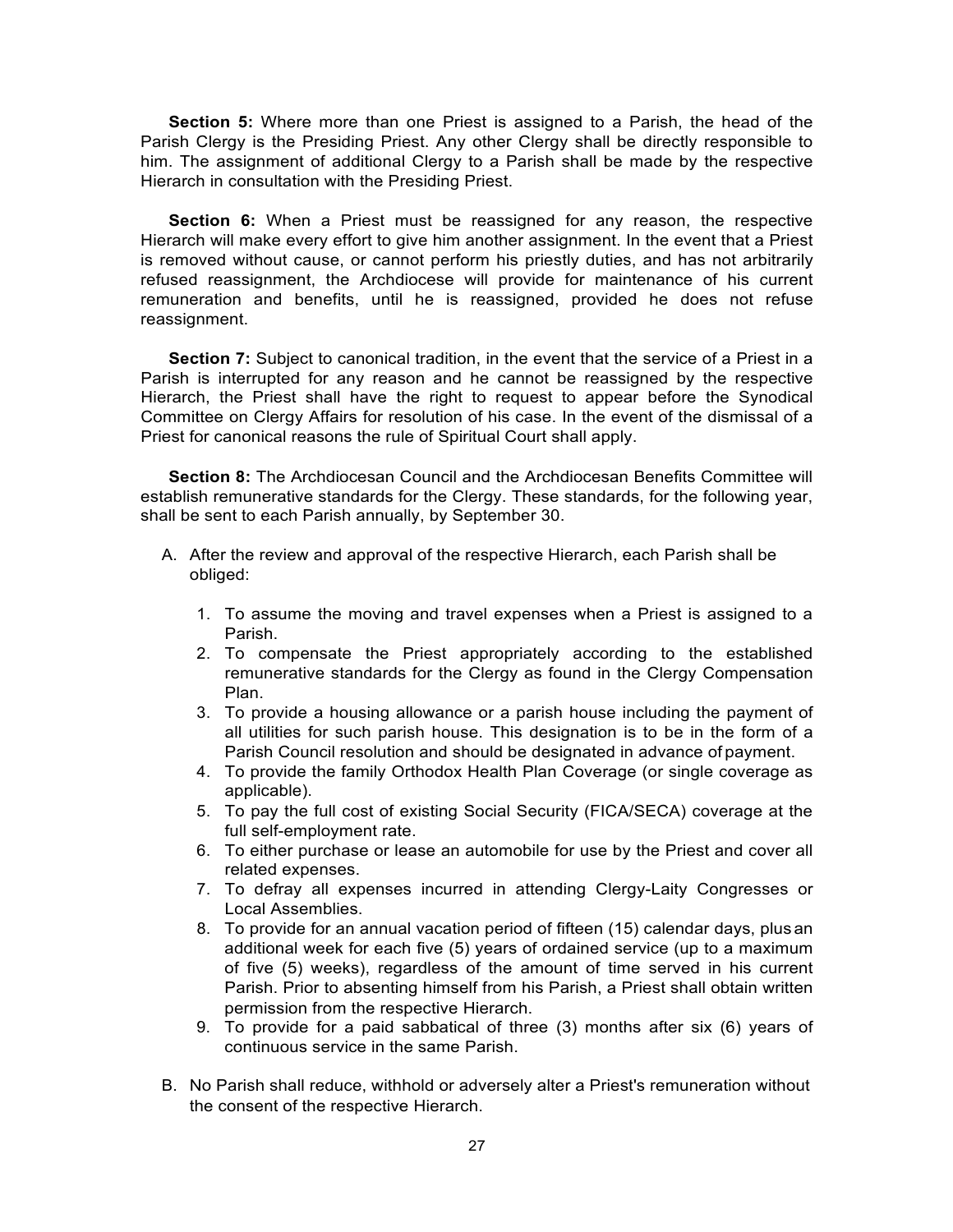**Section 9:** Should a Priest become seriously ill or disabled while in the service of a Parish, he shall be compensated fully by the Parish during such illness for a period of at least three (3) months and at fifty percent (50%) for the next three (3) months.

**Section 10:** At every reasonable and practical opportunity, as approved by the respective Hierarch, each Priest shall be encouraged to pursue his ongoing educationby attending workshops, seminars and appropriate continuing education programs. The Parish, if approved by the Parish Council, shall subsidize the cost of such education and the Priest will receive his remuneration during this period.

**Section 11:** It shall be mandatory for each Priest to join and maintain current his participation in the Archdiocesan Pension Program and the Orthodox Health Plan in accordance with the provisions of said program/health plan.

#### **ARTICLE 18 PARISHIONERS**

**Section 1:** Every person who is baptized and chrismated according to the rites of the Orthodox Church is a parishioner. The religious, moral and social duties of a parishioner are to apply the tenets of the Orthodox Faith to his/her life and to: adhere to and live according to the tenets of the Orthodox faith; faithfully attend the Divine Liturgy andother worship services; participate regularly in the holy sacraments; respect all ecclesiastical authority and all governing bodies of the Church; be obedient in matters of the Faith, practice and ecclesiastical order; contribute towards the progress of the Church's sacred mission; and be an effective witness and example of the Orthodox Faith and Traditions to all people.

A parishioner in good standing practices all the religious and moral duties as described in this Section 1. At a minimum, a parishioner in good standing must: be eighteen years of age or over; be current in his or her stewardship and other financial obligations to the Parish, abide by all the regulations herein stated and the Parish Bylaws; and cooperate in every way towards the welfare and well being of the Parish. (Stewardship is recommended to be ten percent (10%) of one's annual income as stated in Holy Scripture to help meet the financial obligations of the Parish, the Metropolis and the Archdiocese.)

**Section 2:** Any person wishing to be a parishioner in good standing in more than one Parish must remit his or her Stewardship financial obligation to each Parish as stated in Section 1 of this Article. A parishioner wishing to move from one Parish to another must present a letter of transfer from the Priest of the Parish from which he or she is moving stating that he or she is in good standing.

**Section 3:** No person shall be deemed a parishioner in good standing while: not adhering to the standards outlined in Sections 1 and 2 of this Article; retaining affiliation in an Orthodox Parish which defies the jurisdiction or the ecclesiastical authority of the Archdiocese; being a member of or practicing a non-Orthodox faith or other religion; and deliberately disregarding and transgressing the moral law of the Church.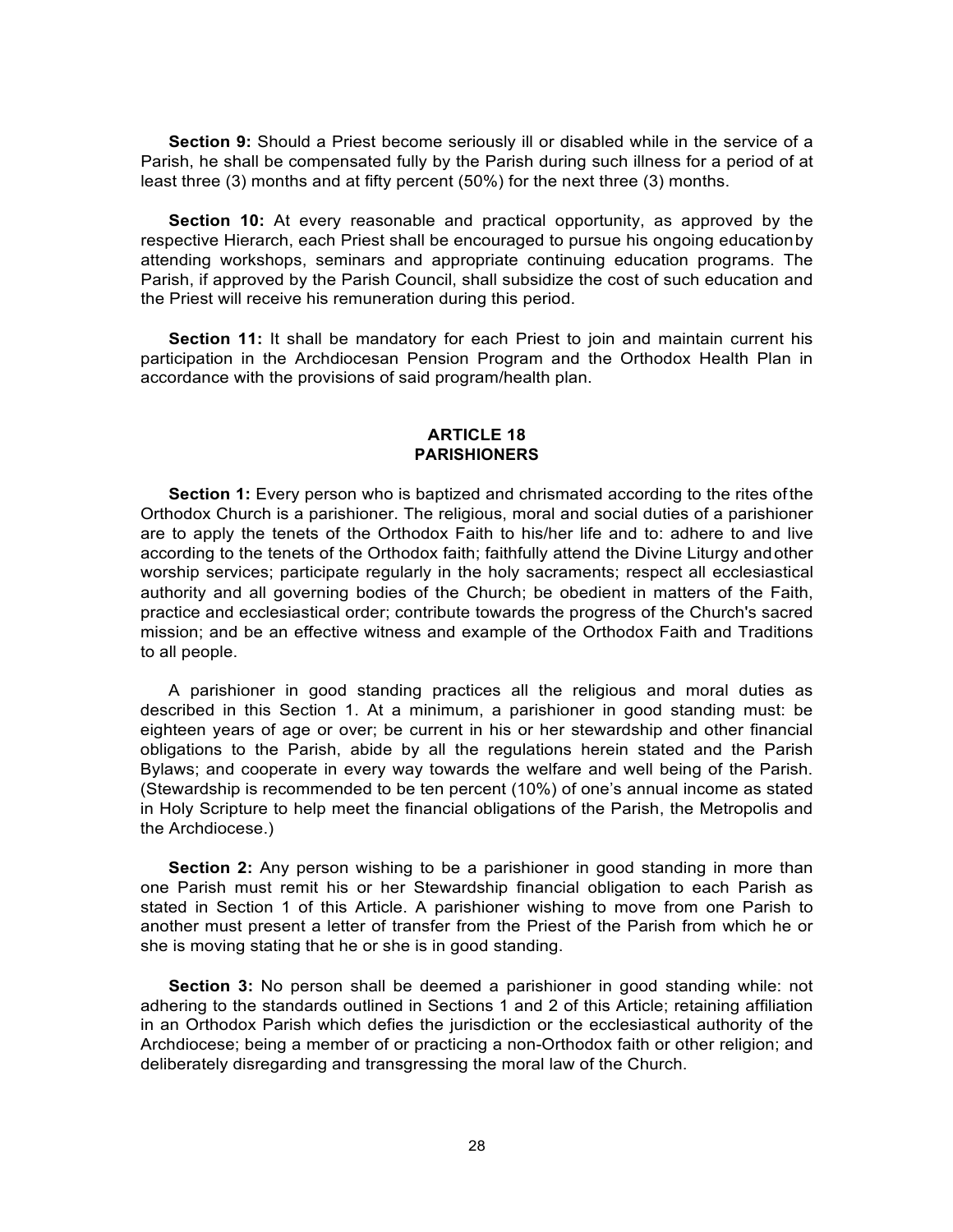**Section 4:** The Priest shall judge any cases of special circumstances justifying the waiver of a parishioner's stewardship financial obligations.

**Section 5:** A parishioner in good standing has the right to attend, participate and vote at Parish Assemblies, as well as to vote in Parish Council elections. Each such parishioner may also be nominated for election to the Parish Council or to represent the Parish at a Local Assembly or the Congress.

**Section 6:** An Orthodox Christian parishioner in good standing at his or her canonical Orthodox Parish may serve as a sponsor in another Parish without being obliged to become a member in good standing at the Parish where the sacrament will take place. A parishioner may serve as a sponsor in another Parish by presenting a letter of good standing from his or her home Parish Priest.

**Section 7:** Each Parish shall maintain a Parish Record which shall include, at a minimum, the following information concerning each parishioner: baptismal and family name, occupation (optional), dates of baptism and/or chrismation and marriage, complete family record of spouse and children, date of entry into the Parish indicating if transferred from another Parish, date of death, and such other information that shall be deemed appropriate.

#### **ARTICLE 19 PARISH MINISTRIES AND ORGANIZATIONS**

**Section 1:** All Parish ministries and organizations shall be under the guidance and supervision of the Priest.

**Section 2:** A communicant under 18 years of age may be a member of any Parish youth organization, irrespective of whether his or her parents are parishioners in good standing of the Parish, upon approval of the Priest.

**Section 3:** Each Parish shall endeavor to have at least the following ministries: Chanter(s); a Choir; Acolytes; a Sunday (Catechetical) School; a Greek Language/ Cultural School; chapters of the Greek Orthodox Youth of America (GOYA), Young Adult League (Y.A.L.), a Junior Orthodox Youth (JOY) program; a chapter of the Ladies Philoptochos Society; an Outreach and Evangelism Ministry; and such other ministries as are necessary to meet the spiritual and cultural needs of the Parish.

**Section 4:** The Bylaws of any Parish organizations shall comply with the Charter and Regulations and shall be subject to the approval of the Priest, Parish Council and the respective Hierarch.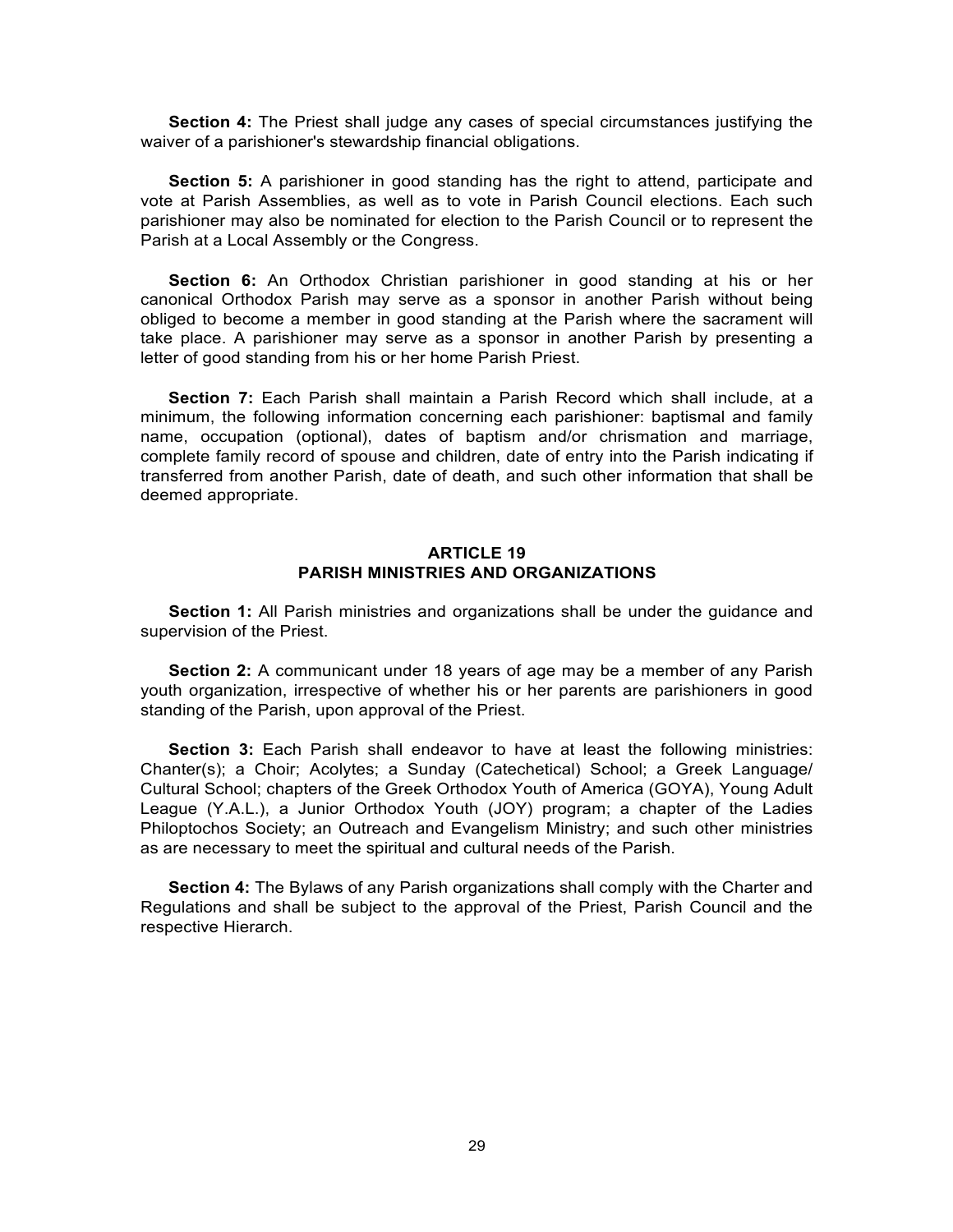#### **ARTICLE 20 ORGANIZING NEW PARISHES**

**Section 1:** New Parishes shall be organized according to the following procedure: When a Hierarch determines that an area of his Archdiocesan District/Metropolis may be in need of a Parish, he shall appoint an *ad hoc* committee to study and investigate the feasibility of creating a new Parish. This committee shall utilize the resources available through the Archdiocese. The committee shall assist the Orthodox Christian communicants in the area and provide sufficient evidence to satisfy the respective Hierarch that a Parish can be supported in that locality. The prospective Parish shall form an Organizational Committee including at least the following subcommittees:

- A. A Planning Committee to study, analyze and formulate an overall program and prepare a proposed budget for the Parish;
- B. A Fund-Raising Committee;
- C. A Real Estate Committee to investigate, select and arrange for buildings and other facilities for the Parish's immediate needs; and
- D. A Stewardship/Membership Committee to prepare a complete list of the families and number of adults/children to be served by the Parish.

**Section 2:** Upon receipt of an application for permission to organize, the respective Hierarch shall provide the proposed Parish with a copy of the Archdiocese's Articles of Agreement for Organization of Parishes. The respective Hierarch shall consult with existing Parishes in the applicable geographic area. If the respective Hierarch decides, in his discretion, to grant permission to organize, he or his representative shall call an organizational meeting of those who signed the application. He or his representative shall preside at the organizational meeting. During the organizational meeting, an interim Parish Council shall be elected to serve until such time as the Parish is fully organized and accepts these Regulations. Together with his recommendation, the respective Hierarch shall submit to the Archdiocese copies of:

- A. All correspondence between the Metropolis and the Parish;
- B. All documents submitted by the proposed Parish;
- C. The minutes of the organizational meeting; and
- D. Any other pertinent information.

**Section 3:** Upon acceptance by the new Parish of the Archdiocesan Articles of Agreement for Organization of Parishes, the Charter, and these Regulations, and together with the recommendation of the respective Hierarch, the Archbishop will grant to the new Parish an ecclesiastical charter.

**Section 4:** The Priest and the interim Parish Council shall be authorized, by virtue of the issuance of the ecclesiastical charter, to take all necessary steps to incorporate the Parish. The Parish's Articles of Incorporation/Articles of Organization and Bylaws, shall conform to all Archdiocesan requirements for such documents and shall be filed with the Archdiocese for review and approval prior to any other use or filing.

**Section 5:** After the legal incorporation of the Parish, a Parish Council shall thereafter be elected, for a full term, in the manner prescribed in these Regulations.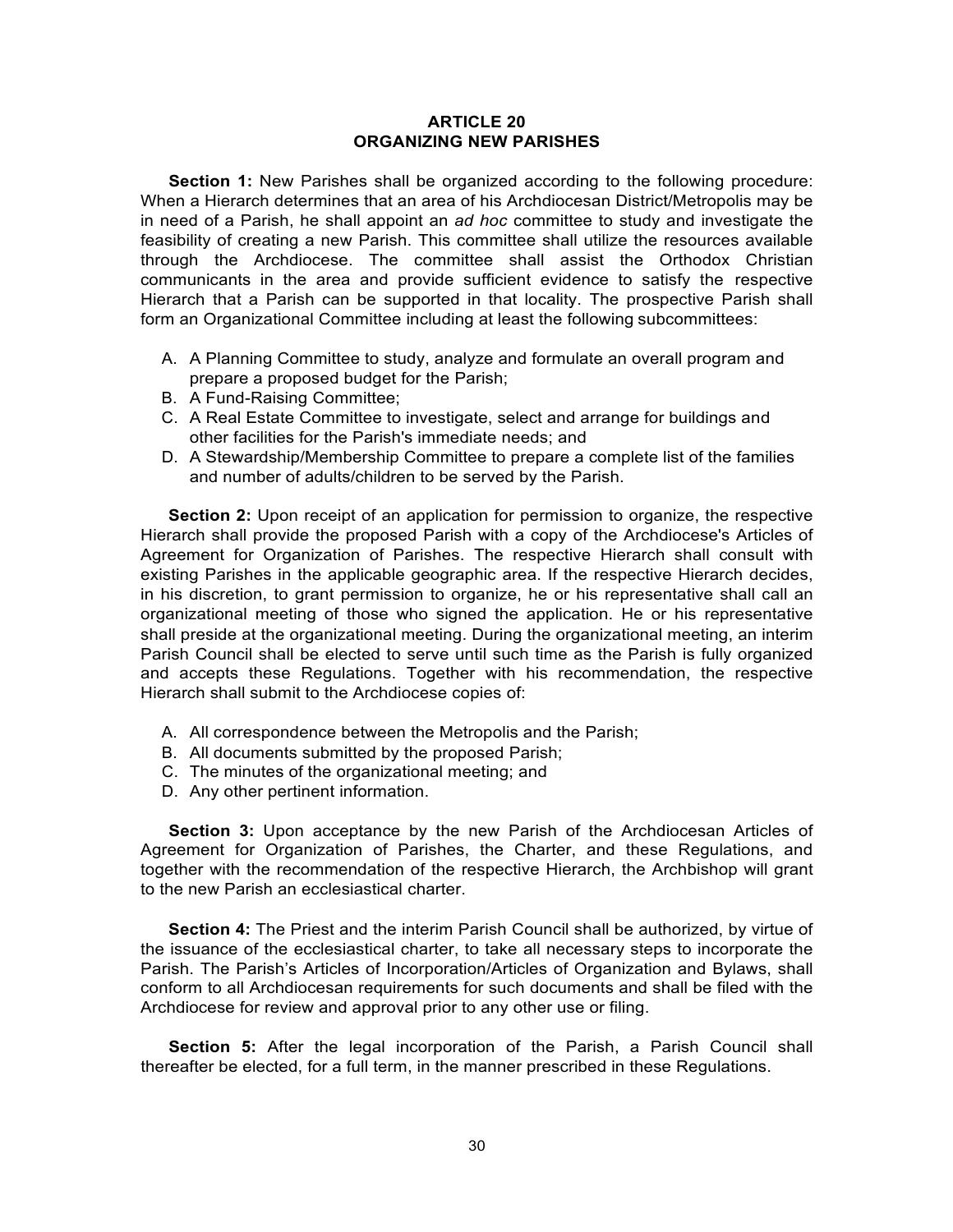**Section 6:** Any failure to comply with this Article may subject the Parish to revocation of its ecclesiastical charter under the provisions of Article 15, Section 6.

**Section 7:** The respective Hierarch will assign a Priest to a new Parish, if one is available. The respective Hierarch will serve new Parishes, which do not yet have a permanent Priest; Parishes, which are in the process of organizing; and existing Parishes with fewer than fifty (50) families of the faithful in remote locations. An ecclesiastical charter shall not be granted to a new Parish except as specified in these Regulations.

# **ARTICLE 21 ORGANIZATION AND PARISH BYLAWS**

**Section 1:** All Parishes must maintain and file Articles of Incorporation/Articles of Organization, Bylaws and/or other applicable corporate documents. All such documents shall comply with Archdiocesan requirements as such requirements may be amended, from time to time, by the Archdiocese. Parish Bylaws shall incorporate these Regulations by reference and may also include such additional provisions as shall be deemed necessary, by the Parish Assembly, to meet local needs. However, in the event of a conflict between a Parish's Articles of Incorporation/Articles of Organization, Bylaws or any other Parish document and these Regulations, the provisions of these Regulations shall govern; provided, however, that this sentence shall not apply to Parishes that have agreed to be designated as a national ministry or institution by the Archdiocese and whose By-laws have been approved by the Archbishop. In the event that the Bylaws of a Parish do not specifically incorporate all of these Regulations by reference, they shall be deemed to do so.

**Section 2:** Upon the assignment of a Priest by the respective Hierarch, the Parish accepts and agrees to comply with the Charter and Regulations of the Archdiocese. A Parish's Articles of Incorporation/Articles of Organization, Bylaws and any other applicable corporate documents shall be submitted to the Archdiocese through the Metropolis for review and approval. Any amendment(s) to such documents shall also be submitted for review and approval, prior to the effective date of the amendment(s). Notwithstanding the foregoing, the Archdiocese's and/or respective Archdiocesan District/Metropolis' failure to review and/or to disapprove any document(s) or provision(s) thereof shall not be deemed a waiver of the right to subsequently review and/or disapprove the document(s) or any provision(s) thereof.

#### **ARTICLE 22 NON-VIABLE PARISHES**

**Section 1:** When it is determined by the Parish Council that the Parish is incapable of sustaining itself and wishes to be dissolved, a Parish Assembly shall be called. If three-fourths (3/4) of the existing parishioners in good standing favor such dissolution or in the event that a Parish has been disbanded and a Parish Assembly cannot be called, the Archbishop in consultation with the respective Hierarch shall have the authority to declare the said Parish dissolved or disbanded and its properties shall devolve to the Archdiocese. The Archdiocese, in consultation with the respective Hierarch, shall apply the net proceeds of any property sale for the benefit of a Parish(es) in the same Archdiocesan District/Metropolis.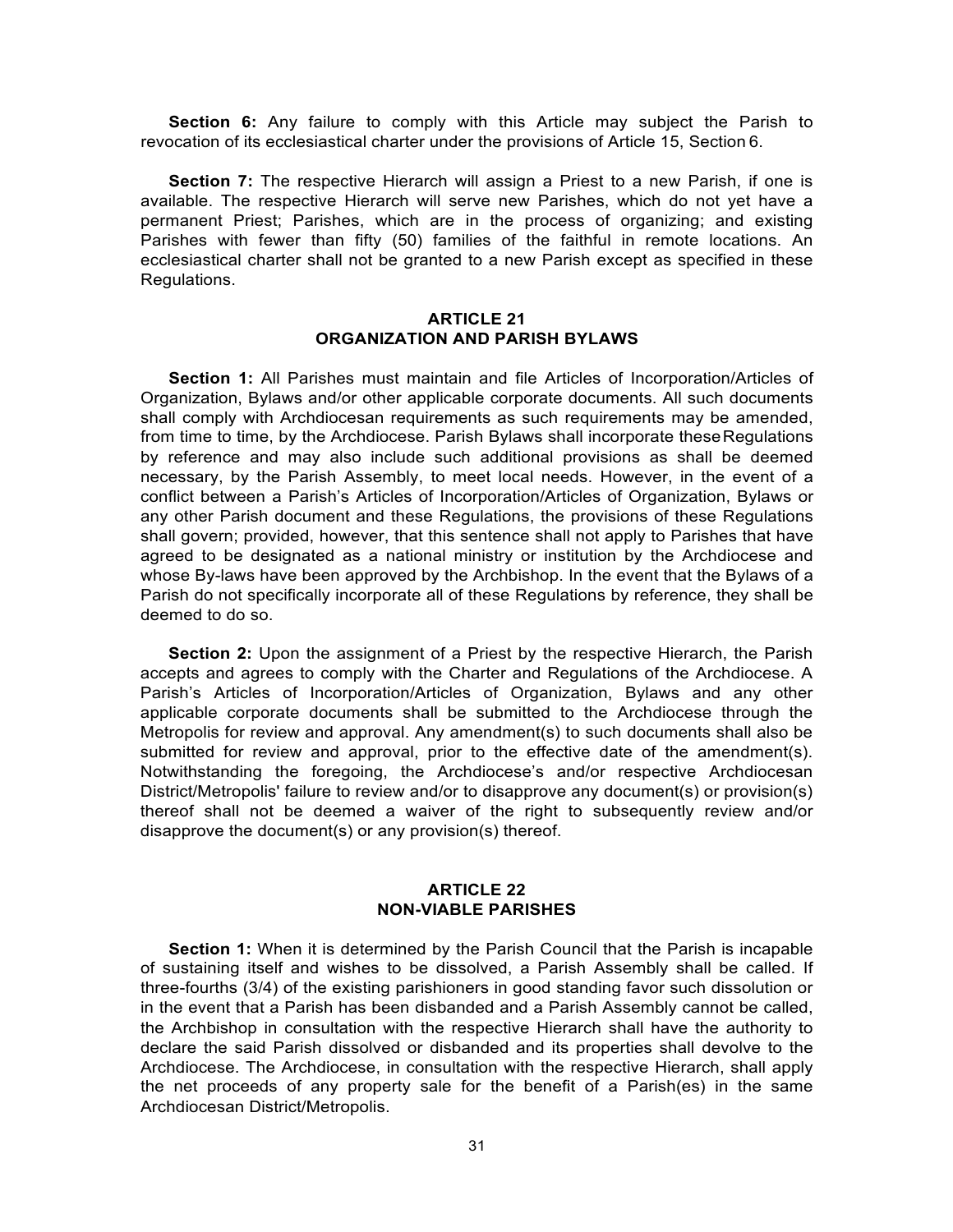**Section 2:** In the event the respective Hierarch considers that a Parish is potentially incapable of sustaining itself and may be non-viable, the respective Hierarch shall consult with his Archdiocesan District/Metropolis Council in reviewing the Parish's situation. The following process shall apply, except as approved otherwise by the respective Hierarch:

- A. Matters that would trigger a review and the appointment of an Ad Hoc Committee (as described in (B) below) (the "Ad Hoc Committee") include the inability of a Parish to fulfill two (2) or more of the following obligations for two (2) or more consecutive years:
	- 1. support a full time priest and/or a permanent part-time priest (defined as one who performs a minimum of two Divine Liturgies per month and all sacramental functions);
	- 2. sustain an annual balanced budget;
	- 3. meet financial obligations in a timely manner;
	- 4. properly maintain any property owned by the Parish.
- B. The Ad Hoc Committee appointed by the respective Hierarch shall be comprised of three (3) persons selected from among the members of the Local Council, with knowledge and experience in parish administration and such other matters as he deems appropriate. The Ad Hoc Committee shall be responsible for meeting with the Priest and Parish Council to review and discuss plans for the Parish's viability.
- C. Within three (3) months of the Ad Hoc Committee's meeting with the Parish, any Parish not being dissolved in accordance with Section 1 above must submit to the Ad Hoc Committee a plan to meet all of the obligations listed in Section A (1)- (4) above. The plan submitted by the Parish shall be reviewed by the Ad Hoc Committee, and the Ad Hoc Committee shall provide to the respective Hierarch a report assessing the likelihood of the Parish's becoming viable within two (2) years of the submission of the plan, together with any recommendations the Ad Hoc Committee may deem appropriate with respect to the Parish and the Parish's viability.
- D. Prior to submitting its report to the respective Hierarch, the Ad Hoc Committee shall also be responsible for:
	- 1. Offering suggestions and assistance to the Parish that may assist it in promoting growth. In developing such suggestions, the Ad Hoc Committee shall consult with the Office of Outreach and Evangelism and/or such other Archdiocesan offices and departments, as it may deem advisable.
	- 2. Considering the proximity of other viable Parishes with which the Parish may consider merging.
	- 3. Taking such other actions as it may deem necessary to carry out its charge. In doing so, the committee may utilize the services of such accountants, attorneys and other professionals as it may deem necessary and appropriate.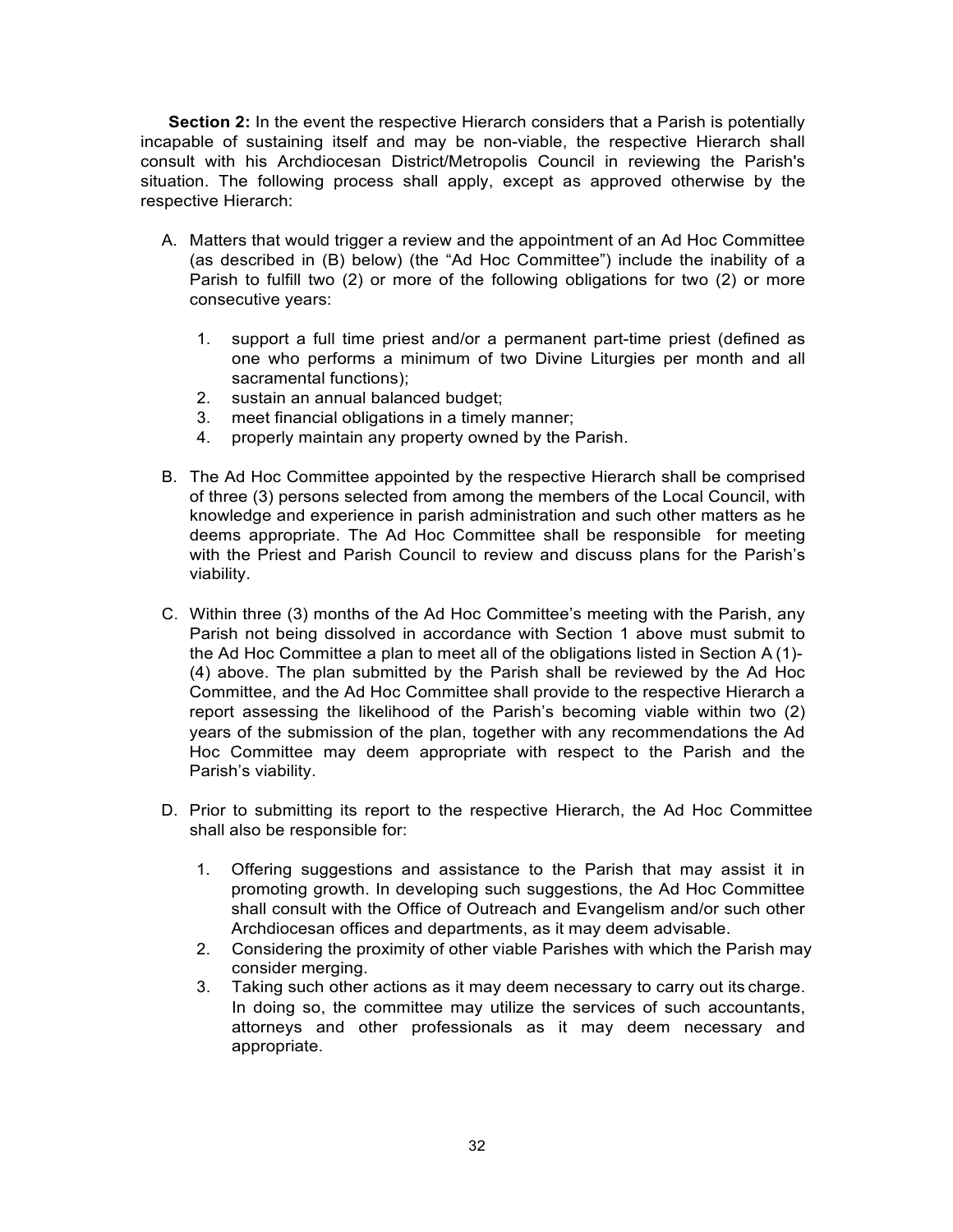**Section 3:** After consultation with the Parish and the Local Council and review of the Ad Hoc Committee's report, the respective Hierarch may: (a) subject to the appeals provisions of Section 4below, recommend to the Archbishop revocation of the ecclesiastical charter of the Parish; (b) make such other recommendations and/or impose such other conditions on the Parish as he deems advisable; and/or (c) advise the Parish and another Parish to consider merger in accordance with the provisions of Article 23 below. The Hierarch may also impose a probationary period, after which the Ad Hoc Committee shall conduct of a re-review of the Parish situation.

**Section 4:** Section III. d. (Appeal Regarding Dissolution of Parishes) of the Dispute Resolution Procedures (Addendum B to the Regulations) shall provide an appeals process that may be applied with respect to this Article 22.

**Section 5:** In the event of the revocation of the Parish's charter, the assets and property of the Parish shall be treated in accordance with Section 1 above.

### **ARTICLE 23 MERGER OF PARISHES**

**Section 1:** When it is determined by the Parish Councils of two or more Parishes that it would be in the best interests of such Parishes to merge, and to have only one church edifice, Parish Assemblies for each Parish shall be duly called, with at least ten (10) days written notice. A quorum must be present at each Parish Assembly. Approval of the merger shall require the approval of all Parish Assemblies by two-thirds (2/3) vote of the Parishioners present and voting at the Parish Assemblies. The consent of the respective Hierarch shall also be required for the merger of Parishes.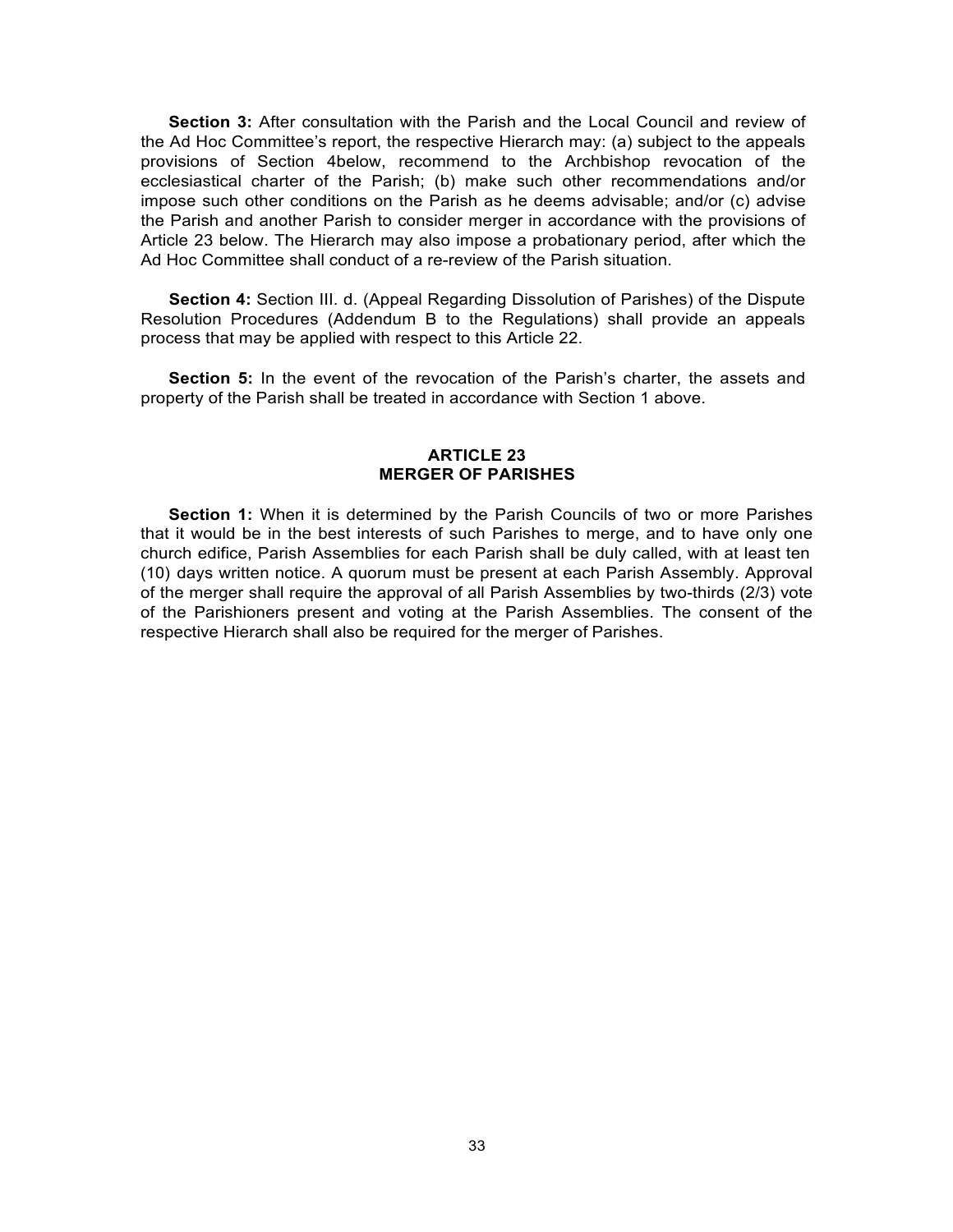# **CHAPTER TWO PARISH COUNCIL**

#### **ARTICLE 24 PARISH COUNCIL**

**Section 1:** To serve on a Parish Council is a ministry and all those who serve are called to represent Christ and the Orthodox Faith to all whom they meet in all aspects of life. The Parish Council shall consist of the Priest, as the head of the Parish, and a number of elected lay members fixed by the Parish Bylaws or by local statute according to the needs of the Parish. The Parish Council is responsible to the Parish Assemblyand to the respective Hierarch for conducting all Parish affairs in keeping with the mission, aims and purposes of the Church as set forth in the Charter and these Regulations. The Parish Council shall be deemed to mean also Board of Trustees or Board of Directors when such designations are required by local statute. The Priest shall be a non-voting member of the Parish Council.

**Section 2:** The officers of the Parish Council shall be a President, a Vice President, a Secretary, a Treasurer, and such other officers as the Parish Bylaws require.

**Section 3:** The members of the Parish Council are elected for a term not to exceed three (3) years by the parishioners in good standing.

**Section 4:** No employee of the Parish may serve on the Parish Council, the Board of Auditors, or the Board of Elections.

**Section 5:** A vacancy on the Parish Council shall be considered to exist in the event of: the death or resignation of a member; the physical or mental incapacity of a member; the invalidation of the election of a member; or the failure of a member to be current in his Stewardship financial obligations to the Parish.

- A. Removal from the Parish Council shall also be considered when a member: (1) is not or has ceased to be loyal to the doctrines, canons, worship, discipline, customs and practices of the Church; (2) is in violation of these Regulations or the Hierarchical Encyclicals of the Archdiocese; (3) does not recognize the duly constituted ecclesiastical authorities of the Metropolis or Archdiocese; (4) is guilty of a serious moral transgression; or (5) has violated his or her affirmation of office; or (6) has engaged in actions which do not further the administrative or spiritual well being of the Parish, the Metropolis or the Archdiocese.
- B. In the event that the Priest believes that the removal of a Parish Council member is required for one of the reasons listed in subsections (A) (1) through (6) above, the Priest shall submit his recommendation, in writing, for the removal of the member to the respective Hierarch.
- C. If, the respective Hierarch, upon the recommendation of the Priest, or for any other reason, determines that the removal of a Parish Council member is necessary for one or more of the reasons listed in subsections (A) (1) through (6) above, the respective Hierarch shall render a decision regarding the matter and shall notify the Priest and Parish Council of such decision. If any member(s) of the Parish Council is (are) removed, the matter shall not be brought before a Parish Assembly.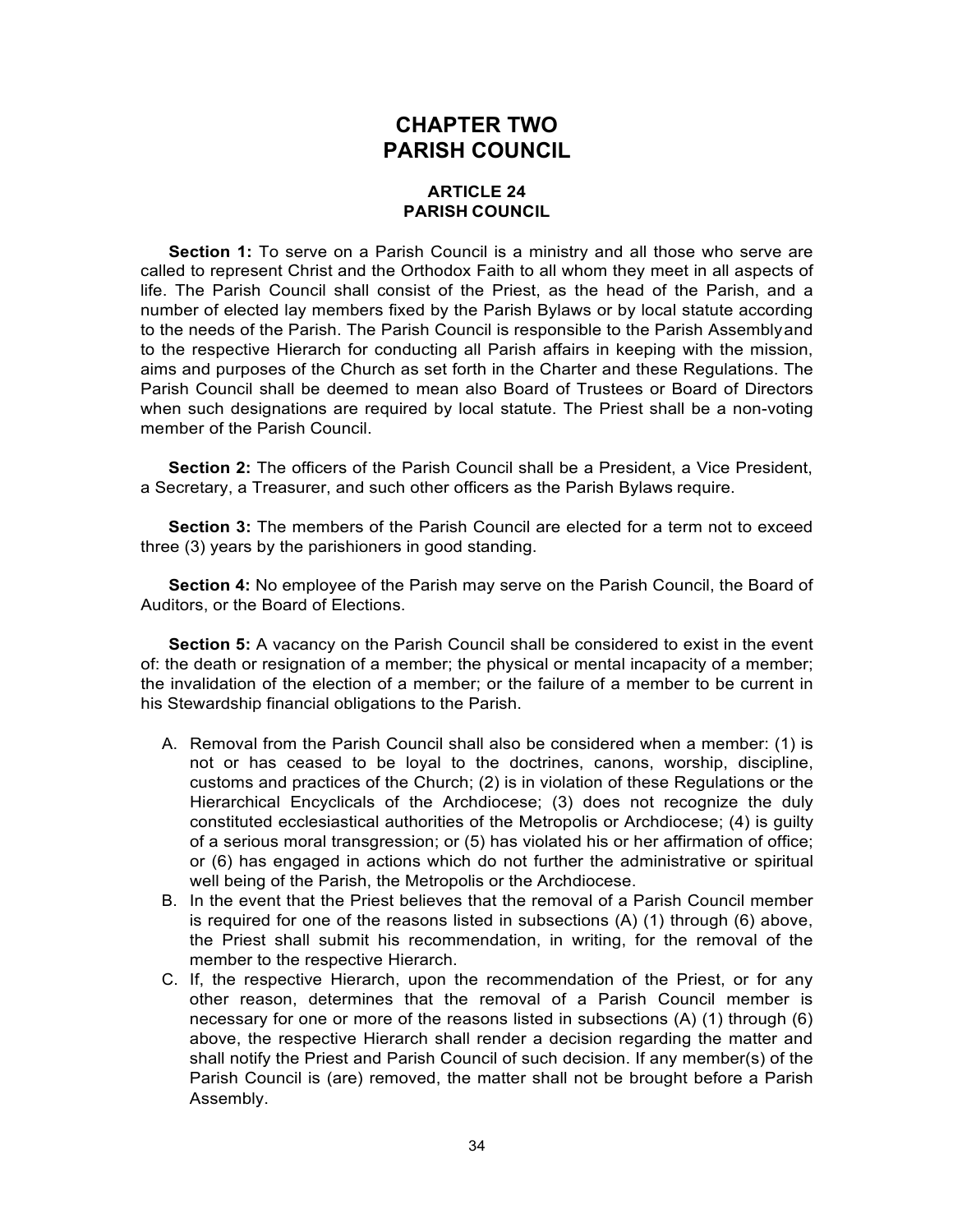- D. Prior to removing all or a majority of the members of a Parish Council for any reason(s) during the same twelve (12) month period, the respective Hierarch shall consult with and obtain the consent of the Synod.
- E. When an individual or individuals are removed from the Parish Council by the respective Hierarch, the vacancy(ies) created shall be filled through direct appointment by the respective Hierarch, with a recommendation from the Priest and Parish Council, from among the Parish's parishioners in good standing to fulfill the term of the person removed. The interim Parish Council shall serve for such period of time as the Hierarch may determine, but in no event longer than twelve (12) months.

**Section 6:** Members of the Parish Council must attend Parish Council meetings. No proxies are permitted. To the extent permitted by applicable law, in the event of an emergency, a special telephonic meeting may be called by the Priest and Parish Council President. A member, who misses three (3) consecutive meetings without justifiable cause, may be relieved of his or her office upon prior notice to the member and the majority vote of the Parish Council.

**Section 7:** Except as specified above with respect to removals by the respective Hierarch, a vacancy on the Parish Council shall be promptly filled by the Parish Council by electing a successor therefor from among the parishioners in good standing of the Parish. Such successor shall serve for the unexpired portion of the term of the vacant office. If a vacancy on the Parish Council occurs after the Parish Council elections but before the first meeting of the Parish Council at which officers are elected, the vacancy shall be filled after the election of Parish Council officers.

**Section 8:** All newly appointed members who fill a vacancy of the Parish Council, must attend a Parish Council Seminar to be conducted by the Priest prior to taking the affirmation of office and assuming the duties of their position.

#### **ARTICLE 25 ELECTION OF PARISH COUNCIL**

**Section 1:** Members of the Parish Council shall be elected by parishioners in good standing of the Parish in accordance with the Regulations and the Parish Bylaws. The election of the members of the Parish Council shall be held no earlier than the first Sunday in November, and no later than the second Sunday in December.

**Section 2:** A candidate for the Parish Council must be a parishioner in good standing of the Parish for at least one (1) year immediately preceding the date of the election and must live his or her life in accordance with the Faith and canons of the Church. The Priest determines whether the Parishioners are in canonical and financial good standing as specified in Article 18, Sections 1 through 3.

**Section 3:** Candidates for election to the Parish Council shall be nominated in accordance with the provisions of the Parish Bylaws.

A. All candidates shall attend a seminar conducted by the Priest prior to the election at which the Priest shall discuss and explain to the candidates the Uniform Parish Regulations, and the significance of the affirmation of office.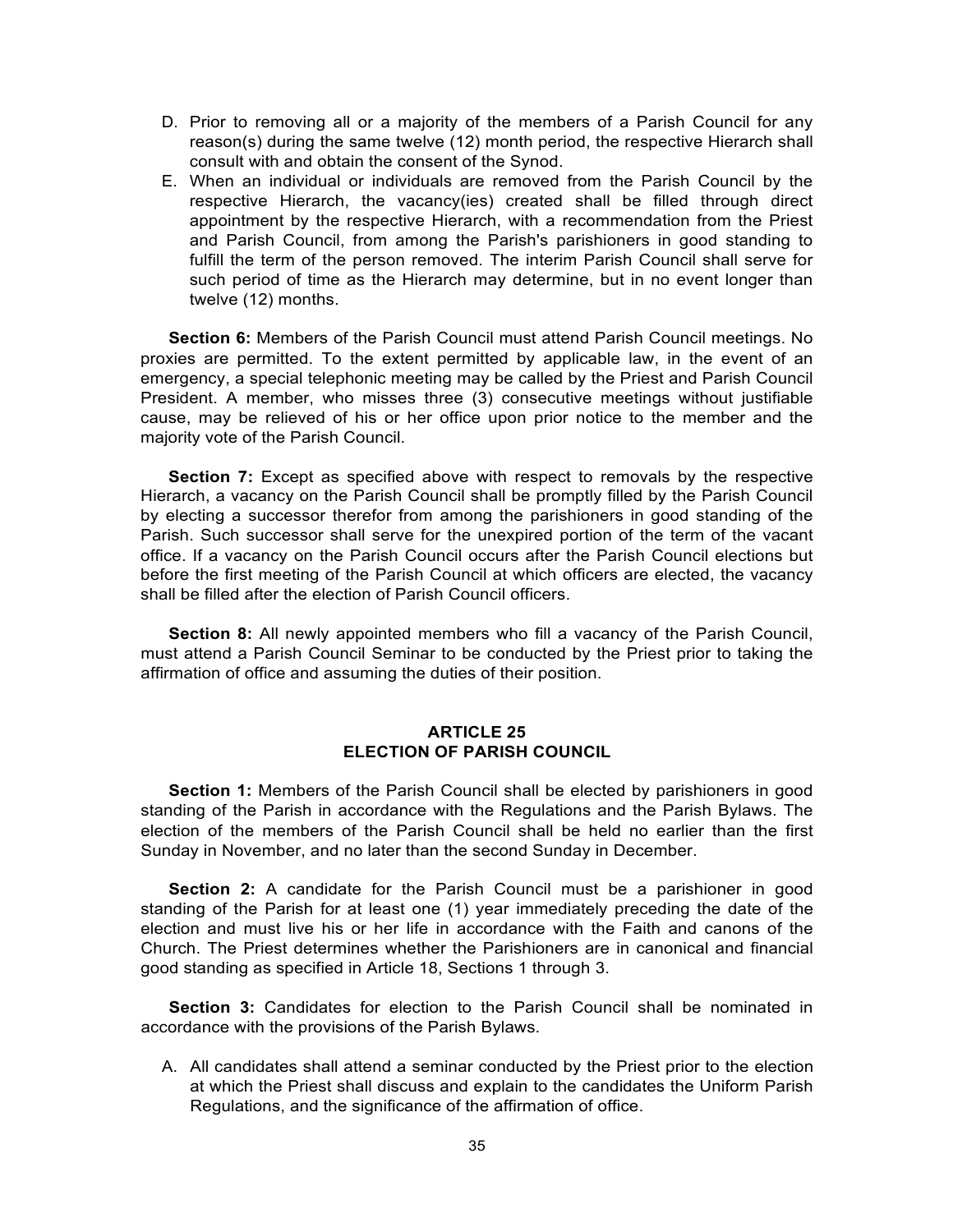- B. At the discretion of the respective Hierarch, such seminar may be held locally or regionally, provided that candidates are given appropriate advance notice and more than one reasonable opportunity to attend the seminar in a location within close proximity to the applicable Parish.
- C. In the event that an otherwise eligible candidate(s) cannot attend the scheduled seminar(s) for justifiable cause, the Priest shall meet privately with such individual(s) to provide the seminar.
- D. At the conclusion of the seminar all candidates must sign a statement acknowledging that they understand the Regulations and will abide by them and the affirmation of office. If a candidate for the Parish Council does not attend a seminar and sign the statement, his/her name shall be deleted from the list of candidates.

**Section 4:** A parishioner in good standing and duly enrolled in the Parish Record but delinquent in his or her Parish stewardship obligations for the current year may vote in the election by meeting his or her stewardship obligation prior to the election, unless Parish Bylaws have established alternate deadlines in this regard. If a Parishioner is delinquent for more than the current calendar year, he or she may vote in the Parish Council elections only if he or she has met his or her unfulfilled stewardship financial obligations at least thirty (30) days prior to the date of the elections.

**Section 5:** A new parishioner of the Parish may vote in the election if he/she has become a member in good standing at least three (3) months prior thereto.

**Section 6:** Parish Bylaws may provide for absentee balloting only in the case of elections of the Parish Council. Such ballots must be in the hands of the Board of Elections not later than the commencement of voting and shall be opened and tabulated with the ballots personally cast. No proxies shall be allowed.

**Section 7:** Elections shall be held at a place on Parish premises previously announced by the Board of Elections and voting shall be by secret ballot. Voting shall begin after the conclusion of the Divine Liturgy and shall terminate on the same day at such time as determined by local Parish Bylaws.

**Section 8:** The election results shall be entered in the minutes of the first Parish Council meeting, showing the number of votes cast for each candidate, and shall be signed by each member of the Board of Elections. The candidates receiving the greatest number of votes shall be declared elected for the ensuing term, subject to ratification by the respective Hierarch. In the event of a tied vote, the other members of the incoming Parish Council shall fill the office from among the tied candidates by majority vote attheir first Parish Council meeting, pending the ratification by the respective Hierarch. The tied candidates, if otherwise found to be qualified, may be provisionally approved by the respective Hierarch if he ratifies the election results and the elected individual may, upon his/her election, take the affirmation of office and participate in the election of officers.

**Section 9:** Any parishioner in good standing of the Parish questioning the validity of any election may, within five (5) days after such election, lodge a written protest with the respective Hierarch. Such protest shall be signed by the questioning parishioner and at least four (4) other parishioners in good standing and shall list in detail all the reasonsfor the protest. In the event that a protest is filed and such protest is upheld and deemed valid, the respective Hierarch will declare the protested election void and a new election will be ordered. The decision of the respective Hierarch thereon shall be final.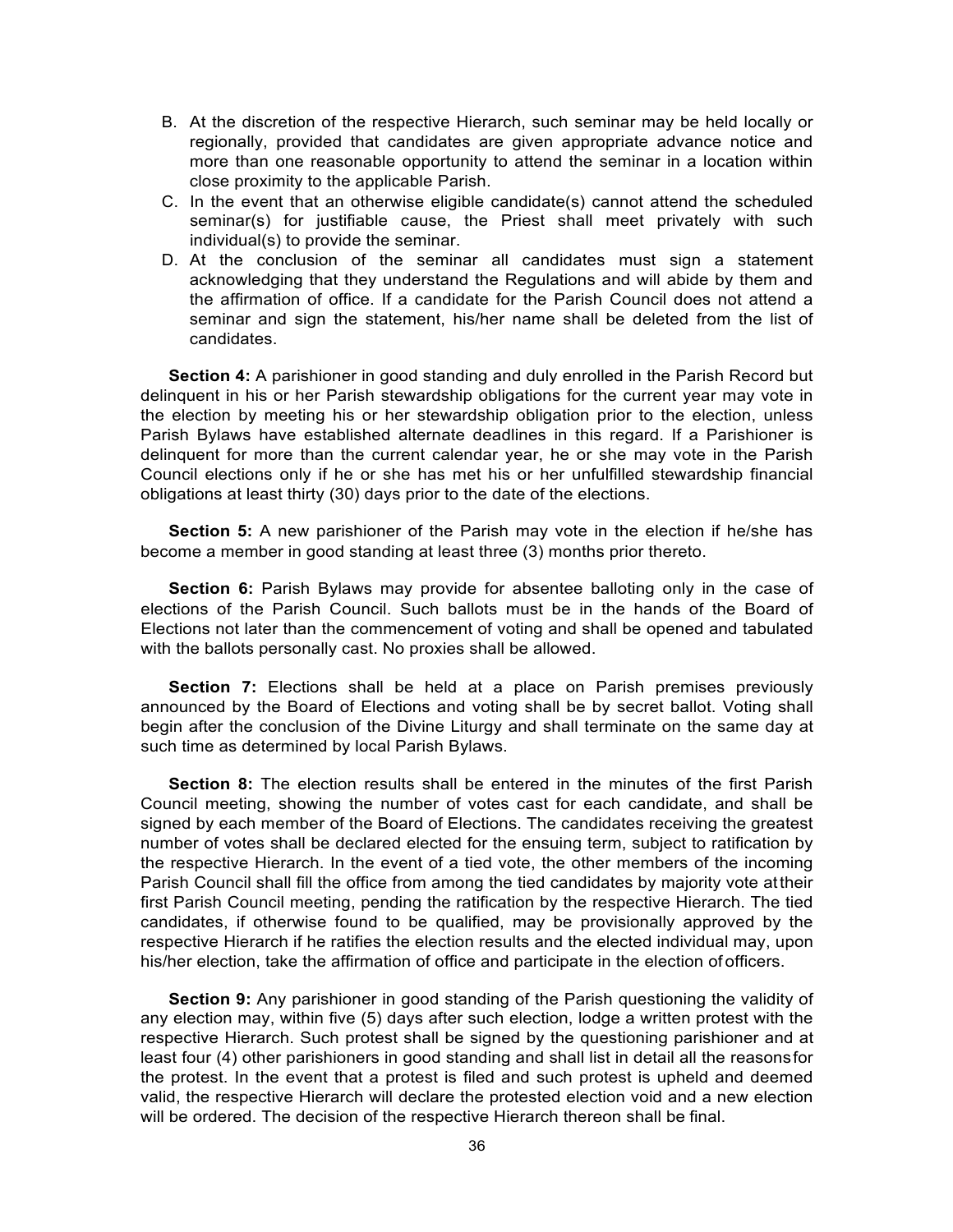**Section 10:** In case of the resignation of any member-elect of the incoming Parish Council, or a vacancy for any other reason, in the interim between the day of Parish Council elections and the election of officers, the members of the incoming Council shall, after the election of officers, elect a new member from among the Parish's parishioners in good standing to fill the vacancy.

**Section 11:** In the event that an insufficient number of candidates shall be nominated for election to the Parish Council, or the number nominated is equal to the number of vacancies, the election of those nominated shall take place in accordance with the election procedures established by these Regulations. The Parish Council, after the ratification and the taking of office of any new members, and the election of officers shall proceed to fill any vacancies on the Council from among the Parish's parishioners in good standing. Those elected by the Parish Council shall, in such order as may be determined by the Council, and following ratification by the respective Hierarch, serve the term that a member duly elected by the Parish would have served.

### **ARTICLE 26 RATIFICATION OF ELECTION OF PARISH COUNCIL AND AFFIRMATION OF OFFICE**

**Section 1:** No earlier than five (5) and not later than eight (8) days after the election is held, the Priest shall forward the results to the respective Hierarch. The Priest shall at the same time verify in writing that all candidates were qualified and that the election was conducted in accordance with these Regulations and the Parish Bylaws. It shall be confirmed that the Parish has met its financial obligations to the Archdiocese including the Total Commitment and the Archdiocese Benefits Program Assessment.

**Section 2:** The election will not be considered final until receipt of ratification by the respective Hierarch, following the process described in Section 1 above. The affirmation of office shall not be administered until such ratification is received. The existing Parish Council shall continue to fulfill its function until the election of the new Parish Council is ratified and members have taken the affirmation of office.

**Section 3:** After ratification of the election has been received from the respective Hierarch, a special ceremony shall be held at the conclusion of the Divine Liturgy, during which at least two thirds (2/3) of those persons to serve on the new Parish Council shall take the affirmation of office jointly. The affirmation shall be administered by the priest and shall be repeated by all those present who are to serve on the Parish Council. The affirmation of office shall be administered no later than the third Sunday in January. Until such time, the prior Parish Council shall continue to fulfill the responsibilities of the Parish Council. In the event that a person who is to serve on the Parish Council is not present for the affirmation of office, the Priest shall administer the affirmation to him/her at the beginning of the first Parish Council meeting that such person attends. Exceptions to the deadline imposed in this Article 26, Section 3 may be made at the discretion of the respective Hierarch.

**Section 4:** Each member or member-elect of the Parish Council is obliged, without exception, to execute the Disclosure Statement (attached hereto as **Addendum A-3**) pursuant to the Disclosure Policy (attached hereto as **Addendum A**) prior to assuming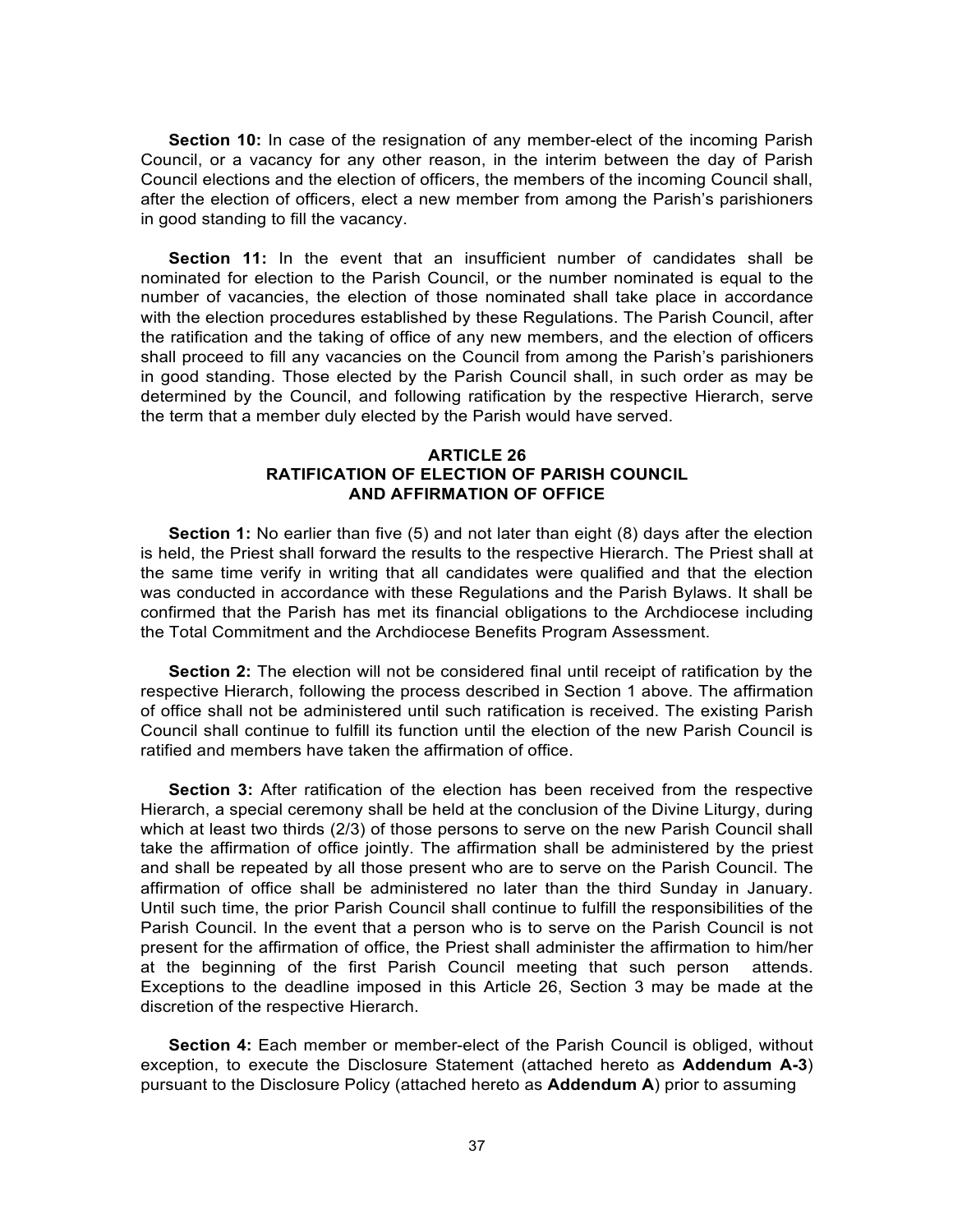his/her office and to take the following affirmation of office and thereafter subscribe his/her name thereto:

- A. "I, (name) do solemnly affirm that I will uphold the dogmas, teachings, traditions, holy canons, discipline, worship and moral principles of the Greek Orthodox Church, as well as the Charter and Regulations of the Greek Orthodox Archdiocese of America, and that I will fulfill faithfully and sincerely the duties and obligations required of a member of the Parish Council. So help me God."
- B. A person declining to execute his/her Disclosure Statement and/or to affirm and subscribe to the affirmation of office shall not be a member of the Parish Council and his or her office shall be deemed vacant.

**Section 5:** In the event the respective Hierarch declines to ratify the election of one or more of the persons elected to a Parish Council, he shall state his reason for such action and shall direct the Parish to conduct a special election to fill the vacancy(ies) thus created. He may appoint person(s) to serve as interim members of the Parish Council until such election is held. In the event the respective Hierarch declines to ratify the election of a majority or more of the members of a Parish Council, he shall first consult with the Archbishop.

# **ARTICLE 27 ELECTION OF PARISH COUNCIL OFFICERS**

**Section 1:** Following the administering of the affirmation of office, but in no event later than the third Sunday in January, the Parish Council shall convene to elect its officers under the chairmanship of the priest who shall not vote. At least two thirds (2/3) of the Parish Council must be present in order for the election of officers to take place. Neither absentee ballots nor proxies shall be permitted. Exceptions to the deadline imposed in this Article 27, Section 1 may be made at the discretion of the respective Hierarch.

**Section 2:** The offices of the President or Treasurer shall not be held by the same person for more than six (6) consecutive years, except by special permission of the respective Hierarch.

**Section 3:** In the event that the office of the President of the Parish Council shall become vacant, the Vice President or if more than one the First Vice President, shall assume the office of the President. Any other office, which may become vacant, shall be filled by election of the Parish Council.

# **ARTICLE 28 MEETINGS OF PARISH COUNCIL**

**Section 1:** The Parish Council shall generally hold regular meetings at least once a month, and special meetings whenever the Priest, the President, or a majority of the Parish Council shall deem it necessary.

**Section 2:** A majority of the members of the Parish Council shall constitute aquorum for the transaction of business. Vacancies on the Parish Council shall not be used in order to establish a quorum.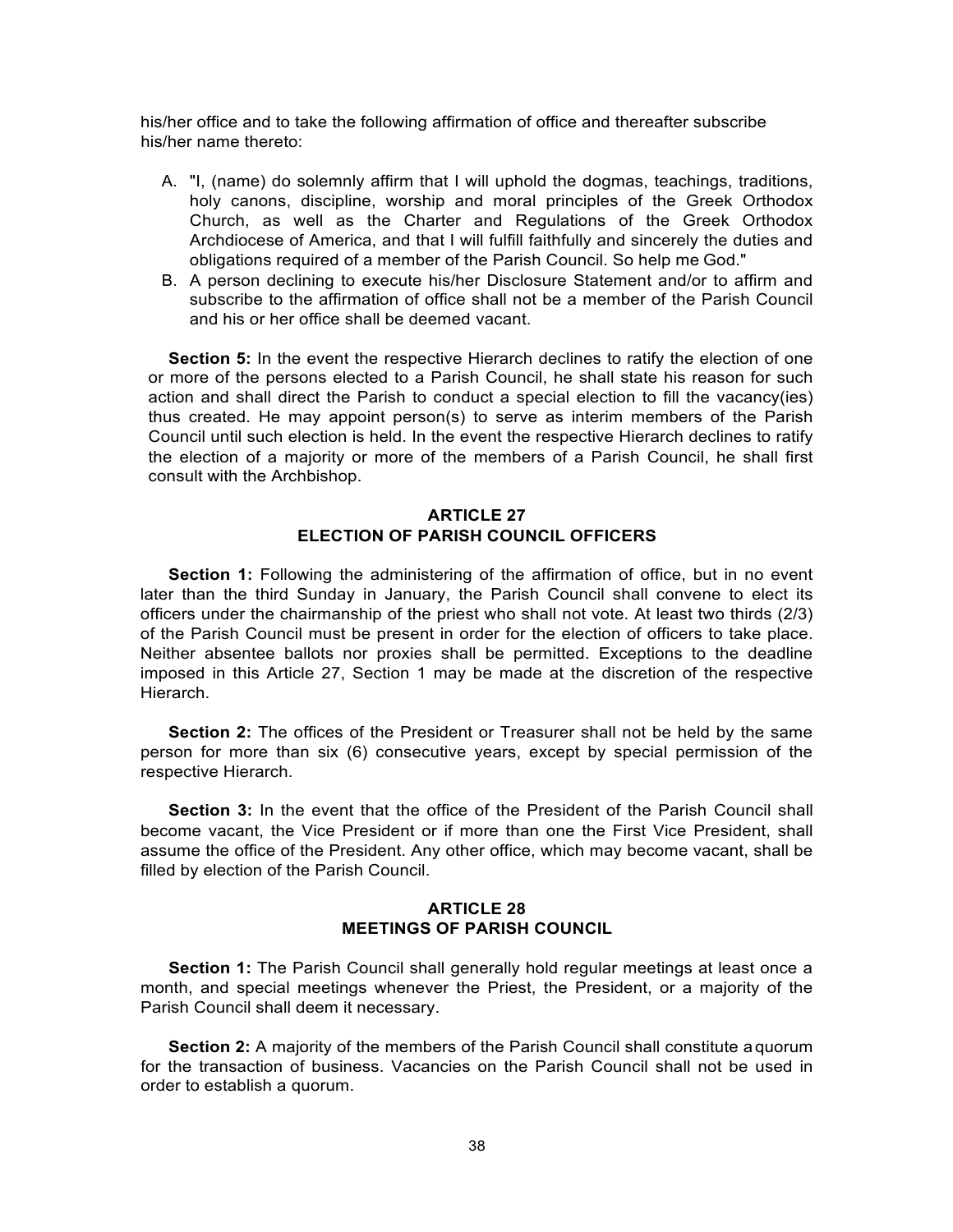**Section 3:** The minutes of the meetings of the Parish Council shall be signed by the Priest, the President, and the Secretary.

# **ARTICLE 29 DUTIES OF PARISH COUNCIL**

**Section 1:** The members of the Parish Council shall attend the Divine Liturgy regularly and participate in the sacramental life of the Church, thereby setting an example for the Parishioners. Under the leadership of the Priest, the Parish Council shall:

- A. Assist the Priest in the administration of the affairs and ministries of the Parish;
- B. Establish the appropriate committees, including but not limited to Stewardship, Finance, Fundraising, Planning and Real Estate committees;
- C. Utilize the Stewardship material provided by the Archdiocese to implement and expand the Parish Stewardship program and ministries;
- D. Prepare budgets for the Parish's administration and ministries and collect the revenue of the Parish;
- E. Provide for the Priest's remuneration and benefits in accordance with the Clergy Compensation Plan of the Archdiocese;
- F. Provide financing for the salaries of the Parishpersonnel;
- G. Provide financial resources for the Parish's administration and for the Parish's spiritual, educational and other ministries and expenses;
- H. Buy, sell or mortgage Parish property, subject to the approval of the Parish Assembly and the provisions of these Regulations;
- I. Provide for payments and assessments for support of the Archdiocese as fixed by the Congresses;
- J. Submit to the respective Hierarch and the Archdiocese, at the end of each year, the financial statement of the Parish for that year (certified by the Parish's Board of Auditors) and the Parish budget for the ensuing year;
- K. Submit annual Parish profile reports that may be required by the Archdiocese and the respective Archdiocesan District/Metropolis; and
- L. Adhere to the Charter, the Regulations and decisions promulgated at the Congresses.

**Section 2:** All personnel employed by the Parish including schoolteachers, are engaged or discharged by the Parish Council with the consent of the Priest.

**Section 3:** The Priest and Parish Council shall be responsible for all personnel employed by the Parish. In addition, the Priest and the Parish Council shall be responsible for the Parish's adherence with all applicable personnel and volunteer policies promulgated by the Archdiocese.

**Section 4:** Upon the expiration of its term, the Parish Council shall surrender to the succeeding Parish Council all Parish records, including the list of Parishioners, minute books, bankbooks, checkbooks, financial records, and all other property of the Parish.

**Section 5:** The Priest and Parish Council and its officers may exercise anyadditional authority, consistent with the Charter, Regulations and the Parish Bylaws.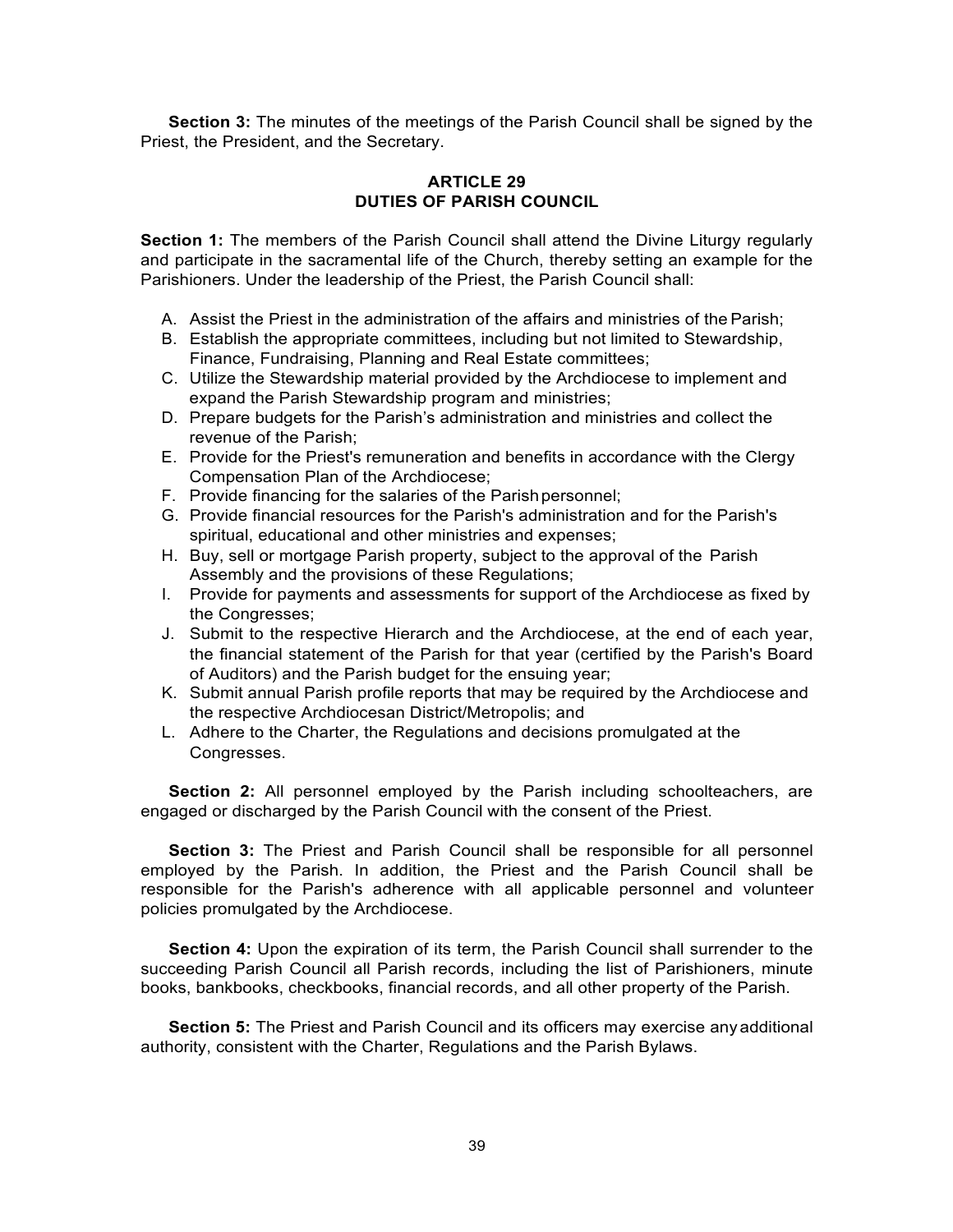# **CHAPTER THREE PARISH ADMINISTRATION AND FINANCE**

#### **ARTICLE 30 PARISH ADMINISTRATION**

**Section 1:** The Priest as head of the Parish, by virtue of the ecclesiastical authority vested in him, shall guide and oversee the Parish. The Priest together with the Parish Council is responsible to the respective Hierarch for the whole life and activities of his Parish.

**Section 2:** Each Parish shall be administered by the Priest and Parish Council cooperatively.

**Section 3:** All committees or boards of the Parish, except for the Board of Elections and the Board of Auditors, shall be under the jurisdiction of the Priest and Parish Council.

**Section 4:** If a problem should arise between a Priest and the Parish Council, the matter shall not be brought before the Parish Assembly. The Priest or the Parish Council shall have the right to refer the matter to the respective Hierarch.

# **ARTICLE 31 PARISH ASSEMBLY**

**Section 1:** A Parish Assembly may be convened for matters other than those involving canonical and dogmatic issues. The Parish Assembly is the general meeting of the Parishioners in good standing of the Parish and is the general policymaking and appropriating body of the Parish.

**Section 2:** Notice of a Parish Assembly shall be mailed to all Parishioners in good standing at least ten (10) days prior to the Assembly and shall include the agenda. The agenda shall be prepared by the Priest and the Parish Council and shall include all items to be discussed at the Assembly.

**Section 3:** A Parish Assembly consists of parishioners in good standing of the Parish who have met their stewardship obligations to the Parish in accordance with the Parish Bylaws. A person whose name appears on the Stewardship rolls but who is in arrears in the payment of his/her stewardship obligations may take part in the Parish Assembly by meeting such stewardship obligations on or before the date of the meeting. If a Parishioner is delinquent for more than the current calendar year, he or she may vote at the Parish Assembly only after that parishioner has met the unfulfilled stewardship financial obligations at least thirty (30) days before the Parish Assembly. New parishioners may exercise their vote at Parish Assemblies if they have been parishioners in good standing for at least three months. The Priest shall be a non-voting participant of the Parish Assembly.

**Section 4:** The quorum for a Parish Assembly under local By-laws shall be as high as possible in such number of parishioners in good standing as its By-laws may determine. If a quorum cannot be achieved, no vote can be taken. If a quorum is not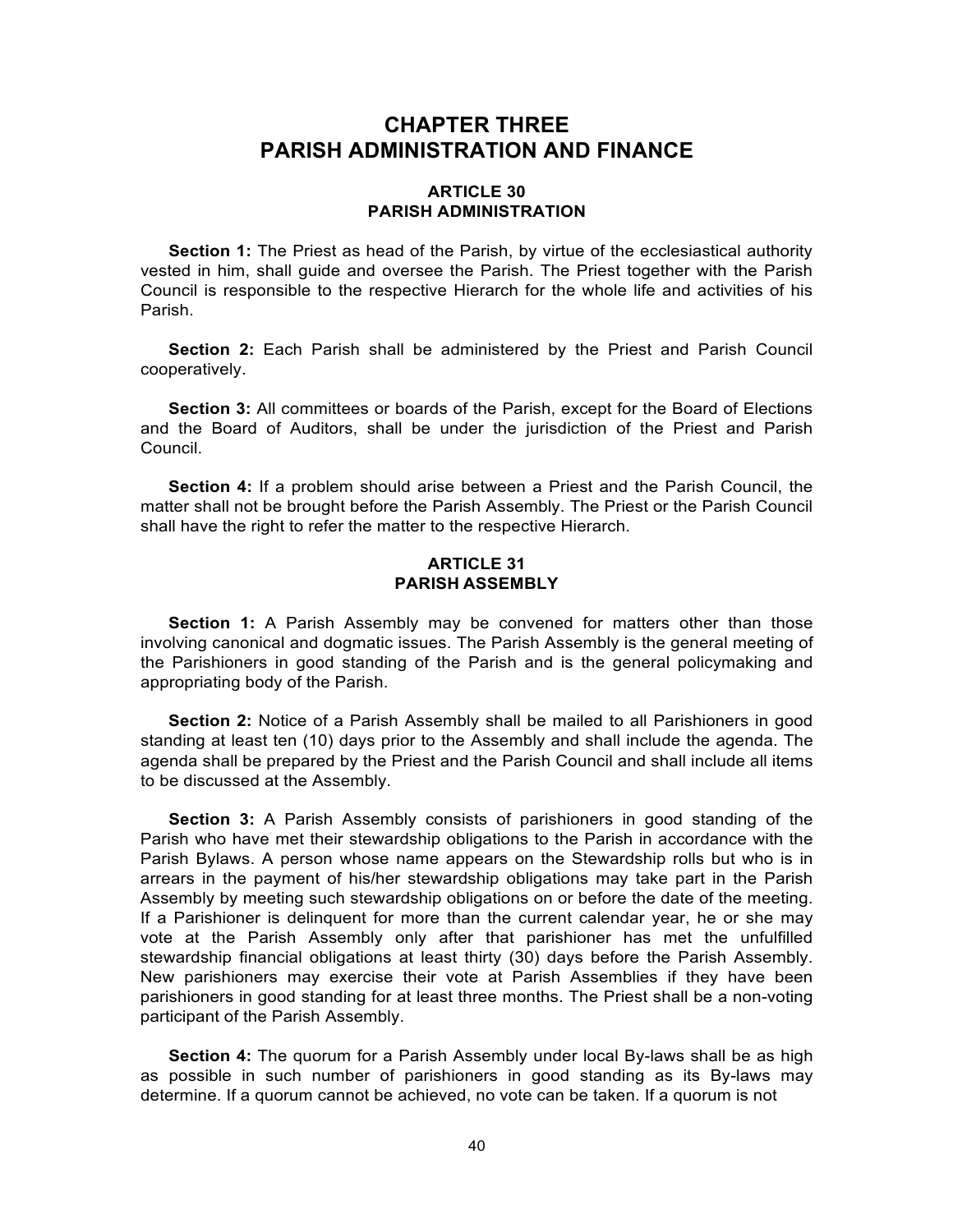present, the Parish Assembly shall be called a second time within twenty-one (21) days. At such time, decisions may be taken by the number of parishioners in good standing present, with the exception of matters pertaining to the purchase, sale or encumbering of Parish property, in which case a quorum of parishioners in good standing shall be required.

**Section 5:** Proxies shall not be permitted at a Parish Assembly.

**Section 6:** Regular Parish Assemblies shall be convened by the Priest and the Parish Council, at least twice each year, at dates fixed by the Parish Council.

**Section 7:** Special Parish Assemblies shall be held when the Priest and/or Parish Council deem it necessary. Subject to Section 1 above, a special Parish Assembly may be convened. In addition, and except as otherwise prohibited by these Regulations or required by law, if at least ten percent (10%) of the Parishioners in good standing of the Parish submit a written petition requesting a Parish Assembly, a special Parish Assembly shall be convened. Any such petition must be submitted to the Priest and the Parish Council stating the purpose for the meeting.

**Section 8:** The Chairman of the Parish Assembly shall be elected by the parishioners in good standing present.

**Section 9:** The Secretary of the Parish Assembly shall be appointed by the Chairman and shall record the minutes of the Assembly. The minutes of the Parish Assembly shall be signed by the Priest, the Chairman and the Secretary of the Parish Assembly.

#### **ARTICLE 32 BOARD OF ELECTIONS**

**Section 1:** The Board of Elections shall consist of no fewer than three (3) members elected at a Regular Parish Assembly within the same year as the election from among those who are not candidates for election to the Parish Council. No employee of the parish may serve on the Board of Elections, and no more than one family member, at the same time, shall serve on the Board of Elections. No family member of a priest serving a parish may serve on its Board of Elections. A "family member" is defined as spouse, children and their spouses, grandchildren and their spouses, siblings and their spouses, parents and grandparents.

**Section 2:** The Board of Elections shall, in cooperation with the Parish Priest, verify the eligibility of the list of candidates, notify all eligible Parishioners concerning the elections, supervise the elections and tabulate and report the results. The Priest shall be advised of all meetings of the Board of Elections, which he may attend if he so desires. The Priest shall certify that all the candidates are Parishioners in good standing as specified in Article 19, Sections 1 and 2.

**Section 3:** A vacancy on the Board of Elections shall be filled by the Parish Council by electing a successor therefor from among the parishioners in good standing who are not candidates for election to the Parish Council.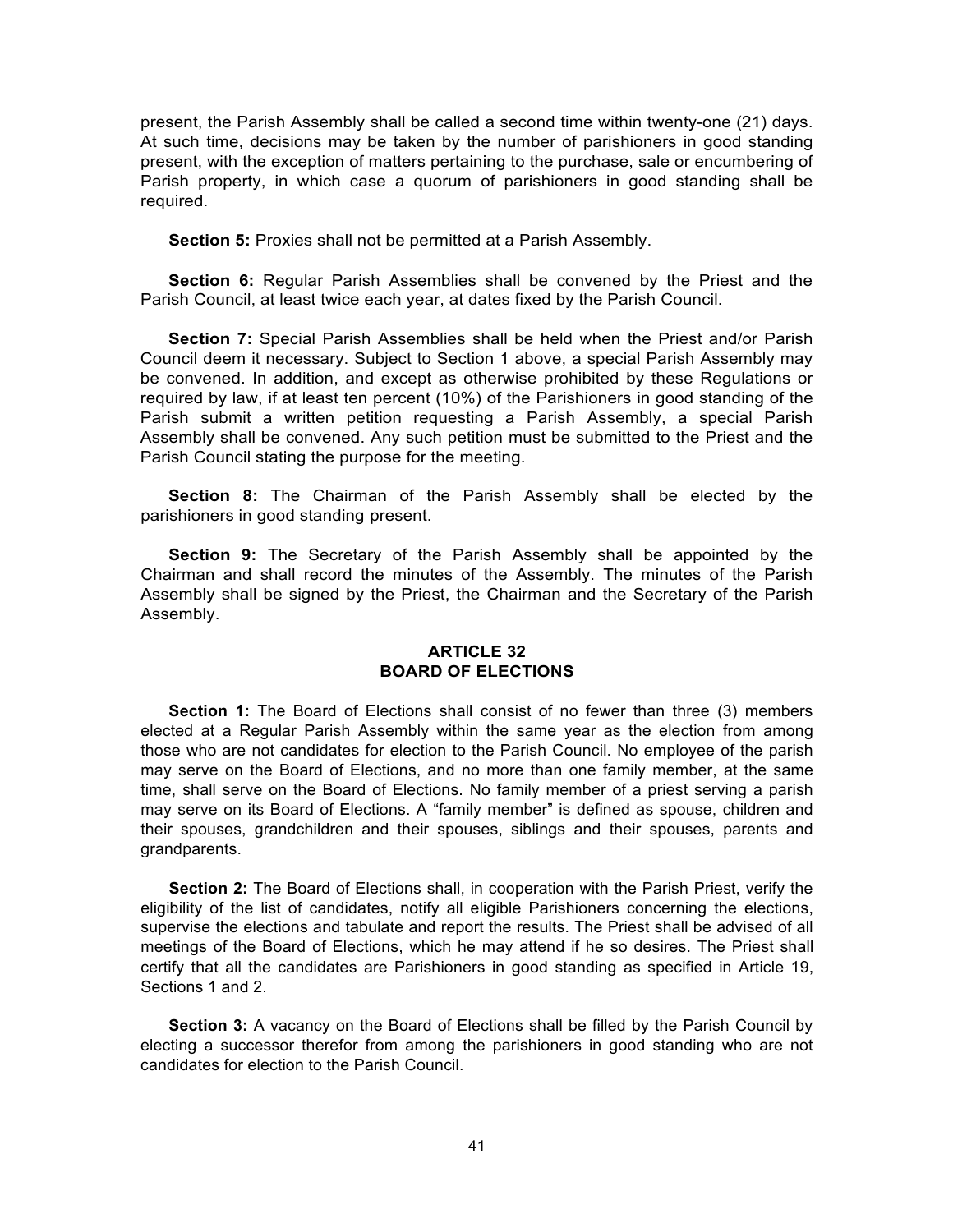#### **ARTICLE 33 BOARD OF AUDITORS**

**Section 1:** The Board of Auditors shall consist of at least three parishioners none of whom are members of the Parish Council. The Board of Auditors shall be elected at the last Parish Assembly preceding an election from among those who have not served on the Parish Council for the year being audited and who are not candidates for election to the Parish Council. The Board of Auditors shall have the financial competency to properly execute its responsibilities.

**Section 2:** The Board of Auditors shall audit financial records of the prior year and prepare a report of such audit for presentation to the Parish Assembly. After review by the Parish Assembly, the Parish Council shall transmit copies of the final audit to the respective Hierarch and the Archdiocese.

**Section 3:** A vacancy on the Board of Auditors shall be filled by the Parish Council by electing a successor therefor from amongst the parishioners of the Parish in good standing for the unexpired portion of the term of such vacancy.

**Section 4:** The Board of Auditors shall report its findings to the Metropolis.

**Section 5:** The limitations set forth in Article 32, Section 1 shall also apply for membership on a parish Board of Auditors.

# **ARTICLE 34 PARISH FINANCES AND ARCHDIOCESAN TOTAL COMMITMENT**

**Section 1:** The Parish Council shall be the custodian of all Parish funds.

**Section 2:** The Parish fiscal year shall be the calendar year. At the first Parish Assembly of each year the Parish Council shall present a financial report detailing all income and expenses for the preceding year.

**Section 3:** The budget for the ensuing year shall likewise be submitted for approval by the Parish Assembly at the last regular meeting of the prior year.

**Section 4:** The Parish budget shall include appropriations for sending its delegates to the Clergy-Laity Congresses and Local Assemblies.

**Section 5:** The Parish Budgets must include a line item for Archdiocesan Total Commitment, which shall be calculated in accordance with the decisions of the most recent Congress.

**Section 6:** Full disclosure of each Parish's finances and support through the Total Commitment program are critical to the operation of the Archdiocese and the fulfillment of its mission and ministries. The respective Hierarch is responsible for ensuring that each Parish in his Archdiocesan District/Metropolis submits the financial records required under these Regulations and meets its Total Commitment to the Archdiocese, as required under these Regulations. As such, he has the authority to take such measures and to impose such financial and other restrictions, as he deems necessary and appropriate to enforce the Parish's obligations.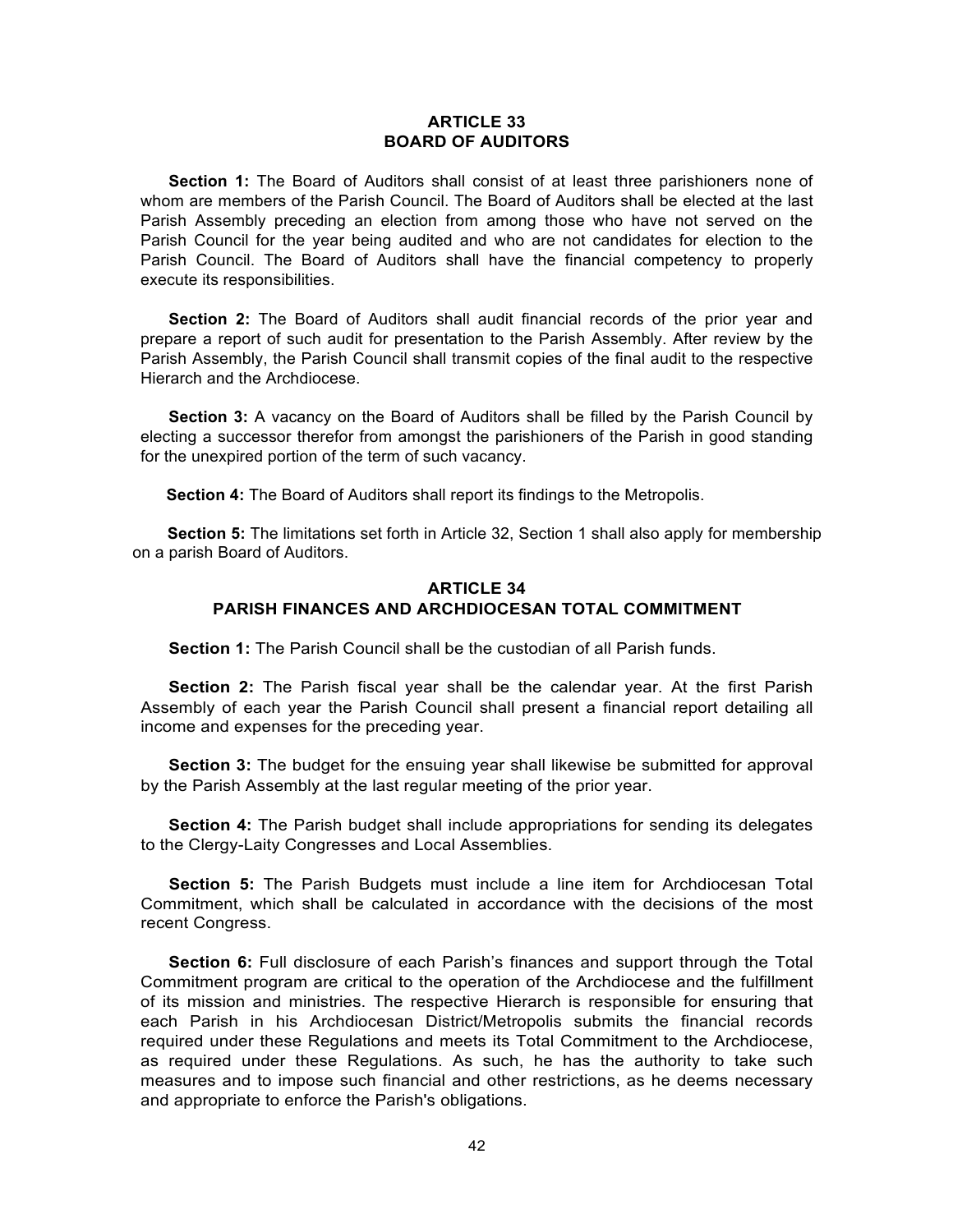**Section 7:** Parish Financial Statements must be forwarded to the Archdiocese and Metropolis no later than May  $15<sup>th</sup>$  of the subsequent year and must:

- A. Include any and all Corporations, Institutions and Entities under the direct or indirect control of the Parish or Parish Council. Financial activities outside of the normal Parish operating statements must be reported, however, they can be presented separately and need not be consolidated into the Parish operating statements.
- B. Include a Balance Sheet, Income and Loss Statement and Budgets approved by the Parish Assemblies.
- C. Be certified in writing as to their validity by the Parish Priest, Parish Council President and Treasurer.
- D. Be prepared according to the quidelines as set forth by the Archdiocesan Council.
- E. Include and report all activities of the Parish including but not limited to Building Funds, Festivals, Special Appeals or any and all restricted Fund Activities.
- F. Submit the Parish's Financial Statements and complete copies of all insurance policies currently in force for the Parish.

**Section 8:** Each Parish is required to meet the Total Commitment financial obligations and financial reporting requirements as outlined in Section 5 of this Article. Each Parish shall comply fully with the Total Commitment programs approved and revised by the Clergy Laity Congress from time to time. The Total Commitment program specifically includes, but is not limited to, all operational policies related thereto, including any and all disclosure, reporting and other policies and procedure.

- A. In the event a Parish does not submit the required financial records to the Archdiocesan District/Metropolis within thirty (30) days of receipt of a written request for such records, the Parish's commitment may be raised twenty-five percent (25%) from the previous year's amount. No meetings or discussions with a Parish will be held until such records are received.
- B. Each Parish must remit monthly to the Archdiocese the portion of its Total Commitment allocation for Archdiocesan and Metropolis needs as determined by the Clergy-Laity Congress and the respective Hierarch.
- C. Failure to remain current in the Parish's Total Commitment and Archdiocesan Benefits Assessment prevents ratification of Parish Council elections. Parish Council elections will not be ratified until the year's commitment is met or agreed arrangements are approved by the respective Hierarch.
- D. If a Parish refuses to remit its Total Commitment, the Archdiocesan District/Metropolis may conduct a certified audit of the Parish at the Parish's expense.
- E. If a Parish is delinquent in its Total Commitment to the Archdiocese for the prior year, the Parish's delegates will not be allowed to vote at the Clergy-Laity Congress unless authorized otherwise by the respective Hierarch, as specified in Article 4, Section 6.

**Section 9**: Notwithstanding the other provisions of Article 34, Section 5, the respective Hierarch shall have the authority to make special provisions in the matter of a Parish's Total Commitment financial obligations to the Archdiocese, as he deems necessary and appropriate. The Archdiocese shall be notified of all such special provisions made by a respective Hierarch.

**Section 10:** All transfers of money or other property to a Parish shall be deemed gifts unless, prior to the transfer, the Parish Council acknowledges in writing that said transfer is a loan.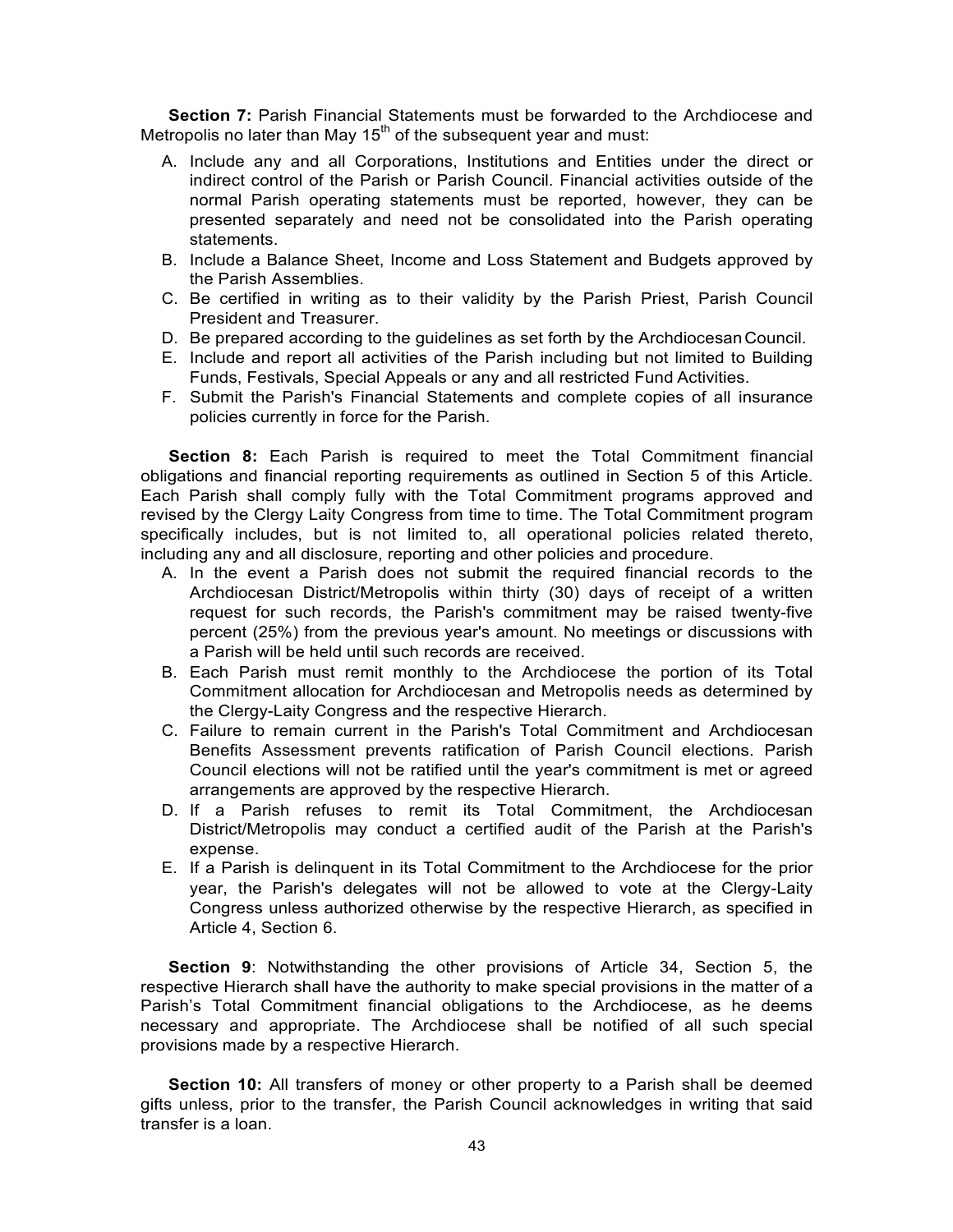# **PART FOUR**

# **DISPUTE RESOLUTION PROCEDURES**

#### **ARTICLE 35 DISPUTE RESOLUTION PROCEDURES**

**Section 1:** Disputes that involve ecclesiastical, theological, canonical, Church governance or Church property issues and that pertain to the life of the Parish or Church community shall be governed by the Dispute Resolution Procedures attached hereto as Addendum B.

# **PART FOUR (A) Youth Protection Policies**

The Archdiocesan Youth Protection Manual (the "Youth Protection Policies), and any revisions or replacements made in accordance with these Regulations, are incorporated into these Regulations.

Further, all Youth Protection Policies shall be binding upon the Archdiocese, Metropolises and Parishes and all of their respective institutions, ministries, entities, organizations and other programs and events.

# **PART FIVE**

# **REVISION OF REGULATIONS**

#### **ARTICLE 36 AMENDMENT OF REGULATIONS AND OFFICIAL TEXT**

**Section 1:** These Regulations may be amended as provided in the Archdiocesan Charter, Article 22 and such amendments shall become effective immediately following their ratification by the Ecumenical Patriarchate. In the event that no response is received from the Ecumenical Patriarchate within ninety (90) days following receipt of the amendments by it, the amendments shall be deemed approved. Following their approval, the Regulations as amended, must be faithfully and firmly adhered to by all the Parishes, whether or not they were represented at the Congress, and regardless of whether they voted with the minority.

**Section 2:** The English Text of these Regulations shall be deemed for all purposes the official text.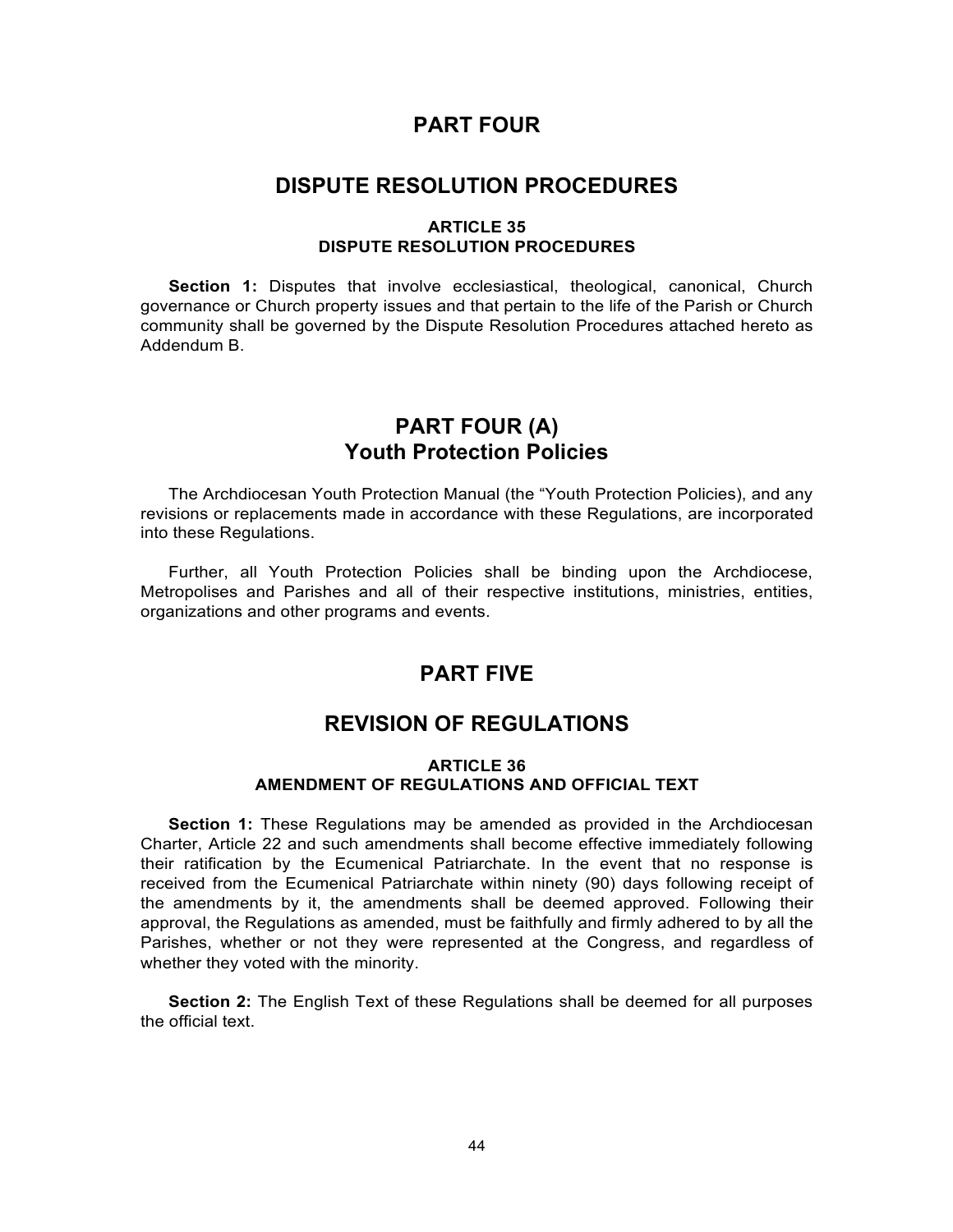# **ADDENDUM A**

# **GREEK ORTHODOX ARCHDIOCESE OF AMERICA**

# **CONFLICTS AND RELATED PARTY TRANSACTIONS DISCLOSURE POLICY ("Policy")**

# **FOR OFFICERS, KEY EMPLOYEES, AND MEMBERS OF THE ARCHDIOCESAN, METROPOLIS AND PARISH COUNCILS**

Officers, Key Employees<sup>2</sup>, and Members of the Archdiocesan Council, the Direct Archdiocesan District/Metropolis (collectively, "Local" or "Metropolis") Councils and the Parish Councils, herein referred to collectively as "Related Party or Related Parties"are entrusted with sacred responsibilities which affect the whole of the Archdiocese<sup>3</sup>. All such individuals shall honor that trust with honesty, competence, and care, in managing the affairs of the Archdiocese and shall always act in the best interests of the Archdiocese.

The purpose of this Policy is to set forth procedures for properly disclosing and addressing conflicts of interest and related party transactions.

A "Conflict" exists when the financial or any other interest of a Related Party, or a member of his/her immediate family, compete or conflict with the interests of the Archdiocese, Metropolis, or Parish. For example, this includes situations in which an individual's judgment is or may be influenced by considerations of personal gain or benefit to that individual, or his/her immediate family, or when participation in a decision creates the appearance of a conflict of interest, whether or not such a conflict actually exists. A Related Party Transaction means any transaction, agreement, or any other arrangement in which a Related Party has a substantial financial interest, and in which the Archdiocese, any Metropolis or any Parish is a participant. Other examples of conflicts of interest or related party transactions are myriad and may take place in a number of different contexts. Conflicts or Related Party Transactions may arise in connection with investment of Church funds, in the providing of professional services, or in the selling business goods.

Prior to or at the commencement of a new term of the Archdiocesan, Metropolis and Parish Council, and annually thereafter, each Member of a Council shall be given a copy of this Conflicts Disclosure Policy and shall sign the applicable Conflicts Disclosure Statement (as attached hereto as Addenda A1-A3). The Council Member shall disclose, to the best of his or her knowledge, any entity of which the Council Member is a officer, director, trustee, member, owner (either as a sole proprietor or partner), or employee, that has either has a relationship with the Archdiocese, Metropolis or any Parish or any transaction between the Archdiocese, Metropolis, or Parish and the Council Member, whereby the Council Member has a conflicting interest or Related Party Transaction.

 $2A$  "Key Employee" means any person who is in a position to exercise substantial influence over the affairs of the Archdiocese, Metropolis, or local Parish, as applicable.

 $3$  "Archdiocese" as used herein includes the Archdiocese, the Direct Archdiocesan District/Metropolises and the Parishes.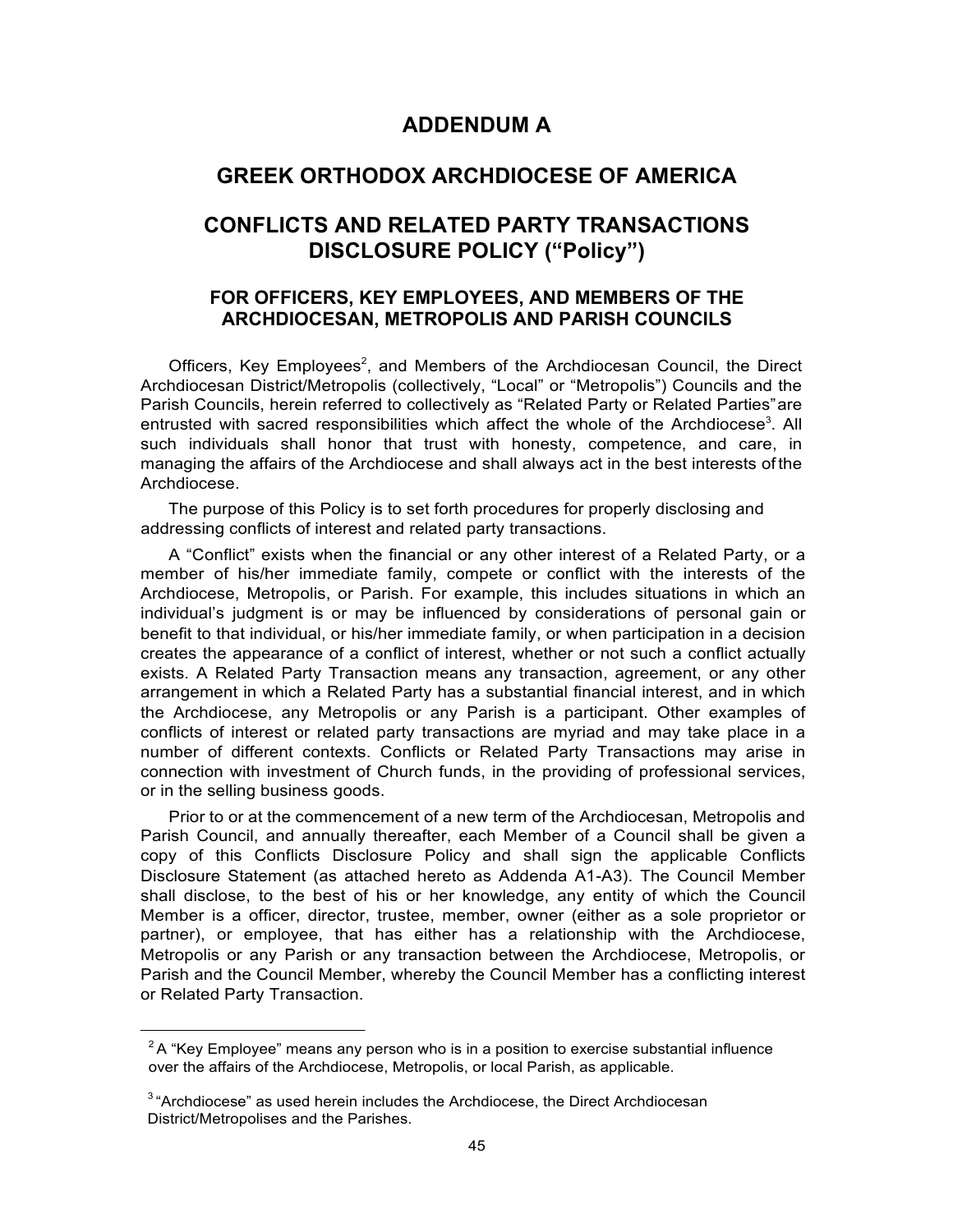If, at any time thereafter, an Archdiocesan Council or Local Council member discovers that he/she may have a conflicting interest or is involved in a Related Party Transaction, he/she shall immediately report it to the President, Vice President and Secretary of the Council. If at any time thereafter, a Parish Council Member discovers that he/she may have a conflicting interest or involved in a Related Party Transaction, then he/she shall immediately report it to the Parish Priest, as well as to the President and Secretary of the Parish Council. In all cases, the existence and resolution of any conflict of interest or Related Party Transaction shall be documented in the appropriate Council's minutes, including the minutes of any meeting at which the conflict was discussed or voted upon.

The determination of whether a conflict of interest exists shall be made, in the case of an Archdiocesan Council Member or Local Council Member, by the President, Vice President and Secretary. In the case of a Parish Council Member, the determination shall be made by the Priest, Parish Council President and Parish Council Secretary and their determination shall be disclosed to the Parish Council at its next meeting.The minutes of the meeting shall reflect when the conflict of interest was disclosed and the final determination on the matter. At any time, the Priest or any member of the Parish Council may request a review by the respective Hierarch, whose determination shall be final.

The Archdiocese, Metropolis, or any Parish shall not enter into any Related Party Transaction unless the transaction is determined by, in the case of an Archdiocesan Council Member or Metropolis Council Member, by the President, Vice President and Secretary or in the case of a Parish Council Member, by the Priest, Parish Council President and Parish Council Secretary, to be fair, reasonable, and in the best interests of the Archdiocese, Metropolis, or Parish, as applicable. The minutes of the meeting shall reflect when the Related Party Transaction was disclosed and the final determination on the matter. Prior to entering into any Related Party Transaction, the Council or authorized committee shall (1) consider alternative transactions to the extent available, (2) approve the transaction by not less than a majority vote of the Council members or committee members present at the meeting, and (3) contemporaneously document in writing the basis for the approval, including consideration of any alternative transactions. In the case of the Archdiocese, the Archbishop shall make the final determination of fairness, reasonableness, and best interest. At the Metropolis and Parish level, the Metropolitan shall make this final determination.

All Related Parties have the ongoing duty to disclose conflicts of interests and related party transactions to appropriate Council or authorized committee at the earliest moment possible. The disclosure shall be made in good faith and shall include all material facts of the conflict of interest or Related Party Transaction. No Key Employee, officer, or Member of any Council may participate in deliberations or voting related to consideration of the conflict of interest or related party transaction. Further, no Related Party shall attempt to improperly influence the deliberation or voting related to the consideration of the particular conflict of interest or Related Party Transaction. However, the foregoing shall not preclude the Related Party from providing information at the Council or committee's request prior to the commencement of deliberations or voting. In no event shall the affected Related Party be present or participate in any deliberations on the matter or be present when the vote on the matter is taken.

A lay employee of: a) the Archdiocese, shall not serve as a member of the Archdiocesan Council; b) the Metropolis, shall not serve as a member of the Metropolis Council; or c) a Parish, shall not serve as a member of the Parish Council.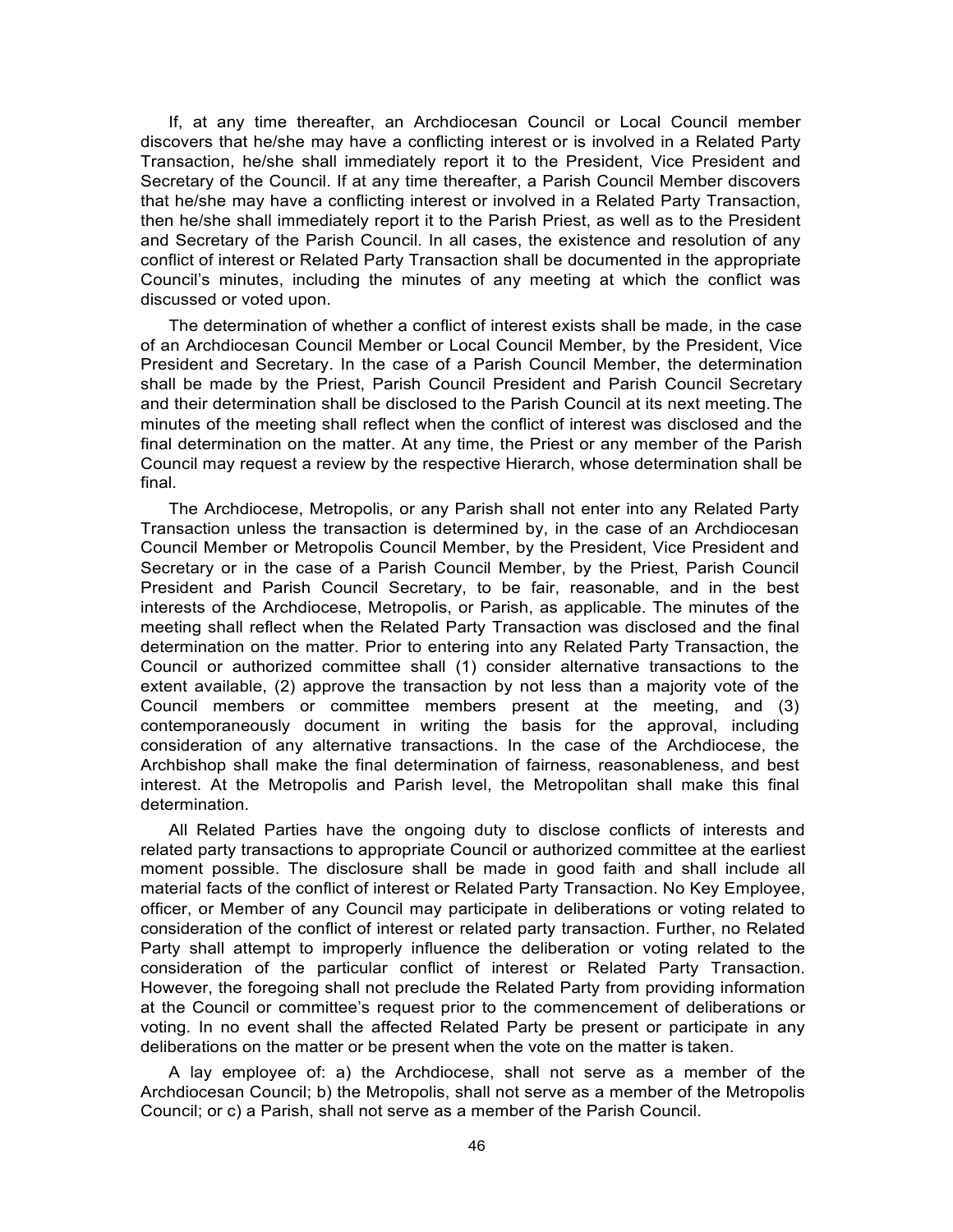# **ADDENDUM A-1 GREEK ORTHODOX ARCHDIOCESE OF AMERICA**

# **Conflicts and Related Party Transactions Disclosure Policy Statement -- Archdiocesan Council**

For Officers, Key Employees<sup>4</sup> and Members of the Archdiocesan Council of the Greek Orthodox Archdiocese of America<sup>5</sup> ("Council"):

I, \_\_\_\_\_\_\_\_\_\_\_\_\_\_\_\_\_\_\_\_\_\_\_\_\_\_\_\_\_\_, understand and agree that my role as an Archdiocesan Council member is one of sacred honor, trust and responsibility. As such, I will, with honesty, competence and care, act at all times in the best interests of the Greek Orthodox Archdiocese of America.

I have received and read a copy of the Conflicts and Related Party Transactions Disclosure Policy of the Greek Orthodox Archdiocese of America. I agree to fully abide by the Policy. I affirm that, to the best of my knowledge, I am not engaged in any activity or business, or have any other association that would pose a financial or other conflict with the best interests of the Greek Orthodox Archdiocese of America, or engaged in any Related Party Transaction **except as has been disclosed, in writing, to the President, Vice President and Secretary of the Archdiocesan Council as follows:**

 $\mathcal{L}_\text{max}$  , and the contribution of the contribution of the contribution of the contribution of the contribution of the contribution of the contribution of the contribution of the contribution of the contribution of t  $\mathcal{L}_\text{max}$  , and the contribution of the contribution of the contribution of the contribution of the contribution of the contribution of the contribution of the contribution of the contribution of the contribution of t \_\_\_\_\_\_\_\_\_\_\_\_\_\_\_\_\_\_\_\_\_\_\_\_\_\_\_\_\_\_\_\_\_\_\_\_\_\_\_\_\_\_\_\_\_\_\_\_\_\_\_\_\_\_\_\_\_\_\_\_\_\_\_\_\_\_\_\_\_\_  $\mathcal{L}_\text{max}$  , and the contribution of the contribution of the contribution of the contribution of the contribution of the contribution of the contribution of the contribution of the contribution of the contribution of t  $\mathcal{L}_\text{max}$  , and the contribution of the contribution of the contribution of the contribution of the contribution of the contribution of the contribution of the contribution of the contribution of the contribution of t

I further state I have disclosed above, and to the individuals specified above, the identity of any entity ("my entity") of which I am an officer, director, trustee, member, owner (either as a sole proprietor or partner), or employee, that either has a relationship with the Archdiocese, Metropolis or any Parish, or a transaction between the Greek Orthodox Archdiocese of America and myself (or my entity), whereby I have a conflicting interest or a Related Party Transaction.

If I become aware of any conflicting interest or Related Party Transaction that arises after the date of this affirmation, I will immediately disclose that conflict or transaction, in writing, to the individuals specified above.

Date: \_\_\_\_\_\_\_\_\_\_\_\_\_\_\_\_\_ Signature: \_\_\_\_\_\_\_\_\_\_\_\_\_\_\_\_\_\_\_\_\_\_\_\_\_\_\_

Printed Name: \_\_\_\_\_\_\_\_\_\_\_\_\_\_\_\_\_\_\_\_\_\_\_\_\_\_

Archdiocesan Council Conflicts and Related Party Transactions Disclosure Policy Statement. R*ev.10.20.2017*

<sup>&</sup>lt;sup>4</sup> A "Key Employee" means any person who is in a position to exercise substantial influence over the affairs of the Archdiocese, Metropolis, or local Parish, as applicable.<br><sup>5</sup>The "Greek Orthodox Archdiocese of America" includes the Archdiocese, the Direct Archdiocesan

District /Metropolises ("Local" or "Metropolis") and the Parishes.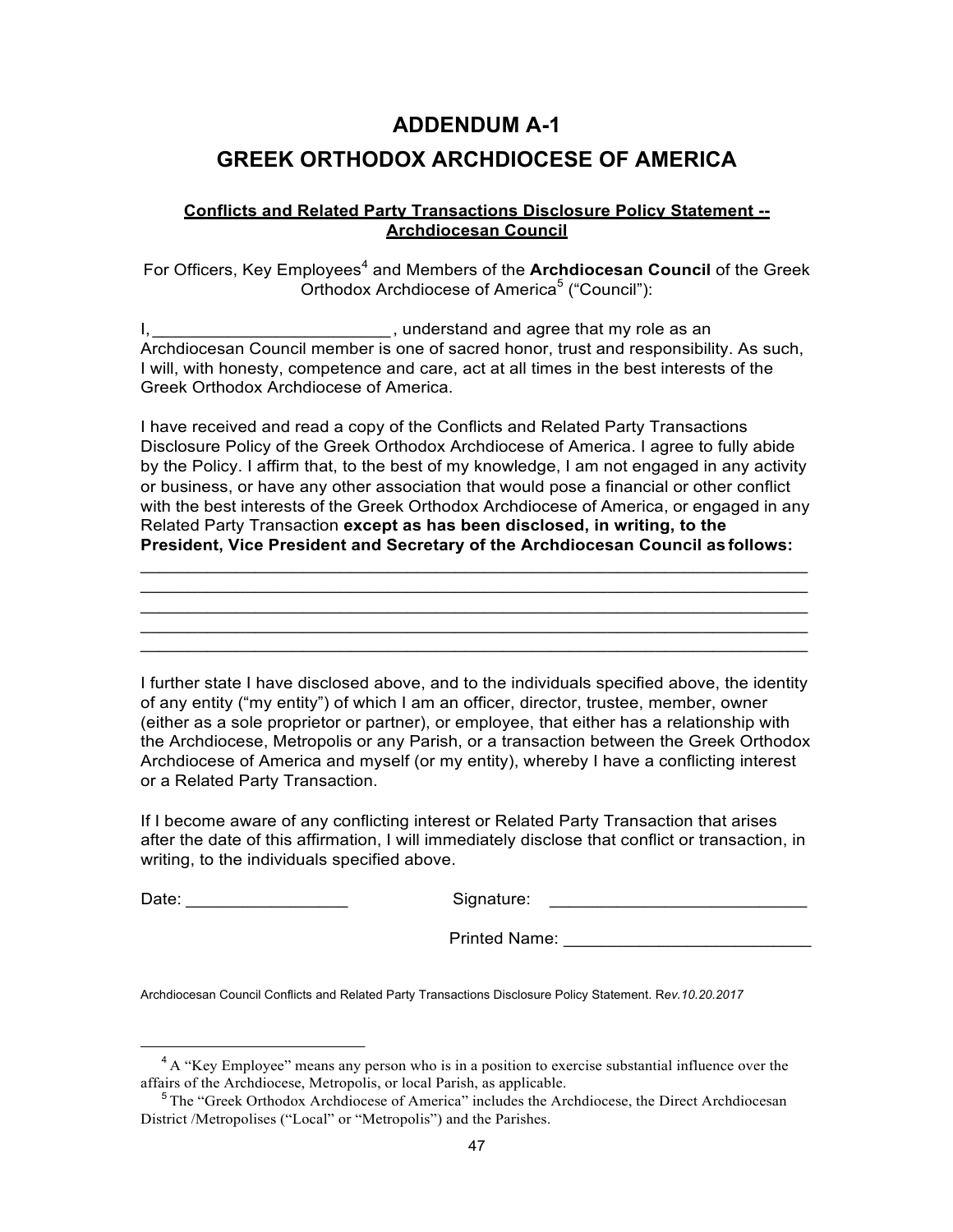# **ADDENDUM A-2 GREEK ORTHODOX ARCHDIOCESE OF AMERICA**

# **Conflicts and Related Party Transactions Disclosure Policy Statement -- Metropolis/Local Council**

For Officers, Key Employees<sup>6</sup> and Members of the **Metropolis/Local Council** of the Greek Orthodox Archdiocese of America<sup>7</sup> ("Council"):

I, \_\_\_\_\_\_\_\_\_\_\_\_\_\_\_\_\_\_\_\_\_\_\_\_\_\_\_\_, understand and agree that my role as a Metropolis/Local Council member is one of sacred honor, trust and responsibility. As such, I will, with honesty, competence and care, act at all times in the best interests of the Greek Orthodox Archdiocese of America.

I have received and read a copy of the Conflicts and Related Party Transactions Disclosure Policy of the Greek Orthodox Archdiocese of America. I agree to fully abide by the Policy. I affirm that, to the best of my knowledge, I am not engaged in any activity or business, or have any other association that would pose a financial or other conflict with the best interests of the Greek Orthodox Archdiocese of America, or engaged in any Related Party Transaction **except as has been disclosed, in writing, to the President, Vice President and Secretary of the Metropolis/Local Council as follows:**

\_\_\_\_\_\_\_\_\_\_\_\_\_\_\_\_\_\_\_\_\_\_\_\_\_\_\_\_\_\_\_\_\_\_\_\_\_\_\_\_\_\_\_\_\_\_\_\_\_\_\_\_\_\_\_\_\_\_\_\_\_\_\_\_\_\_\_\_\_\_ \_\_\_\_\_\_\_\_\_\_\_\_\_\_\_\_\_\_\_\_\_\_\_\_\_\_\_\_\_\_\_\_\_\_\_\_\_\_\_\_\_\_\_\_\_\_\_\_\_\_\_\_\_\_\_\_\_\_\_\_\_\_\_\_\_\_\_\_\_\_ \_\_\_\_\_\_\_\_\_\_\_\_\_\_\_\_\_\_\_\_\_\_\_\_\_\_\_\_\_\_\_\_\_\_\_\_\_\_\_\_\_\_\_\_\_\_\_\_\_\_\_\_\_\_\_\_\_\_\_\_\_\_\_\_\_\_\_\_\_\_ \_\_\_\_\_\_\_\_\_\_\_\_\_\_\_\_\_\_\_\_\_\_\_\_\_\_\_\_\_\_\_\_\_\_\_\_\_\_\_\_\_\_\_\_\_\_\_\_\_\_\_\_\_\_\_\_\_\_\_\_\_\_\_\_\_\_\_\_\_\_ \_\_\_\_\_\_\_\_\_\_\_\_\_\_\_\_\_\_\_\_\_\_\_\_\_\_\_\_\_\_\_\_\_\_\_\_\_\_\_\_\_\_\_\_\_\_\_\_\_\_\_\_\_\_\_\_\_\_\_\_\_\_\_\_\_\_\_\_\_\_

I further state I have disclosed above, and to the individuals specified above, the identity of any entity ("my entity") of which I am an officer, director, trustee, member, owner (either as a sole proprietor or partner), or employee, that either has a relationship with the Archdiocese, Metropolis or any Parish, or a transaction between the Greek Orthodox Archdiocese of America and myself (or my entity), whereby I have a conflicting interest or a Related Party Transaction.

If I become aware of any conflicting interest or Related Party Transaction that arises after the date of this affirmation, I will immediately disclose that conflict or transaction, in writing, to the individuals specified above.

Date: \_\_\_\_\_\_\_\_\_\_\_\_\_\_\_\_\_ Signature: \_\_\_\_\_\_\_\_\_\_\_\_\_\_\_\_\_\_\_\_\_\_\_\_\_\_\_

Printed Name: **Example 20** 

Metropolis/Local Council Conflicts and Related Party Transactions Disclosure Policy Statement. R*ev.10.20.2017*

 $6A$  "Key Employee" means any person who is in a position to exercise substantial influence over the affairs of the Archdiocese, Metropolis, or local Parish, as applicable.

<sup>&</sup>lt;sup>7</sup> The "Greek Orthodox Archdiocese of America" includes the Archdiocese, the Direct Archdiocesan District /Metropolises ("Local" or "Metropolis") and the Parishes.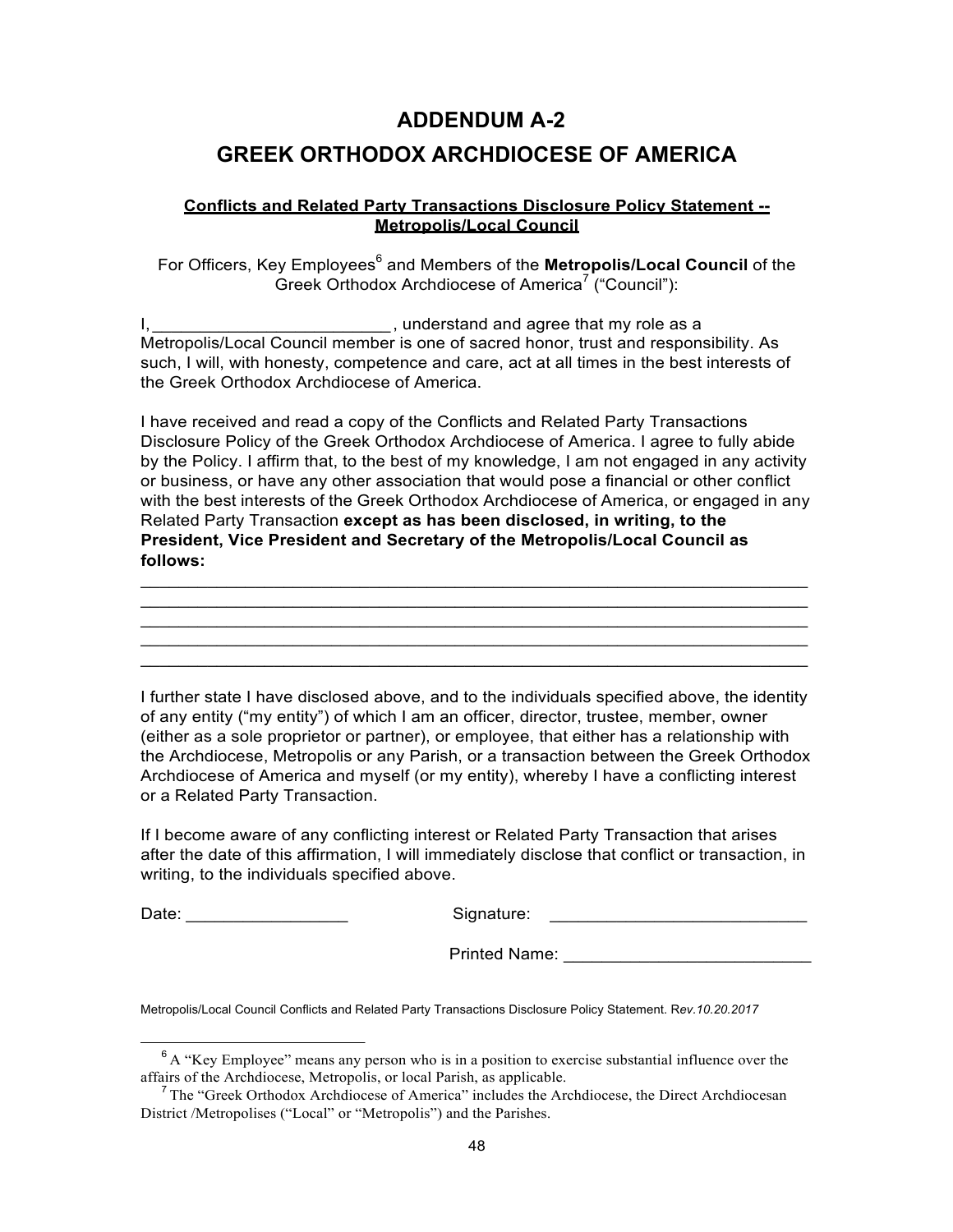# **ADDENDUM A-3**

# **GREEK ORTHODOX ARCHDIOCESE OF AMERICA**

# **Conflicts and Related Party Transactions Disclosure Policy Statement -- Parish Council**

For Officers, Key Employees<sup>8</sup> and Members of the Parish Council of the Greek Orthodox Archdiocese of America<sup>9</sup> ("Council"):

I, **I**, **EXECUTE:** I, understand and agree that my role as a Parish Council member is one of sacred honor, trust and responsibility. As such, I will, with honesty, competence and care, act at all times in the best interests of the Greek Orthodox Archdiocese of America.

I have received and read a copy of the Conflicts and Related Party Transactions Disclosure Policy of the Greek Orthodox Archdiocese of America. I agree to fully abide by the Policy. I affirm that, to the best of my knowledge, I am not engaged in any activity or business, or have any other association that would pose a financial or other conflict with the best interests of the Greek Orthodox Archdiocese of America, or engaged in any Related Party Transaction **except as has been disclosed, in writing, to the President, Vice President and Secretary of the Parish Council as follows:**

 $\mathcal{L}_\mathcal{L} = \mathcal{L}_\mathcal{L} = \mathcal{L}_\mathcal{L} = \mathcal{L}_\mathcal{L} = \mathcal{L}_\mathcal{L} = \mathcal{L}_\mathcal{L} = \mathcal{L}_\mathcal{L} = \mathcal{L}_\mathcal{L} = \mathcal{L}_\mathcal{L} = \mathcal{L}_\mathcal{L} = \mathcal{L}_\mathcal{L} = \mathcal{L}_\mathcal{L} = \mathcal{L}_\mathcal{L} = \mathcal{L}_\mathcal{L} = \mathcal{L}_\mathcal{L} = \mathcal{L}_\mathcal{L} = \mathcal{L}_\mathcal{L}$ \_\_\_\_\_\_\_\_\_\_\_\_\_\_\_\_\_\_\_\_\_\_\_\_\_\_\_\_\_\_\_\_\_\_\_\_\_\_\_\_\_\_\_\_\_\_\_\_\_\_\_\_\_\_\_\_\_\_\_\_\_\_\_\_\_\_\_\_\_\_ \_\_\_\_\_\_\_\_\_\_\_\_\_\_\_\_\_\_\_\_\_\_\_\_\_\_\_\_\_\_\_\_\_\_\_\_\_\_\_\_\_\_\_\_\_\_\_\_\_\_\_\_\_\_\_\_\_\_\_\_\_\_\_\_\_\_\_\_\_\_ \_\_\_\_\_\_\_\_\_\_\_\_\_\_\_\_\_\_\_\_\_\_\_\_\_\_\_\_\_\_\_\_\_\_\_\_\_\_\_\_\_\_\_\_\_\_\_\_\_\_\_\_\_\_\_\_\_\_\_\_\_\_\_\_\_\_\_\_\_\_ \_\_\_\_\_\_\_\_\_\_\_\_\_\_\_\_\_\_\_\_\_\_\_\_\_\_\_\_\_\_\_\_\_\_\_\_\_\_\_\_\_\_\_\_\_\_\_\_\_\_\_\_\_\_\_\_\_\_\_\_\_\_\_\_\_\_\_\_\_\_

I further state I have disclosed above, and to the individuals specified above, the identity of any entity ("my entity") of which I am an officer, director, trustee, member, owner (either as a sole proprietor or partner), or employee, that either has a relationship with the Archdiocese, Metropolis or any Parish, or a transaction between the Greek Orthodox Archdiocese of America and myself (or my entity), whereby I have a conflicting interest or a Related Party Transaction.

If I become aware of any conflicting interest or Related Party Transaction that arises after the date of this affirmation, I will immediately disclose that conflict or transaction, in writing, to the individuals specified above.

Date: \_\_\_\_\_\_\_\_\_\_\_\_\_\_\_\_\_ Signature: \_\_\_\_\_\_\_\_\_\_\_\_\_\_\_\_\_\_\_\_\_\_\_\_\_\_\_

| Signature: |  |
|------------|--|
|------------|--|

Printed Name: **Example 20** 

Parish Council Conflicts and Related Party Transactions Disclosure Policy Statement. R*ev.10.20.2017*

<sup>&</sup>lt;sup>8</sup> A "Key Employee" means any person who is in a position to exercise substantial influence over the affairs of the Archdiocese, Metropolis, or local Parish, as applicable.<br><sup>9</sup>The "Greek Orthodox Archdiocese of America" includes the Archdiocese, the Direct Archdiocesan

District /Metropolises ("Local" or "Metropolis") and the Parishes.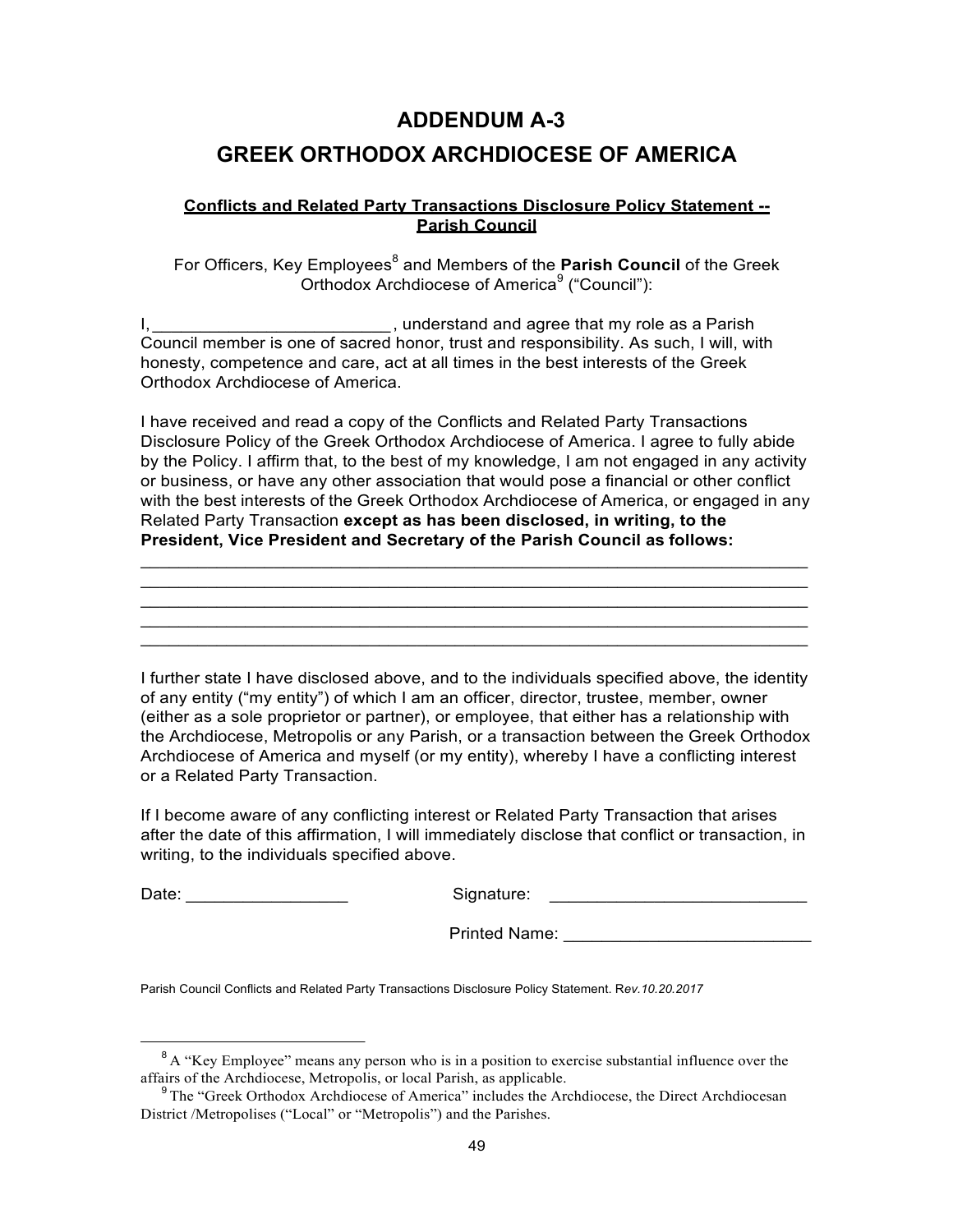# **ADDENDUM B**

# **DISPUTE RESOLUTION PROCEDURES**

*When any of you has a grievance against another, do you dare to take it to court before the unrighteous instead of taking it before the saints? . . . In fact, to have lawsuits at all with one another* is already a defeat for you (I Corinthians 6:1,7).

*Forbearing one another, and forgiving one another, and if anyone has a complaint against another, just as Christ forgave you, so should you also forgive. And with all these things have love, which is the bond of perfection. And let the peace of Christ govern your hearts; for that end, you are called in One Body; and be thankful to Christ* (Colossians 3:13-15).

In all Disputes that involve ecclesiastical, theological, canonical, Church governance or Church property issues and that pertain to the life of the Parish or Church community, each Parish and Party shall adhere to the following Dispute Resolution Procedures. These procedures include mechanisms for resolving grievances and mediating conflicts, providing an ultimate process for the disposition of Disputes. As these Dispute Resolution Procedures do not displace the Holy Canons and Traditions of the Church, they shall serve as a critical adjunct authority, providing a sole and exclusive remedy for the resolution of Disputes, thereby preserving the peace in the Church.

# **I. DEFINITIONS**

Except as otherwise specifically defined below, all capitalized terms herein shall have the meanings ascribed to them in the "Definition of Terms" section of the Regulations.

# **a. APPEAL**

A review of the Determination rendered pursuant to a First Level Review. Except as otherwise specifically provided for herein, a Determination rendered pursuant to an Appeal shall be deemed final.

# **b. CONFLICT OF INTEREST**

Consistent with the provisions of the Archdiocese's Disclosure Policy, a conflict of interest may exist when the interests or concerns of any person involved in providing a Review or Appeal under these Dispute Resolution Procedures (or the interests or concerns of such person's immediate family or any organization to which such person has a duty) may be seen as competing or conflicting with the goal of providing a fair and impartial resolution of a Dispute. (Any question as to whether a Conflict of Interestexists, for purposes of these Dispute Resolution Procedures, shall be decided in accordance with the terms of Section IV.o. below.)

# **c. DETERMINATION**

A decision made under these Dispute Resolution Proceedings that sets forth the manner in which a Dispute shall be resolved.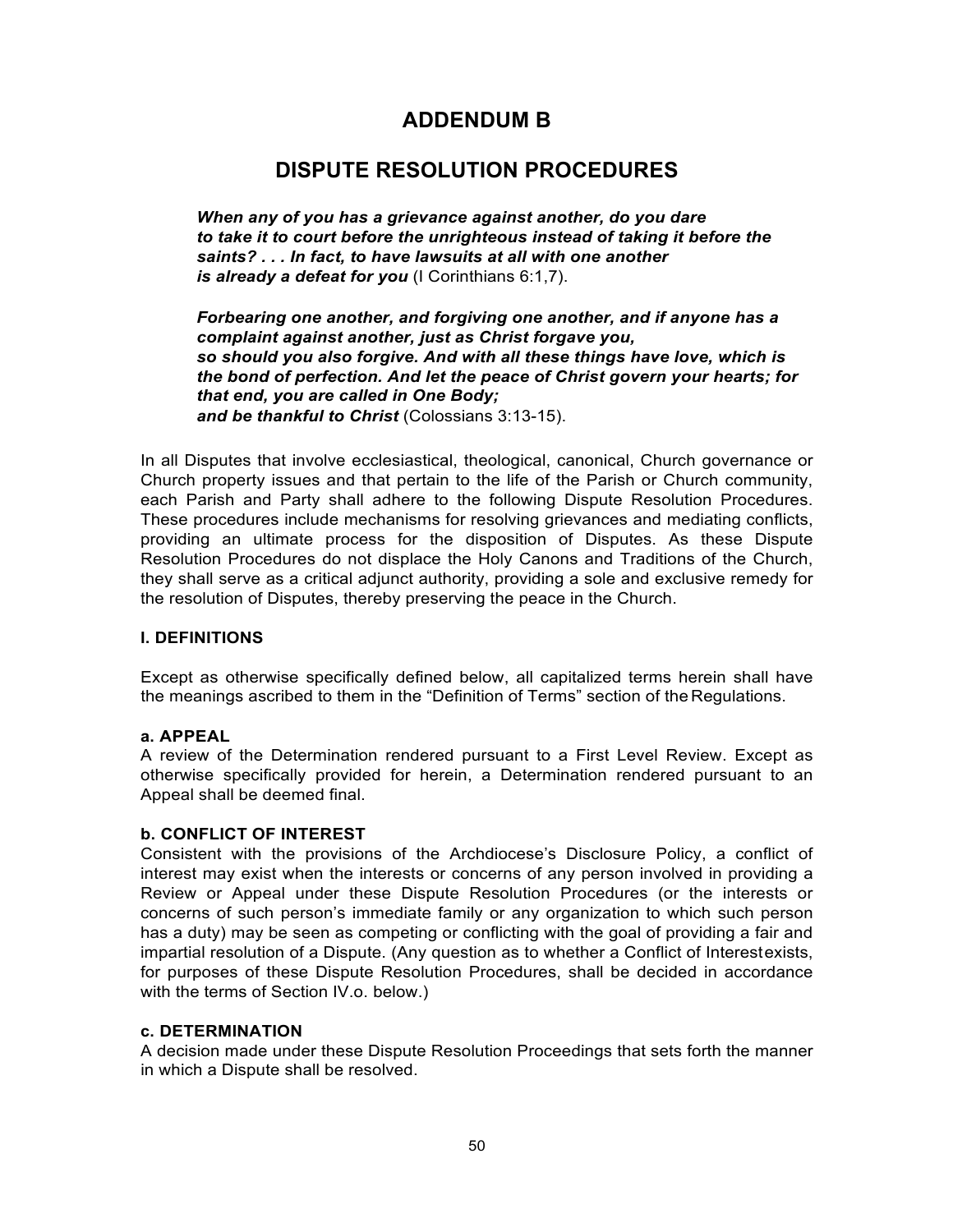# **d. DIRECT JURISDICTION**

The authority to directly review and render a final determination regarding a Dispute.

### **e. DISPUTE**

Any grievance, conflict, disagreement or dispute between or among Parties that requires mediation or resolution and that involves ecclesiastical, theological, canonical, Church governance or Church property issues and that pertains to the life of the Parish or Church community. (Any question as to whether a matter constitutes a Dispute, for purposes of these Dispute Resolution Procedures, shall be decided in accordance with the terms of Section IV.m. below.)

#### **f. DISPUTE RESOLUTION PROCEDURES**

The processes and procedures for addressing, mediating and resolving Disputes, as described herein.

# **g. FIRST LEVEL REVIEW**

An initial review of a Dispute, as specifically designated herein.

# **h. LOCAL COUNCIL DISPUTE RESOLUTION PANEL**

A three-person panel appointed by the respective Hierarch from among the members of the respective Direct Archdiocesan District/Metropolis Council ("Local Council"), to serve during the term of the Local Council, and to have the authority to hear and resolve Disputes as set forth in these Dispute Resolution Procedures. Such panel shall include, as voting members, one Priest and two lay persons (one of whom shall, preferably, be an attorney). The Chancellor of the respective Archdiocesan District/Metropolis shall serve, ex officio, as a non-voting member of the panel. The Chair of the panel shall be appointed by the respective Hierarch. No person with a Conflict of Interest may serve as a member of the panel; in the event of a Conflict of Interest with respect to a specific Dispute, the respective Hierarch shall appoint a person to serve, for that specific Dispute, in the place of the panel member with the conflict.

#### **i. PARISHIONER**

A person baptized and/or chrismated according to the rites of the Orthodox Church, as specified in Part Three, Chapter One, Article 18 of the Regulations. For purposes of these Dispute Resolution Procedures, the term shall include all such persons who are or have been a part of the Archdiocese, whether or not they are in "good standing" in any Parish. The term Parishioner shall also include, for purposes of these DisputeResolution Procedures, a member of a Parish Council.

# **j. PARTY**

Any person(s) and/or entity(ies) engaged in a Dispute under these Dispute Resolution Procedures.

# **k. REVIEW**

A review of a matter (other than an Appeal) provided for under these Dispute Resolution Procedures.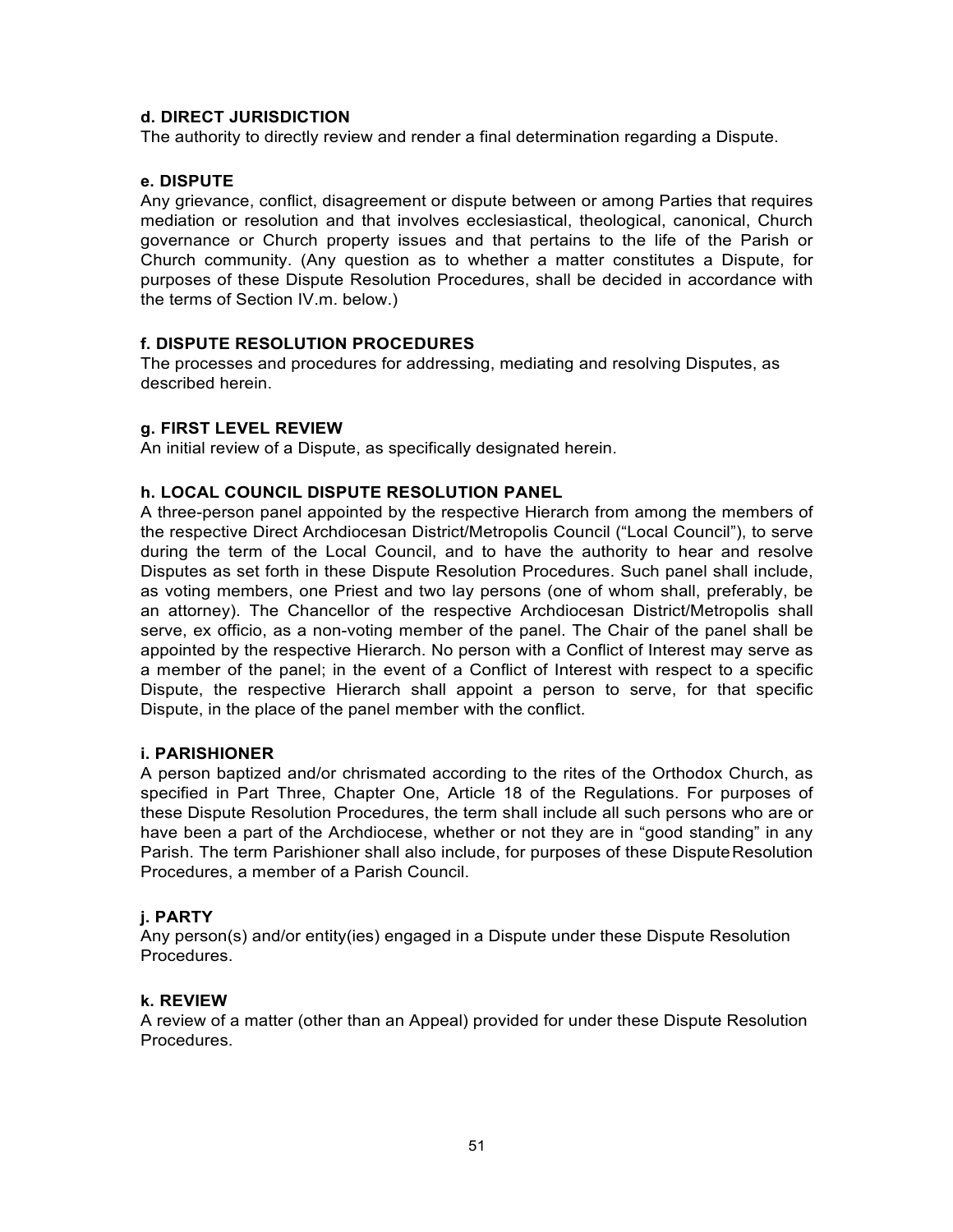# **II. DISPUTE RESOLUTION PROCESS**

# **a. Disputes relating to two or more Parishioners (within the same Parish or within two or more Parishes in the same Archdiocesan District/Metropolis)**

1. In the event of a Dispute between two or more Parishioners (within the same Parishor within two or more Parishes in the same Archdiocesan District/Metropolis), the Parishioners shall meet, in good faith, with the Priest(s) of the applicable Parish(es), who shall attempt to resolve the Dispute in a pastoral manner.

2. If the Dispute remains unresolved:

(a) and the Parishioners are from the same Parish, the matter shall be submitted to the Executive Committee of the Parish Council (or, if no Executive Committee exists, to the officers of the Parish Council and the Priest) for a First Level Review and Determination. (For purposes of this Section II.a.2.(a), the Priest shall be considered a member of the Executive Committee/officers of the Parish Council.) No Parish Council member with a Conflict of Interest may participate in the resolution of the Dispute.

(b) and involves Parishioners of different Parishes (within the same Archdiocesan District/Metropolis), the Dispute shall be submitted to the Local Council Dispute Resolution Panel for a First Level Review and Determination.

3. A Parishioner dissatisfied with the Determination of the Executive Committee (or officers) of the Parish Council or, if applicable, the Local Council Dispute Resolution Panel, may submit an Appeal to the respective Hierarch. The Determination of the Hierarch shall be final.

### **b. Disputes (within the same Archdiocesan District/Metropolis) relating to two or more Priests; two or more Parishes; a Priest and a Parishioner; a Priest and a Parish Council; or a Priest and a Parish Assembly**

1. Disputes involving: (a) two or more Priests; (b) two or more Parishes; (c) a Priest and a Parishioner; (d) a Priest and a Parish Council; or (e) a Priest and a Parish Assembly, within the same Archdiocesan District/Metropolis, shall be under the Direct Jurisdiction of the respective Hierarch and his Determination shall be final. (In reaching a Determination, the respective Hierarch may seek assistance as set forth in Sections IV.c. and IV.f. below.)

2. Disputes involving Priests, Parishes, Parish Councils and/or Parish Assemblies under the jurisdiction of two or more Hierarchs shall be under the Direct Jurisdiction of the Eparchial Synod and its Determination shall be final.

3. In no event shall any Dispute included under this Section II.b. be submitted to aParish Council or to a Parish Assembly for consideration.

# **c. Disputes relating to a Parishioner and a Parish Council or to a Parishioner anda Parish Assembly**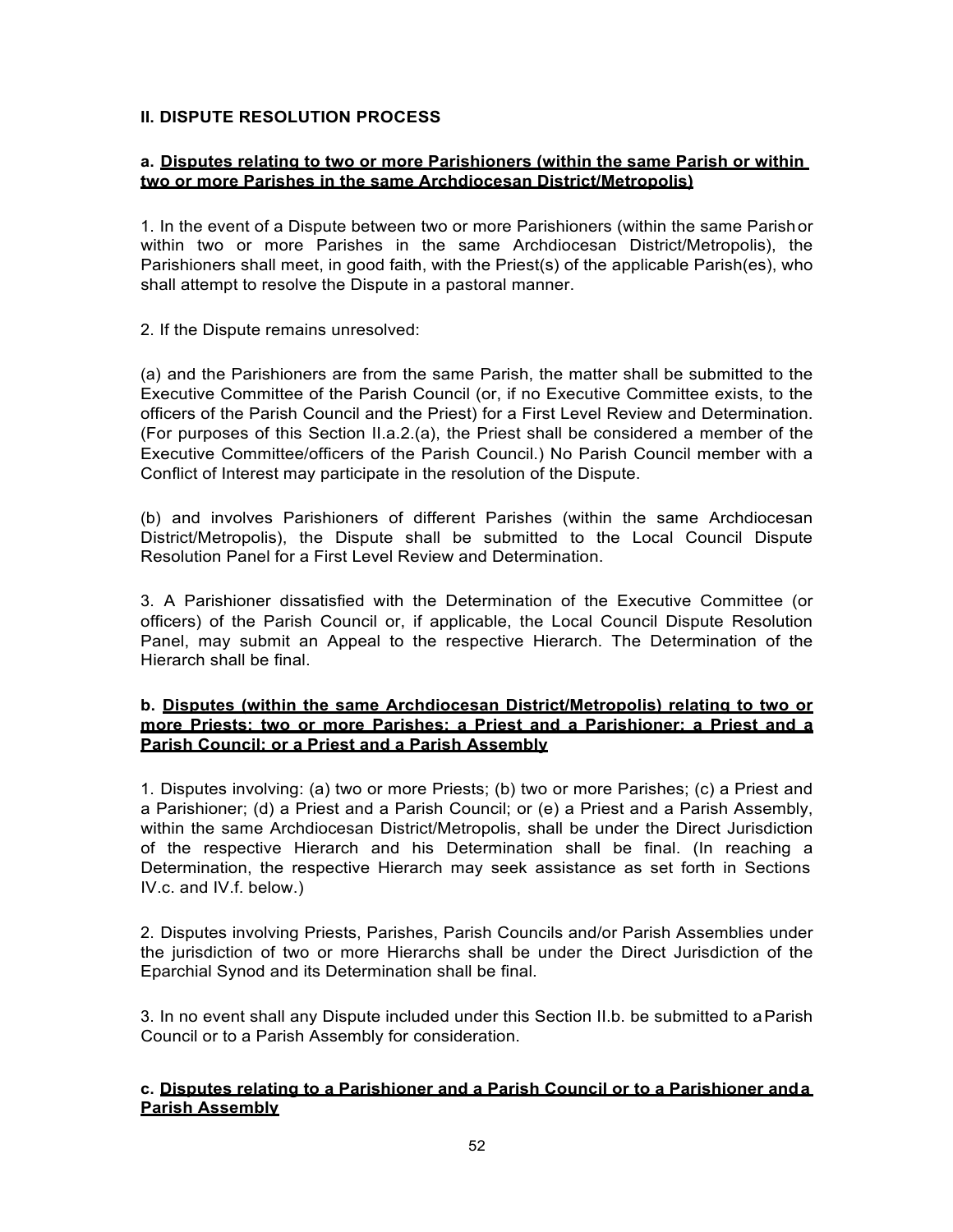1. In the event of a Dispute between (a) a Parishioner and a Parish Council; or between (b) a Parishioner and a Parish Assembly, the Parties shall meet, in good faith, with the Priest, who shall attempt to resolve the Dispute in a pastoral manner.

2. If the Dispute remains unresolved, the matter shall be submitted to the Chancellor of the respective Archdiocesan District/Metropolis for a First Level Review and Determination.

3. A Party dissatisfied with the Chancellor's Determination may request an Appeal to the Local Council Dispute Resolution Panel.

4. The recommendation of the Local Council Dispute Resolution Panel shall be forwarded to the respective Hierarch for his Review and approval. The recommendation of the Local Council Dispute Resolution Panel shall be considered a final Determination unless the respective Hierarch determines, in his sole discretion, within sixty (60) days of the date he receives the recommendation of the Local Council Dispute Resolution Panel, that further review is warranted. In such event, a further Appeal shall be conducted directly by the Hierarch and his Determination shall be final. (Without limiting any other provisions of these Dispute Resolution Procedures, the Hierarch may take into account all information previously provided to the Local Council Dispute Resolution Panel, as well as any additional information deemed relevant by the Hierarch in his sole discretion.)

# **d. Other Disputes**

Disputes not addressed in either these Dispute Resolution Procedures or otherwise in the Regulations shall be under the Direct Jurisdiction of the respective Hierarch and his Determination shall be final, provided that any Dispute involving more than one Archdiocesan District/Metropolis shall be under the Direct Jurisdiction of the Eparchial Synod.

# **e. Spiritual Court Proceedings**

Nothing herein shall limit or prohibit a Hierarch or the Eparchial Synod, in his/its sole discretion, from convening a Spiritual Court(s), for any reason, in accordance with the Holy Canons and Traditions of the Church and the provisions of the Charter. Nothing in these Dispute Resolution Procedures shall be deemed to affect, in any way, the jurisdiction or actions of a Spiritual Court.

# **III. DISPUTES INVOLVING HIERARCHS / CHANCELLORS**

# **a. Disputes Involving Chancellors**

All Disputes involving a Chancellor, acting in his capacity as Chancellor of an Archdiocesan District/Metropolis, shall be under the Direct Jurisdiction of the respective Hierarch.

# **b. Disputes Involving Hierarchs**

Notwithstanding anything to the contrary herein, and except as set forth in Section III.a. above and Section III.c. below, all Disputes involving a Hierarch shall be under the Direct Jurisdiction of, and addressed by, the Eparchial Synod, in accordance with the provisions of Canon law.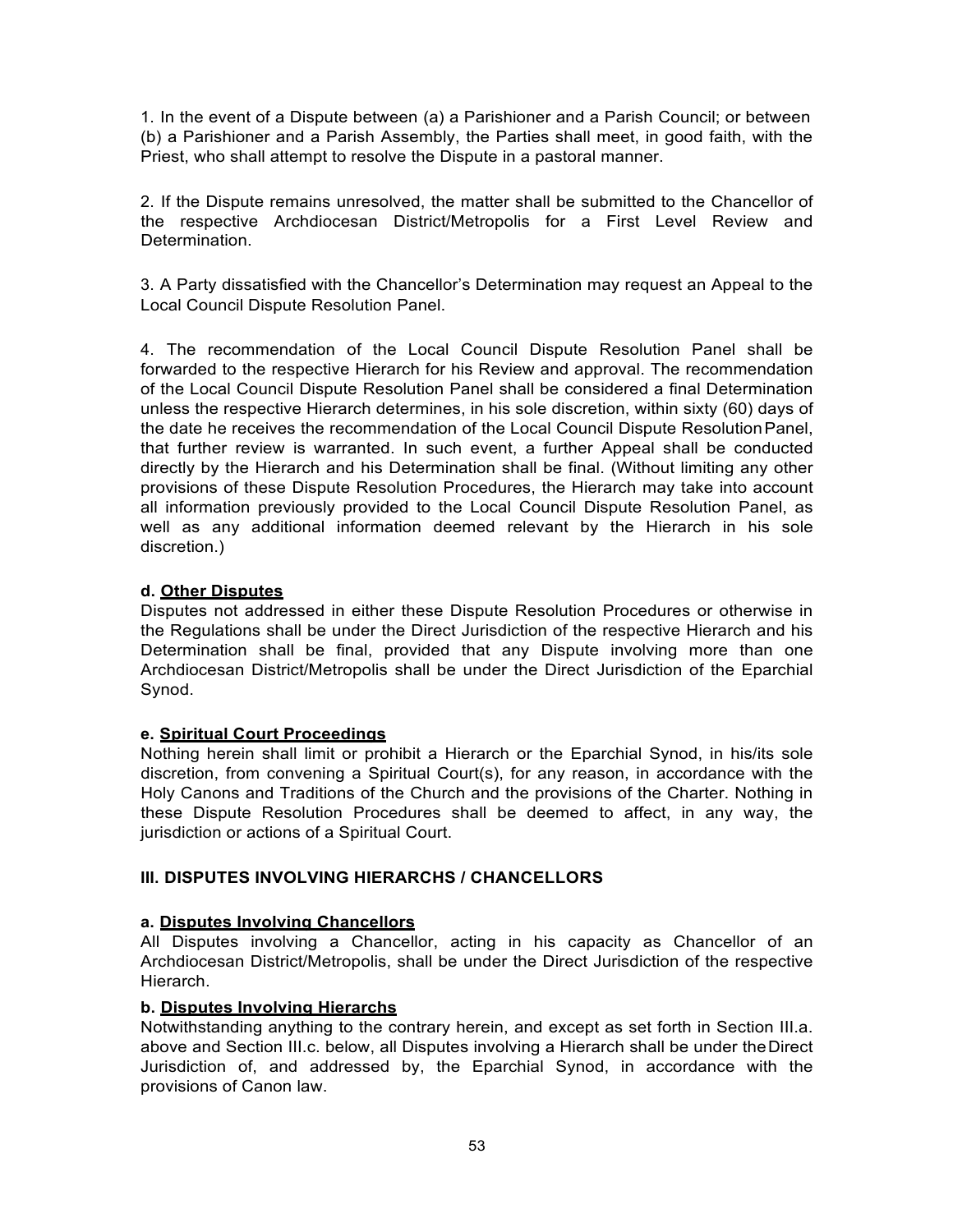**c.** Subject to canonical tradition, in the event that the service of a Priest in a Parish is interrupted for any reason and he cannot be or is not reassigned by the respective Hierarch, the Priest shall have the right to request that the matter be heard by the Synodal Committee on Clergy Affairs, which committee shall be convened to hear the case and to seek to mediate a resolution. The Synodal Committee on Clergy Affairs shall be chaired by a Metropolitan (other than the Hierarch involved in the matter) and shall also include five (5) Priests, two (2) of whom shall be chosen by the Hierarch involved in the matter, and three (3) of whom shall be chosen by the Eparchial Synod from among clergy serving in a Metropolis/Archdiocesan District other than the one in which the Priest involved in the matter is located. The Synodal Committee on Clergy Affairs shall meet and review the matter and provide a recommendation to the Synod within sixty (60) days of the date the request is submitted to the committee. In the event of the dismissal of a Priest for canonical reasons, the rules of Spiritual Court shall apply in accordance with canonical tradition, the Charter and these Regulations.

**d.** At least thirty (30) days prior to submitting a recommendation for the revocation of a Parish's charter to the Archbishop pursuant to Article 22 of the Regulations, the respective Hierarch shall provide a copy of his recommendations and the supporting documentation to the Ad Hoc Committee, the Parish and the Local Council. Within such thirty (30) day period, the Parish may appeal, to the Holy Eparchial Synod, the determination of the Hierarch's recommendations. For the appeal to take place, a majority of Parishioners in good standing of the Parish must request in writing to the Hierarch that such an appeal take place. Should the Holy Eparchial Synod disagree with the respective Hierarch's recommendation for revocation of the Parish's charter, the recommendation shall not be submitted to the Archbishop. If the Holy Eparchial Synod agrees with the respective Hierarch's recommendation, the recommendation shall be submitted to the Archbishop. Following review of the recommendation submitted to him, the Archbishop may choose to revoke the Parish's charter.

# **IV. RULES OF PROCEDURE**

Reviews conducted under these Dispute Resolution Procedures shall be conducted in accordance with the Holy Canons and Traditions of the Church. Formal rules of secular courts shall not apply. However, without limiting any other provision of these Dispute Resolution Procedures, the following rules shall be followed, except as may be specified otherwise by the Hierarch of the respective Archdiocesan District/Metropolis.

# **a. Process for Requesting a Review**

A request by a Party for a Review or Appeal under these Dispute Resolution Procedures shall: (a) be made in writing to the person(s)/entity before whom the Review or Appeal is sought; (b) include a copy to the Chancellor of the respective Archdiocesan District/Metropolis; (c) be signed by the Party making the request; and (d) include a summary of the issue to be reviewed and/or the Determination to be appealed (together with any relevant documentation). Any request for an Appeal must be submitted, in accordance with the above requirements, within sixty (60) days of the date the underlying Determination was received by the Party requesting the Appeal.

**b. Eparchial Synod/ Hierarch/ Chancellor Right to Initiate a Review/ Appeal** Notwithstanding the provisions of Section IV.a. above, the Synod or a Hierarch or Chancellor of the respective Archdiocesan District/Metropolis may, in its/his sole discretion, invoke these Dispute Resolution Procedures with respect to a specific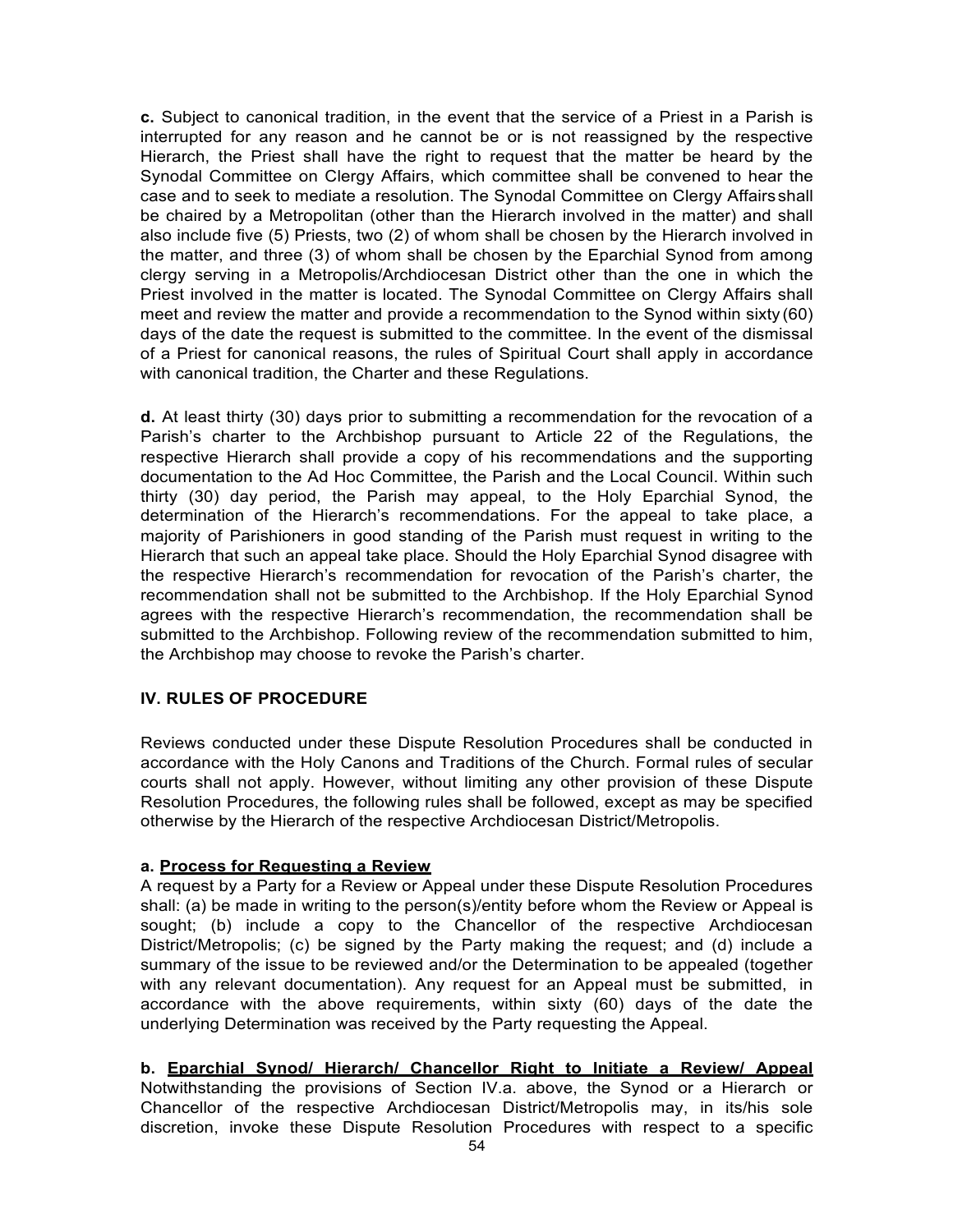Dispute, even if no request for a Review/Appeal under these Dispute Resolution Procedures is received from the affected Parties. In such event, the Synod/Hierarch/Chancellor shall notify the affected Parties, in writing, that the Dispute Resolution Procedures are being invoked and shall provide them with a copy of the Dispute Resolution Procedures.

### **c. Eparchial Synod/ Hierarch/ Chancellor Right to Appoint Representatives**

The Eparchial Synod, a Hierarch or a Chancellor involved in providing a Review/Appeal may, at its/his sole discretion, appoint one or more representatives, panels or committees to assist in the review and resolution of a Dispute. A Hierarch may appoint the Chancellor of the respective Archdiocesan District/Metropolis as his designee to assist in the resolution of any matters under the Direct Jurisdiction of the Hierarch. The Eparchial Synod may designate one or more of its members to render a Determination on its behalf.

#### **d. De Novo Review**

All Reviews/Appeals shall be conducted on a de novo (new review) basis.

#### **e. Evidence/ Format of Review / Witnesses**

No formal rules of evidence shall apply to these Dispute Resolution Procedures. The person(s) or entity responsible for conducting a Review or Appeal under these procedures may prescribe the agenda/format of the Review/Appeal and may allow such evidence and other information as they/it deem relevant to be introduced by the Parties. Such responsible person(s) or entity shall have the sole right to disallow the introduction of evidence/information if they/it deems the evidence/information to be irrelevant to the issue under review/appeal and may also determine whether witnesses, in addition to the Parties, may present evidence or other information.

# **f. Expert and Technical Assistance**

Any person(s) or entity (including, but not limited to, the Eparchial Synod, a Hierarch, a Chancellor, a Local Council Dispute Resolution Panel or an Executive Committee (or officers if there is no Executive Committee) of a Parish Council) charged with conducting a Review/Appeal under these Dispute Resolution Procedures may call upon experts and technical and other advisors to assist in the resolution of the Dispute. (These may include, but shall not be limited to, legal counsel, financial auditors and accountants.) Parties shall be required to disclose to such experts/advisors all information reasonably requested by the experts/advisors.

# **g. Recordings of Proceedings / Privacy of Deliberations**

Except as may be prohibited by applicable law, recorded or stenographic records of testimony or evidence provided under these Dispute Resolution Procedures may be made, at the sole discretion of the person(s) or entity responsible for conducting a Review or Appeal, provided that all Parties shall be advised of the recording.

Notwithstanding the foregoing, no recording shall be made of the deliberations of any person(s) or entity responsible for rendering a Determination. All such deliberations shall be conducted in private. The affected Parties shall not be present and the deliberations shall include only the persons specified in these Dispute Resolution Procedures asbeing responsible for rendering a Determination (and, as may be necessary, such representatives/experts/advisors as are specified in Sections IV.c. and IV.f. above).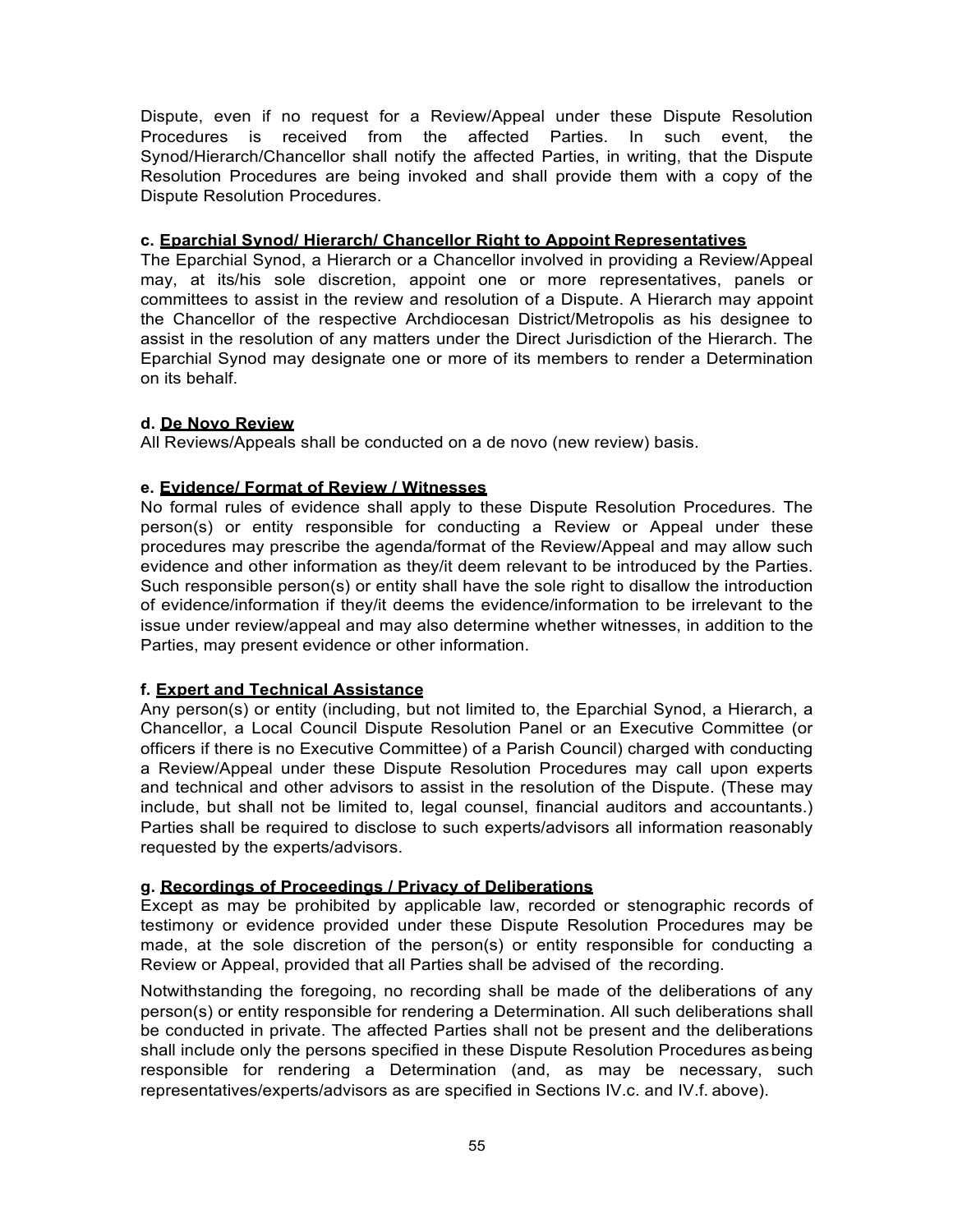# **h. Majority Vote/Quorum**

All Determinations made by an Executive Committee (or officers if no Executive Committee) of a Parish Council, Local Council Dispute Resolution Panel or other committee/panel that may be appointed under these Dispute Resolution Procedures shall be made by a majority vote of members present and voting. No Determination may be rendered unless a quorum of, as applicable: (a) at least seventy five percent (75%) of the Executive Committee (or officers if no Executive Committee) of a Parish Council; or (b) one hundred percent (100%) of a Local Council Dispute Resolution Panel or other applicable committee/panel is present during the Review/Appeal proceedings.)

# **i. Language Needs**

In conducting all Reviews/Appeals under these Dispute Resolution Procedures, reasonable efforts shall be made to accommodate the language needs of the Parties.

# **j. Representation of Parties**

Except as may be specifically approved otherwise, in advance, in the sole discretion of the person(s)/entity providing the Review/Appeal, a Party must represent himself/herself in any proceedings taking place under these Dispute Resolution Procedures and may not be accompanied by any advocate, representative or other individual.

# **k. Location of Review/Appeal**

It shall be at the sole discretion of the person(s)/entity providing the Review/Appeal to determine whether: (a) proceedings will take place in person or telephonically; and (b) whether any specific Party must present its case in person (or telephonically) or whether it may present its case (together with relevant evidence/documentation) in writing. In the event that one or more Parties is required to attend a Review/Appeal in person, reasonable efforts shall be made to provide the Review/Appeal in a geographic location that is acceptable to all Parties involved. However, no travel or other reimbursement shall be made to any Party as a result of expenses incurred under these Dispute Resolution Procedures. (To the extent that travel is required, the person(s) or entity charged with conducting the Review/Appeal under these Dispute Resolution Procedures shall be entitled to reimbursement for reasonable travel expenses.)

# **l. Communication of Determinations**

All Determinations made under these Dispute Resolution Procedures shall be: (a) in writing; (b) signed by the person(s) or entity rendering the Determination; and (c) provided to all affected Parties and to the Chancellor and Hierarch of the respective Archdiocesan District/Metropolis. In addition, a copy of all Determinations rendered by a Local Council Dispute Resolution Panel shall be forwarded by the respective Hierarch to the Eparchial Synod.

# **m. Determination of Whether a Dispute Exists**

Any question as to whether a matter constitutes a Dispute, for purposes of these Dispute Resolution Procedures, shall be decided by the person(s) or entity charged, hereunder, with providing the First Level Review (or having Direct Jurisdiction) of the applicable matter and, in the event of continued disagreement, by the respective Hierarch, whose decision shall be final.

# **n. Decision of Whether a Review/Appeal Will Be Granted**

Except as may be required otherwise by the respective Hierarch, in the event that a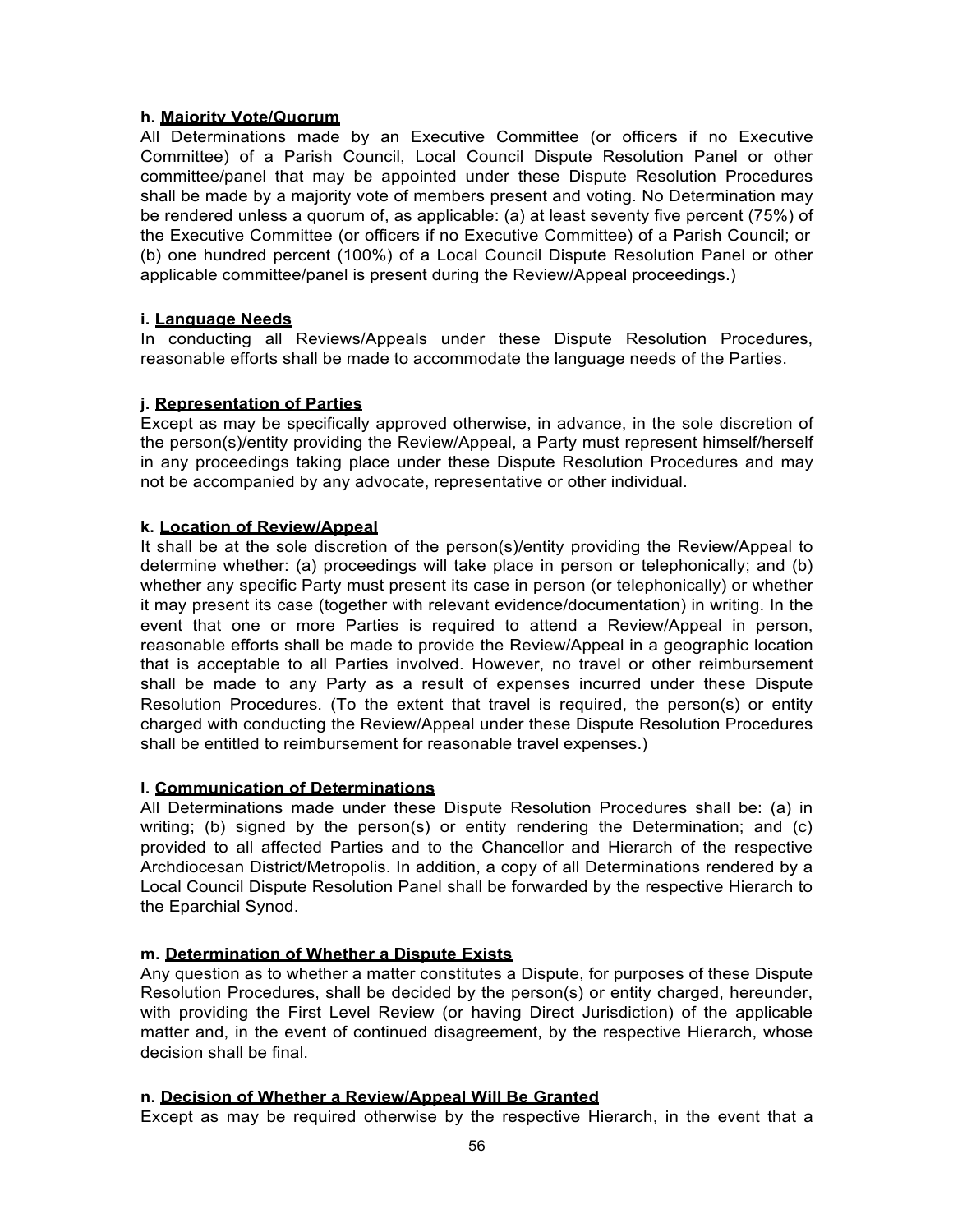request for a Review/Appeal is denied under this Section IV.n., or, in the event that no response to a request for a Review/Appeal is issued within sixty (60) days after the request is received, the most recent prior Determination (if any) shall stand as the final Determination on the matter.

#### **o. Determination of Whether a Conflict of Interest Exists**

Any question as to whether a Conflict of Interest exists, for purposes of these Dispute Resolution Procedures, shall be decided by the respective Hierarch, whose decision shall be final.

# **p. Confidentiality**

Unless confidentiality is expressly waived in writing by the Parties, any person or Party involved in any proceeding under these Dispute Resolution Procedures shall keep these matters confidential and shall not disclose, in whole or in part, any record, testimony, evidence, information or material obtained or generated by or through this process, except as necessary to consult with experts/advisors, prepare for a Review or Appeal, or to administer these Dispute Resolution Procedures. Final written Determinations rendered by the Eparchial Synod, a Hierarch, a Chancellor, a Local Council Dispute Resolution Panel or an Executive Committee (or officers if there is no Executive Committee) of a Parish Council, shall be published only to the Parties involved and to the Eparchial Synod, Hierarch and Chancellor as set forth in Section IV.i. above. A final Determination (either in whole or in part), or a summary of a final Determination, may be made public only upon the express waiver of confidentiality given by the Parties as set forth above, or upon the express written authorization of the Eparchial Synod or Hierarch.

# **q. Enforcement**

Nothing herein shall be deemed to preclude the respective Hierarch or Eparchial Synod from taking all reasonable steps to enforce Determinations rendered under these Dispute Resolution Procedures.

# **r. Fees and Costs**

Parties shall generally be responsible for their own expenses involved in the application of these Dispute Resolution Procedures. However, because each situation is unique, the respective Hierarch shall have the discretion to apply an equitable distribution of fees and costs on a case by case basis.

# **V. INCONSISTENCY AND WAIVER OF PROVISIONS**

a. Notwithstanding anything to the contrary contained herein, all Disputes involving the removal of a Parish Council member(s) shall be subject to the provisions of Part Three, Chapter Two, Articles 24-26 and Part Two, Article 10 of the Regulations.

b. Notwithstanding anything to the contrary contained herein, all Disputes involving the assignment of a Priest and related matters shall be subject to the provisions of Part Two, Article 10 and Part Three, Chapter One, Article 17, of the Regulations and Section III.c. above.

c. Except as specified otherwise herein, in the event of an inconsistency between these Dispute Resolution Procedures and other provisions of the Regulations (e.g., provisions related to removal of a Parish Council member), the terms of such other provisions shall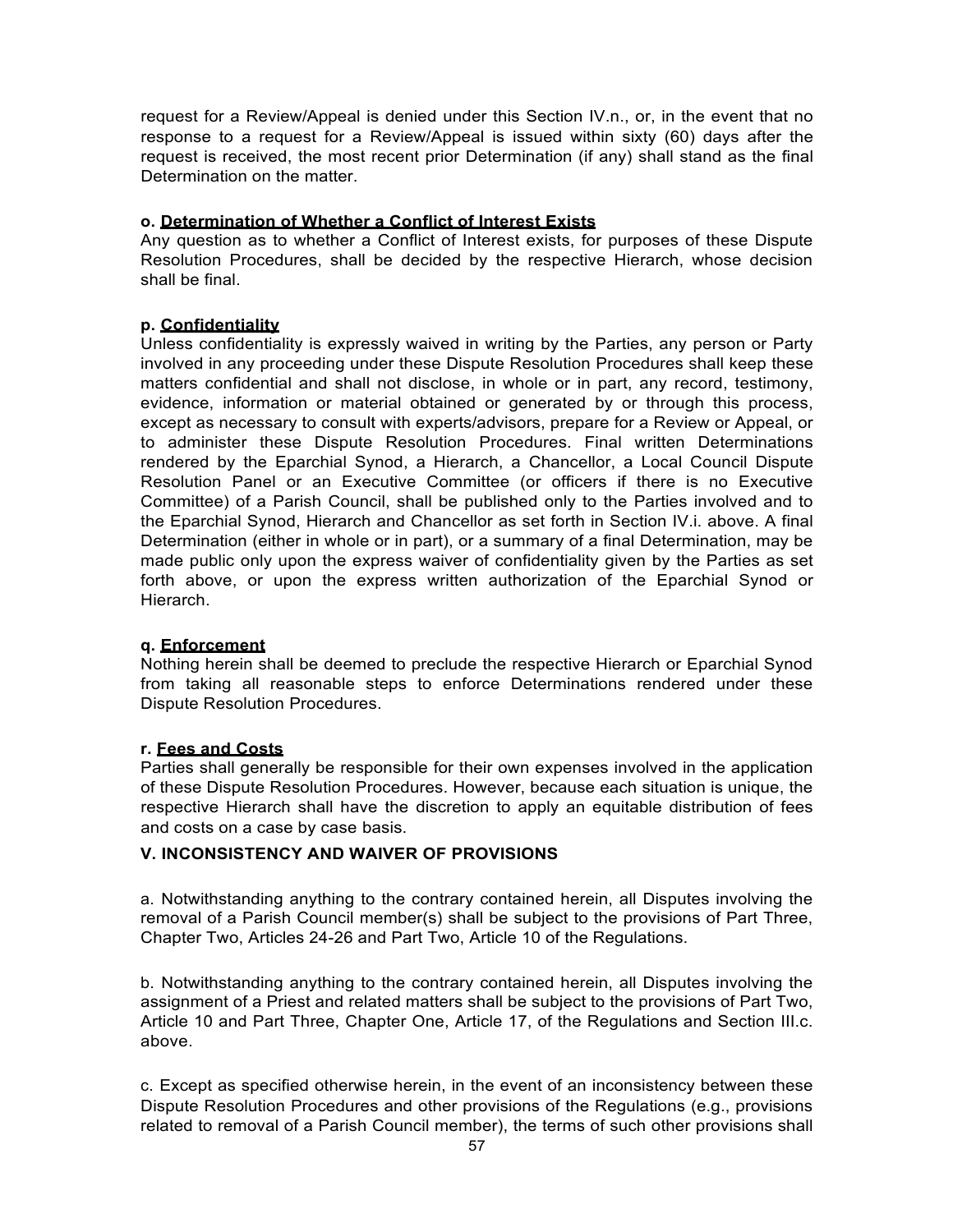govern.

d. In the event that a waiver of these Dispute Resolution Procedures (or a portion thereof) is deemed required by the respective Hierarch for theological or canonical reasons, or is necessary to promote spiritual healing within the Church, such waiver may be granted by the respective Hierarch; provided, however, that in the event that such Hierarch is directly involved in the Dispute, the waiver may be granted only by the Eparchial Synod.

# **VI. NO APPLICATION TO MATTERS INVOLVING SEXUAL MISCONDUCT**

All matters involving sexual misconduct shall be governed by the Archdiocese's Statement of Policy Regarding Sexual Misconduct By Clergy (and, as applicable, any other Archdiocesan policies or procedures addressing sexual misconduct by laypersons) and shall not be subject to these Dispute Resolution Procedures.

# **VII. INVOCATION OF THE HOLY SPIRIT**

It is understood that the life of the Church may be affected by discord and dissension among its faithful. Therefore, in implementing these Dispute Resolution Procedures, all those involved, including, but not limited to, those charged with renderingDeterminations and otherwise assisting in the resolution of Disputes, are fervently urged to invoke the guidance of the Holy Spirit and pray for spiritual resolution and healing.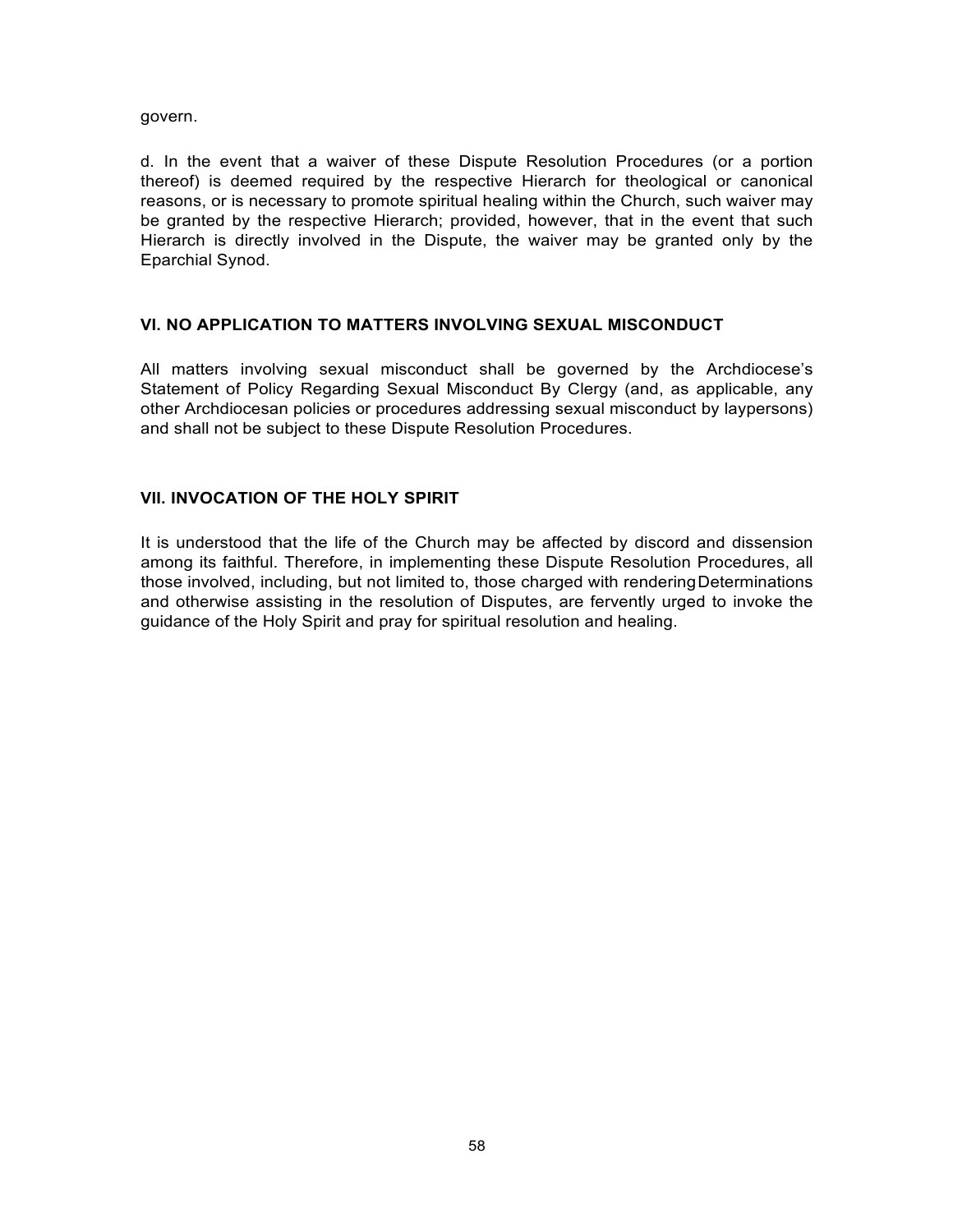# **ADDENDUM C WHISTLEBLOWER POLICY (the "Policy")**

#### **I. PURPOSE**

The Greek Orthodox Archdiocese of America (the "Archdiocese"), to the extent consistent with its status as a religious corporation, is committed to compliance with applicable state and Federal law, including the New York Nonprofit Revitalization Act of 2013. In addition, the Archdiocese recognizes that it is in the best interests of the Church to promote transparency and high standards of conduct and ethics with respect to Archdiocesan administrative and financial activities and practices.

The Archdiocese will receive complaints, investigate, and take action it deems appropriate in matters including, but not limited to, instances of suspected: (1) fraud, waste and/or abuse of its resources; (2) theft and/or other related misconduct; (3) violation of its Regulations, guidelines and/or policies, including, but not limited to, its Conflicts and Related Party Transactions Disclosure Policy; and (4) harassment or retaliation and/or other misconduct, by clergy or lay employees, officers, directors, contractors, Archdiocesan Council members, or volunteers of the Archdiocese (collectively, "Violations"). The Faithful and other affected individuals are encouraged to report potential Violations pursuant to the procedures set forth below.

This Policy applies only to the Greek Orthodox Archdiocese of America, a New York religious corporation. Metropolises and parishes are encouraged to implement their own policies/and or practices, consistent with applicable state law and high ethical standards.

#### **II. PROCEDURES**

#### **A. Administration of Policy**

The director of the Archdiocesan Office of Internal Assessment and Evaluation (the "Director"), in consultation with the Chancellor of the Archdiocese (the "Chancellor"), the General Counsel of the Archdiocese (or in the absence of a General Counsel, the Legal Committee of the Archdiocese) ("Legal Counsel") and the Executive Director of Administration of the Archdiocese (the "Executive Director") is designated to administer the Policy and to report to the Executive Committee of the Archdiocese any material Violations, as well as significant actions taken under this Policy

# **B. Reporting of Complaints**

Whenever possible, the Archdiocese encourages the sharing of questions, concerns, suggestions and complaints first with any supervisor or other appropriate individual, in order to see whether or not the matter can be resolved informally to the satisfaction of the complainant. If that is not possible or feasible, and recognizing that such informal reporting is not required pursuant to this Policy, formal complaints maybe submitted to the Director (and/or to the Chancellor, Legal Counsel or Executive Director) in writing.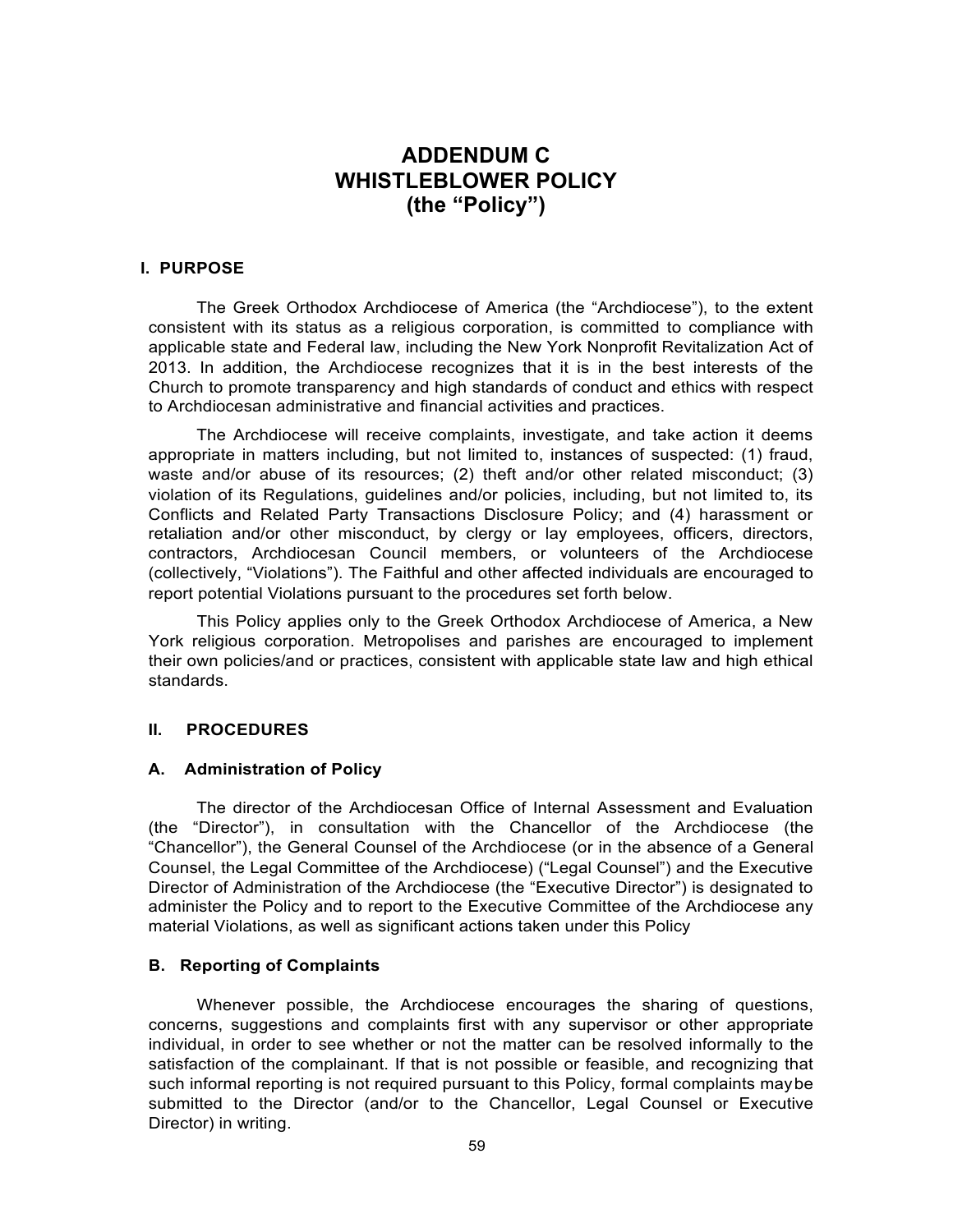Complaints may also be submitted anonymously through a mechanism established by the Archdiocese to receive all "whistleblower" complaints (the "Reporting Mechanism").

Notwithstanding anything to the contrary in this Policy, any individuals who are alleged to have committed a Violation shall recuse themselves from the administration of the investigation into that Violation. Any questions or concerns in this regard shall be referred to Legal Counsel.

**This Policy shall not be deemed to limit or restrict, in any way, the Archdiocese's Spiritual Court Guidelines and other Canonical rules, or its policies regarding workplace harassment. In addition, notwithstanding anything to the contrary herein, any complaints regarding sexual misconduct shall be handled in accordance with the Archdiocese's applicable sexual misconduct policies.**

#### **C. Confidentiality**

Complaints under the Policy will generally be kept confidential unless confidentiality would impede the investigation of the complaint. In addition, confidentiality may not be possible where disclosure or reporting is required pursuant to any applicable law or regulation, ordered by a court, ordered by a Spiritual Court, required by the Holy Tradition and Holy Canons of the Church, or required so that the Archdiocese or any appropriate governmental entity may conduct an adequate or appropriate investigation of the matter.

#### **III. NO RETALIATION**

No individual who in good faith reports any Violation shall suffer intimidation, harassment, discrimination or retaliation, and with respect to any employee, any retaliation that results in an adverse employment consequence. Any individual entitled to this protection who believes he or she has been the subject of intimidation, harassment, discrimination or retaliation for submitting a whistleblower complaint should immediately report the same as a Violation of this Policy.

### **IV. PUBLICATION AND DISTRIBUTION**

This Policy shall be distributed to the Faithful, as well as to all officers, directors, employees and volunteers of the Archdiocese, through the inclusion of this Policy as an Addendum to the Regulations of the Greek Orthodox Archdiocese of America, and distributed electronically to clergy and laity, by posting on the Archdiocesan website.

Information regarding the Reporting Mechanism referred to in this Policy shall be included, periodically, in the Orthodox Observer.

# **V. LIMITATIONS TO SCOPE OF POLICY**

This Policy describes the general approach that the Archdiocese should follow with respect to reports of whistleblower complaints. However, as a religious organization, it may not be possible or appropriate for the Archdiocese to follow this approach in every case. Accordingly, each and every provision of the above Policy, including the provisions regarding confidentiality and protection from retaliation, are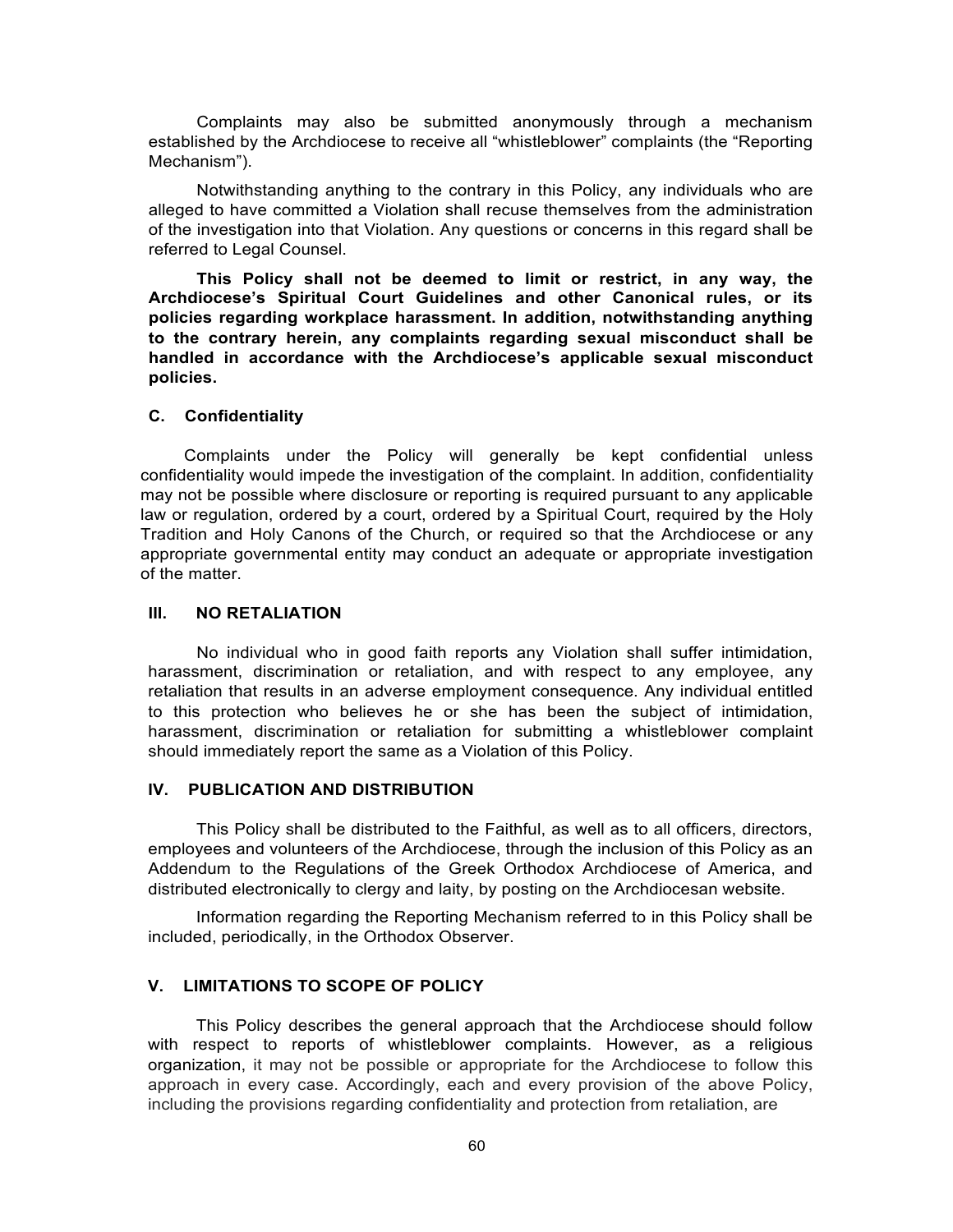expressly subordinate to our Faith, Holy Tradition, and Holy Canons of the Church. Further, the Archdiocese reserves all protections accorded to it by the United States Constitution as well as by applicable federal and state law. Nothing in this Policy shall work in derogation of, or be construed as an abdication by the Archdiocese of the Church's constitutionally protected freedom from governmental interference, and this Policy is not intended to diminish these freedoms in any respect or to create any legal rights or responsibilities upon the Archdiocese or any of its representatives.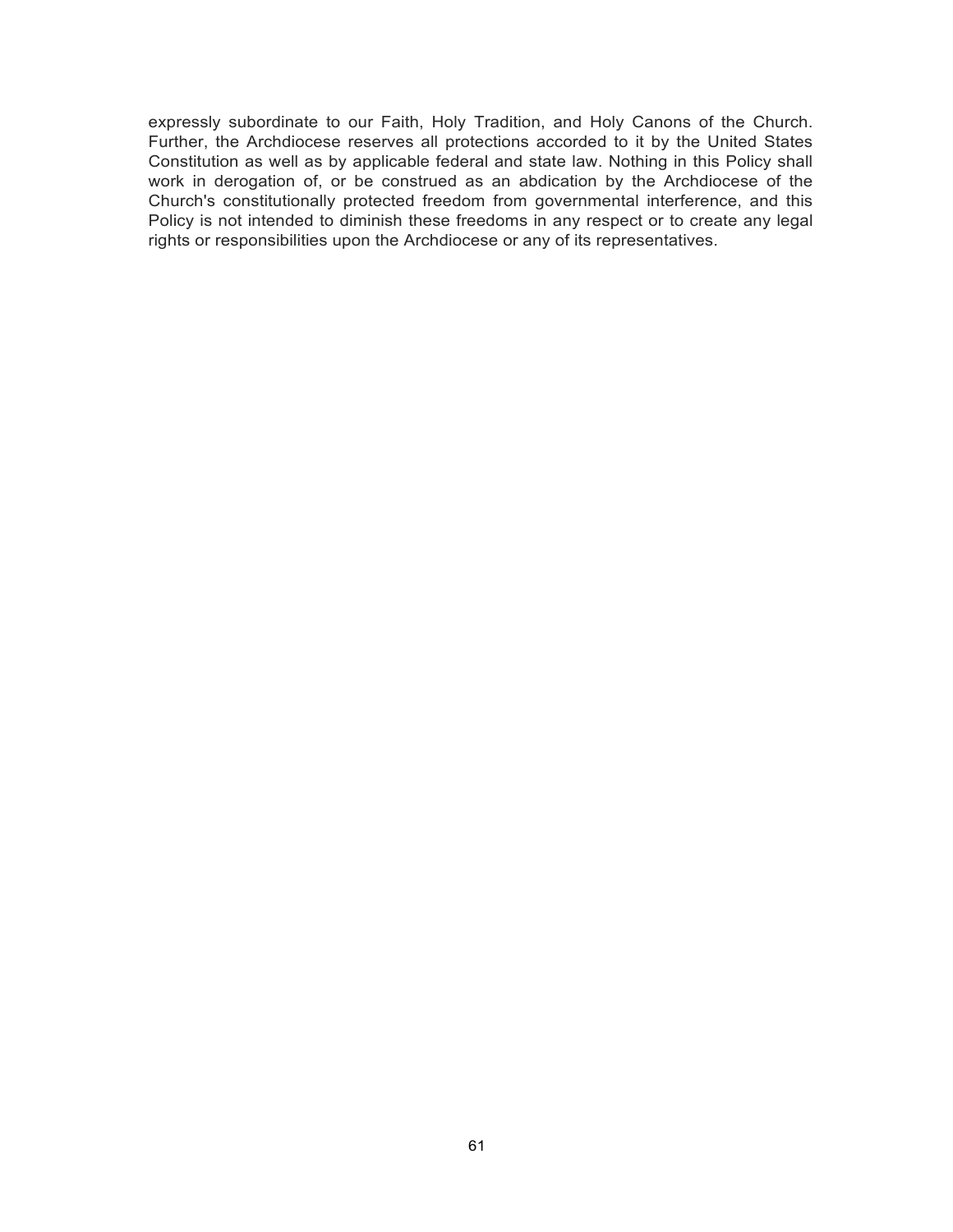# **INDEX**

# *Numbered by Article*

# **Archbishop**

Administers Archdiocese, 3 Archdiocesan Council, convenes & presides, 3, 5 Archdiocesan Council, coordinates 3 Archdiocesan District, 3, 8 Archdiocese, secures unity, 2 Boards of major institutions, presides, 3 Charter, implements, 3 Clergy, initial assignment of, 3. See also Clergy Congress decisions to Patriarchate, 3 Congress, convenes & presides, 3, 4 Duties, 3 Election of, 5 Exarch of Patriarchate, 3 Intra-Christian & inter-religious activities, 3 Metropolitans, installs, 3 Myron, distributes, 3 Pan-Orthodox activities, presides, 3 Patriarchate, represents ecclesiastical and civil authorities, 3 Patriarchate, responsible to, 3 Regulations to Patriarchate, submits, 3 Responsibilities & rights, 3 Spiritual Court of Second Instance, presides, 3 Synod, Eparchial, presides, 3

## **Archdiocesan Council**

Advisory and consultative body, 2, 5 Archbishop, convenes and presides, 5 Authority between Congresses, 2, 5 Cessation of members, 5 Charter, amendment of, 7 Committees, other & duties, 5 Committees, standing & duties, 5 Compensation & reimbursement, 5 Composition, 5 Congress decisions, 5 Convened by Archbishop, 5 Date & location, 5 Decision making body between Congresses, 2, 5 Duties, 5 Election of Archbishop, 5 Election of Auxiliary Bishops, 5 Election of Metropolitans, 5 Executive Committee, corporate legal Directors, 5 Executive Committee, authority & responsibility, 5 Executive Committee, officers & duties, 5 Hierarchical elections, 5 Interim authority in lieu of Congress, 2, 5 Meetings, 5 Member election, vacancy & term limits, 5 Membership, 5 Metropolises, consultative role in, 1, 5 Officers' duties, 5 President of, Archbishop, 3, 5 Proxies, 5 Purpose & duties, 5

Quorum, 5 Regulations, 5 Regulations, amendments procedure, 5 Regulations, promulgation of, 5 Term, 5 Vacancies, 5 Voting, 5

### **Archdiocesan District**. *See Archbishop*

## **Archdiocesan Presbyters Council**

Purpose, composition & meetings, 6

### **Archdiocese**

Archdiocesan Council, role of. *See Archdiocesan Council* Clergy-Laity Congress. *See Congress* Comprised of, 1 Governance, 2 Headed by Archbishop, 1, 3 Incorporated in New York State, 1 Metropolitans, members of Synod, 8, 10 Not membership organization, 1 Organization of, 1 Patriarchate, Eparchy of, 1 Seat, New York City, 1

## **Auxiliary Bishops**

Election of, 5

# **Board of Auditors**

Comprised of, 33 Election of, 33 Eligibility, 33 Financial records, 33 Responsibilities, 33 Vacancies, 33

### **Board of Elections**

Board members, eligibility, 32 Candidates, eligibility & verification of, 32 Comprised of, 32 Election of, 32 Vacancies, 32

**Bylaws, Parish.** *See Parish Bylaws*

#### **Charter**

Amendment of, 7 Congress approval, 7 Effective date, 7 Patriarchate, granted by. *See Preamble, 7*

# **Clergy**

Assignment by Hierarch, 10, 17 Assignment of additional Clergy, 17 Assignment, initial by Archbishop, 3, 17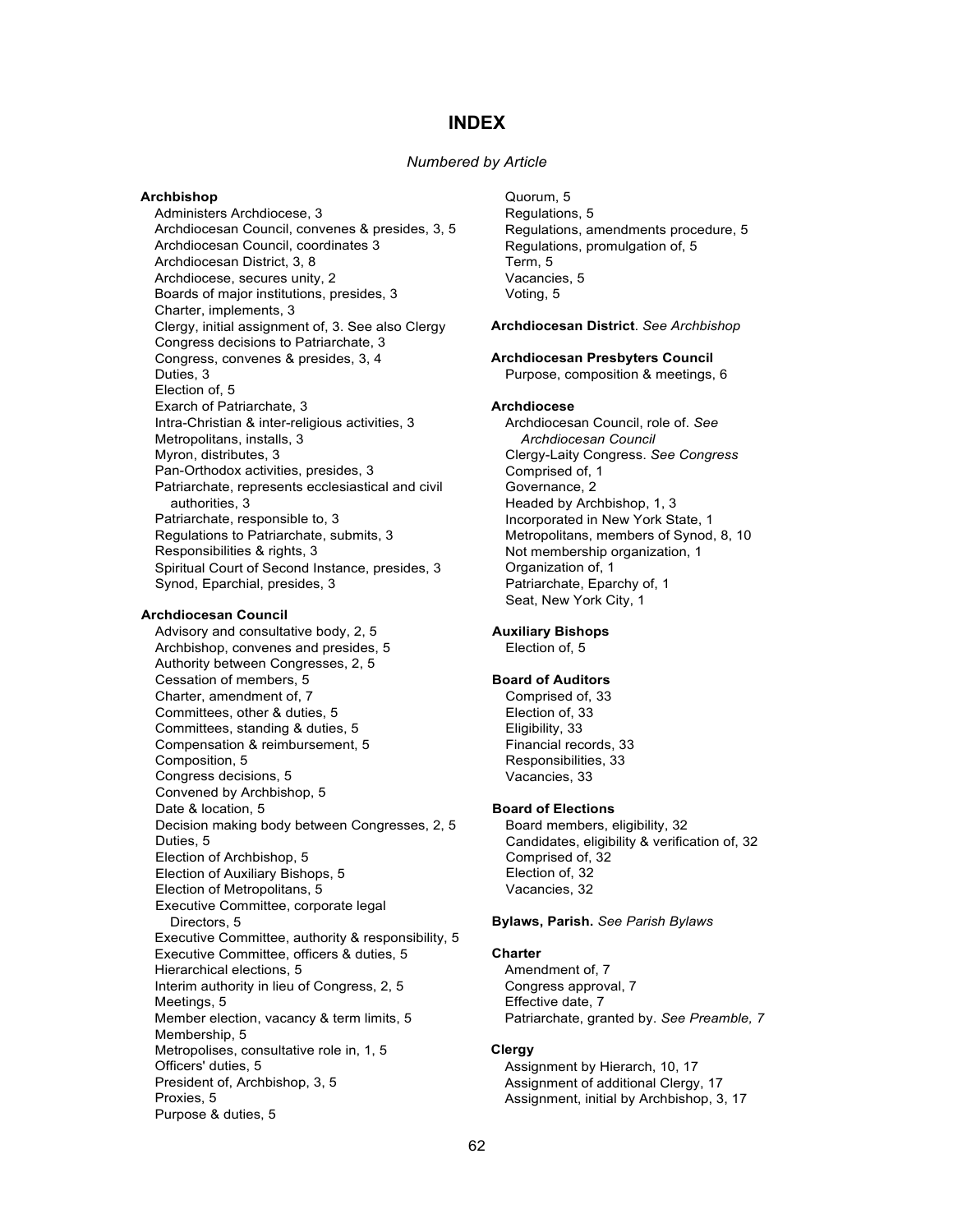Assignment, Parish complies with Regulations, 15 Clergy Compensation Plan, 17 Dismissal of, 17 Duties & responsibilities, 17 Education, ongoing, 17 Illness or disability compensation, 17 Non-voting member, 24, 31 Parish Council candidates, eligibility of, 25, 32 Parish, head of, 17 Pension Program & Health Plan, 17 Presiding Priest & other Clergy, 17 Records & sacred vessels, transfer of, 17 Registry, 17 Removal without assignment, 17 Remuneration & benefits, 17 Remuneration reduction, 17 Reports to Hierarch, 17 Transfer by Hierarch, 17 Transfer reported to Archdiocese, 17 Unassigned Clergy, 17

## **Clergy-Laity Assembly.** *See Local Assembly*

## **Clergy-Laity Congress**. *See Congress*

# **Congress**

Agenda, 4 Archbishop, convenes & presides, 3, 4 Authority between Congresses, 2, 5 Composition, 4 Convened biennially, 4 Convened by Archbishop, 4 Date and location, 4 Decisions submitted to Patriarchate, 4 Decisions, adherence to, 4 Delegate, rights, procedures & responsibilities, 4 Interim authority in lieu of Congress, 2, 5 Legislative instrument of governance, 4 Local Assembly, submitting proposals, 4 Local Council, proposals, 4 Notification of convocation, 4 Parish representation, 4 Parish submitting proposals, 3, 4 President, Archbishop, 4 Purpose of, 4 Quorum, 4 Robert's Rules of Order, 4 Rules of procedure, 4 Voting, 4

## **Disclosure Policy**

Archdiocesan Council, 5, Addendums A, A-1 Local Council, 12, Addendums A, A-2 Parish Council, 26, Addendums A, A-3

**Dispute Resolution Procedures**, 35, Addendum B

## **Ecclesiastical Charter**

Granted by Archbishop, 20 Recommended by Metropolitan, 20 Revocation for non-viable Parish, 22 Revocation of, 20

Finances, Parish Budget, 29, 34 Custody of funds, Parish Council, 34 Delegates to Congress & Assembly, 34 Disclosure procedures, 34 Financial statements, 34 Fiscal year, 34 Guidelines, 34 Reporting, Parish Assembly, 34 Total Commitment, 34

#### **Local Assembly**

Agenda, 11 Archdiocesan Council representatives, election of, 5, 11 Convened 12 months prior to Congress, 8, 11 Convened by Metropolitan, 8, 11 Date & location, 8, 11 Hierarch, convenes and presides, 8, 11 Notification, 11 Parish proposal(s) to Assembly, 11 Parish proposals to Congress, 11 Parish representation, 11 President, Hierarch, 11 Proposals submitted for Congress, 11 Purpose of, 11

#### **Local (Metropolis) Council**

Advisory & consultative and body,12 Composition, 12 Convened twice annually, 12 Date, 12 Hierarch, convenes & presides, 12 Members appointed or removed by Metropolitan, 12 Officers & term, 12 President, Hierarch 12 Purpose of, 12 Report to Archbishop, 12 Standing & other committees, 12 Term, 12

## **Merger of Parishes.** *See Parish Mergers*

## **Metropolis**

Archdiocese Bylaws, 9 Clergy-Laity Assembly. See Local Council Governance, 9 Headed by Metropolitan, 8 Incorporation, 9 Institutions & ministries, Regulations, 8 Local Assembly. See Local Assembly Local Council. See Local Council Location, 1 Not membership organizations, 1 Organization of, 8 Property, 14

# **Metropolis Clergy Syndesmos**

Purpose of, composition & meetings,13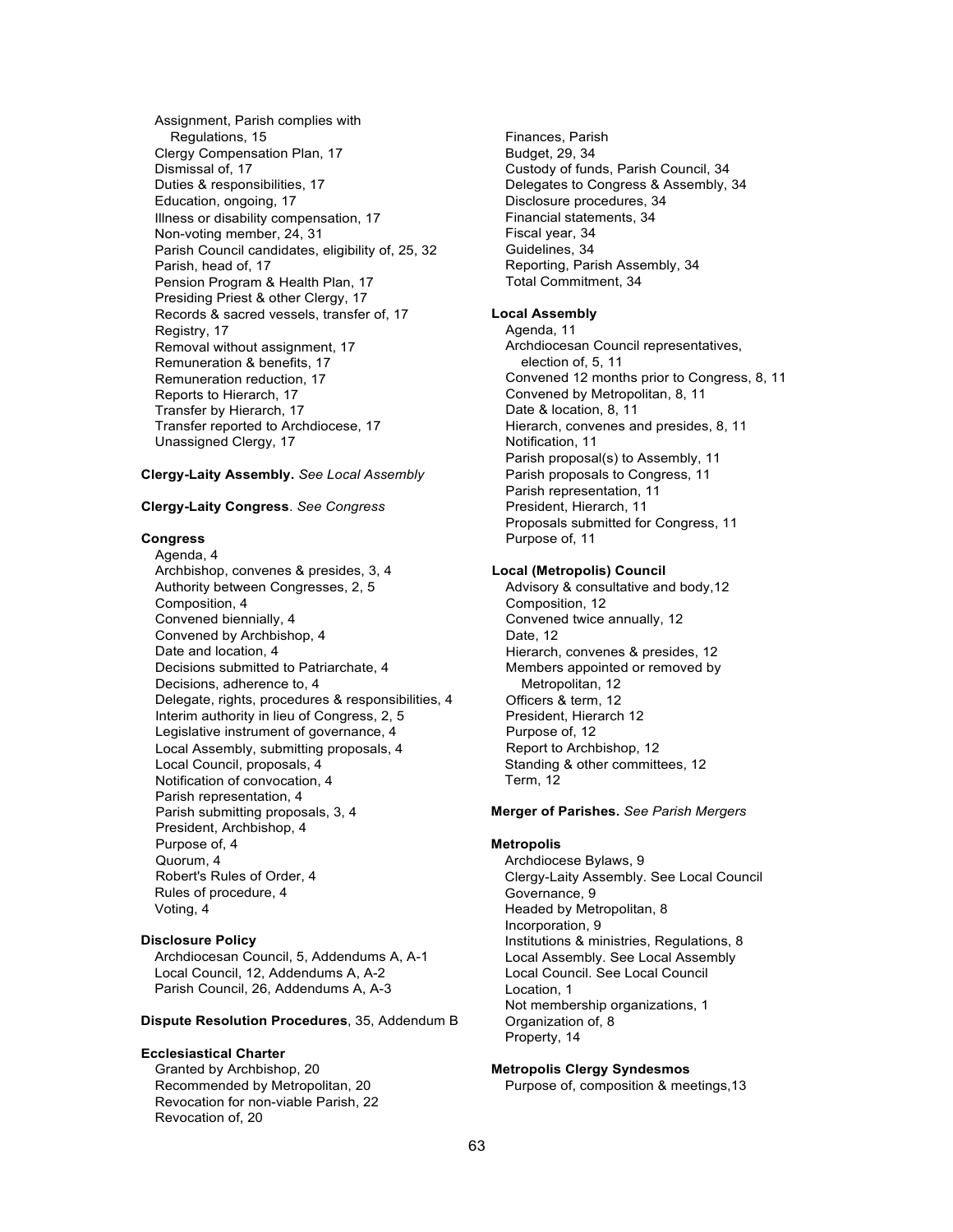# **Metropolitan**

Assignment of Clergy, 10, 17 Dismissal of Parish Council member(s), 10 Disputes, Priest and Parish Council, 10 Election of, 5 Synod, Eparchial, member of, 10 Financial reports from Parish Councils, 10 New Parish, organization of, 20 Ordains Clergy, 10 Parish Council interim appointment, 10 Parish Council officers, term extension, 10 Parishes, oversees progress of, 10 Pheme, 10 Purchase, sale of Parish property, 14 Ratification of Parish Council elections, 10 Registry licenses and certificates, 10 Removal of Parish Council member(s), 10 Reports to Archbishop on Parishes & Local Councils, 10 Revocation of Parish Ecclesiastical Charter, recommends, 10 Rights & responsibilities, Canons & Charter, 10 Special Parish Council elections, 10 Spiritual Court of First Instance, presides,10 Transfers Clergy, 10

# **New Parish**

Articles of Incorporation/Organization & Bylaws, 20 Ecclesiastical charter, Archbishop, 20 Ecclesiastical charter, Hierarch, 20 Ecclesiastical charter, Regulations, 20 Ecclesiastical charter, revocation of, 20 Interim Parish Council, 20 Need for Parish determined by Hierarch, 20 Organization, documents, 20 Organizational committees, 20 Priest, assignment of, 20 Procedure, 20 Submission of documentation to Archdiocese, 20

#### **Non-Viable Parishes**

Dissolution procedure, 22 Ecclesiastical charter revocation of, 22 Property devolves to Archdiocese, 22

# **Parish**

Adherence to legislation, 15 Administration of, 30 Aims & purposes, 15 Committees & boards responsible to, 30 Conformance to canons & Regulations, 15 Eucharistic community, 15 Finances. See Finances, Parish Governance, 15 Jurisdiction of Archdiocese & Hierarch, 15 Ministries & organizations required, 19 Ministry & mission, 15 Name & authorized logo, 15 Non-conformance & consequences, 15 Organizations, Bylaws compliance, 19 Priest, headed by, 15, 30 Priest, supervision of ministries, 19

Youth membership exception, 19

## **Parish Assembly**

Agenda, 31 Chairman, election of, 31 Congress recommendations, procedure, 4 Consists of, 31 Convened twice annually, 31 Eligibility, 18, 31, See also Parishioner General meeting, 31 Minutes, 31 Notification, 31 Participation, 31 Policymaking & appropriations, 31 Proxies, 31 Quorum, 31 Secretary, appointment of, 31 Special Parish Assembly, 31 Special Parish Assembly, procedure for, 31 Voting, 18, 31

#### **Parish Bylaws**

Amendments, approved by Hierarch, 19, 21 Corporate documents, 21 Failure to review, not a waiver, 21 Local needs, provisions for, 21 Regulations, conformance with, 21

### **Parish Council**

Board of Directors, 24 Board of Trustees, 24 Composition, 24 Employees of Parish, excluded, 24 Interim Council not to exceed 12 months, 24 Meetings, 24 Meetings, minutes of, 28 Meetings, special, 28 Member obligation and responsibilities, 29 Members, attendance, 24 Ministry representing Christ & Faith, 24 Officers, 24 Quorum, 28 Removal by Hierarch, 24 Removal of all or majority, 24 Removal, reasons, 24 Removal procedure, 24 Responsible to Hierarch, 24 Seminar, mandatory, 25 Term, 24 Vacancies due to removal, 24 Vacancies filled by Parish Council, 24 Vacancies, causes for, 24

# **Parish Council Affirmation (Oath)**

Affirmation (Oath), 26 Ceremony, 26 Mandatory, 26 Signed statement, 26 Time frame, 26

# **Parish Council, Duties of**

Archdiocese, support of, 29 Budgets, 29